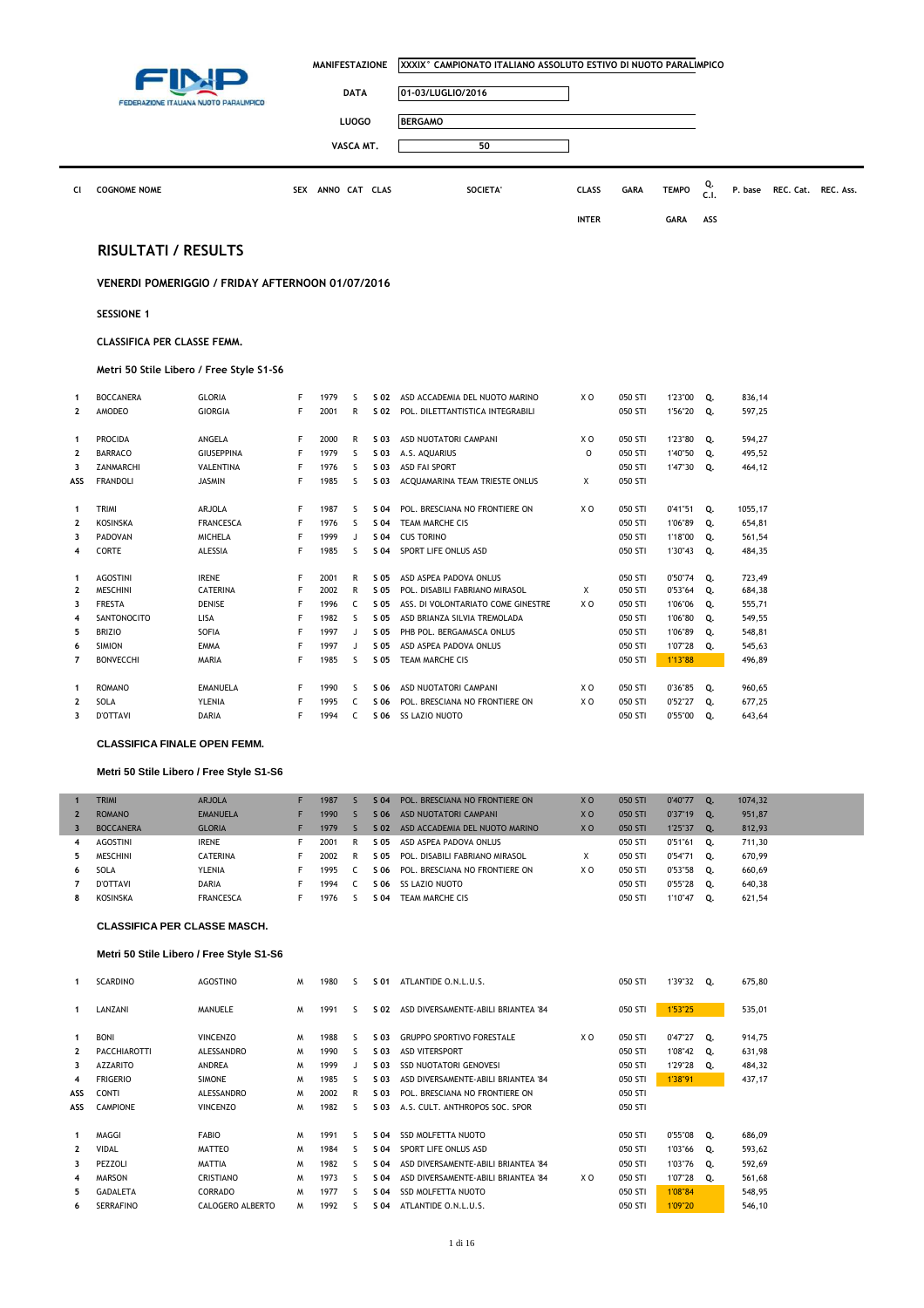

### **DATA 01-03/LUGLIO/2016**

| <b>DATA</b> | 01-03/LUGLIO/2016 |
|-------------|-------------------|
| LUOGO       | <b>BERGAMO</b>    |
| VASCA MT.   |                   |

| CI.            | <b>COGNOME NOME</b> |                       |   | SEX ANNO CAT CLAS |              |      | <b>SOCIETA'</b>                      | <b>CLASS</b> | <b>GARA</b> | <b>TEMPO</b>  | Q.<br>C.1 | P. base | REC. Cat. REC. Ass. |        |
|----------------|---------------------|-----------------------|---|-------------------|--------------|------|--------------------------------------|--------------|-------------|---------------|-----------|---------|---------------------|--------|
|                |                     |                       |   |                   |              |      |                                      | <b>INTER</b> |             | <b>GARA</b>   | ASS       |         |                     |        |
| so             | PARTIPILO           | <b>GEREMIA</b>        | M | 1982              | ς.           | S 04 | FRAMAROSSPORT SSD SRL                | X O          | 050 STI     |               |           |         |                     |        |
| -1             | <b>SCIACCALUGA</b>  | <b>GIOVANNI</b>       | M | 1994              | C.           | S 05 | <b>SSD NUOTATORI GENOVESI</b>        | X O          | 050 STI     | $0'35''62$ 0. |           | 930,66  | R.Cat.              | R.Ass. |
| $\mathbf{2}$   | <b>BEGGIATO</b>     | LUIGI                 | M | 1998              | $\mathbf{I}$ | S 05 | ASD ASPEA PADOVA ONLUS               | X O          | 050 STI     | 0'42"23       | о.        | 784.99  |                     |        |
| 3              | <b>CASTAGNETO</b>   | ANDREA                | M | 1988              | ς.           | S 05 | ASD FRATELLANZA NUOTO PONTEDECIMO    | X O          | 050 STI     | 0'44"20       | 0.        | 750,00  |                     |        |
| 4              | <b>PAULON</b>       | ALESSANDRO            | M | 1991              | S.           | S 05 | <b>SS LAZIO NUOTO</b>                |              | 050 STI     | 0'44"75       | 0.        | 740,78  |                     |        |
| 5              | <b>MANGO</b>        | <b>MAURIZIO</b>       | M | 1974              | S            | S 05 | CIRCOLO CANOTTIERI ANIENE            |              | 050 STI     | 0'45"42       | Q.        | 729,85  |                     |        |
| 6              | <b>DELLA PIETRA</b> | <b>MIRKO</b>          | M | 1985              | s            | S 05 | POLHA - VARESE ASS.POLISP.DILE       |              | 050 STI     | 0'50"55       | о.        | 655,79  |                     |        |
| $\overline{7}$ | CATI                | PAOLO                 | M | 1974              | S.           | S 05 | A.S. SPECIAL TEAM PRATO              |              | 050 STI     | 0'51"27       | Q.        | 646,58  |                     |        |
| 8              | <b>GAZZOLA</b>      | <b>MARCO</b>          | M | 1980              | S.           | S 05 | SPORT LIFE ONLUS ASD                 |              | 050 STI     | 0'56"24       |           | 589.44  |                     |        |
| 9              | COTTICELLI          | <b>GIUSEPPE</b>       | M | 2000              | R            | S 05 | ASD NUOTATORI CAMPANI                |              | 050 STI     | 0'56"38       |           | 587,97  |                     |        |
| 10             | <b>LOMBARDINI</b>   | <b>SERGIO</b>         | M | 1977              | S.           | S 05 | PHB POL. BERGAMASCA ONLUS            |              | 050 STI     | 0'56"75       |           | 584.14  |                     |        |
| ASS            | DE CARLO            | <b>NICOLA</b>         | W | 1972              | S.           | S 05 | CIRCOLO CANOTTIERI ANIENE            |              | 050 STI     |               |           |         |                     |        |
| 1              | <b>BOCCIARDO</b>    | <b>FRANCESCO</b>      | M | 1994              | C.           | S 06 | <b>GRUPPO SPORTIVO FORESTALE</b>     | X O          | 050 STI     | $0'33''42$ 0. |           | 880,31  |                     |        |
| $\overline{2}$ | <b>ROTA</b>         | <b>MATTEO</b>         | M | 1994              | C.           | S 06 | PHB POL. BERGAMASCA ONLUS            |              | 050 STI     | 0'40"55       | 0.        | 725,52  |                     |        |
| 3              | GIOIA               | <b>ALDO SALVATORE</b> | M | 1966              | S.           | S 06 | ASS. DI VOLONTARIATO COME GINESTRE   |              | 050 STI     | 0'43"23       | о.        | 680,55  |                     |        |
| 4              | <b>BRUSCA</b>       | MATTEO                | M | 1993              | S.           | S 06 | ASD BRIANZA SILVIA TREMOLADA         |              | 050 STI     | 0'45''35      | о.        | 648,73  |                     |        |
| 5.             | CASTIGLIONI         | SAMUELE               | W | 1991              | S            | S 06 | ASD PROPATRIA DISABILI BUSTO ARSIZIO |              | 050 STI     | 0'47"52       | Q.        | 619,11  |                     |        |

#### **CLASSIFICA FINALE OPEN MASCH.**

#### **Metri 50 Stile Libero / Free Style S1-S6**

|     | <b>BONI</b>      | <b>VINCENZO</b>  | M | 1988 | S 03 | <b>GRUPPO SPORTIVO FORESTALE</b>   | X <sub>O</sub> | 050 STI | 0'47"52  | О. | 909.93 |
|-----|------------------|------------------|---|------|------|------------------------------------|----------------|---------|----------|----|--------|
|     | <b>BOCCIARDO</b> | <b>FRANCESCO</b> |   | 1994 | S 06 | <b>GRUPPO SPORTIVO FORESTALE</b>   | X <sub>O</sub> | 050 STI | 0'33"01  | о. | 891.25 |
|     | <b>BEGGIATO</b>  | <b>LUIGI</b>     |   | 1998 | S 05 | ASD ASPEA PADOVA ONLUS             | X <sub>O</sub> | 050 STI | 0'42"36  | 0. | 782.58 |
| 4   | CASTAGNETO       | <b>ANDREA</b>    | м | 1988 | S 05 | ASD FRATELLANZA NUOTO PONTEDECIMO  | X O            | 050 STI | 0'43"13  | 0. | 768.61 |
| 5.  | PAULON           | ALESSANDRO       | м | 1991 | S 05 | SS LAZIO NUOTO                     |                | 050 STI | 0'44''33 | 0. | 747.80 |
| 6   | <b>GIOIA</b>     | ALDO SALVATORE   | M | 1966 | S 06 | ASS. DI VOLONTARIATO COME GINESTRE |                | 050 STI | 0'43"54  | о. | 675,70 |
| ASS | <b>MANGO</b>     | <b>MAURIZIO</b>  | M | 1974 | S 05 | CIRCOLO CANOTTIERI ANIENE          |                | 050 STI |          |    |        |

#### **CLASSIFICA PER CLASSE FEMM.**

### **Metri 50 Stile Libero / Free Style S7-S13**

| $\mathbf{1}$   | <b>TALAMONA</b>  | <b>ARIANNA</b>       | F | 1994 | $\epsilon$ | S 07            | POLHA - VARESE ASS.POLISP.DILE      | X O            | 050 STI | 0'38"66 Q.    |    | 839,89 |        |
|----------------|------------------|----------------------|---|------|------------|-----------------|-------------------------------------|----------------|---------|---------------|----|--------|--------|
| $\mathbf{2}$   | AERE             | KATIA                | F | 1971 | ς.         | S 07            | <b>ASD FAI SPORT</b>                |                | 050 STI | 0'40"53       | Q. | 801,13 |        |
| 3              | PASSUELLO        | <b>GIULIA</b>        | F | 1986 | ς          | S 07            | SSD RARI NANTES MAROSTICA           | X O            | 050 STI | $0'54''54$ Q. |    | 595,34 |        |
| ASS            | <b>PIETRONI</b>  | <b>ELENA</b>         | F | 1996 | C.         | S 07            | ASD DIVERSAMENTE-ABILI BRIANTEA '84 | X O            | 050 STI |               |    |        |        |
|                |                  |                      |   |      |            |                 |                                     |                |         |               |    |        |        |
| $\mathbf{1}$   | CORNACCHINI      | SOFIA                | F | 1997 |            | S 08            | ATLANTIDE O.N.L.U.S.                |                | 050 STI | $0'44''60$ Q. |    | 689,46 |        |
| ASS            | CERASUOLO        | <b>IMMACOLATA</b>    | F | 1980 | s          | S 08            | CIRCOLO CANOTTIERI ANIENE           | $\circ$        | 050 STI |               |    |        |        |
|                |                  |                      |   |      |            |                 |                                     |                |         |               |    |        |        |
| 1              | <b>SECCI</b>     | <b>FRANCESCA</b>     | F | 1990 | S          | S 09            | ASD SARDEGNA SPORT                  | X O            | 050 STI | $0'32''31$ Q. |    | 900,96 |        |
| $\mathbf{2}$   | VICCH            | <b>SILVIA</b>        | F | 2000 | R          | S 09            | PHB POL. BERGAMASCA ONLUS           |                | 050 STI | 0'37"37       | Q. | 778,97 |        |
| 3              | <b>IACOBUCCI</b> | <b>RITA ANGELICA</b> | F | 1992 | ς.         | S 09            | ASD NUOTATORI CAMPANI               |                | 050 STI | $0'41''63$ Q. |    | 699,26 |        |
|                |                  |                      |   |      |            |                 |                                     |                |         |               |    |        |        |
| $\mathbf{1}$   | <b>CAMELLINI</b> | <b>CECILIA</b>       | F | 1992 | ς          | S <sub>11</sub> | <b>ASD TRICOLORE - RE</b>           | X O            | 050 STI | $0'32''77$ Q. |    | 952,09 |        |
|                |                  |                      |   |      |            |                 |                                     |                |         |               |    |        |        |
| $\mathbf{1}$   | <b>MANTOAN</b>   | LARA                 | F | 1999 |            | S 12            | ASD ASPEA PADOVA ONLUS              | X O            | 050 STI | $0'43''23$ Q. |    | 634,05 |        |
| $\mathbf{2}$   | CORRAINE         | <b>GIOVANNA</b>      | F | 1989 | ς.         | S 12            | ASD SARDEGNA SPORT                  | X <sub>0</sub> | 050 STI | $0'46''19$ Q. |    | 593,42 |        |
|                |                  |                      |   |      |            |                 |                                     |                |         |               |    |        |        |
| $\mathbf{1}$   | <b>BERRA</b>     | <b>ALESSIA</b>       | F | 1994 | $\epsilon$ | S <sub>13</sub> | POLHA - VARESE ASS. POLISP. DILE    | X O            | 050 STI | $0'29''12$ Q. |    | 949,52 |        |
| $\overline{2}$ | <b>LUSCRI</b>    | <b>CAMILLA</b>       | F | 2002 | R          | S 13            | A.I.C.S. PAVIA NUOTO ASD            | X O            | 050 STI | $0'34''20$ Q. |    | 808,48 | R.Cat. |
| 3              | <b>BELOTTI</b>   | SARA                 | F | 1999 |            | S 13            | OLIMPIC SWIM PRO ASD                | X O            | 050 STI | 0'35"06       | Q. | 788,65 |        |
| 4              | <b>TEOFILI</b>   | <b>VIVIANA</b>       | F | 2003 | Ε          | S 13            | <b>SS LAZIO NUOTO</b>               |                | 050 STI | 0'38"96 Q.    |    | 709,70 |        |

#### **CLASSIFICA FINALE OPEN FEMM.**

#### **Metri 50 Stile Libero / Free Style S7-S13**

|                | <b>CAMELLINI</b> | <b>CECILIA</b>   | 1992 |   | S <sub>11</sub> | ASD TRICOLORE - RE               | X <sub>0</sub> | 050 STI | 0'31"48 | О.   | 991,11 |
|----------------|------------------|------------------|------|---|-----------------|----------------------------------|----------------|---------|---------|------|--------|
|                | <b>BERRA</b>     | <b>ALESSIA</b>   | 1994 |   | S <sub>13</sub> | POLHA - VARESE ASS. POLISP. DILE | X O            | 050 STI | 0'29"38 | гο.  | 941,12 |
|                | <b>SECCI</b>     | <b>FRANCESCA</b> | 1990 |   | $S$ 09          | ASD SARDEGNA SPORT               | X O            | 050 STI | 0'32"43 | О.   | 897.63 |
| $\overline{4}$ | <b>TALAMONA</b>  | ARIANNA          | 1994 |   | S 07            | POLHA - VARESE ASS.POLISP.DILE   | x o            | 050 STI | 0'39"08 | O.   | 830.86 |
| 5              | <b>AERE</b>      | KATIA            | 1971 |   | S 07            | ASD FAI SPORT                    |                | 050 STI | 0'40"09 | O.   | 809,93 |
| -6             | BELOTTI          | <b>SARA</b>      | 1999 |   |                 | S 13 OLIMPIC SWIM PRO ASD        | x o            | 050 STI | 0'34"97 | . O. | 790.68 |
|                | LUSCRI'          | <b>CAMILLA</b>   | 2002 | R | S 13            | A.I.C.S. PAVIA NUOTO ASD         | x o            | 050 STI | 0'35"32 | . O. | 782.84 |
| 8              | VICCH            | <b>SILVIA</b>    | 2000 |   | S 09            | PHB POL. BERGAMASCA ONLUS        |                | 050 STI | 0'37"23 | о.   | 781.90 |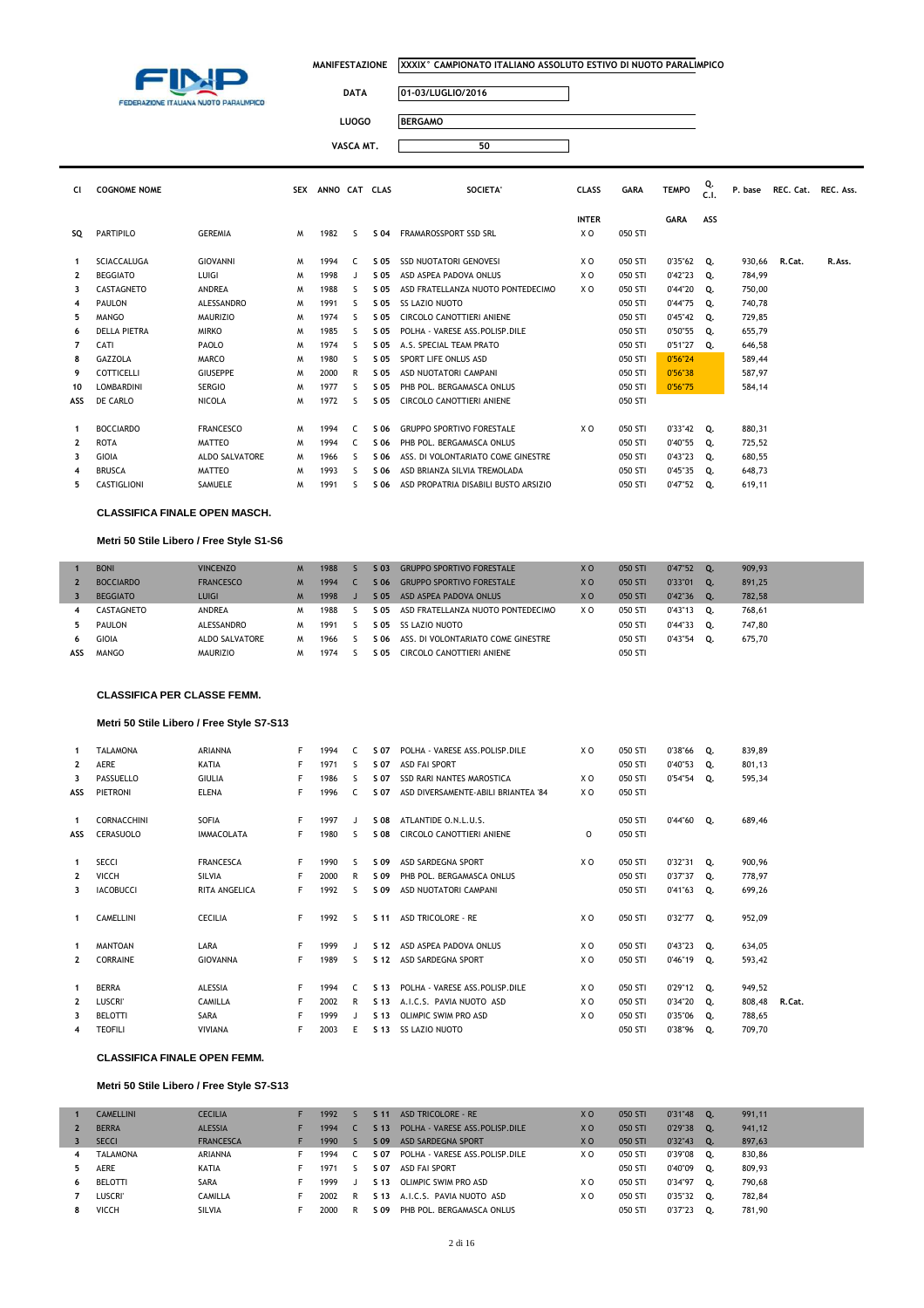|                         |                                     |                                           | <b>MANIFESTAZIONE</b> |                   |              |              | XXXIX° CAMPIONATO ITALIANO ASSOLUTO ESTIVO DI NUOTO PARALIMPICO |              |                    |                    |            |                  |                     |  |
|-------------------------|-------------------------------------|-------------------------------------------|-----------------------|-------------------|--------------|--------------|-----------------------------------------------------------------|--------------|--------------------|--------------------|------------|------------------|---------------------|--|
|                         |                                     |                                           |                       |                   | <b>DATA</b>  |              | 01-03/LUGLIO/2016                                               |              |                    |                    |            |                  |                     |  |
|                         |                                     | FEDERAZIONE ITALIANA NUOTO PARALIMPICO    |                       |                   |              |              |                                                                 |              |                    |                    |            |                  |                     |  |
|                         |                                     |                                           |                       |                   | <b>LUOGO</b> |              | <b>BERGAMO</b>                                                  |              |                    |                    |            |                  |                     |  |
|                         |                                     |                                           |                       |                   | VASCA MT.    |              | 50                                                              |              |                    |                    |            |                  |                     |  |
| CI                      | <b>COGNOME NOME</b>                 |                                           |                       | SEX ANNO CAT CLAS |              |              | <b>SOCIETA'</b>                                                 | <b>CLASS</b> | <b>GARA</b>        | <b>TEMPO</b>       | Q.<br>C.1. | P. base          | REC. Cat. REC. Ass. |  |
|                         |                                     |                                           |                       |                   |              |              |                                                                 | <b>INTER</b> |                    | <b>GARA</b>        | ASS        |                  |                     |  |
|                         |                                     |                                           |                       |                   |              |              |                                                                 |              |                    |                    |            |                  |                     |  |
|                         | <b>CLASSIFICA PER CLASSE MASCH.</b> |                                           |                       |                   |              |              |                                                                 |              |                    |                    |            |                  |                     |  |
|                         |                                     | Metri 50 Stile Libero / Free Style S7-S13 |                       |                   |              |              |                                                                 |              |                    |                    |            |                  |                     |  |
| 1                       | <b>TARAS</b>                        | VALERIO                                   | M                     | 1988              | S            | S 07         | SS LAZIO NUOTO                                                  | x o          | 050 STI            | 0'31"15            | Q.         | 895,99           |                     |  |
| 2                       | <b>FANTIN</b>                       | <b>ANTONIO</b>                            | M                     | 2001              | R            | S 07         | ASD FAI SPORT                                                   |              | 050 STI            | 0'33"29            | Q.         | 838,39           | R.Cat.              |  |
| 3                       | <b>CAPUTO</b>                       | <b>MICHELE</b>                            | M                     | 1973              | S            | S 07         | ASD ASPEA PADOVA ONLUS                                          | x o          | 050 STI            | 0'34"61            | Q.         | 806,41           |                     |  |
| 4                       | <b>MISURI</b>                       | DAVIDE                                    | M                     | 1998              | J            | S 07         | ASD TEAM SPORT ISOLA                                            |              | 050 STI            | 0'36"77            | Q.         | 759,04           |                     |  |
| 5                       | LI VECCHI                           | <b>GIANLUCA</b>                           | M                     | 1992              | S            | S 07         | A.S. SPECIAL TEAM PRATO                                         |              | 050 STI            | 0'39"27            | Q.         | 710,72           |                     |  |
| 1                       | ALIBRANDI                           | <b>LORENZO</b>                            | M                     | 1994              | c            | S 08         | <b>SS LAZIO NUOTO</b>                                           | 0            | 050 STI            | 0'31"44            | Q.         | 834,92           |                     |  |
| $\overline{2}$          | VALENTINO                           | MATTIA                                    | M                     | 1988              | S            | S 08         | ASD BRIANZA SILVIA TREMOLADA                                    |              | 050 STI            | $0'33''22$ Q.      |            | 790,19           |                     |  |
|                         |                                     |                                           |                       |                   |              |              |                                                                 |              |                    |                    |            |                  |                     |  |
| 1<br>2                  | MORLACCHI<br>PREZZI                 | <b>FEDERICO</b><br>YURI                   | M<br>M                | 1993<br>1994      | S<br>C       | S 09<br>S 09 | POLHA - VARESE ASS.POLISP.DILE<br>CIRCOLO CANOTTIERI ANIENE     | x o<br>x o   | 050 STI<br>050 STI | 0'27"73<br>0'27"96 | Q.<br>Q.   | 918,14<br>910,59 |                     |  |
| 3                       | <b>BICELLI</b>                      | <b>FEDERICO</b>                           | M                     | 1999              | J            | S 09         | POL. BRESCIANA NO FRONTIERE ON                                  | x o          | 050 STI            | 0'30"16            | Q.         | 844,16           |                     |  |
| 4                       | <b>BURZI</b>                        | <b>MIRKO</b>                              | M                     | 1994              | C            | S 09         | CIRCOLO CANOTTIERI ANIENE                                       |              | 050 STI            | 0'30"79            | Q.         | 826,89           |                     |  |
| 5                       | RECALCATI                           | MARCO                                     | M                     | 1994              | c            | S 09         | ASD BRIANZA SILVIA TREMOLADA                                    | 0            | 050 STI            | 0'31"31            | Q.         | 813,16           |                     |  |
| 6                       | L'ABBATE                            | <b>LORENZO</b>                            | M                     | 2001              | R            | S 09         | POLHA - VARESE ASS. POLISP. DILE                                |              | 050 STI            | 0'33"65            | Q.         | 756,61           |                     |  |
| 7                       | PIARDI                              | <b>ENRICO</b>                             | M                     | 1999              | J            | S 09         | POL. BRESCIANA NO FRONTIERE ON                                  |              | 050 STI            | 0'33"71            | Q.         | 755,27           |                     |  |
| 8                       | MEUCCI                              | <b>JACOPO</b>                             | M                     | 1982              | S            | S 09         | ASD ACQUA UISP SIENA                                            |              | 050 STI            | 0'33"94            | Q.         | 750,15           |                     |  |
| 9                       | GUZZO                               | <b>GREGORIO GIUSEPPE</b>                  | м                     | 1977              | s            | S 09         | ASD IL SOTTOMARINO                                              |              | 050 STI            | 0'34"62            | Q.         | 735,41           |                     |  |
| 10                      | NADALET                             | ANDREA                                    | M                     | 1996              | C            | S 09         | <b>ASD FAI SPORT</b>                                            |              | 050 STI            | 0'35"45            | Q.         | 718,19           |                     |  |
| 11                      | <b>ZAMPOLERI</b>                    | <b>IVANO</b>                              | M                     | 1980              | S            | S 09         | PHB POL. BERGAMASCA ONLUS                                       |              | 050 STI            | 0'38"40            |            | 663,02           |                     |  |
| SQ                      | DEMARCO                             | LUCA                                      | M                     | 1992              | S            | S 09         | ASD DIVERSAMENTE-ABILI BRIANTEA '84                             |              | 050 STI            |                    |            |                  |                     |  |
| 1                       | <b>CIULLI</b>                       | <b>SIMONE</b>                             | M                     | 1986              | S            | S 10         | CIRCOLO CANOTTIERI ANIENE                                       | x o          | 050 STI            | 0'25"50            | Q.         | 922,75           |                     |  |
| 2                       | PASQUINI                            | <b>ROBERTO</b>                            | M                     | 1968              | S            | S 10         | SS LAZIO NUOTO                                                  |              | 050 STI            | 0'28"75            | Q.         | 818,43           |                     |  |
| 3                       | SPAIRANI                            | CLAUDIO                                   | M                     | 1986              | S            | S 10         | POL. BRESCIANA NO FRONTIERE ON                                  | Χ            | 050 STI            | 0'31"77            | Q.         | 740,64           |                     |  |
| 4                       | <b>FRANZONI</b>                     | ANTONIO MARCO                             | м                     | 1989              | S            | S 10         | ASD NUOTATORI CAMPANI                                           |              | 050 STI            | 0'31"78            | Q.         | 740,40           |                     |  |
| 5                       | SANGALLI                            | <b>CRISTIAN</b>                           | M                     | 1996              | C            | S 10         | PHB POL. BERGAMASCA ONLUS                                       |              | 050 STI            | 0'31"90            | Q.         | 737,62           |                     |  |
| 6                       | APUANI                              | <b>ALESSANDRO</b>                         | M                     | 2000              | R            | S 10         | PHB POL. BERGAMASCA ONLUS                                       |              | 050 STI            | 0'32"44            | Q.         | 725,34           |                     |  |
| 7                       | MICCOLIS YVAN                       | <b>ANTONIO</b>                            | M                     | 2000              | R            | S 10         | DNA NADIR ASD                                                   |              | 050 STI            | 0'32"99            | Q.         | 713,25           |                     |  |
| ASS                     | <b>MENCIOTTI</b>                    | <b>RICCARDO</b>                           | M                     | 1994              | c            | S 10         | SSD ARIA SPORT ARL                                              | x o          | 050 STI            |                    |            |                  |                     |  |
| 1                       | BASSANI                             | <b>FEDERICO</b>                           | M                     | 1996              | C            |              | S 11 CIRCOLO CANOTTIERI ANIENE                                  | x o          | 050 STI            | $0'31''56$ Q.      |            | 817,49           |                     |  |
|                         | DISALVO                             | <b>FRANCESCO</b>                          | м                     | 1998              |              | S 11         | SSD ACCADEMIA DEL NUOTO BARLETTA                                |              | 050 STI            | 0'33"85            |            | 762,19           |                     |  |
| 3                       | <b>SCHIFONE</b>                     | <b>GIUSEPPE</b>                           | M                     | 1980              | s            |              | S 11 AMATORI NUOTO LIBERTAS PERUGIA                             |              | 050 STI            | $0'42"51$ Q.       |            | 606,92           |                     |  |
| 4                       | LAMARCA                             | ANTONIO ROBERTO                           | м                     | 1991              | S            | S 11         | SSD ACCADEMIA DEL NUOTO BARLETTA                                |              | 050 STI            | 0'42"94            | Q.         | 600,84           |                     |  |
| 5                       | KARIM GOUDA                         | SAID HASSAN                               | м                     | 2004              | Ε            | S 11         | CIRCOLO CANOTTIERI ANIENE                                       |              | 050 STI            | 0'50"47            |            | 511,19           |                     |  |
| 1                       | SOTTILE                             | <b>FABRIZIO</b>                           | м                     | 1993              | S            |              | S 12 POLHA - VARESE ASS. POLISP. DILE                           | X O          | 050 STI            | 0'25"69            | Q.         | 927,99           |                     |  |
| $\overline{\mathbf{2}}$ | <b>VELOTTO</b>                      | WALTER                                    | м                     | 1986              | S            |              | S 12 A.P.D. DHEA SPORT                                          |              | 050 STI            | 0'37"23            | Q.         | 640,34           |                     |  |
| 3                       | DRAIBINE                            | <b>OTHMAN</b>                             | M                     | 1997              | J            |              | S 12 POL. DISABILI FABRIANO MIRASOL                             |              | 050 STI            | 0'40"85            | Q.         | 583,60           |                     |  |
| 4                       | ROSSI                               | CLAUDIO                                   | м                     | 1982              | S            | S 12         | SSD TICINO HANDICAP ONLUS                                       |              | 050 STI            | 0'41"40            | Q.         | 575,85           |                     |  |
| 5                       | <b>DRAIBINE</b>                     | MAHMOUD                                   | м                     | 2002              | R            |              | S 12 POL. DISABILI FABRIANO MIRASOL                             |              | 050 STI            | $0'41''44$ Q.      |            | 575,29           |                     |  |
| 1                       | PALANTRANI                          | ANDREA                                    | м                     | 1975              | S            |              | S 13 CIRCOLO CANOTTIERI ANIENE                                  | 0            | 050 STI            | 0'30"45            | Q.         | 784,89           |                     |  |
| $\mathbf 2$             | PELLEGRINO                          | MICHAEL                                   | м                     | 1991              | S            |              | S 13 SS LAZIO NUOTO                                             |              | 050 STI            | 0'35"41            | Q.         | 674,95           |                     |  |
| 3                       | <b>BERDINI</b>                      | LUCA                                      | м                     | 1978              | s.           |              | S 13 VIRTUS BUONCONVENTO                                        |              | 050 STI            | $0'37''49$ Q.      |            | 637,50           |                     |  |
|                         |                                     |                                           |                       |                   |              |              |                                                                 |              |                    |                    |            |                  |                     |  |

### **CLASSIFICA FINALE OPEN MASCH.**

### **Metri 50 Stile Libero / Free Style S7-S13**

|   | SOTTILE          | <b>FABRIZIO</b> | M | 1993 |   | ና 12 | POLHA - VARESE ASS. POLISP. DILE | X <sub>O</sub> | 050 STI | 0'25"51 | 0.        | 934,54 |
|---|------------------|-----------------|---|------|---|------|----------------------------------|----------------|---------|---------|-----------|--------|
|   | <b>MORLACCHI</b> | <b>FEDERICO</b> | M | 1993 |   | S 09 | POLHA - VARESE ASS. POLISP. DILE | X <sub>O</sub> | 050 STI | 0'27"53 | 0.        | 924,81 |
|   | <b>CIULLI</b>    | <b>SIMONE</b>   | M | 1986 |   | S 10 | CIRCOLO CANOTTIERI ANIENE        | X <sub>O</sub> | 050 STI | 0'25"54 | 0.        | 921,30 |
|   | <b>PREZZI</b>    | <b>YURI</b>     | м | 1994 |   | S 09 | CIRCOLO CANOTTIERI ANIENE        | X O            | 050 STI | 0'27"88 | о.        | 913,20 |
|   | <b>TARAS</b>     | <b>VALERIO</b>  | м | 1988 |   | S 07 | SS LAZIO NUOTO                   | ΧO             | 050 STI | 0'32"25 | <b>O.</b> | 865,43 |
| 6 | <b>BICELLI</b>   | <b>FEDERICO</b> | M | 1999 |   | S 09 | POL. BRESCIANA NO FRONTIERE ON   | x o            | 050 STI | 0'30"26 | о.        | 841,37 |
|   | <b>FANTIN</b>    | <b>ANTONIO</b>  | м | 2001 | R | S 07 | <b>ASD FAI SPORT</b>             |                | 050 STI | 0'33"49 | о.        | 833,38 |
| 8 | ALIBRANDI        | LORENZO         | M | 1994 |   | ፡ 08 | SS LAZIO NUOTO                   |                | 050 STI | 0'32"23 | о.        | 814,46 |
|   |                  |                 |   |      |   |      |                                  |                |         |         |           |        |

**CLASSIFICA PER CLASSE FEMM.**

### **Metri 150 Misti / Individual Medley SM1-SM4**

| <b>TRIMI</b><br><b>ARJOLA</b><br>1987<br>3'01"75<br>969,6.<br><b>SM04</b><br>ESCIANA NO FRONTIERE ON<br>. BRESC'<br><b>50 MIS</b><br>xα<br>וחם<br>K.Cat.<br>u.<br>. |  |  |  |  |  |  |  |  |  |  |  |  |  | R. Ass. |
|---------------------------------------------------------------------------------------------------------------------------------------------------------------------|--|--|--|--|--|--|--|--|--|--|--|--|--|---------|
|---------------------------------------------------------------------------------------------------------------------------------------------------------------------|--|--|--|--|--|--|--|--|--|--|--|--|--|---------|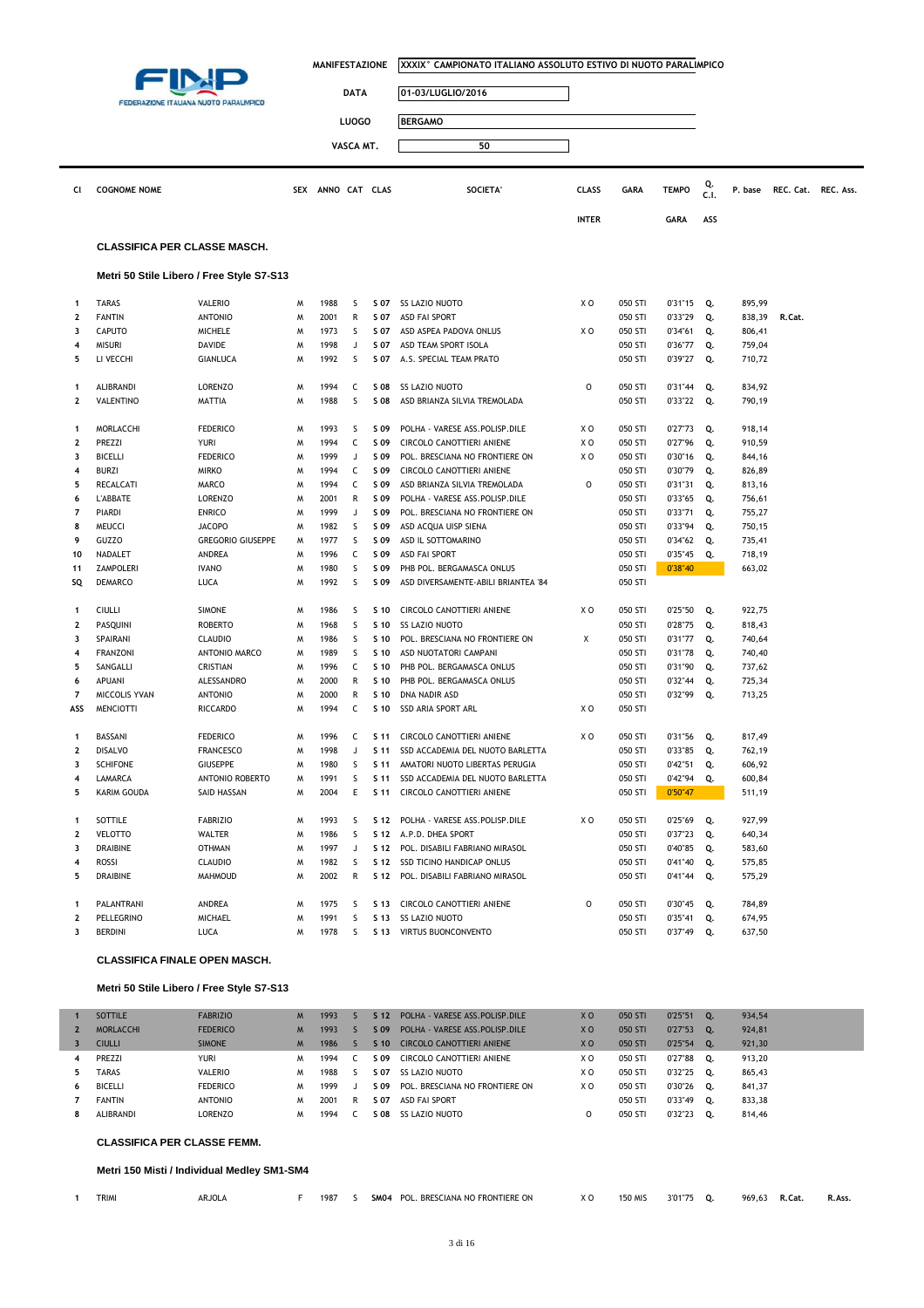|              | FEDERAZIONE ITALIANA NUOTO PARALIMPICO      |                  | <b>MANIFESTAZIONE</b> | <b>DATA</b>   |              | IXXXIX° CAMPIONATO ITALIANO ASSOLUTO ESTIVO DI NUOTO PARALIMPICO<br>01-03/LUGLIO/2016 |                                |              |                |              |            |         |                     |  |
|--------------|---------------------------------------------|------------------|-----------------------|---------------|--------------|---------------------------------------------------------------------------------------|--------------------------------|--------------|----------------|--------------|------------|---------|---------------------|--|
|              |                                             |                  |                       |               | <b>LUOGO</b> |                                                                                       | <b>BERGAMO</b>                 |              |                |              |            |         |                     |  |
|              |                                             |                  |                       |               | VASCA MT.    |                                                                                       | 50                             |              |                |              |            |         |                     |  |
| CI           | <b>COGNOME NOME</b>                         |                  | <b>SEX</b>            | ANNO CAT CLAS |              |                                                                                       | <b>SOCIETA'</b>                | <b>CLASS</b> | <b>GARA</b>    | <b>TEMPO</b> | Q.<br>C.1. | P. base | REC. Cat. REC. Ass. |  |
|              | <b>CLASSIFICA PER CLASSE MASCH.</b>         |                  |                       |               |              |                                                                                       |                                | <b>INTER</b> |                | <b>GARA</b>  | ASS        |         |                     |  |
|              | Metri 150 Misti / Individual Medley SM1-SM4 |                  |                       |               |              |                                                                                       |                                |              |                |              |            |         |                     |  |
| 1            | <b>SARCINA</b>                              | <b>GIACOMO</b>   | M                     | 1992          | <sub>S</sub> | <b>SM03</b>                                                                           | SSD RARI NANTES MAROSTICA      | X O          | <b>150 MIS</b> | 4'32"17 Q.   |            | 631,59  |                     |  |
| $\mathbf{2}$ | <b>BALDUZZI</b>                             | <b>STEFANO</b>   | M                     | 1987          | S            | SM03                                                                                  | PHB POL. BERGAMASCA ONLUS      |              | <b>150 MIS</b> | 4'59"82 Q.   |            | 573,34  |                     |  |
| 3            | <b>GASPARINI</b>                            | YURI GIUSEPPE    | M                     | 1977          | S            | SM03                                                                                  | ATLANTIDE O.N.L.U.S.           |              | <b>150 MIS</b> | 5'27"88 Q.   |            | 524,28  |                     |  |
| $\mathbf{1}$ | <b>MORELLI</b>                              | <b>EFREM</b>     | M                     | 1979          | S.           | <b>SM04</b>                                                                           | POL. BRESCIANA NO FRONTIERE ON | X O          | <b>150 MIS</b> | 2'41"96      | Q.         | 946,72  |                     |  |
| $\mathbf{2}$ | <b>VIDAL</b>                                | <b>MATTEO</b>    | M                     | 1984          | <sub>S</sub> | SM04                                                                                  | SPORT LIFE ONLUS ASD           |              | <b>150 MIS</b> | 4'28"57      | Q.         | 570,91  |                     |  |
| 3            | <b>SERRAFINO</b>                            | CALOGERO ALBERTO | M                     | 1992          | <sub>S</sub> | SM04                                                                                  | ATLANTIDE O.N.L.U.S.           |              | <b>150 MIS</b> | 4'33"32      | Q.         | 560,99  |                     |  |
| ASS          | CAZZATO                                     | <b>GIUSEPPE</b>  | W                     | 1967          | S            |                                                                                       | SM04 SPORT LIFE ONLUS ASD      |              | 150 MIS        |              |            |         |                     |  |

### **CLASSIFICA FINALE OPEN MASCH.**

### **Metri 150 Misti / Individual Medley SM1-SM4**

| <b>MORELLI</b>   | <b>EFREM</b>     |                         | 1979 |                      |             | X <sub>O</sub>                                                                                                                                                                                      | <b>150 MIS</b> | 2'41"96                   |    | 946,72                      |
|------------------|------------------|-------------------------|------|----------------------|-------------|-----------------------------------------------------------------------------------------------------------------------------------------------------------------------------------------------------|----------------|---------------------------|----|-----------------------------|
| <b>SARCINA</b>   | <b>GIACOMO</b>   | M                       |      |                      |             | X <sub>O</sub>                                                                                                                                                                                      |                | 4'32"17                   |    | 631,59                      |
| <b>BALDUZZI</b>  | <b>STEFANO</b>   |                         | 1987 |                      | <b>SM03</b> |                                                                                                                                                                                                     | <b>150 MIS</b> | 4'59"82                   |    | 573,34                      |
| VIDAL            |                  | м                       |      |                      |             |                                                                                                                                                                                                     | <b>150 MIS</b> | 4'28"57                   | 0. | 570,91                      |
| SERRAFINO        | CALOGERO ALBERTO | M                       | 1992 |                      |             |                                                                                                                                                                                                     |                | 4'33"32                   |    | 560.99                      |
| <b>GASPARINI</b> |                  | м                       |      |                      |             |                                                                                                                                                                                                     | <b>150 MIS</b> | 5'27"88                   | 0. | 524.28                      |
|                  |                  | MATTEO<br>YURI GIUSEPPE |      | 1992<br>1984<br>1977 |             | SM04 POL. BRESCIANA NO FRONTIERE ON<br><b>SMO3</b> SSD RARI NANTES MAROSTICA<br>PHB POL. BERGAMASCA ONLUS<br>SPORT LIFE ONLUS ASD<br>SM04<br>SM04 ATLANTIDE O.N.L.U.S.<br>SMO3 ATLANTIDE O.N.L.U.S. |                | <b>150 MIS</b><br>150 MIS |    | 0.<br>о.<br>0.<br><b>O.</b> |

### **CLASSIFICA PER CLASSE FEMM.**

#### **Metri 200 Misti / Individual Medley SM5-SM13**

| 1            | <b>CHIARIONI</b>  | <b>STEFANIA</b>        | F. | 1979 |    | SMO5             | CIRCOLO CANOTTIERI ANIENE           | X O | <b>200 MIS</b> | 5'13"66 Q.    |    | 647,52 |
|--------------|-------------------|------------------------|----|------|----|------------------|-------------------------------------|-----|----------------|---------------|----|--------|
| 1            | POZZI             | <b>FRANCESCA</b>       | F. | 1989 | ς  | <b>SM06</b>      | ASD DIVERSAMENTE-ABILI BRIANTEA '84 | X O | 200 MIS        | 5'05"46 Q.    |    | 624,30 |
|              | <b>BELLINGERI</b> | <b>GIULIA</b>          |    | 2000 | R  | SM <sub>07</sub> | A.I.C.S. PAVIA NUOTO ASD            | X   | <b>200 MIS</b> | 4'12"29       | Q. | 694,20 |
| ASS          | PIETRONI          | <b>ELENA</b>           |    | 1996 |    | SM <sub>07</sub> | ASD DIVERSAMENTE-ABILI BRIANTEA '84 | X O | 200 MIS        |               |    |        |
| 1            | DEL MASTRO        | <b>MARIKA</b>          |    | 2003 | E  | SMO9             | CIRCOLO CANOTTIERI ANIENE           |     | 200 MIS        | $3'17''14$ 0. |    | 770,57 |
| $\mathbf{2}$ | <b>GRANATA</b>    | SARA                   |    | 1995 | C. | SMO9             | SSD MOLFETTA NUOTO                  |     | 200 MIS        | 3'40"50       | Q. | 688,93 |
| 3            | <b>BELLIN</b>     | MARIA ROZALIA          |    | 1994 |    | <b>SM09</b>      | ASD ASPEA PADOVA ONLUS              | 0   | <b>200 MIS</b> | 4'06"10       | Q. | 617,27 |
| ASS          | PALAZZO           | <b>XENIA FRANCESCA</b> | F  | 1998 |    | <b>SM14</b>      | ASD TEAM SPORT ISOLA                | X O | 200 MIS        |               |    |        |

#### **CLASSIFICA FINALE OPEN FEMM.**

### **Metri 200 Misti / Individual Medley SM5-SM13**

| DEL MASTRO        | <b>MARIKA</b>    | 2003 | SM <sub>09</sub> | <b>CIRCOLO CANOTTIERI ANIENE</b>    |     | <b>200 MIS</b> | 3'17''14 | $^{\circ}$ O. | 770,57 |
|-------------------|------------------|------|------------------|-------------------------------------|-----|----------------|----------|---------------|--------|
| <b>BELLINGERI</b> | <b>GIULIA</b>    | 2000 | <b>SM07</b>      | A.I.C.S. PAVIA NUOTO ASD            |     | <b>200 MIS</b> | 4'12"29  | О.            | 694,20 |
| <b>GRANATA</b>    | <b>SARA</b>      | 1995 | <b>SM09</b>      | SSD MOLFETTA NUOTO                  |     | <b>200 MIS</b> | 3'40"50  | . വ           | 688.93 |
| <b>CHIARIONI</b>  | <b>STEFANIA</b>  | 1979 | SMO <sub>5</sub> | CIRCOLO CANOTTIERI ANIENE           | ΧO  | <b>200 MIS</b> | 5'13"66  | 0.            | 647.52 |
| POZZI             | <b>FRANCESCA</b> | 1989 | SMO <sub>6</sub> | ASD DIVERSAMENTE-ABILI BRIANTEA '84 | x o | <b>200 MIS</b> | 5'05"46  | Ο.            | 624.30 |
| <b>BELLIN</b>     | MARIA ROZALIA    | 1994 | <b>SM09</b>      | ASD ASPEA PADOVA ONLUS              |     | <b>200 MIS</b> | 4'06"10  | 0.            | 617,27 |

### **CLASSIFICA PER CLASSE MASCH.**

### **Metri 200 Misti / Individual Medley SM5-SM13**

|              | MASSUSSI   | ANDREA          | м | 1994 |    |      | SM05 POL. BRESCIANA NO FRONTIERE ON | X O | 200 MIS | 3'29"69    | Q. | 845,82<br>R.Cat. | R.Ass. |
|--------------|------------|-----------------|---|------|----|------|-------------------------------------|-----|---------|------------|----|------------------|--------|
| $\mathbf{2}$ | BRUGNOLI   | <b>FEDERICO</b> | M | 1987 | 5. |      | SM05 CUS TORINO                     |     | 200 MIS | 5'02"21 Q. |    | 586,88           |        |
|              |            |                 |   |      |    |      |                                     |     |         |            |    |                  |        |
|              | GARGARO    | <b>MATTIA</b>   | M | 1992 | 5. |      | SMO6 SSD NUOTO CASTELLANA A R.L.    |     | 200 MIS | 4'15"07    | 0. | 633,16           |        |
| $\mathbf{1}$ | TARAS      | VALERIO         | M | 1988 | 5  |      | SMO7 SS LAZIO NUOTO                 | X O | 200 MIS | 2'58"50    | 0. | 869,64           |        |
|              |            |                 |   |      |    |      |                                     |     |         |            |    |                  |        |
|              | VALENTINO  | MATTIA          | M | 1988 |    |      | SMO8 ASD BRIANZA SILVIA TREMOLADA   |     | 200 MIS | 3'39"09    | O. | 649,05           |        |
|              | 2 GADALETA | GAETANO         | M | 1953 |    |      | SMO8 SSD MOLFETTA NUOTO             |     | 200 MIS | 4'40"98    |    | 506,09           |        |
|              |            |                 |   |      |    |      |                                     |     |         |            |    |                  |        |
|              | LOBBA      | ANDREA          | M | 1999 |    | SMO9 | SSD RARI NANTES MAROSTICA           | X O | 200 MIS | 2'46"17    | о. | 817,72           |        |
|              |            |                 |   |      |    |      |                                     |     |         |            |    |                  |        |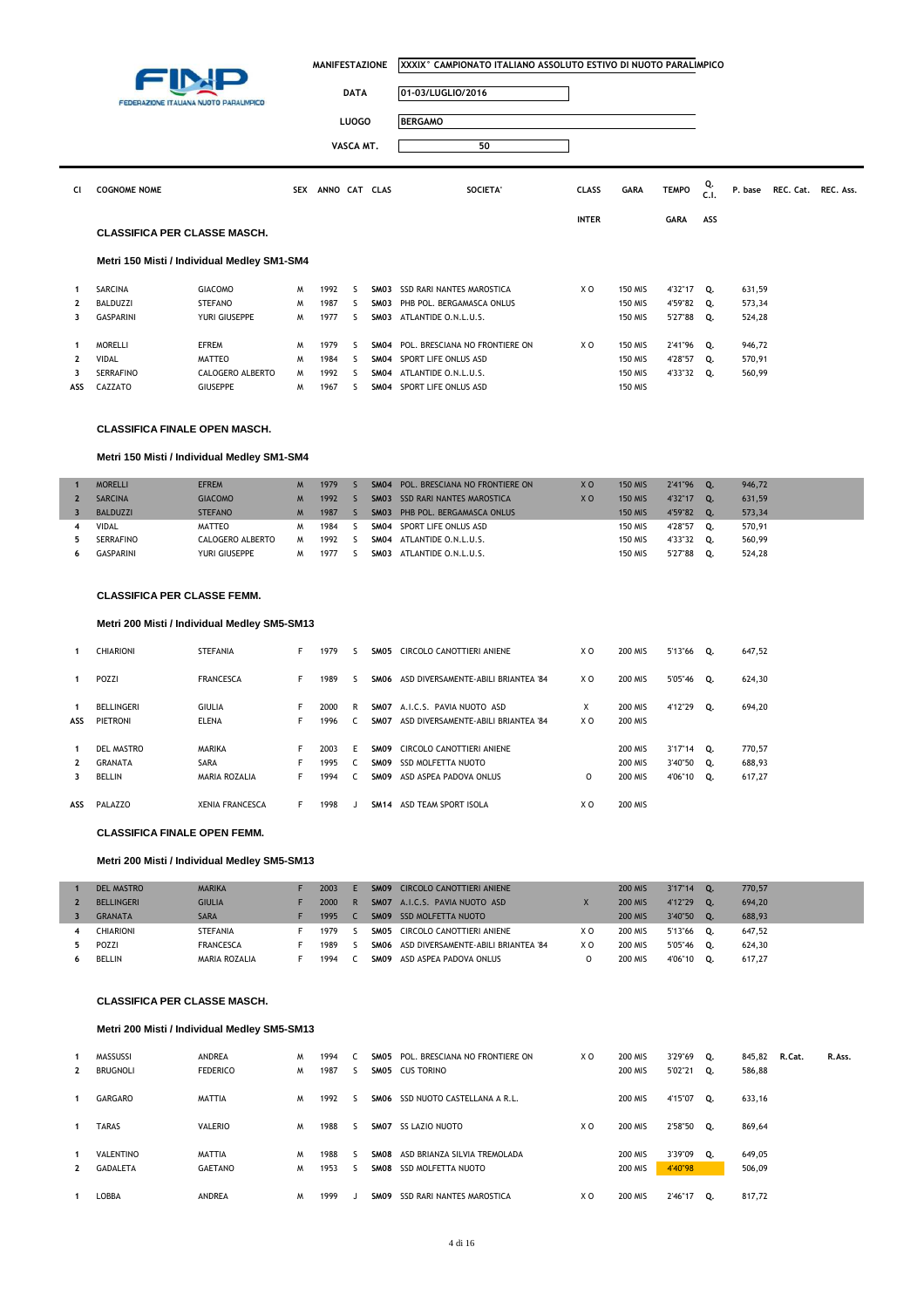

 $\overline{\phantom{a}}$ 

 $\overline{\mathbb{I}}$ 

| <b>DATA</b> | 01-03/LUGLIO/2016 |
|-------------|-------------------|

LUOGO **B** 

**VASCA MT. 50**

| <b>BERGAMO</b> |  |
|----------------|--|
|                |  |

| CI.          | <b>COGNOME NOME</b> |                 | <b>SEX</b> | ANNO CAT CLAS |              | SOCIETA'                   | <b>CLASS</b> | <b>GARA</b>    | <b>TEMPO</b> | Q.<br>C.1. |        | P. base REC. Cat. REC. Ass. |  |
|--------------|---------------------|-----------------|------------|---------------|--------------|----------------------------|--------------|----------------|--------------|------------|--------|-----------------------------|--|
|              |                     |                 |            |               |              |                            | <b>INTER</b> |                | GARA ASS     |            |        |                             |  |
|              | PERFETTO            | <b>IVAN</b>     | M          | 2000          | R.           | SM10 ASD NUOTATORI CAMPANI | X O          | 200 MIS        | 2'27"90 Q.   |            |        | 895,13 R.Cat.               |  |
| $\mathbf{2}$ | CACCIAMANO          | <b>GIANLUCA</b> | M          | 1971          | S.           | SM10 SS LAZIO NUOTO        | 0            | <b>200 MIS</b> | 2'54"47 Q.   |            | 758,81 |                             |  |
| 3            | MICCOLIS YVAN       | <b>ANTONIO</b>  | M          | 2000          | R            | SM10 DNA NADIR ASD         |              | <b>200 MIS</b> | 3'31"59      |            | 625,69 |                             |  |
| ASS          | <b>MENCIOTTI</b>    | RICCARDO        | M          | 1994          | $\mathsf{C}$ | SM10 SSD ARIA SPORT ARL    | X O          | <b>200 MIS</b> |              |            |        |                             |  |
|              | VELOTTO             | <b>WALTER</b>   | M          | 1986          | $\sim$       | SM12 A.P.D. DHEA SPORT     |              | 200 MIS        | 3'40"78      | Q.         | 601,55 |                             |  |
|              | FG PALAZZO          | <b>MISHA</b>    | M          | 2002          | R            | SM14 ASD TEAM SPORT ISOLA  |              | 200 MIS        | 2'45"68 Q.   |            |        |                             |  |

#### **CLASSIFICA FINALE OPEN MASCH.**

#### **Metri 200 Misti / Individual Medley SM5-SM13**

|              | <b>PERFETTO</b>   | <b>IVAN</b>     | M | 2000 | R |             | SM10 ASD NUOTATORI CAMPANI          | X <sub>O</sub> | <b>200 MIS</b> | 2'27"90 | 0. | 895.13 | R.Cat. |        |
|--------------|-------------------|-----------------|---|------|---|-------------|-------------------------------------|----------------|----------------|---------|----|--------|--------|--------|
| $\mathbf{2}$ | <b>TARAS</b>      | <b>VALERIO</b>  | M | 1988 |   |             | <b>SMO7 SS LAZIO NUOTO</b>          | X <sub>O</sub> | <b>200 MIS</b> | 2'58"50 | 0. | 869,64 |        |        |
|              | <b>MASSUSSI</b>   | <b>ANDREA</b>   | M | 1994 |   |             | SM05 POL. BRESCIANA NO FRONTIERE ON | X <sub>O</sub> | <b>200 MIS</b> | 3'29"69 | 0. | 845,82 | R.Cat. | R.Ass. |
| 4            | LOBBA             | ANDREA          | м | 1999 |   | SMO9        | SSD RARI NANTES MAROSTICA           | X O            | <b>200 MIS</b> | 2'46"17 | O. | 817,72 |        |        |
| 5.           | <b>CACCIAMANO</b> | <b>GIANLUCA</b> | м | 1971 |   |             | SM10 SS LAZIO NUOTO                 |                | <b>200 MIS</b> | 2'54"47 | о. | 758.81 |        |        |
| 6            | VALENTINO         | <b>MATTIA</b>   | м | 1988 |   |             | SMO8 ASD BRIANZA SILVIA TREMOLADA   |                | <b>200 MIS</b> | 3'39"09 | О. | 649,05 |        |        |
|              | GARGARO           | <b>MATTIA</b>   | м | 1992 |   |             | SMO6 SSD NUOTO CASTELLANA A R.L.    |                | <b>200 MIS</b> | 4'15"07 | O. | 633.16 |        |        |
| 8            | MICCOLIS YVAN     | ANTONIO         | м | 2000 | R | <b>SM10</b> | DNA NADIR ASD                       |                | <b>200 MIS</b> | 3'31"59 |    | 625,69 |        |        |
|              |                   |                 |   |      |   |             |                                     |                |                |         |    |        |        |        |

#### **Staffetta 4x100 Misti / Medley Relays P.34**

|              | PHB POLISPORTIVA BERGAM  | 0 |          | <b>STAFF</b> |   | PT34        | PHB POL. BERGAMASCA ONLUS        | 4X100 MIS | 8'48"40    | 0. | 549,38 |
|--------------|--------------------------|---|----------|--------------|---|-------------|----------------------------------|-----------|------------|----|--------|
|              |                          |   |          |              |   |             |                                  |           |            |    |        |
| 1            | CIRCOLO CANOTTIERI ANIE  |   | M        | <b>STAFF</b> | ╰ | <b>PT34</b> | CIRCOLO CANOTTIERI ANIENE        | 4X100 MIS | 5'16"02    | 0. | 795,01 |
| $\mathbf{2}$ | SS LAZIO NUOTO           | 0 | M        | <b>STAFF</b> | ╰ | PT34        | <b>SS LAZIO NUOTO</b>            | 4X100 MIS | 5'18"94 0. |    | 787,73 |
| 3            | POL. BRESCIANA NO FRONT  | 0 | <b>M</b> | <b>STAFF</b> | 5 | PT34        | POL. BRESCIANA NO FRONTIERE ON   | 4X100 MIS | 5'38"95    | о. | 741,23 |
| 4            | POL. HA VARESE           | 0 | M        | <b>STAFF</b> | ╰ | <b>PT34</b> | POLHA - VARESE ASS. POLISP. DILE | 4X100 MIS | 5'50"67    | 0. | 716,46 |
| 5.           | PHB POLISPORTIVA BERGAA  | 0 | M        | <b>STAFF</b> |   | <b>PT34</b> | PHB POL. BERGAMASCA ONLUS        | 4X100 MIS | 6'52"90    | о. | 608,48 |
| 6            | ASD BRIANZA SILVIA TREMO |   | M        | <b>STAFF</b> |   | <b>PT34</b> | ASD BRIANZA SILVIA TREMOLADA     | 4X100 MIS | 7'51"84    |    | 532.47 |

### **SABATO MATTINA / SATURDAY MORNING 02/07/2016**

#### **SESSIONE 2**

#### **CLASSIFICA PER CLASSE FEMM.**

#### **Metri 100 Stile Libero / Free Style S1-S6**

| 1              | <b>PROCIDA</b>     | ANGELA            | F | 2000 | R            | S 03 | ASD NUOTATORI CAMPANI              | X O            | 100 STI | 3'04"12 | Q. | 556.43 |
|----------------|--------------------|-------------------|---|------|--------------|------|------------------------------------|----------------|---------|---------|----|--------|
| $\mathbf{2}$   | <b>BARRACO</b>     | <b>GIUSEPPINA</b> | F | 1979 | s            | S 03 | A.S. AOUARIUS                      | $\Omega$       | 100 STI | 3'35"37 | Q. | 475,69 |
| 3              | <b>BELLETTI</b>    | <b>DANIELA</b>    | F | 1984 | S            | S 03 | SPORT LIFE ONLUS ASD               |                | 100 STI | 3'45"84 | Q. | 453,64 |
| 4              | <b>ZANMARCHI</b>   | <b>VALENTINA</b>  | F | 1976 | s            | S 03 | <b>ASD FAI SPORT</b>               |                | 100 STI | 3'49"57 | Q. | 446,27 |
| ASS            | <b>FRANDOLI</b>    | <b>JASMIN</b>     | F | 1985 | s            | S 03 | ACOUAMARINA TEAM TRIESTE ONLUS     | X              | 100 STI |         |    |        |
| 1              | <b>KOSINSKA</b>    | <b>FRANCESCA</b>  | F | 1976 | S            | S 04 | <b>TEAM MARCHE CIS</b>             |                | 100 STI | 2'24"06 | Q. | 673,61 |
| $\overline{2}$ | DE NICOLA          | <b>MARIA</b>      | F | 1998 |              | S 04 | <b>EFFEGIOUADRO</b>                |                | 100 STI | 2'53"93 | 0. | 557.93 |
| 3              | <b>CORTE</b>       | <b>ALESSIA</b>    | F | 1985 | S            | S 04 | SPORT LIFE ONLUS ASD               |                | 100 STI | 3'13"30 | Q. | 502,02 |
| 4              | <b>STROPPA</b>     | <b>FEDERICA</b>   | F | 1977 | ς            | S 04 | POL. DISABILI FABRIANO MIRASOL     | $\Omega$       | 100 STI | 3'23"79 | Q. | 476,18 |
| 5              | <b>BIFFI</b>       | <b>FRANCESCA</b>  | F | 1997 |              | S 04 | PHB POL. BERGAMASCA ONLUS          |                | 100 STI | 3'33"66 | О. | 454,18 |
|                |                    |                   |   |      |              |      |                                    |                |         |         |    |        |
| 1              | <b>MESCHINI</b>    | <b>CATERINA</b>   | F | 2002 | R            | S 05 | POL. DISABILI FABRIANO MIRASOL     | X              | 100 STI | 1'59"02 | Q. | 665,18 |
| $\overline{2}$ | <b>AGOSTINI</b>    | <b>IRENE</b>      | F | 2001 | R            | S 05 | ASD ASPEA PADOVA ONLUS             |                | 100 STI | 2'02"56 | Q. | 645,97 |
| 3              | <b>FRESTA</b>      | <b>DENISE</b>     | F | 1996 | C.           | S 05 | ASS. DI VOLONTARIATO COME GINESTRE | X O            | 100 STI | 2'18"29 | о. | 572,49 |
| 4              | <b>SIMION</b>      | <b>EMMA</b>       | F | 1997 |              | S 05 | ASD ASPEA PADOVA ONLUS             |                | 100 STI | 2'26"11 | 0. | 541.85 |
| 5              | <b>SANTONOCITO</b> | LISA              | F | 1982 | S            | S 05 | ASD BRIANZA SILVIA TREMOLADA       |                | 100 STI | 2'30"21 |    | 527.06 |
| 6              | <b>BONVECCHI</b>   | <b>MARIA</b>      | F | 1985 | S            | S 05 | <b>TEAM MARCHE CIS</b>             |                | 100 STI | 2'39"24 |    | 497,17 |
|                |                    |                   |   |      |              |      |                                    |                |         |         |    |        |
| 1              | <b>ROMANO</b>      | <b>EMANUELA</b>   | F | 1990 | S            | S 06 | ASD NUOTATORI CAMPANI              | X <sub>0</sub> | 100 STI | 1'18"82 | Q. | 951,92 |
| 2              | <b>BOGGIONI</b>    | <b>MONICA</b>     | F | 1998 | $\mathbf{I}$ | S 06 | A.I.C.S. PAVIA NUOTO ASD           | X              | 100 STI | 1'24"79 | Q. | 884,89 |
| 3              | SOLA               | YLENIA            | F | 1995 | C.           | S 06 | POL. BRESCIANA NO FRONTIERE ON     | X O            | 100 STI | 1'50"47 | 0. | 679,19 |
| 4              | <b>D'OTTAVI</b>    | <b>DARIA</b>      | F | 1994 | C.           | S 06 | SS LAZIO NUOTO                     |                | 100 STI | 2'04"41 | о. | 603.09 |

#### **CLASSIFICA FINALE OPEN FEMM.**

**Metri 100 Stile Libero / Free Style S1-S6**

| <b>ROMANO</b> | <b>EMANUELA</b> | 1990 |  | S 06 ASD NUOTATORI CAMPANI | XO | <b>100 STI</b> | 1'18''88 | ю. | 951,19 |
|---------------|-----------------|------|--|----------------------------|----|----------------|----------|----|--------|
|               |                 |      |  |                            |    |                |          |    |        |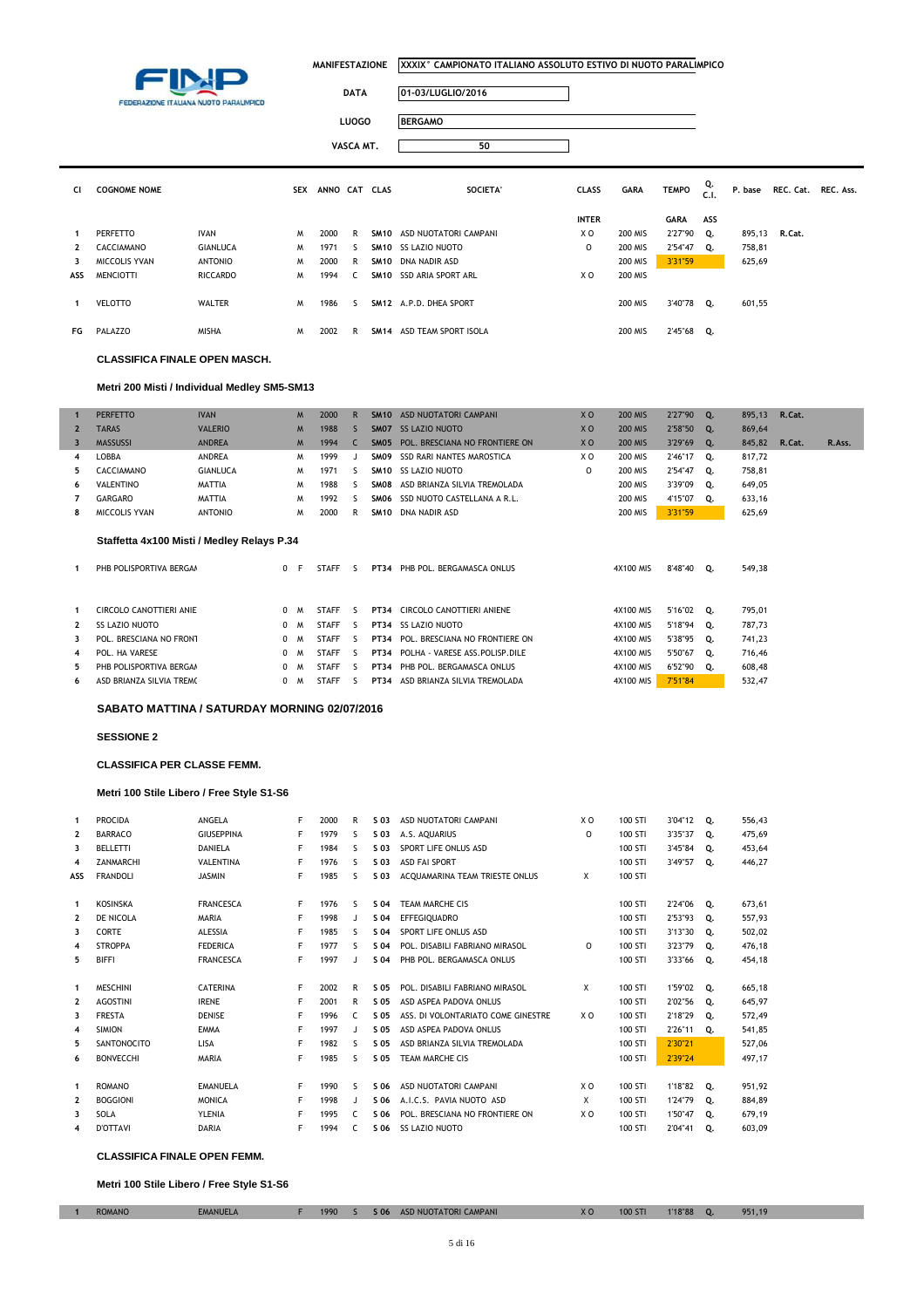

 $\overline{\mathbb{I}}$ 

TEMPO Q. P. base REC. Cat. REC. Ass.

# **DATA 01-03/LUGLIO/2016**

**LUOGO BERGAMO**

**VASCA MT. 50**

| CI | <b>COGNOME NOME</b> | <b>SEX</b> | <b>ANNO</b> | CAT | <b>CLAS</b> | <b>SOCIETA</b> | <b>CLASS</b> | GARA |
|----|---------------------|------------|-------------|-----|-------------|----------------|--------------|------|

|                |                 |                  |      |   |      |                                    | <b>INTER</b> |         | GARA       | ASS       |        |
|----------------|-----------------|------------------|------|---|------|------------------------------------|--------------|---------|------------|-----------|--------|
| $\mathbf{2}$   | <b>BOGGIONI</b> | <b>MONICA</b>    | 1998 |   | S 06 | A.I.C.S. PAVIA NUOTO ASD           |              | 100 STI | 1'24"57    | <b>O.</b> | 887,19 |
| 3              | <b>KOSINSKA</b> | <b>FRANCESCA</b> | 1976 |   | S 04 | TEAM MARCHE CIS                    |              | 100 STI | 2'24"76 Q. |           | 670,35 |
| $\overline{4}$ | SOLA            | <b>YLENIA</b>    | 1995 |   | S 06 | POL. BRESCIANA NO FRONTIERE ON     | X O          | 100 STI | 1'53"07    | о.        | 663,57 |
| 5.             | <b>AGOSTINI</b> | <b>IRENE</b>     | 2001 |   | S 05 | ASD ASPEA PADOVA ONLUS             |              | 100 STI | 2'01"43    | о.        | 651,98 |
| 6              | MESCHINI        | <b>CATERINA</b>  | 2002 | R | S 05 | POL. DISABILI FABRIANO MIRASOL     |              | 100 STI | 2'02"45    | о.        | 646,55 |
|                | <b>D'OTTAVI</b> | <b>DARIA</b>     | 1994 |   | S 06 | <b>SS LAZIO NUOTO</b>              |              | 100 STI | 2'03"87    | о.        | 605,72 |
| 8              | <b>FRESTA</b>   | <b>DENISE</b>    | 1996 |   | S 05 | ASS. DI VOLONTARIATO COME GINESTRE | X O          | 100 STI | 2'17"18    | о.        | 577,12 |

#### **CLASSIFICA PER CLASSE MASCH.**

#### **Metri 100 Stile Libero / Free Style S1-S6**

| 1                       | <b>SCARDINO</b>     | <b>AGOSTINO</b>  | M | 1980 | S            | S 01 | ATLANTIDE O.N.L.U.S.                 |                | 100 STI | 3'30"35    | Q. | 678,01 |        |        |
|-------------------------|---------------------|------------------|---|------|--------------|------|--------------------------------------|----------------|---------|------------|----|--------|--------|--------|
| 1                       | <b>BARRO</b>        | <b>WALTER</b>    | M | 1975 | s            |      | S 02 SSD RARI NANTES MAROSTICA       |                | 100 STI | 4'23"35    |    | 492.88 |        |        |
| 1                       | <b>SARCINA</b>      | <b>GIACOMO</b>   | M | 1992 | s            | S 03 | <b>SSD RARI NANTES MAROSTICA</b>     | X <sub>0</sub> | 100 STI | 2'40"06    | Q. | 602,84 |        |        |
| $\overline{\mathbf{2}}$ | <b>BALDUZZI</b>     | <b>STEFANO</b>   | M | 1987 | <sub>S</sub> | S 03 | PHB POL. BERGAMASCA ONLUS            |                | 100 STI | 3'09"76    | Q. | 508,48 |        |        |
| 3                       | <b>GASPARINI</b>    | YURI GIUSEPPE    | м | 1977 | <sub>S</sub> | S 03 | ATLANTIDE O.N.L.U.S.                 |                | 100 STI | 3'20"32    |    | 481,68 |        |        |
| FG                      | <b>BONI</b>         | <b>VINCENZO</b>  | M | 1988 | <sub>S</sub> | S 03 | <b>GRUPPO SPORTIVO FORESTALE</b>     | X <sub>0</sub> | 100 STI | 1'41"47 Q. |    |        |        |        |
| ASS                     | <b>CONTI</b>        | ALESSANDRO       | M | 2002 | R            | S 03 | POL. BRESCIANA NO FRONTIERE ON       |                | 100 STI |            |    |        |        |        |
| ASS                     | <b>CAMPIONE</b>     | <b>VINCENZO</b>  | M | 1982 | S            | S 03 | A.S. CULT, ANTHROPOS SOC, SPOR       |                | 100 STI |            |    |        |        |        |
| 1                       | MAGGI               | <b>FABIO</b>     | M | 1991 | s            | S 04 | <b>SSD MOLFETTA NUOTO</b>            |                | 100 STI | 1'59"18    | Q. | 705,91 |        |        |
| 2                       | PARTIPILO           | <b>GEREMIA</b>   | м | 1982 | <sub>S</sub> | S 04 | FRAMAROSSPORT SSD SRL                | X O            | 100 STI | 2'02"50    | Q. | 686,78 |        |        |
| 3                       | <b>STEVANATO</b>    | <b>DARIO</b>     | M | 1988 | s            | S 04 | ASD ASPEA PADOVA ONLUS               | X <sub>0</sub> | 100 STI | 2'25"86    |    | 576,79 |        |        |
| 4                       | <b>VIDAL</b>        | <b>MATTEO</b>    | M | 1984 | s            | S 04 | SPORT LIFE ONLUS ASD                 |                | 100 STI | 2'26"26    |    | 575,21 |        |        |
| $\mathbf{1}$            | <b>SCIACCALUGA</b>  | <b>GIOVANNI</b>  | M | 1994 | C            | S 05 | <b>SSD NUOTATORI GENOVESI</b>        | X <sub>0</sub> | 100 STI | 1'20"20    | Q. | 889,90 | R.Cat. | R.Ass. |
| $\overline{\mathbf{2}}$ | <b>BEGGIATO</b>     | LUIGI            | M | 1998 | J            | S 05 | ASD ASPEA PADOVA ONLUS               | X <sub>0</sub> | 100 STI | 1'38"69    | Q. | 723,17 |        |        |
| 3                       | <b>MANGO</b>        | <b>MAURIZIO</b>  | M | 1974 | s            | S 05 | CIRCOLO CANOTTIERI ANIENE            |                | 100 STI | 1'44"49    | Q. | 683,03 |        |        |
| 4                       | <b>DELLA PIETRA</b> | <b>MIRKO</b>     | M | 1985 | S.           | S 05 | POLHA - VARESE ASS. POLISP. DILE     |                | 100 STI | 1'45"61    | Q. | 675,79 |        |        |
| 5                       | <b>ARIANO</b>       | <b>ENRICO</b>    | M | 1968 | S            | S 05 | PHB POL. BERGAMASCA ONLUS            |                | 100 STI | 1'49"67    | Q. | 650,77 |        |        |
| 6                       | <b>PAULON</b>       | ALESSANDRO       | M | 1991 | S            | S 05 | <b>SS LAZIO NUOTO</b>                |                | 100 STI | 1'50"56    | 0. | 645,53 |        |        |
| 7                       | GAZZOLA             | <b>MARCO</b>     | M | 1980 | s            | S 05 | SPORT LIFE ONLUS ASD                 |                | 100 STI | 2'05"74    |    | 567,60 |        |        |
| -1                      | <b>BOCCIARDO</b>    | <b>FRANCESCO</b> | M | 1994 | C            | S 06 | <b>GRUPPO SPORTIVO FORESTALE</b>     | X <sub>0</sub> | 100 STI | 1'09"36    | Q. | 955,45 |        |        |
| $\overline{\mathbf{2}}$ | CAVALIERE           | <b>ANTONIO</b>   | M | 1988 | s            | S 06 | ASD SPORTING CLUB FLEGREO            | $\Omega$       | 100 STI | 1'27"52    | Q. | 757,20 |        |        |
| 3                       | <b>ROTA</b>         | <b>MATTEO</b>    | M | 1994 | C            | S 06 | PHB POL. BERGAMASCA ONLUS            |                | 100 STI | 1'28"33    | Q. | 750,25 |        |        |
| 4                       | <b>BRUSCA</b>       | <b>MATTEO</b>    | M | 1993 | S            | S 06 | ASD BRIANZA SILVIA TREMOLADA         |                | 100 STI | 1'42"90    | о. | 644,02 |        |        |
| 5                       | <b>RECCHIA</b>      | <b>MARIANO</b>   | M | 1986 | s            | S 06 | <b>DNA NADIR ASD</b>                 |                | 100 STI | 1'46"20    |    | 624,01 |        |        |
| 6                       | CASTIGLIONI         | SAMUELE          | M | 1991 | S            | S 06 | ASD PROPATRIA DISABILI BUSTO ARSIZIO |                | 100 STI | 1'48"79    |    | 609,16 |        |        |
|                         |                     |                  |   |      |              |      |                                      |                |         |            |    |        |        |        |

#### **CLASSIFICA FINALE OPEN MASCH.**

#### **Metri 100 Stile Libero / Free Style S1-S6**

|    | <b>SCIACCALUGA</b> | <b>GIOVANNI</b> | M | 1994 | S 05 | <b>SSD NUOTATORI GENOVESI</b> | X <sub>O</sub> | 100 STI | 1'20"51 | 0.             | 886,47 |
|----|--------------------|-----------------|---|------|------|-------------------------------|----------------|---------|---------|----------------|--------|
|    | <b>CAVALIERE</b>   | <b>ANTONIO</b>  | M | 1988 | S 06 | ASD SPORTING CLUB FLEGREO     |                | 100 STI | 1'25"51 | $\mathbf{O}$ . | 775,00 |
| 3  | <b>ROTA</b>        | <b>MATTEO</b>   | M | 1994 | S 06 | PHB POL. BERGAMASCA ONLUS     |                | 100 STI | 1'28"61 | $\mathbf{O}$ . | 747,88 |
| 4  | <b>BEGGIATO</b>    | LUIGI           | M | 1998 | S 05 | ASD ASPEA PADOVA ONLUS        | ΧO             | 100 STI | 1'38"58 | о.             | 723.98 |
| 5. | MAGGI              | <b>FABIO</b>    | м | 1991 | S 04 | SSD MOLFETTA NUOTO            |                | 100 STI | 1'57"67 | о.             | 714.97 |
| 6  | <b>SCARDINO</b>    | AGOSTINO        | м | 1980 | S 01 | ATLANTIDE O.N.L.U.S.          |                | 100 STI | 3'25"76 | 0.             | 693,14 |
|    | PARTIPILO          | <b>GEREMIA</b>  | м | 1982 | S 04 | FRAMAROSSPORT SSD SRL         | ΧO             | 100 STI | 2'05"30 | о.             | 671,43 |
|    | <b>MANGO</b>       | <b>MAURIZIO</b> | м | 1974 | S 05 | CIRCOLO CANOTTIERI ANIENE     |                | 100 STI | 1'47"99 | 0.             | 660.89 |

#### **CLASSIFICA PER CLASSE FEMM.**

### **Metri 100 Stile Libero / Free Style S7-S13**

| $\mathbf{2}$           | <b>AERE</b><br>PASSUELLO                                        | KATIA<br><b>GIULIA</b>                                     | 1971<br>1986                 |        | S 07<br>S 07                 | <b>ASD FAI SPORT</b><br>SSD RARI NANTES MAROSTICA                                                              | X O | 100 STI<br>100 STI                       | 1'30"68 Q.<br>1'57"40                                      |    | 772.72<br>596,85                     |        |
|------------------------|-----------------------------------------------------------------|------------------------------------------------------------|------------------------------|--------|------------------------------|----------------------------------------------------------------------------------------------------------------|-----|------------------------------------------|------------------------------------------------------------|----|--------------------------------------|--------|
| ASS                    | <b>CORNACCHINI</b><br>CERASUOLO                                 | SOFIA<br><b>IMMACOLATA</b>                                 | 1997<br>1980                 |        | S 08<br>S 08                 | ATLANTIDE O.N.L.U.S.<br>CIRCOLO CANOTTIERI ANIENE                                                              | 0   | 100 STI<br>100 STI                       | 1'42"01                                                    | о. | 657,29                               |        |
| $\mathbf{2}$<br>3<br>4 | <b>VICCH</b><br><b>IACOBUCCI</b><br><b>GRANCEA</b><br>CALZOLAIO | SILVIA<br>RITA ANGELICA<br><b>FLORENTINA</b><br>ALESSANDRA | 2000<br>1992<br>2000<br>1991 | R<br>R | S 09<br>S 09<br>S 09<br>S 09 | PHB POL. BERGAMASCA ONLUS<br>ASD NUOTATORI CAMPANI<br>POL. BRESCIANA NO FRONTIERE ON<br>ASD FANFULLA LODI 1874 |     | 100 STI<br>100 STI<br>100 STI<br>100 STI | $1'24''21$ 0.<br>1'36"54 Q.<br>$1'37''34$ Q.<br>1'42"78 Q. |    | 737.20<br>643,05<br>637,76<br>604,01 | R.Cat. |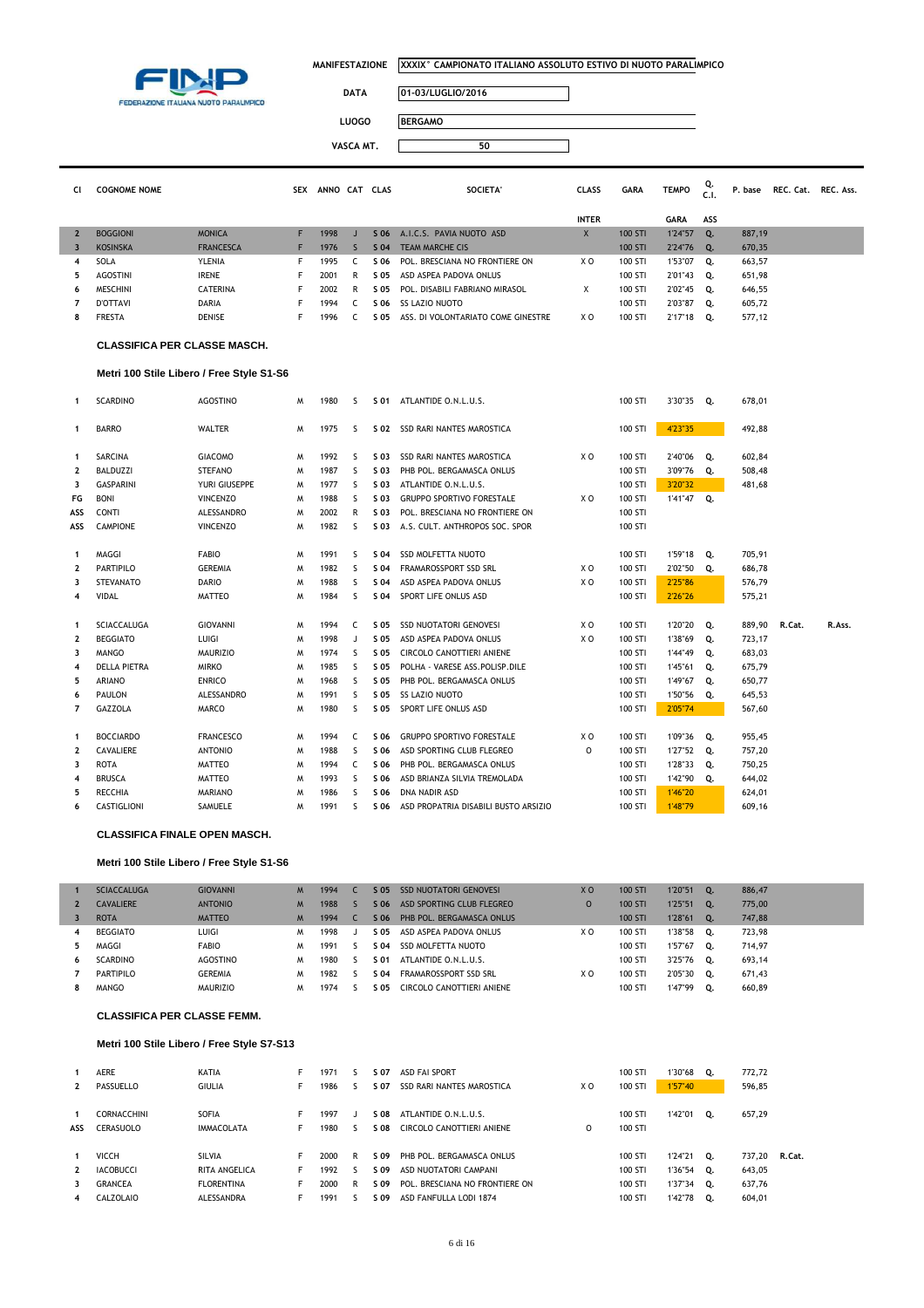

 $\overline{\phantom{a}}$ 

### **DATA 01-03/LUGLIO/2016**

LUOGO

**VASCA MT. 50**

|--|

|              |                     |                 |            |               | VASCA MT. |                 | 50                             |                |             |              |            |         |                     |  |
|--------------|---------------------|-----------------|------------|---------------|-----------|-----------------|--------------------------------|----------------|-------------|--------------|------------|---------|---------------------|--|
| CI           | <b>COGNOME NOME</b> |                 | <b>SEX</b> | ANNO CAT CLAS |           |                 | SOCIETA'                       | <b>CLASS</b>   | <b>GARA</b> | <b>TEMPO</b> | Q.<br>C.1. | P. base | REC. Cat. REC. Ass. |  |
|              |                     |                 |            |               |           |                 |                                | <b>INTER</b>   |             | <b>GARA</b>  | ASS        |         |                     |  |
| 1            | PANZA               | <b>SILVIA</b>   | F.         | 1998          |           | S 10            | PHB POL. BERGAMASCA ONLUS      |                | 100 STI     | 1'37"29 Q.   |            | 624,83  |                     |  |
| $\mathbf{2}$ | <b>BRUNETTI</b>     | ROSANNA         | F          | 1964          | ς         | S 10            | ACQUAMARINA TEAM TRIESTE ONLUS | X              | 100 STI     | 1'41"75 Q.   |            | 597,44  |                     |  |
| 1            | CAMELLINI           | CECILIA         | F.         | 1992          | ς.        | S 11            | <b>ASD TRICOLORE - RE</b>      | X <sub>0</sub> | 100 STI     | 1'13"55 Q.   |            | 930,66  |                     |  |
| 1            | <b>GASTALDI</b>     | ANNA LAURA      | F.         | 2000          | R         | S 12            | ASD ASPEA PADOVA ONLUS         | X O            | 100 STI     | 1'42"20 Q.   |            | 583,66  |                     |  |
| $\mathbf{2}$ | <b>MANTOAN</b>      | LARA            | F.         | 1999          |           | S <sub>12</sub> | ASD ASPEA PADOVA ONLUS         | X O            | 100 STI     | 1'42"92 Q.   |            | 579,58  |                     |  |
| 3            | CORRAINE            | <b>GIOVANNA</b> | F          | 1989          | ς         | S 12            | ASD SARDEGNA SPORT             | X O            | 100 STI     | 1'44"76 Q.   |            | 569,40  |                     |  |
|              |                     |                 |            |               |           |                 |                                |                |             |              |            |         |                     |  |
| $\mathbf{1}$ | <b>LUSCRI'</b>      | <b>CAMILLA</b>  | F.         | 2002          | R         | S 13            | A.I.C.S. PAVIA NUOTO ASD       | X O            | 100 STI     | 1'16"55 Q.   |            | 782,63  |                     |  |
| $\mathbf{2}$ | <b>BELOTTI</b>      | SARA            | F          | 1999          |           | S 13            | OLIMPIC SWIM PRO ASD           | X O            | 100 STI     | 1'20"69 Q.   |            | 742,47  |                     |  |
| 3            | <b>TEOFILI</b>      | VIVIANA         | F          | 2003          | F         | S 13            | SS LAZIO NUOTO                 |                | 100 STI     | 1'29"61 Q.   |            | 668,56  |                     |  |
| 4            | ALBICINI            | <b>CRISTINA</b> | F          | 1969          | s         | S 13            | POL. BRESCIANA NO FRONTIERE ON |                | 100 STI     | 1'44"32 Q.   |            | 574,29  |                     |  |

### **CLASSIFICA FINALE OPEN FEMM.**

### **Metri 100 Stile Libero / Free Style S7-S13**

|                | <b>CAMELLINI</b> | <b>CECILIA</b> | 1992 |    | S <sub>11</sub> | ASD TRICOLORE - RE        | X <sub>O</sub> | 100 STI | 1'11"29 | 0. | 960.16 |
|----------------|------------------|----------------|------|----|-----------------|---------------------------|----------------|---------|---------|----|--------|
| $\mathbf{2}$   | <b>LUSCRI'</b>   | <b>CAMILLA</b> | 2002 | R. | S <sub>13</sub> | A.I.C.S. PAVIA NUOTO ASD  | X <sub>O</sub> | 100 STI | 1'16"31 | 0. | 785,09 |
| 3              | <b>AERE</b>      | <b>KATIA</b>   | 1971 |    | S 07            | <b>ASD FAI SPORT</b>      |                | 100 STI | 1'30"90 | 0. | 770,85 |
| $\overline{4}$ | <b>BELOTTI</b>   | <b>SARA</b>    | 1999 |    | S <sub>13</sub> | OLIMPIC SWIM PRO ASD      | ΧO             | 100 STI | 1'20"36 | 0. | 745,52 |
| 5              | VICCH            | <b>SILVIA</b>  | 2000 | R  | S 09            | PHB POL. BERGAMASCA ONLUS |                | 100 STI | 1'24"70 | 0. | 732,94 |
| 6              | TEOFILI          | <b>VIVIANA</b> | 2003 |    |                 | S 13 SS LAZIO NUOTO       |                | 100 STI | 1'30"15 | о. | 664,56 |
|                | CORNACCHINI      | <b>SOFIA</b>   | 1997 |    | S 08            | ATLANTIDE O.N.L.U.S.      |                | 100 STI | 1'43"09 | 0. | 650,40 |
| 8              | <b>IACOBUCCI</b> | RITA ANGELICA  | 1992 |    | S 09            | ASD NUOTATORI CAMPANI     |                | 100 STI | '36"66  | 0. | 642.25 |

#### **CLASSIFICA PER CLASSE MASCH.**

### **Metri 100 Stile Libero / Free Style S7-S13**

| $\mathbf{1}$            | <b>FANTIN</b>       | <b>ANTONIO</b>           | м | 2001 | R            | S 07 | <b>ASD FAI SPORT</b>                |                | 100 STI | 1'13"52       | Q. | 828,62 | R.Cat. |
|-------------------------|---------------------|--------------------------|---|------|--------------|------|-------------------------------------|----------------|---------|---------------|----|--------|--------|
| 2                       | <b>CAPUTO</b>       | <b>MICHELE</b>           | W | 1973 | S            | S 07 | ASD ASPEA PADOVA ONLUS              | XO             | 100 STI | 1'15"04       | Q. | 811,83 |        |
| 3                       | <b>MISURI</b>       | <b>DAVIDE</b>            | M | 1998 | J            | S 07 | ASD TEAM SPORT ISOLA                |                | 100 STI | 1'19"28       | Q. | 768,42 |        |
| 4                       | LI VECCHI           | <b>GIANLUCA</b>          | W | 1992 | S            |      | S 07 A.S. SPECIAL TEAM PRATO        |                | 100 STI | 1'30"53 Q.    |    | 672,93 |        |
|                         |                     |                          |   |      |              |      |                                     |                |         |               |    |        |        |
| $\mathbf{1}$            | ALIBRANDI           | LORENZO                  | м | 1994 | c            | S 08 | <b>SS LAZIO NUOTO</b>               | 0              | 100 STI | 1'15"98       | Q. | 752,17 |        |
| $\overline{\mathbf{2}}$ | <b>ROMELE</b>       | <b>GIUSEPPE</b>          | M | 1992 | S            | S 08 | POLISP. DISABILI VALCAMONICA        | XO             | 100 STI | 1'16"56       | Q. | 746,47 |        |
| 3                       | VALENTINO           | <b>MATTIA</b>            | M | 1988 | S            | S 08 | ASD BRIANZA SILVIA TREMOLADA        |                | 100 STI | 1'17"82 Q.    |    | 734,39 |        |
| 4                       | <b>FONTE</b>        | ANGELO                   | M | 1978 | S            | S 08 | <b>SS LAZIO NUOTO</b>               | XO             | 100 STI | 1'17"85       | Q. | 734,10 |        |
| 5                       | POZZAN              | <b>STEFANO</b>           | M | 1985 | S            | S 08 | ASD TEAM SPORT ISOLA                |                | 100 STI | 1'19"14       | Q. | 722,14 |        |
| 6                       | RESTA               | MASSIMO                  | W | 2004 | Ε            | S 08 | SSD DLF SPORT BOLOGNA ARL           |                | 100 STI | 1'39"37       |    | 575,12 |        |
|                         |                     |                          |   |      |              |      |                                     |                |         |               |    |        |        |
| $\mathbf{1}$            | PREZZI              | <b>YURI</b>              | м | 1994 | c            | S 09 | CIRCOLO CANOTTIERI ANIENE           | ΧO             | 100 STI | 1'01"87       | Q. | 903,18 |        |
| $\overline{\mathbf{2}}$ | <b>BICELLI</b>      | <b>FEDERICO</b>          | M | 1999 | J            | S 09 | POL. BRESCIANA NO FRONTIERE ON      | XO             | 100 STI | 1'04"59       | Q. | 865,15 |        |
| 3                       | LOBBA               | ANDREA                   | M | 1999 | J            | S 09 | <b>SSD RARI NANTES MAROSTICA</b>    | X <sub>0</sub> | 100 STI | 1'04"87       | Q. | 861,42 |        |
| 4                       | <b>BURZI</b>        | <b>MIRKO</b>             | M | 1994 | C            | S 09 | CIRCOLO CANOTTIERI ANIENE           |                | 100 STI | 1'06"25       | Q. | 843,47 |        |
| 5                       | RECALCATI           | MARCO                    | M | 1994 | c            | S 09 | ASD BRIANZA SILVIA TREMOLADA        | O              | 100 STI | 1'10"78       | Q. | 789,49 |        |
| 6                       | <b>FERRARI</b>      | KEVIN                    | M | 1992 | S            | S 09 | POL. BRESCIANA NO FRONTIERE ON      |                | 100 STI | 1'12"10       | Q. | 775,03 |        |
| 7                       | MEUCCI              | <b>JACOPO</b>            | м | 1982 | S            | S 09 | ASD ACQUA UISP SIENA                |                | 100 STI | 1'15"02       | Q. | 744,87 |        |
| 8                       | PIARDI              | <b>ENRICO</b>            | M | 1999 | $\mathbf{J}$ | S 09 | POL. BRESCIANA NO FRONTIERE ON      |                | 100 STI | 1'15"31       | Q. | 742,00 |        |
| 9                       | <b>L'ABBATE</b>     | <b>LORENZO</b>           | W | 2001 | R            | S 09 | POLHA - VARESE ASS.POLISP.DILE      |                | 100 STI | 1'21"17       |    | 688,43 |        |
| 10                      | <b>DEMARCO</b>      | LUCA                     | M | 1992 | S            | S 09 | ASD DIVERSAMENTE-ABILI BRIANTEA '84 |                | 100 STI | 1'24"76       |    | 659,27 |        |
| ASS                     | GUZZO               | <b>GREGORIO GIUSEPPE</b> | W | 1977 | S            | S 09 | ASD IL SOTTOMARINO                  |                | 100 STI |               |    |        |        |
|                         |                     |                          |   |      |              |      |                                     |                |         |               |    |        |        |
| 1                       | CIULLI              | <b>SIMONE</b>            | W | 1986 | S            | S 10 | CIRCOLO CANOTTIERI ANIENE           | XO             | 100 STI | 0'58"76       | Q. | 882,91 |        |
| 2                       | BARLAAM             | <b>SIMONE</b>            | M | 2000 | R            | S 10 | POLHA - VARESE ASS. POLISP. DILE    |                | 100 STI | 0'59"56       | Q. | 871,05 | R.Cat. |
| 3                       | <b>MONETA</b>       | <b>STEFANO</b>           | м | 1998 | J            | S 10 | ASD RARI NANTES SARONNO             | X <sub>0</sub> | 100 STI | 1'00"63       | Q. | 855,68 |        |
| 4                       | PASQUINI            | <b>ROBERTO</b>           | M | 1968 | S            | S 10 | SS LAZIO NUOTO                      |                | 100 STI | 1'02"82       | Q. | 825,85 |        |
| 5                       | SPAIRANI            | <b>CLAUDIO</b>           | M | 1986 | S            | S 10 | POL. BRESCIANA NO FRONTIERE ON      | Χ              | 100 STI | 1'08"93       | Q. | 752,65 |        |
| 6                       | <b>FRANZONI</b>     | ANTONIO MARCO            | м | 1989 | S            | S 10 | ASD NUOTATORI CAMPANI               |                | 100 STI | 1'11"08       | Q. | 729,88 |        |
| 7                       | SANGALLI            | CRISTIAN                 | M | 1996 | c            | S 10 | PHB POL. BERGAMASCA ONLUS           |                | 100 STI | $1'14''65$ Q. |    | 694,98 |        |
| ASS                     | <b>MENCIOTTI</b>    | <b>RICCARDO</b>          | M | 1994 | C            | S 10 | SSD ARIA SPORT ARL                  | XO             | 100 STI |               |    |        |        |
| ASS                     | <b>CIAMPRICOTTI</b> | GIOELE                   | W | 1998 | J            | S 10 | SSD ARIA SPORT ARL                  |                | 100 STI |               |    |        |        |
|                         | BASSANI             | <b>FEDERICO</b>          |   | 1996 | C            | S 11 | CIRCOLO CANOTTIERI ANIENE           | XO             | 100 STI | 1'10"02       |    | 823,05 |        |
| 1                       |                     |                          | W |      |              |      |                                     |                |         |               | Q. |        |        |
| $\mathbf{2}$            | <b>URSO</b>         | SALVATORE                | M | 1999 | J            | S 11 | ASD NOIVED NAPOLI                   | XO             | 100 STI | 1'14"29       | Q. | 775,74 |        |
| 3                       | <b>DISALVO</b>      | <b>FRANCESCO</b>         | M | 1998 | J            | S 11 | SSD ACCADEMIA DEL NUOTO BARLETTA    |                | 100 STI | 1'20"63       | Q. | 714,75 |        |
| 4                       | <b>SCHIFONE</b>     | <b>GIUSEPPE</b>          | W | 1980 | S            | S 11 | AMATORI NUOTO LIBERTAS PERUGIA      |                | 100 STI | 1'43"88       | Q. | 554,77 |        |
| 1                       | PALANTRANI          | <b>ANDREA</b>            | м | 1975 | s            |      | S 13 CIRCOLO CANOTTIERI ANIENE      | $\circ$        | 100 STI | 1'10"57 Q.    |    | 734,02 |        |
|                         |                     |                          |   |      |              |      |                                     |                |         |               |    |        |        |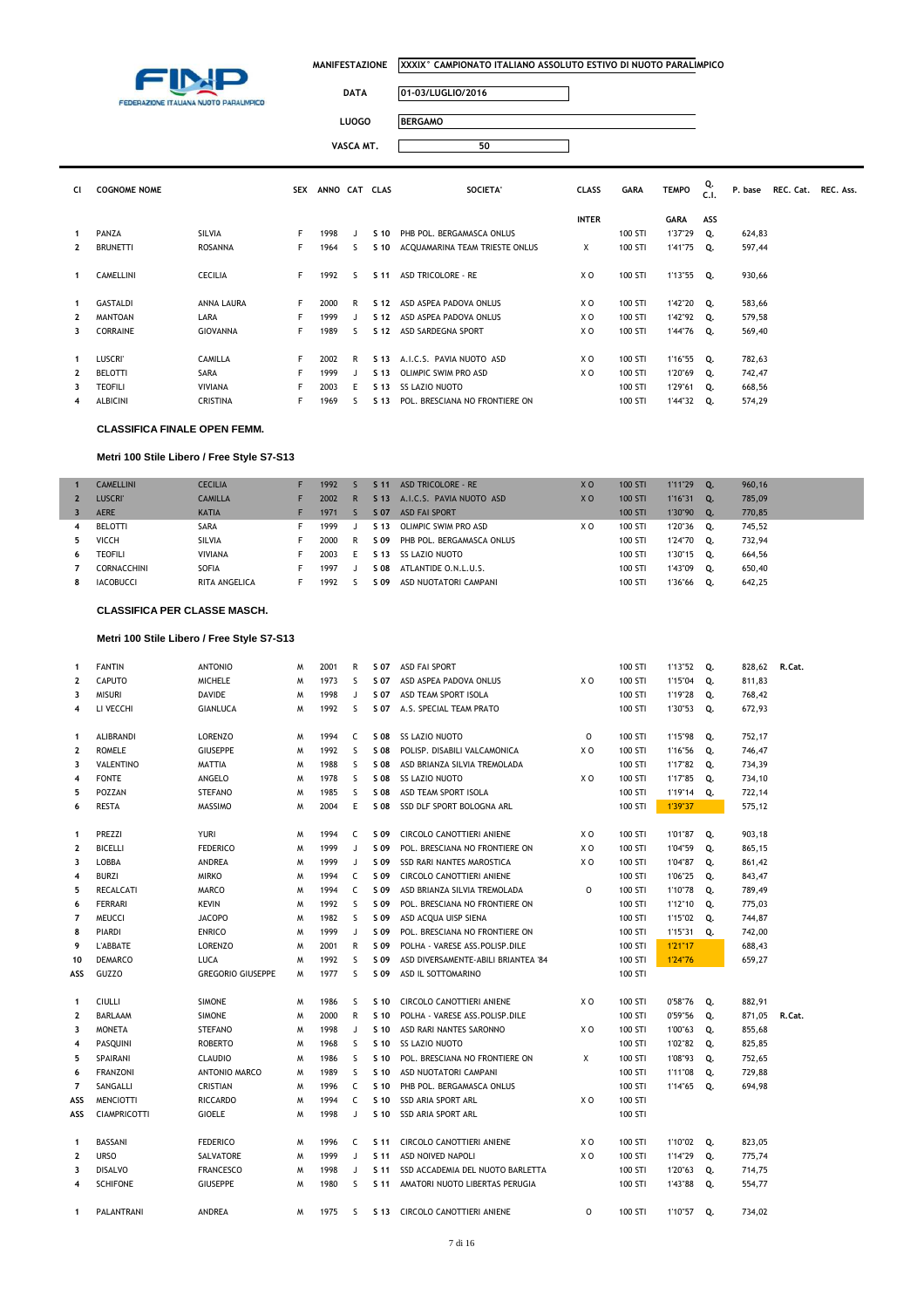|                |                                     |                                            |            | <b>MANIFESTAZIONE</b> |              |                  | XXXIX° CAMPIONATO ITALIANO ASSOLUTO ESTIVO DI NUOTO PARALIMPICO |                |                |              |            |         |                     |
|----------------|-------------------------------------|--------------------------------------------|------------|-----------------------|--------------|------------------|-----------------------------------------------------------------|----------------|----------------|--------------|------------|---------|---------------------|
|                |                                     | FEDERAZIONE ITALIANA NUOTO PARALIMPICO     |            |                       | <b>DATA</b>  |                  | 01-03/LUGLIO/2016                                               |                |                |              |            |         |                     |
|                |                                     |                                            |            |                       | <b>LUOGO</b> |                  | <b>BERGAMO</b>                                                  |                |                |              |            |         |                     |
|                |                                     |                                            |            |                       |              |                  |                                                                 |                |                |              |            |         |                     |
|                |                                     |                                            |            |                       | VASCA MT.    |                  | 50                                                              |                |                |              |            |         |                     |
| Cl             | <b>COGNOME NOME</b>                 |                                            | <b>SEX</b> | ANNO CAT CLAS         |              |                  | SOCIETA'                                                        | <b>CLASS</b>   | GARA           | <b>TEMPO</b> | Q.<br>C.1. | P. base | REC. Cat. REC. Ass. |
|                |                                     |                                            |            |                       |              |                  |                                                                 | <b>INTER</b>   |                | <b>GARA</b>  | ASS        |         |                     |
|                |                                     | <b>CLASSIFICA FINALE OPEN MASCH.</b>       |            |                       |              |                  |                                                                 |                |                |              |            |         |                     |
|                |                                     | Metri 100 Stile Libero / Free Style S7-S13 |            |                       |              |                  |                                                                 |                |                |              |            |         |                     |
| $\mathbf{1}$   | <b>CIULLI</b>                       | <b>SIMONE</b>                              | M          | 1986                  | S            | S <sub>10</sub>  | <b>CIRCOLO CANOTTIERI ANIENE</b>                                | X <sub>O</sub> | 100 STI        | 0'57"29      | Q.         | 905,57  |                     |
| $\mathbf{2}$   | <b>PREZZI</b>                       | <b>YURI</b>                                | M          | 1994                  | C            | S 09             | <b>CIRCOLO CANOTTIERI ANIENE</b>                                | X <sub>O</sub> | <b>100 STI</b> | 1'02"53      | Q.         | 893,65  |                     |
| $\overline{3}$ | <b>MONETA</b>                       | <b>STEFANO</b>                             | M          | 1998                  | $\sf J$      | S <sub>10</sub>  | ASD RARI NANTES SARONNO                                         | XO             | 100 STI        | 1'00"84      | Q.         | 852,73  |                     |
| 4              | <b>BICELLI</b>                      | <b>FEDERICO</b>                            | м          | 1999                  | J            | S 09             | POL. BRESCIANA NO FRONTIERE ON                                  | XO             | 100 STI        | 1'05"75      | Q.         | 849,89  |                     |
| 5              | LOBBA                               | ANDREA                                     | M          | 1999                  | J            | S 09             | SSD RARI NANTES MAROSTICA                                       | XO             | 100 STI        | 1'05"97      | Q.         | 847,05  |                     |
| 6              | BARLAAM                             | <b>SIMONE</b>                              | M          | 2000                  | R            | S 10             | POLHA - VARESE ASS. POLISP. DILE                                |                | 100 STI        | 1'02"04      | Q.         | 836,23  |                     |
| $\overline{7}$ | <b>BURZI</b>                        | <b>MIRKO</b>                               | M          | 1994                  | C            | S 09             | CIRCOLO CANOTTIERI ANIENE                                       |                | 100 STI        | 1'08"08      | Q.         | 820,80  |                     |
| 8              | <b>FANTIN</b>                       | <b>ANTONIO</b>                             | M          | 2001                  | R            | S 07             | <b>ASD FAI SPORT</b>                                            |                | 100 STI        | 1'15"19      | Q.         | 810,21  |                     |
|                | <b>CLASSIFICA PER CLASSE FEMM.</b>  |                                            |            |                       |              |                  |                                                                 |                |                |              |            |         |                     |
|                |                                     | Metri 50 Rana / Breastroke SB1-SB3         |            |                       |              |                  |                                                                 |                |                |              |            |         |                     |
| 1              | <b>TODARELLO</b>                    | <b>IRENE</b>                               | F          | 1988                  | s            | SB <sub>03</sub> | A.S. SPECIAL TEAM PRATO                                         |                | <b>050 RAN</b> | 2'11"21      | Q.         | 433,81  |                     |
| FG             | TRIMI                               | ARJOLA                                     | F          | 1987                  | <sub>S</sub> | SB03             | POL. BRESCIANA NO FRONTIERE ON                                  | X O            | <b>050 RAN</b> | 1'06"10      | Q.         |         |                     |
|                | <b>CLASSIFICA PER CLASSE MASCH.</b> |                                            |            |                       |              |                  |                                                                 |                |                |              |            |         |                     |
|                |                                     | Metri 50 Rana / Breastroke SB1-SB3         |            |                       |              |                  |                                                                 |                |                |              |            |         |                     |
| 1              | <b>BARRO</b>                        | WALTER                                     | M          | 1975                  | S            |                  | SB01 SSD RARI NANTES MAROSTICA                                  |                | <b>050 RAN</b> | 3'20"54 Q.   |            | 457,71  |                     |
| 1              | <b>BALDUZZI</b>                     | <b>STEFANO</b>                             | W          | 1987                  | S            | SB02             | PHB POL. BERGAMASCA ONLUS                                       |                | <b>050 RAN</b> | 1'33"94      | Q.         | 610,92  |                     |
| $\mathbf{2}$   | <b>FRIGERIO</b>                     | <b>SIMONE</b>                              | W          | 1985                  | S            | SB02             | ASD DIVERSAMENTE-ABILI BRIANTEA '84                             |                | <b>050 RAN</b> | 1'43"13      | Q.         | 556,48  |                     |
| 1              | <b>MORELLI</b>                      | <b>EFREM</b>                               | W          | 1979                  | S            | SB <sub>03</sub> | POL. BRESCIANA NO FRONTIERE ON                                  | X O            | <b>050 RAN</b> | 0'49"85      | Q.         | 987,96  |                     |
| $\mathbf{2}$   | <b>MARSON</b>                       | CRISTIANO                                  | W          | 1973                  | S            | SB03             | ASD DIVERSAMENTE-ABILI BRIANTEA '84                             | XO             | <b>050 RAN</b> | 1'07"11      | Q.         | 733,87  |                     |
| 3              | <b>SERRAFINO</b>                    | CALOGERO ALBERTO                           | M          | 1992                  | <sub>S</sub> |                  | SB03 ATLANTIDE O.N.L.U.S.                                       |                | <b>050 RAN</b> | 1'09"70 Q.   |            | 706,60  |                     |
|                |                                     | <b>CLASSIFICA FINALE OPEN MASCH.</b>       |            |                       |              |                  |                                                                 |                |                |              |            |         |                     |

#### **Metri 50 Rana / Breastroke SB1-SB3**

|     | <b>MORELLI</b>                            | <b>EFREM</b>            | <b>M</b> | 1979         |         | <b>SB03</b> | POL. BRESCIANA NO FRONTIERE ON      | X <sub>0</sub> | <b>050 RAN</b> | 0'49"85       | Q. | 987,96 |  |  |  |
|-----|-------------------------------------------|-------------------------|----------|--------------|---------|-------------|-------------------------------------|----------------|----------------|---------------|----|--------|--|--|--|
| 2   | <b>MARSON</b>                             | <b>CRISTIANO</b>        | M        | 1973         |         | <b>SB03</b> | ASD DIVERSAMENTE-ABILI BRIANTEA '84 | X <sub>0</sub> | <b>050 RAN</b> | 1'07"11       | Q. | 733,87 |  |  |  |
| 3   | <b>SERRAFINO</b>                          | <b>CALOGERO ALBERTO</b> | M        | 1992         | 5       | <b>SB03</b> | ATLANTIDE O.N.L.U.S.                |                | <b>050 RAN</b> | 1'09"70       | Q. | 706,60 |  |  |  |
| 4   | <b>BALDUZZI</b>                           | <b>STEFANO</b>          | M        | 1987         | ╰       | <b>SB02</b> | PHB POL. BERGAMASCA ONLUS           |                | <b>050 RAN</b> | $1'33''94$ Q. |    | 610,92 |  |  |  |
| 5.  | <b>FRIGERIO</b>                           | <b>SIMONE</b>           | M        | 1985         | 5       | <b>SB02</b> | ASD DIVERSAMENTE-ABILI BRIANTEA '84 |                | <b>050 RAN</b> | 1'43"13       | Q. | 556,48 |  |  |  |
| 6   | <b>BARRO</b>                              | <b>WALTER</b>           | M        | 1975         | ╰       | SB01        | SSD RARI NANTES MAROSTICA           |                | <b>050 RAN</b> | 3'20"54       | Q. | 457,71 |  |  |  |
|     | Staffetta 4x50 Misti / Medley Relays P.20 |                         |          |              |         |             |                                     |                |                |               |    |        |  |  |  |
|     |                                           |                         | 0 F      | STAFF        | - 5     | <b>PT20</b> | PHB POL. BERGAMASCA ONLUS           |                | 4X050 MIS      |               |    |        |  |  |  |
| ASS | PHB POLISPORTIVA BERGAM                   |                         |          |              |         |             |                                     |                |                |               |    |        |  |  |  |
|     | ASD. BRIANTEA 84                          |                         | 0 M      | <b>STAFF</b> | - 5     | <b>PT20</b> | ASD DIVERSAMENTE-ABILI BRIANTEA '84 |                | 4X050 MIS      | 4'35"57       | О. | 568,20 |  |  |  |
|     | PHB POLISPORTIVA BERGAM                   |                         | 0 M      | <b>STAFF</b> | ς.      | <b>PT20</b> | PHB POL. BERGAMASCA ONLUS           |                | 4X050 MIS      | 4'55"38       |    | 530,10 |  |  |  |
| 3   | ATLANTIDE O.N.L.U.S.                      |                         | 0 M      | STAFF        | $\zeta$ |             | <b>PT20 ATLANTIDE O.N.L.U.S.</b>    |                | 4X050 MIS      | 5'01"81       |    | 518,80 |  |  |  |
| ASS | POL. BRESCIANA NO FRONT                   |                         | $\Omega$ | <b>STAFF</b> | 5       | <b>PT20</b> | POL. BRESCIANA NO FRONTIERE ON      |                | 4X050 MIS      |               |    |        |  |  |  |

### **SABATO POMERIGGIO / SATURDAY AFTERNOON 02/07/2016**

**SESSIONE 3**

### **CLASSIFICA PER CLASSE FEMM.**

### **Metri 100 Dorso / Backstroke S01-S02 e S06-S13**

|    | <b>BOCCANERA</b> | <b>GLORIA</b>    | 1979 | S 02 | ASD ACCADEMIA DEL NUOTO MARINO      | X O | <b>100 DOR</b> | 3'14"38 | 0. | 747.66 |
|----|------------------|------------------|------|------|-------------------------------------|-----|----------------|---------|----|--------|
|    | <b>SIMONELLI</b> | <b>FRANCESCA</b> | 1993 | S 06 | EFFEGIOUADRO                        |     | <b>100 DOR</b> | 2'17"60 | 0. | 621.15 |
|    | D'OTTAVI         | <b>DARIA</b>     | 1994 | S 06 | SS LAZIO NUOTO                      |     | <b>100 DOR</b> | 2'18"04 | о. | 619.17 |
| 3  | POZZI            | <b>FRANCESCA</b> | 1989 | S 06 | ASD DIVERSAMENTE-ABILI BRIANTEA '84 | ΧO  | <b>100 DOR</b> | 2'19"23 | 0. | 613.88 |
| 4  | <b>BROLLI</b>    | ALICE            | 1997 | S 06 | ASD DELFINI CREMONA ONLUS           | xο  | 100 DOR        | 2'23"16 |    | 597,02 |
| FG | <b>ROMANO</b>    | <b>EMANUELA</b>  | 1990 | S 06 | ASD NUOTATORI CAMPANI               | ΧO  | <b>100 DOR</b> | 1'36"17 | 0. |        |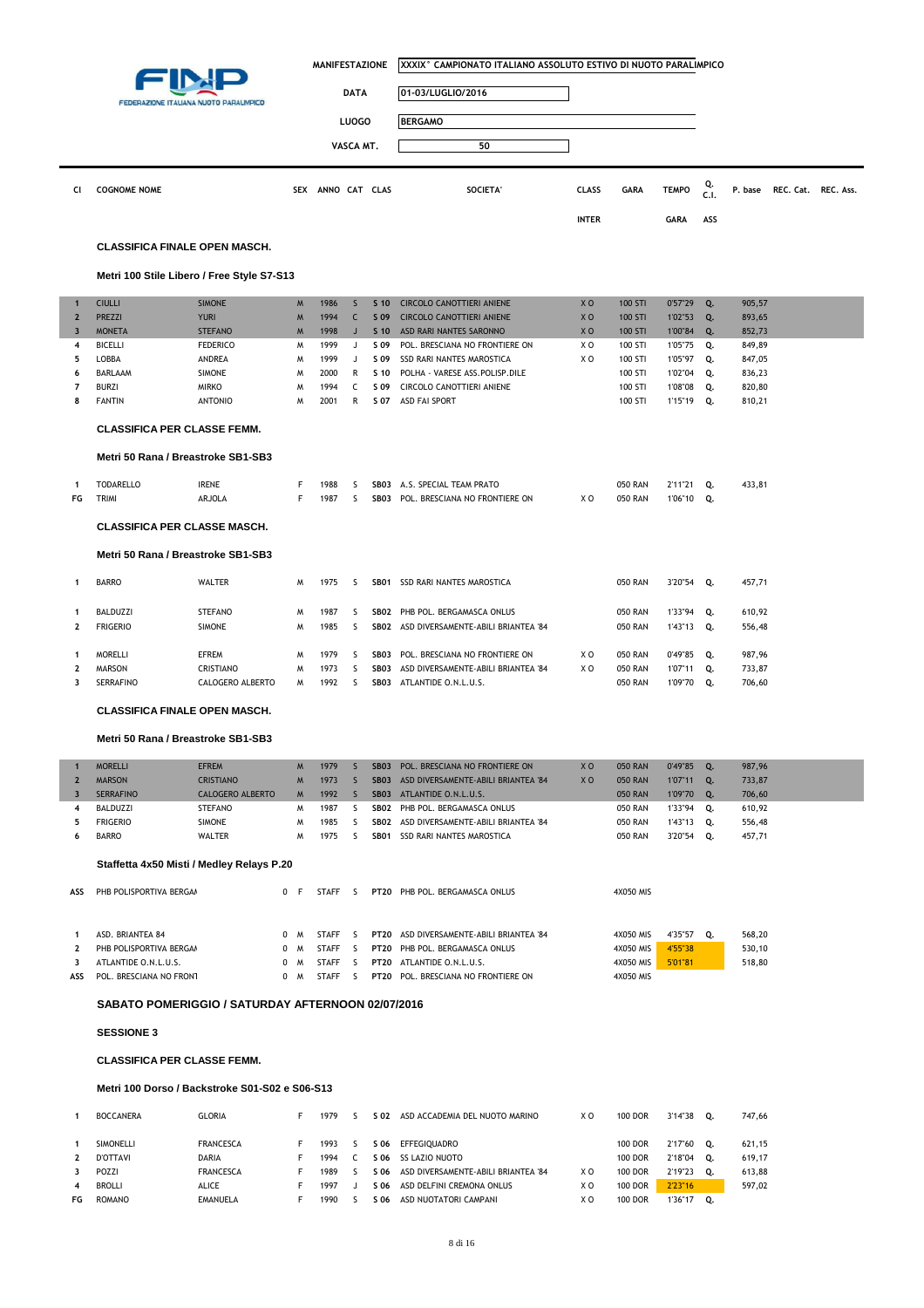

L

**MANIFESTAZIONE XXXIX° CAMPIONATO ITALIANO ASSOLUTO ESTIVO DI NUOTO PARALIMPICO**

 $\overline{\phantom{a}}$ 

 $\overline{\mathsf{I}}$ 

## **DATA 01-03/LUGLIO/2016**

**LUOGO BERGAMO**

**VASCA MT. 50**

| CI.            | <b>COGNOME NOME</b> |                        |    | SEX ANNO CAT CLAS |              |                 | SOCIETA'                                  | <b>CLASS</b> | <b>GARA</b>    | <b>TEMPO</b> | Q.<br>C.1. |        | P. base REC. Cat. REC. Ass. |        |
|----------------|---------------------|------------------------|----|-------------------|--------------|-----------------|-------------------------------------------|--------------|----------------|--------------|------------|--------|-----------------------------|--------|
|                |                     |                        |    |                   |              |                 |                                           | <b>INTER</b> |                | <b>GARA</b>  | ASS        |        |                             |        |
| $\mathbf{1}$   | <b>TALAMONA</b>     | <b>ARIANNA</b>         | F. | 1994              | C.           | S 07            | POLHA - VARESE ASS.POLISP.DILE            | X O          | <b>100 DOR</b> | 1'36"48      | Q.         | 860,39 |                             |        |
| $\overline{2}$ | <b>BELLINGERI</b>   | <b>GIULIA</b>          | F  | 2000              | R            | S 07            | A.I.C.S. PAVIA NUOTO ASD                  | X            | <b>100 DOR</b> | 2'02"48      | Q.         | 677,74 |                             |        |
| 3              | MAGGI               | CAMILLA                | F  | 2001              | R            | S 07            | EFFEGIQUADRO                              |              | <b>100 DOR</b> | 2'08"11      | Q.         | 647,96 |                             |        |
| -1             | CORNACCHINI         | SOFIA                  | F  | 1997              | $\mathbf{J}$ | S 08            | ATLANTIDE O.N.L.U.S.                      |              | <b>100 DOR</b> | 2'12"41      | Q.         | 582,28 |                             |        |
| $\mathbf{2}$   | <b>RUSSO</b>        | <b>MARICA</b>          | F  | 1980              | <sub>S</sub> | S 08            | <b>SS LAZIO NUOTO</b>                     |              | <b>100 DOR</b> | 2'15"47      | Q.         | 569,13 |                             |        |
| ASS            | CERASUOLO           | <b>IMMACOLATA</b>      | F  | 1980              | s            | S 08            | CIRCOLO CANOTTIERI ANIENE                 | $\Omega$     | <b>100 DOR</b> |              |            |        |                             |        |
| $\mathbf{1}$   | <b>SECCI</b>        | <b>FRANCESCA</b>       | F. | 1990              | S            | S 09            | ASD SARDEGNA SPORT                        | X O          | <b>100 DOR</b> | 1'21"66      | Q.         | 854,15 | R.Cat.                      | R.Ass. |
| $\mathbf{2}$   | VICCH               | <b>SILVIA</b>          | F  | 2000              | R            | S 09            | PHB POL. BERGAMASCA ONLUS                 |              | <b>100 DOR</b> | 1'35"17      | О.         | 732,90 |                             |        |
| 3              | <b>GRANCEA</b>      | <b>FLORENTINA</b>      | F  | 2000              | R            | S 09            | POL. BRESCIANA NO FRONTIERE ON            |              | <b>100 DOR</b> | 2'02"74      | Q.         | 568,27 |                             |        |
| $\mathbf{1}$   | <b>BRUNETTI</b>     | <b>ROSANNA</b>         | F. | 1964              | -S           | S 10            | ACOUAMARINA TEAM TRIESTE ONLUS            | X            | <b>100 DOR</b> | 1'55"66      |            | 589.66 |                             |        |
| -1             | <b>CAMELLINI</b>    | <b>CECILIA</b>         | F  | 1992              | <sub>S</sub> | S <sub>11</sub> | <b>ASD TRICOLORE - RE</b>                 | X O          | <b>100 DOR</b> | 1'29"21      | 0.         | 887,46 |                             |        |
| $\mathbf{2}$   | <b>RABBOLINI</b>    | <b>MARTINA</b>         | F  | 1998              | $\mathbf{J}$ |                 | S 11 G.S. DIL. NON VEDENTI MILANO - ONLUS | X O          | <b>100 DOR</b> | 1'29"49      | Q.         | 884,68 |                             |        |
| -1             | <b>CORRAINE</b>     | <b>GIOVANNA</b>        | F  | 1989              | <sub>S</sub> | S 12            | ASD SARDEGNA SPORT                        | X O          | <b>100 DOR</b> | 1'59"87      | 0.         | 575,54 |                             |        |
| $\overline{2}$ | <b>GASTALDI</b>     | ANNA LAURA             | F. | 2000              | R            |                 | S 12 ASD ASPEA PADOVA ONLUS               | X O          | <b>100 DOR</b> | 2'03"77      | Q.         | 557,40 |                             |        |
| $\mathbf{1}$   | <b>BERRA</b>        | <b>ALESSIA</b>         | F  | 1994              | C            | S <sub>13</sub> | POLHA - VARESE ASS.POLISP.DILE            | X O          | <b>100 DOR</b> | 1'18"04      | Q.         | 896,98 |                             |        |
| $\mathbf{2}$   | <b>TEOFILI</b>      | <b>VIVIANA</b>         | F  | 2003              | Е            | S 13            | SS LAZIO NUOTO                            |              | <b>100 DOR</b> | 1'36"63      | Q.         | 724,41 |                             |        |
| 3              | <b>BELOTTI</b>      | SARA                   | F  | 1999              | $\mathbf{J}$ | S <sub>13</sub> | OLIMPIC SWIM PRO ASD                      | X O          | <b>100 DOR</b> | 1'37"59      | Q.         | 717,29 |                             |        |
| ASS            | PALAZZO             | <b>XENIA FRANCESCA</b> | F. | 1998              | $\mathbf{J}$ |                 | S 14 ASD TEAM SPORT ISOLA                 | X O          | <b>100 DOR</b> |              |            |        |                             |        |

**CLASSIFICA FINALE OPEN FEMM.**

### **Metri 100 Dorso / Backstroke S01-S02 e S06-S13**

|    | <b>BERRA</b>      | <b>ALESSIA</b>   | 1994 | S <sub>13</sub> | POLHA - VARESE ASS. POLISP. DILE     | X <sub>O</sub> | <b>100 DOR</b> | 1'17"91 | о. | 898,47 |
|----|-------------------|------------------|------|-----------------|--------------------------------------|----------------|----------------|---------|----|--------|
|    | <b>RABBOLINI</b>  | <b>MARTINA</b>   | 1998 | S <sub>11</sub> | G.S. DIL. NON VEDENTI MILANO - ONLUS | X <sub>O</sub> | <b>100 DOR</b> | 1'28"13 | 0. | 898,33 |
|    | <b>TALAMONA</b>   | <b>ARIANNA</b>   | 1994 | S 07            | POLHA - VARESE ASS. POLISP. DILE     | X <sub>O</sub> | <b>100 DOR</b> | 1'38"30 | 0. | 844,46 |
|    | SECCI             | <b>FRANCESCA</b> | 1990 | S 09            | ASD SARDEGNA SPORT                   | χc             | <b>100 DOR</b> | 1'23"77 | 0. | 832,64 |
|    | <b>VICCH</b>      | SILVIA           | 2000 | S 09            | PHB POL. BERGAMASCA ONLUS            |                | <b>100 DOR</b> | 1'35"83 | 0. | 727.85 |
| 6. | <b>TEOFILI</b>    | <b>VIVIANA</b>   | 2003 | S 13            | <b>SS LAZIO NUOTO</b>                |                | <b>100 DOR</b> | '36"71  | 0. | 723,81 |
|    | <b>BELLINGERI</b> | GIULIA           | 2000 | S 07            | A.I.C.S. PAVIA NUOTO ASD             |                | <b>100 DOR</b> | 2'01"72 |    | 681.98 |

#### **CLASSIFICA PER CLASSE MASCH.**

#### **Metri 100 Dorso / Backstroke S01-S02 e S06-S13**

| 1            | <b>BETTELLA</b>  | <b>FRANCESCO</b> | W | 1989 | ς            | S 01            | ASD ASPEA PADOVA ONLUS               | X O | <b>100 DOR</b> | 2'37"01 | 0. | 952.17 |        |
|--------------|------------------|------------------|---|------|--------------|-----------------|--------------------------------------|-----|----------------|---------|----|--------|--------|
|              |                  |                  |   |      |              |                 |                                      |     |                |         |    |        |        |
| 1            | PELLACANI        | LUCA             | M | 1984 | S            | S 02            | ATLANTIDE O.N.L.U.S.                 |     | <b>100 DOR</b> | 3'14"57 | Q. | 667,11 |        |
| 2            | <b>BARRO</b>     | <b>WALTER</b>    | M | 1975 | s            | S 02            | <b>SSD RARI NANTES MAROSTICA</b>     |     | <b>100 DOR</b> | 4'41"03 |    | 461,87 |        |
| 1            | CAVALIERE        | <b>ANTONIO</b>   | M | 1988 | S            | S 06            | ASD SPORTING CLUB FLEGREO            | 0   | <b>100 DOR</b> | 1'41"06 | Q. | 739,76 |        |
| 2            | MATTIAZZI        | ANDREA           | M | 1993 | s            | S 06            | SPORT LIFE ONLUS ASD                 |     | <b>100 DOR</b> | 1'52"49 | Q. | 664,59 |        |
| 3            | <b>GARGARO</b>   | <b>MATTIA</b>    | M | 1992 | S            | S 06            | SSD NUOTO CASTELLANA A R.L.          |     | <b>100 DOR</b> | 1'52"67 | Q. | 663,53 |        |
| 4            | CASTIGLIONI      | SAMUELE          | M | 1991 | s            | S 06            | ASD PROPATRIA DISABILI BUSTO ARSIZIO |     | <b>100 DOR</b> | 2'14"86 |    | 554,35 |        |
| 1            | <b>CIAGLIA</b>   | <b>ALESSIO</b>   | M | 1974 | S.           | S 07            | ASD BRIANZA SILVIA TREMOLADA         |     | <b>100 DOR</b> | 1'55"33 |    | 615,88 |        |
| 1            | <b>FONTE</b>     | ANGELO           | M | 1978 | s            | S 08            | <b>SS LAZIO NUOTO</b>                | X O | <b>100 DOR</b> | 1'21"84 | Q. | 787,39 |        |
| 2            | <b>ROMELE</b>    | <b>GIUSEPPE</b>  | M | 1992 | S            | S 08            | POLISP. DISABILI VALCAMONICA         | X O | <b>100 DOR</b> | 1'24"53 | Q. | 762,33 |        |
| 3            | <b>RESTA</b>     | <b>MASSIMO</b>   | M | 2004 | E            | S 08            | SSD DLF SPORT BOLOGNA ARL            |     | <b>100 DOR</b> | 2'11"15 |    | 491,35 |        |
| $\mathbf{1}$ | MORLACCHI        | <b>FEDERICO</b>  | M | 1993 | s            | S 09            | POLHA - VARESE ASS.POLISP.DILE       | X O | <b>100 DOR</b> | 1'09"68 | Q. | 899,40 |        |
| 2            | <b>BICELLI</b>   | <b>FEDERICO</b>  | M | 1999 | $\mathbf{J}$ | S 09            | POL. BRESCIANA NO FRONTIERE ON       | X O | <b>100 DOR</b> | 1'14"75 | Q. | 838,39 |        |
| 3            | <b>FERRARI</b>   | <b>KEVIN</b>     | M | 1992 | S            | S 09            | POL. BRESCIANA NO FRONTIERE ON       |     | <b>100 DOR</b> | 1'21"37 | Q. | 770,19 |        |
| 4            | <b>RECALCATI</b> | <b>MARCO</b>     | M | 1994 | C            | S 09            | ASD BRIANZA SILVIA TREMOLADA         | 0   | <b>100 DOR</b> | 1'21"63 | Q. | 767,73 |        |
| 5            | <b>PIARDI</b>    | <b>ENRICO</b>    | M | 1999 | $\mathbf{J}$ | S 09            | POL. BRESCIANA NO FRONTIERE ON       |     | <b>100 DOR</b> | 1'29"04 | Q. | 703,84 |        |
| 6            | NADALET          | <b>ANDREA</b>    | M | 1996 | C.           | S 09            | <b>ASD FAI SPORT</b>                 |     | <b>100 DOR</b> | 1'38"82 |    | 634,18 |        |
| 1            | <b>MONETA</b>    | <b>STEFANO</b>   | M | 1998 | J            | S <sub>10</sub> | ASD RARI NANTES SARONNO              | X O | <b>100 DOR</b> | 1'09"74 | Q. | 866,50 | R.Cat. |
| 2            | <b>BARLAAM</b>   | <b>SIMONE</b>    | M | 2000 | R            | S <sub>10</sub> | POLHA - VARESE ASS. POLISP. DILE     |     | <b>100 DOR</b> | 1'12"84 | Q. | 829,63 |        |
| 3            | CACCIAMANO       | <b>GIANLUCA</b>  | M | 1971 | s            | S 10            | <b>SS LAZIO NUOTO</b>                | O   | <b>100 DOR</b> | 1'20"96 | О. | 746,42 |        |
|              | SANGALLI         | <b>CRISTIAN</b>  | м | 1996 | C.           | S 10            | PHB POL. BERGAMASCA ONLUS            |     | <b>100 DOR</b> | 1'29"40 | Q. | 675,95 |        |
| 4            |                  |                  |   |      |              |                 |                                      |     |                |         |    |        |        |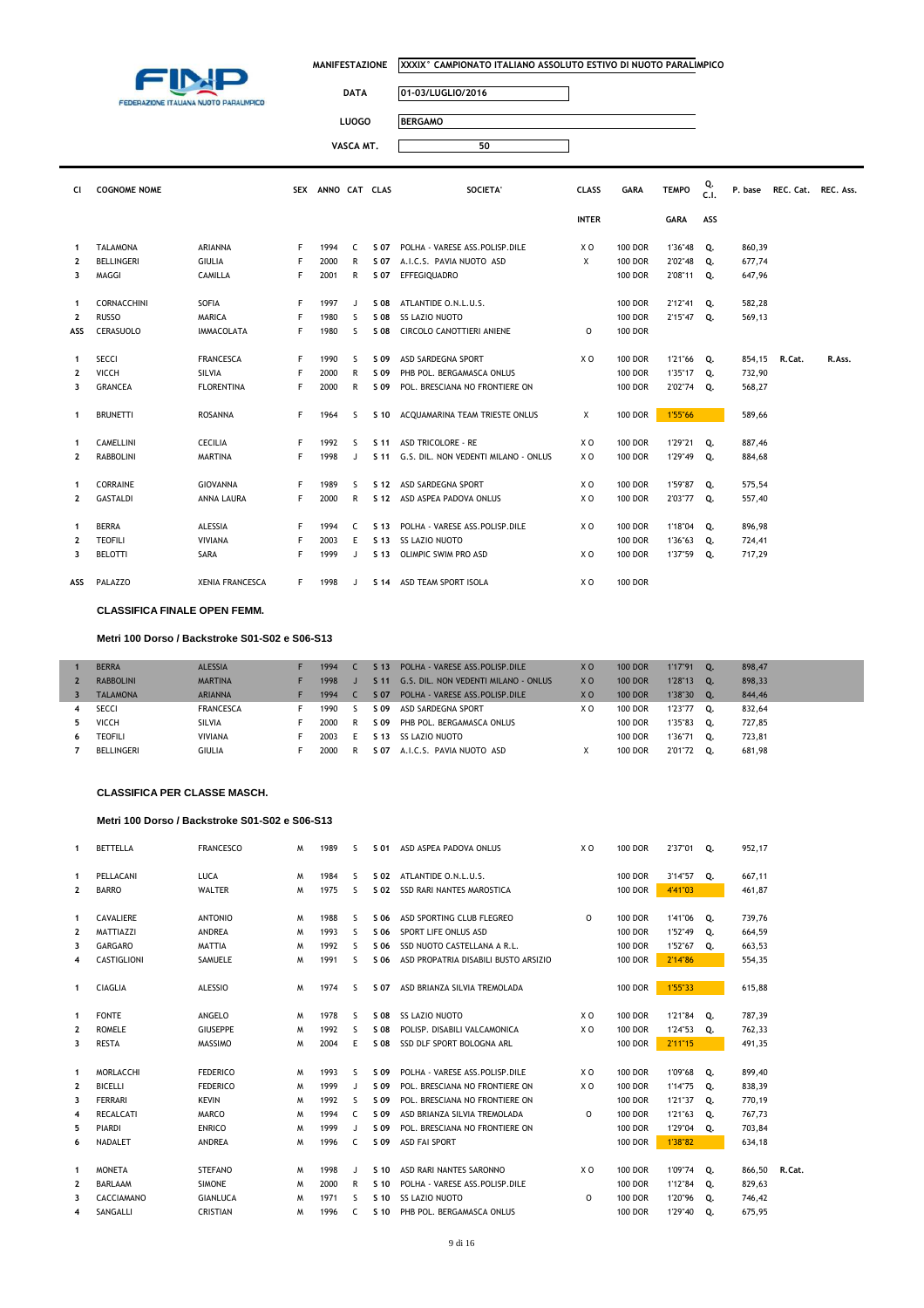

### **DATA 01-03/LUGLIO/2016**

| <b>LUOGO</b> | <b>BERGAMO</b> |
|--------------|----------------|
| VASCA MT.    | 50             |

| CI. | <b>COGNOME NOME</b> |                 | <b>SEX</b> | ANNO CAT CLAS |    |                 | SOCIETA'                         | <b>CLASS</b> | <b>GARA</b>    | <b>TEMPO</b> | Q.<br>C.1. | P. base |        | REC. Cat. REC. Ass. |
|-----|---------------------|-----------------|------------|---------------|----|-----------------|----------------------------------|--------------|----------------|--------------|------------|---------|--------|---------------------|
|     |                     |                 |            |               |    |                 |                                  | <b>INTER</b> |                | <b>GARA</b>  | ASS        |         |        |                     |
| 5.  | APUANI              | ALESSANDRO      | M          | 2000          | R  | $S$ 10          | PHB POL. BERGAMASCA ONLUS        |              | <b>100 DOR</b> | 1'29"53      | 0.         | 674,97  |        |                     |
| ASS | <b>MENCIOTTI</b>    | <b>RICCARDO</b> | M          | 1994          | C. | S 10            | SSD ARIA SPORT ARL               | X O          | <b>100 DOR</b> |              |            |         |        |                     |
|     | KARIM GOUDA         | SAID HASSAN     | M          | 2004          | F. | S 11            | CIRCOLO CANOTTIERI ANIENE        |              | <b>100 DOR</b> | 2'04"68      | Q.         | 545,24  | R.Cat. |                     |
|     | SOTTILE             | <b>FABRIZIO</b> | M          | 1993          |    | S <sub>12</sub> | POLHA - VARESE ASS.POLISP.DILE   | X O          | <b>100 DOR</b> | 1'07"84      | Q.         | 890,18  |        |                     |
|     | <b>VELOTTO</b>      | WALTER          | м          | 1986          | ς. | S <sub>12</sub> | A.P.D. DHEA SPORT                |              | <b>100 DOR</b> | 1'38"98 Q.   |            | 610,12  |        |                     |
|     | <b>ROSSI</b>        | <b>CLAUDIO</b>  | M          | 1982          |    | S 12            | <b>SSD TICINO HANDICAP ONLUS</b> |              | <b>100 DOR</b> | 1'48"88      | Q.         | 554,65  |        |                     |

#### **CLASSIFICA FINALE OPEN MASCH.**

#### **Metri 100 Dorso / Backstroke S01-S02 e S06-S13**

|     | <b>MORLACCHI</b> | <b>FEDERICO</b> | M | 1993 |   | S 09  | POLHA - VARESE ASS. POLISP. DILE | X <sub>O</sub> | <b>100 DOR</b> | 1'09"95 | 0.             | 895.93 |
|-----|------------------|-----------------|---|------|---|-------|----------------------------------|----------------|----------------|---------|----------------|--------|
|     | <b>SOTTILE</b>   | <b>FABRIZIO</b> |   | 1993 |   | S 12  | POLHA - VARESE ASS. POLISP. DILE | X <sub>0</sub> | <b>100 DOR</b> | 1'08"84 | $\mathbf{0}$   | 877.25 |
|     | <b>MONETA</b>    | <b>STEFANO</b>  | M | 1998 |   | S 10  | ASD RARI NANTES SARONNO          | X <sub>O</sub> | <b>100 DOR</b> | 1'09"78 | $\mathbf{O}$ . | 866,01 |
| 4   | BICELLI          | <b>FEDERICO</b> | M | 1999 |   | S 09  | POL. BRESCIANA NO FRONTIERE ON   | X O            | <b>100 DOR</b> | 1'14"69 | о.             | 839.07 |
| 5   | BARLAAM          | <b>SIMONE</b>   | M | 2000 | R | S 10  | POLHA - VARESE ASS.POLISP.DILE   |                | <b>100 DOR</b> | 1'15"14 | о.             | 804,23 |
| 6   | <b>FONTE</b>     | ANGELO          | M | 1978 |   | S 08  | SS LAZIO NUOTO                   | X O            | <b>100 DOR</b> | 1'22"28 | 0.             | 783,18 |
| ASS | <b>ROMELE</b>    | <b>GIUSEPPE</b> |   | 1992 |   | S 08. | POLISP. DISABILI VALCAMONICA     | X O            | <b>100 DOR</b> |         |                |        |

#### **CLASSIFICA PER CLASSE FEMM.**

#### **Metri 50 Dorso / Backstroke S1-S5**

| 1            | <b>BOCCANERA</b> | <b>GLORIA</b>     | F | 1979 | ς  | S 02 | ASD ACCADEMIA DEL NUOTO MARINO   | X O            | 050 DOR | 1'28"88 | Q. | 744,26 |
|--------------|------------------|-------------------|---|------|----|------|----------------------------------|----------------|---------|---------|----|--------|
| 2            | AMODEO           | <b>GIORGIA</b>    | F | 2001 | R  | S 02 | POL. DILETTANTISTICA INTEGRABILI |                | 050 DOR | 1'59"80 | Q. | 552,17 |
| 1            | <b>PROCIDA</b>   | ANGELA            | F | 2000 | R  | S 03 | ASD NUOTATORI CAMPANI            | X <sub>0</sub> | 050 DOR | 1'20"63 | Q. | 728.89 |
| $\mathbf{2}$ | <b>BARRACO</b>   | <b>GIUSEPPINA</b> | F | 1979 | S. | S 03 | A.S. AOUARIUS                    | $\Omega$       | 050 DOR | 1'38"55 | 0. | 596,35 |
| 3            | <b>ZANMARCHI</b> | <b>VALENTINA</b>  | F | 1976 | s  | S 03 | <b>ASD FAI SPORT</b>             |                | 050 DOR | 1'49"35 | Q. | 537,45 |
| 4            | <b>BELLETTI</b>  | <b>DANIELA</b>    | F | 1984 | S  | S 03 | SPORT LIFE ONLUS ASD             |                | 050 DOR | 1'51"55 | Q. | 526,85 |
| 5            | PINZONI          | CARLOTTA          | F | 1982 | S  | S 03 | SSD RARI NANTES MAROSTICA        | X O            | 050 DOR | 2'06"76 | Q. | 463,63 |
| ASS          | <b>FRANDOLI</b>  | <b>JASMIN</b>     | F | 1985 | s  | S 03 | ACOUAMARINA TEAM TRIESTE ONLUS   | X              | 050 DOR |         |    |        |
| 1            | TRIMI            | <b>ARJOLA</b>     | F | 1987 | S. | S 04 | POL. BRESCIANA NO FRONTIERE ON   | X <sub>0</sub> | 050 DOR | 0'59"68 | Q. | 853.05 |
| $\mathbf{2}$ | DE NICOLA        | <b>MARIA</b>      | F | 1998 |    | S 04 | <b>EFFEGIOUADRO</b>              |                | 050 DOR | 1'18"58 | 0. | 647,87 |
| 3            | PADOVAN          | <b>MICHELA</b>    | F | 1999 | J. | S 04 | <b>CUS TORINO</b>                |                | 050 DOR | 1'19"32 | Q. | 641,83 |
| 4            | <b>STROPPA</b>   | <b>FEDERICA</b>   | F | 1977 | s  | S 04 | POL. DISABILI FABRIANO MIRASOL   | 0              | 050 DOR | 1'35"23 | 0. | 534.60 |
| 5            | <b>CORTE</b>     | <b>ALESSIA</b>    | F | 1985 | s  | S 04 | SPORT LIFE ONLUS ASD             |                | 050 DOR | 1'37"38 | 0. | 522,80 |
| 6            | <b>BIFFI</b>     | <b>FRANCESCA</b>  | F | 1997 |    | S 04 | PHB POL. BERGAMASCA ONLUS        |                | 050 DOR | 1'39"05 | Q. | 513,98 |
| 7            | SCARAMUZZI       | NUNZIAPIA         | F | 1986 | ς. | S 04 | A.C.S. PENTOTARY                 |                | 050 DOR | 1'39"85 | Q. | 509.86 |
| 1            | <b>MESCHINI</b>  | <b>CATERINA</b>   | F | 2002 | R  | S 05 | POL. DISABILI FABRIANO MIRASOL   | x              | 050 DOR | 1'03"11 | 0. | 643,48 |
| $\mathbf{2}$ | <b>CHIARIONI</b> | <b>STEFANIA</b>   | F | 1979 | S  | S 05 | CIRCOLO CANOTTIERI ANIENE        | X O            | 050 DOR | 1'05"48 | Q. | 620,19 |
| 3            | <b>BONVECCHI</b> | <b>MARIA</b>      | F | 1985 | S  | S 05 | <b>TEAM MARCHE CIS</b>           |                | 050 DOR | 1'09"83 | о. | 581.56 |
| 4            | SANTONOCITO      | <b>LISA</b>       | F | 1982 | s  | S 05 | ASD BRIANZA SILVIA TREMOLADA     |                | 050 DOR | 1'10"29 | О. | 577.75 |
| 5            | <b>BRIZIO</b>    | SOFIA             | F | 1997 | J  | S 05 | PHB POL. BERGAMASCA ONLUS        |                | 050 DOR | 1'12"01 |    | 563,95 |
| 6            | <b>DAL PAOS</b>  | <b>ELEONORA</b>   | F | 1993 | s  | S 05 | <b>ASD FAI SPORT</b>             |                | 050 DOR | 1'15"89 |    | 535.12 |

#### **CLASSIFICA FINALE OPEN FEMM.**

#### **Metri 50 Dorso / Backstroke S1-S5**

|     | <b>PROCIDA</b>   | <b>ANGELA</b>     | 2000 |   | S 03 | ASD NUOTATORI CAMPANI          | X <sub>O</sub> | 050 DOR        | 1'24"17 | . о.      | 698,23 |
|-----|------------------|-------------------|------|---|------|--------------------------------|----------------|----------------|---------|-----------|--------|
|     | <b>MESCHINI</b>  | <b>CATERINA</b>   | 2002 | R | S 05 | POL. DISABILI FABRIANO MIRASOL |                | <b>050 DOR</b> | 1'02"86 | <b>O.</b> | 646,04 |
|     | <b>PADOVAN</b>   | <b>MICHELA</b>    | 1999 |   | S 04 | <b>CUS TORINO</b>              |                | 050 DOR        | 1'19"77 | 0.        | 638,21 |
| 4   | CHIARIONI        | <b>STEFANIA</b>   | 1979 |   | S 05 | CIRCOLO CANOTTIERI ANIENE      | X O            | 050 DOR        | 1'05"90 | 0.        | 616.24 |
| 5.  | DE NICOLA        | MARIA             | 1998 |   | S 04 | EFFEGIOUADRO                   |                | 050 DOR        | 1'23"49 | O.        | 609.77 |
| 6.  | <b>BONVECCHI</b> | MARIA             | 1985 |   | 5 05 | TEAM MARCHE CIS                |                | 050 DOR        | 1'18"72 |           | 515,88 |
| ASS | <b>BARRACO</b>   | <b>GIUSEPPINA</b> | 1979 |   | ና 03 | A.S. AOUARIUS                  |                | 050 DOR        |         |           |        |

### **CLASSIFICA PER CLASSE MASCH.**

#### **Metri 50 Dorso / Backstroke S1-S5**

| BETTELLA   | <b>FRANCESCO</b> |  |  | M 1989 S S 01 ASD ASPEA PADOVA ONLUS | X O | 050 DOR 1'14"22 O. |  | 909.46 |
|------------|------------------|--|--|--------------------------------------|-----|--------------------|--|--------|
| 2 SCARDINO | AGOSTINO         |  |  | M 1980 S SO1 ATLANTIDE O.N.L.U.S.    |     | 050 DOR 1'36"56 O. |  | 699.05 |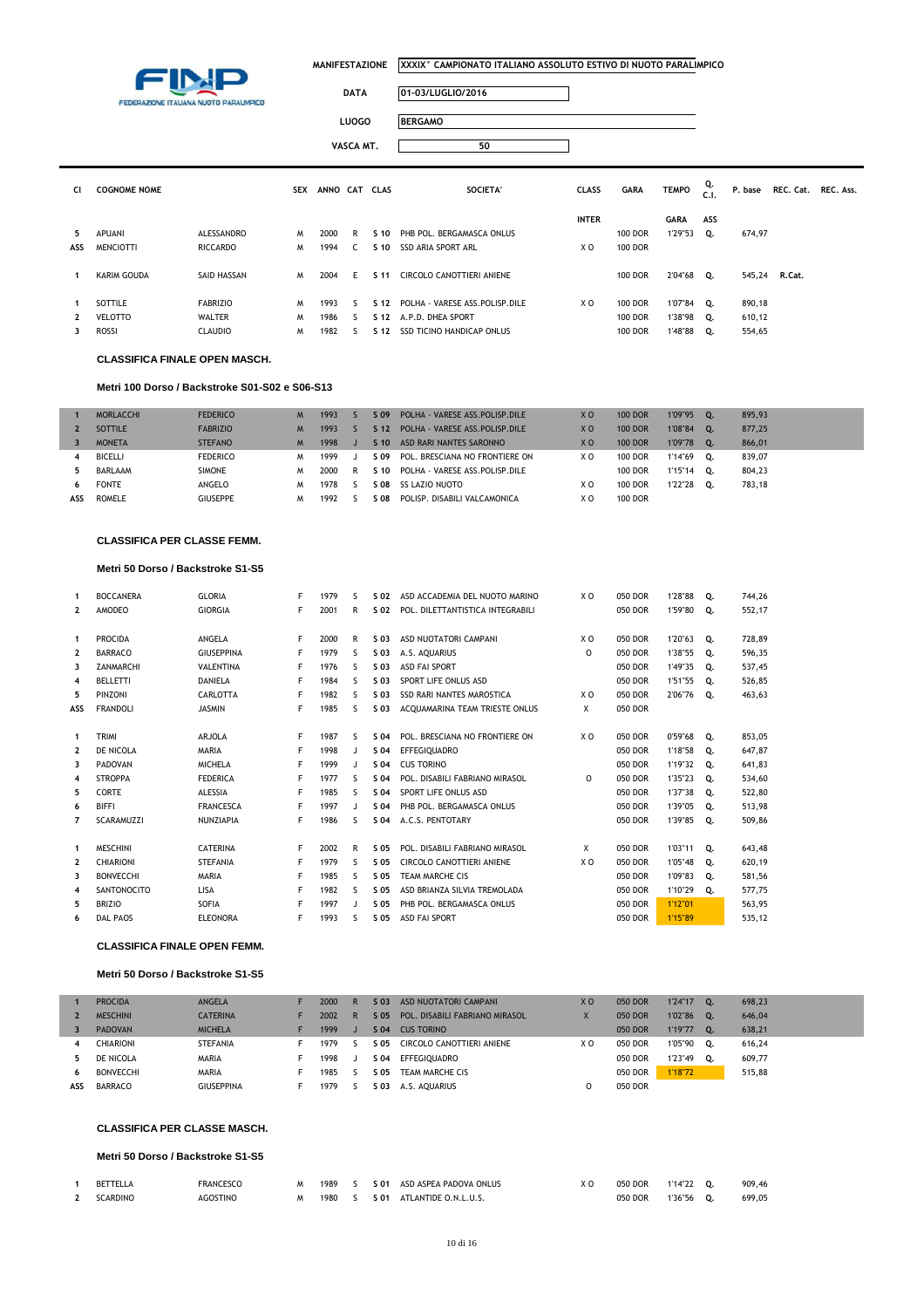

 $\overline{\phantom{a}}$ 

 $\overline{\mathbb{I}}$ 

# **DATA 01-03/LUGLIO/2016**

**VASCA MT. 50**

**LUOGO BERGAMO**

| <b>CI</b>    | <b>COGNOME NOME</b> |                  | <b>SEX</b> | ANNO CAT CLAS |              |      | <b>SOCIETA'</b>                     | <b>CLASS</b> | <b>GARA</b> | <b>TEMPO</b>  | Q.<br>C.1. | P. base | REC. Cat. REC. Ass. |        |
|--------------|---------------------|------------------|------------|---------------|--------------|------|-------------------------------------|--------------|-------------|---------------|------------|---------|---------------------|--------|
|              |                     |                  |            |               |              |      |                                     | <b>INTER</b> |             | <b>GARA</b>   | ASS        |         |                     |        |
| 1            | <b>SCARAMUZZI</b>   | <b>GIOVANNI</b>  | M          | 1975          | -S           | S 02 | A.C.S. PENTOTARY                    |              | 050 DOR     | 1'27"67       | Q.         | 698.30  |                     |        |
| $\mathbf{2}$ | PELLACANI           | LUCA             | M          | 1984          | S.           | S 02 | ATLANTIDE O.N.L.U.S.                |              | 050 DOR     | 1'33"27       | о.         | 656,37  |                     |        |
| 3            | LANZANI             | <b>MANUELE</b>   | M          | 1991          | S.           | S 02 | ASD DIVERSAMENTE-ABILI BRIANTEA '84 |              | 050 DOR     | 1'44"84 Q.    |            | 583,94  |                     |        |
| $\mathbf{1}$ | <b>BONI</b>         | <b>VINCENZO</b>  | M          | 1988          | S.           | S 03 | <b>GRUPPO SPORTIVO FORESTALE</b>    | X O          | 050 DOR     | $0'47''27$ Q. |            | 935,90  |                     |        |
| $\mathbf{2}$ | PACCHIAROTTI        | ALESSANDRO       | M          | 1990          | S.           | S 03 | <b>ASD VITERSPORT</b>               |              | 050 DOR     | 1'08"20       | Q.         | 648,68  |                     |        |
| 3            | <b>SARCINA</b>      | <b>GIACOMO</b>   | M          | 1992          | s            | S 03 | <b>SSD RARI NANTES MAROSTICA</b>    | X O          | 050 DOR     | 1'14"95       | Q.         | 590,26  |                     |        |
| 4            | <b>GASPARINI</b>    | YURI GIUSEPPE    | M          | 1977          | S.           | S 03 | ATLANTIDE O.N.L.U.S.                |              | 050 DOR     | 1'27"37       | О.         | 506,35  |                     |        |
| 5            | <b>FRIGERIO</b>     | <b>SIMONE</b>    | м          | 1985          | S.           | S 03 | ASD DIVERSAMENTE-ABILI BRIANTEA '84 |              | 050 DOR     | 1'32"05       | Q.         | 480,61  |                     |        |
| 6            | <b>AZZARITO</b>     | <b>ANDREA</b>    | M          | 1999          | $\mathbf{J}$ | S 03 | <b>SSD NUOTATORI GENOVESI</b>       |              | 050 DOR     | 1'32"56       | Q.         | 477,96  |                     |        |
| 7            | <b>MARCONI</b>      | <b>GIOVANNI</b>  | M          | 1947          | S.           | S 03 | POL. DISABILI FABRIANO MIRASOL      |              | 050 DOR     | 1'40"43       |            | 440,51  |                     |        |
| ASS          | <b>CONTI</b>        | ALESSANDRO       | м          | 2002          | R            | S 03 | POL. BRESCIANA NO FRONTIERE ON      |              | 050 DOR     |               |            |         |                     |        |
|              | <b>MORELLI</b>      | <b>EFREM</b>     | M          | 1979          | S.           | S 04 | POL. BRESCIANA NO FRONTIERE ON      | X O          | 050 DOR     | 0'48"83       | О.         | 906,82  |                     |        |
| $\mathbf{2}$ | <b>STEVANATO</b>    | <b>DARIO</b>     | M          | 1988          | S.           | S 04 | ASD ASPEA PADOVA ONLUS              | X O          | 050 DOR     | 1'07"46       | 0.         | 656,39  |                     |        |
| 3            | CATINO              | <b>FRANCESCO</b> | M          | 1975          | S.           | S 04 | POL. MILANESE 1979 SPO              |              | 050 DOR     | 1'17"57 Q.    |            | 570,84  |                     |        |
| 1            | MASSUSSI            | <b>ANDREA</b>    | M          | 1994          | C            | S 05 | POL. BRESCIANA NO FRONTIERE ON      | X O          | 050 DOR     | 0'42"03       | Q.         | 873,90  | R.Cat.              | R.Ass. |
| $\mathbf{2}$ | CASTAGNETO          | <b>ANDREA</b>    | м          | 1988          | S.           | S 05 | ASD FRATELLANZA NUOTO PONTEDECIMO   | X O          | 050 DOR     | 0'50"79       | Q.         | 723,17  |                     |        |
| 3            | <b>ARIANO</b>       | <b>ENRICO</b>    | м          | 1968          | S.           | S 05 | PHB POL. BERGAMASCA ONLUS           |              | 050 DOR     | 0'57"97       | Q.         | 633,60  |                     |        |
| 4            | <b>BRUGNOLI</b>     | <b>FEDERICO</b>  | M          | 1987          | S            | S 05 | <b>CUS TORINO</b>                   |              | 050 DOR     | 0'58"85       | Q.         | 624,13  |                     |        |
|              | <b>LOMBARDINI</b>   | <b>SERGIO</b>    | м          | 1977          | S.           | S 05 | PHB POL. BERGAMASCA ONLUS           |              | 050 DOR     | 1'10"26       | о.         | 522,77  |                     |        |
| 6            | <b>MARONGIU</b>     | ALESSANDRO       | M          | 1985          | S.           | S 05 | <b>SSD TICINO HANDICAP ONLUS</b>    |              | 050 DOR     | 1'11"52       | Q.         | 513,56  |                     |        |

### **CLASSIFICA FINALE OPEN MASCH.**

#### **Metri 50 Dorso / Backstroke S1-S5**

|     | <b>BONI</b>         | <b>VINCENZO</b> | M | 1988 | S 03 | <b>GRUPPO SPORTIVO FORESTALE</b>  | X <sub>O</sub> | 050 DOR        | 0'47"54 | ۰О. | 930,58 |
|-----|---------------------|-----------------|---|------|------|-----------------------------------|----------------|----------------|---------|-----|--------|
|     | <b>MORELLI</b>      | <b>EFREM</b>    | M | 1979 | S 04 | POL. BRESCIANA NO FRONTIERE ON    | X <sub>O</sub> | 050 DOR        | 0'48"86 | о.  | 906,26 |
|     | <b>MASSUSSI</b>     | <b>ANDREA</b>   | M | 1994 | S 05 | POL. BRESCIANA NO FRONTIERE ON    | X <sub>O</sub> | <b>050 DOR</b> | 0'42"26 | 0.  | 869.14 |
|     | CASTAGNETO          | <b>ANDREA</b>   | м | 1988 | S 05 | ASD FRATELLANZA NUOTO PONTEDECIMO | X O            | 050 DOR        | 0'49"78 | 0.  | 737,85 |
|     | STEVANATO           | DARIO           | м | 1988 | S 04 | ASD ASPEA PADOVA ONLUS            | ΧO             | 050 DOR        | 1'07"83 | 0.  | 652.81 |
| ASS | <b>PACCHIAROTTI</b> | ALESSANDRO      |   | 1990 | S 03 | <b>ASD VITERSPORT</b>             |                | 050 DOR        |         |     |        |

#### **CLASSIFICA PER CLASSE FEMM.**

### **Metri 400 Stile Libero / Free Style S6-S13**

| 1            | <b>BOGGIONI</b>  | <b>MONICA</b>   | F  | 1998 |    | S 06            | A.I.C.S. PAVIA NUOTO ASD             | X              | 400 STI | 6'27"24 Q. |    | 848,34 |
|--------------|------------------|-----------------|----|------|----|-----------------|--------------------------------------|----------------|---------|------------|----|--------|
| $\mathbf{2}$ | <b>SOLA</b>      | <b>YLENIA</b>   | F  | 1995 |    | S 06            | POL. BRESCIANA NO FRONTIERE ON       | X O            | 400 STI | 7'36"64 Q. |    | 719,41 |
| FG           | <b>ROMANO</b>    | <b>EMANUELA</b> | F  | 1990 | ς. | S 06            | ASD NUOTATORI CAMPANI                | X <sub>0</sub> | 400 STI | 5'57"89 Q. |    |        |
| 1            | <b>GRANATA</b>   | SARA            | F. | 1995 | C. | S 09            | SSD MOLFETTA NUOTO                   |                | 400 STI | 7'07"21    | о. | 639,69 |
| 1            | PANZA            | SILVIA          | F  | 1998 |    | S <sub>10</sub> | PHB POL. BERGAMASCA ONLUS            |                | 400 STI | 7'08"77    | Q. | 640,76 |
| 1            | <b>RABBOLINI</b> | <b>MARTINA</b>  | F  | 1998 |    | S <sub>11</sub> | G.S. DIL. NON VEDENTI MILANO - ONLUS | X O            | 400 STI | 6'09"04    | Q. | 857,44 |
| FG           | CAMELLINI        | <b>CECILIA</b>  | F  | 1992 | ς. | S <sub>11</sub> | ASD TRICOLORE - RE                   | X O            | 400 STI | 5'30"26 Q. |    |        |
| 1            | <b>MANTOAN</b>   | LARA            | F. | 1999 |    | S <sub>12</sub> | ASD ASPEA PADOVA ONLUS               | X O            | 400 STI | 8'16"67    |    | 560,86 |
|              | <b>ALBICINI</b>  | <b>CRISTINA</b> | F  | 1969 | ╰  | S 13            | POL. BRESCIANA NO FRONTIERE ON       |                | 400 STI | 7'37"06    |    | 596,99 |

#### **CLASSIFICA FINALE OPEN FEMM.**

### **Metri 400 Stile Libero / Free Style S6-S13**

| <b>RABBOLINI</b> | <b>MARTINA</b> | 1998 | S <sub>11</sub> | G.S. DIL. NON VEDENTI MILANO - ONLUS | X <sub>O</sub> | 400 STI | 6'09"04 | 0. | 857,44 |
|------------------|----------------|------|-----------------|--------------------------------------|----------------|---------|---------|----|--------|
| <b>BOGGIONI</b>  | <b>MONICA</b>  | 1998 | S 06            | A.I.C.S. PAVIA NUOTO ASD             |                | 400 STI | 6'27"24 | ್. | 848,34 |
| <b>SOLA</b>      | <b>YLENIA</b>  | 1995 | S 06            | POL. BRESCIANA NO FRONTIERE ON       | X O            | 400 STI | 7'36"64 | ್ಲ | 719.41 |
| PANZA            | SILVIA         | 1998 | S 10            | PHB POL. BERGAMASCA ONLUS            |                | 400 STI | 7'08"77 | о. | 640.76 |
| <b>GRANATA</b>   | <b>SARA</b>    | 1995 | S 09            | SSD MOLFETTA NUOTO                   |                | 400 STI | 7'07"21 | о. | 639,69 |
| <b>ALBICINI</b>  | CRISTINA       | 1969 | S 13            | POL. BRESCIANA NO FRONTIERE ON       |                | 400 STI | 7'37"06 |    | 596.99 |
| MANTOAN          | LARA           | 1999 | S 12            | ASD ASPEA PADOVA ONLUS               | x c            | 400 STI | 8'16"67 |    | 560.86 |
|                  |                |      |                 |                                      |                |         |         |    |        |

# **CLASSIFICA PER CLASSE MASCH.**

**Metri 400 Stile Libero / Free Style S6-S13**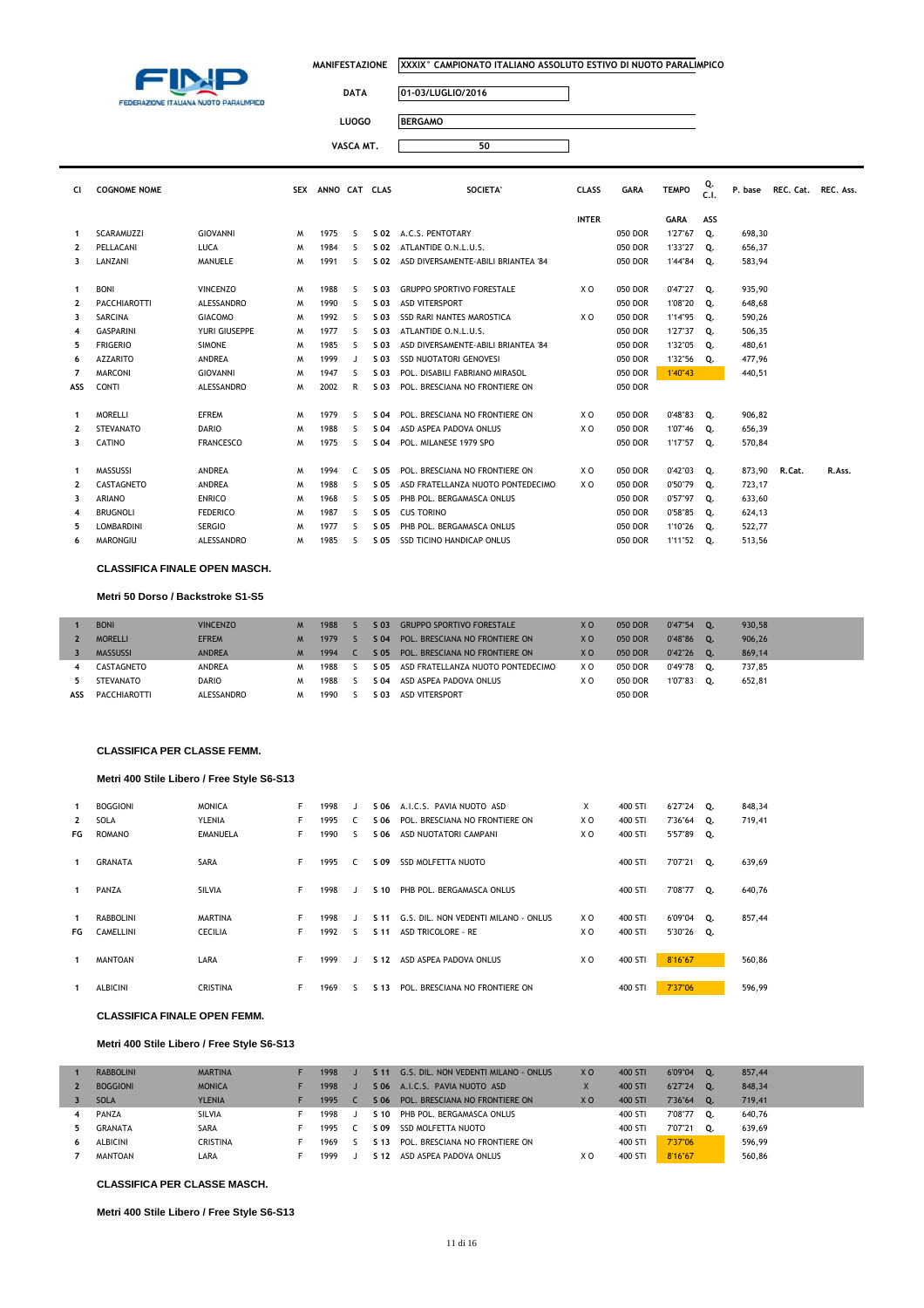

 $\overline{\phantom{a}}$ 

 $\overline{\mathsf{I}}$ 

# **DATA 01-03/LUGLIO/2016**

LUOGO

| <b>BERGAMO</b> |
|----------------|
|                |

| VASCA MT. |  |
|-----------|--|

| CI             | <b>COGNOME NOME</b> |                      |   | SEX ANNO CAT CLAS |              |                 | SOCIETA'                            | <b>CLASS</b>   | <b>GARA</b> | <b>TEMPO</b> | Q.<br>C.1. | P. base | REC. Cat. | REC. Ass. |
|----------------|---------------------|----------------------|---|-------------------|--------------|-----------------|-------------------------------------|----------------|-------------|--------------|------------|---------|-----------|-----------|
|                |                     |                      |   |                   |              |                 |                                     | <b>INTER</b>   |             | <b>GARA</b>  | ASS        |         |           |           |
| 1              | <b>BOCCIARDO</b>    | <b>FRANCESCO</b>     | M | 1994              | C.           | S 06            | <b>GRUPPO SPORTIVO FORESTALE</b>    | X O            | 400 STI     | 5'00"77      | Q.         | 993,85  | R.Cat.    | R.Ass.    |
| $\overline{2}$ | <b>DOLFIN</b>       | <b>MARCO MARIA</b>   | M | 1981              | <sub>S</sub> | S 06            | ASD DIVERSAMENTE-ABILI BRIANTEA '84 | X O            | 400 STI     | 6'05"22      | Q.         | 818,47  |           |           |
| 3              | <b>ROTA</b>         | <b>MATTEO</b>        | M | 1994              | C            | S 06            | PHB POL. BERGAMASCA ONLUS           |                | 400 STI     | 6'44"31      | Q.         | 739,33  |           |           |
| 4              | <b>RECCHIA</b>      | <b>MARIANO</b>       | M | 1986              | -S           | S 06            | <b>DNA NADIR ASD</b>                |                | 400 STI     | 7'52"48      |            | 632,66  |           |           |
| 5              | <b>BRUSCA</b>       | MATTEO               | M | 1993              | s            | S 06            | ASD BRIANZA SILVIA TREMOLADA        |                | 400 STI     | 7'52"93      |            | 632,06  |           |           |
|                |                     |                      |   |                   |              |                 |                                     |                |             |              |            |         |           |           |
| $\mathbf{1}$   | <b>TARAS</b>        | <b>VALERIO</b>       | M | 1988              | <sub>S</sub> | S 07            | <b>SS LAZIO NUOTO</b>               | X O            | 400 STI     | 5'21"08      | Q.         | 880,40  |           |           |
| $\mathbf{2}$   | <b>FANTIN</b>       | <b>ANTONIO</b>       | M | 2001              | R            | S 07            | <b>ASD FAI SPORT</b>                |                | 400 STI     | 5'41"80      | Q.         | 827,03  | R.Cat.    |           |
| 3              | CAPUTO              | <b>MICHELE</b>       | M | 1973              | s            | S 07            | ASD ASPEA PADOVA ONLUS              | X O            | 400 STI     | 5'48"13      | Q.         | 812,00  |           |           |
| 4              | <b>MISURI</b>       | DAVIDE               | M | 1998              | J            | S 07            | ASD TEAM SPORT ISOLA                |                | 400 STI     | 6'20"62 Q.   |            | 742,68  |           |           |
|                |                     |                      |   |                   |              |                 |                                     |                |             |              |            |         |           |           |
| 1              | <b>FONTE</b>        | ANGELO               | M | 1978              | <sub>S</sub> | S 08            | <b>SS LAZIO NUOTO</b>               | X <sub>0</sub> | 400 STI     | 5'57"45      | Q.         | 753,64  |           |           |
| 2              | POZZAN              | <b>STEFANO</b>       | M | 1985              | <sub>S</sub> | S 08            | ASD TEAM SPORT ISOLA                |                | 400 STI     | 5'59"30      | Q.         | 749,76  |           |           |
|                |                     |                      |   |                   |              |                 |                                     |                |             |              |            |         |           |           |
| $\mathbf{1}$   | PREZZI              | <b>YURI</b>          | M | 1994              | C            | S 09            | <b>CIRCOLO CANOTTIERI ANIENE</b>    | X O            | 400 STI     | 4'50"88      | Q.         | 873,01  |           |           |
| $\mathbf{2}$   | <b>BURZI</b>        | <b>MIRKO</b>         | M | 1994              | C            | S 09            | <b>CIRCOLO CANOTTIERI ANIENE</b>    |                | 400 STI     | 5'15"52      | Q.         | 804,83  |           |           |
| 3              | <b>MEUCCI</b>       | <b>JACOPO</b>        | M | 1982              | <sub>S</sub> | S 09            | ASD ACQUA UISP SIENA                |                | 400 STI     | 5'42"50      | Q.         | 741,43  |           |           |
|                |                     |                      |   |                   |              |                 |                                     |                |             |              |            |         |           |           |
| 1              | PERFETTO            | <b>IVAN</b>          | M | 2000              | R            | S <sub>10</sub> | ASD NUOTATORI CAMPANI               | XO             | 400 STI     | 4'40"83      | Q.         | 873,80  | R.Cat.    |           |
| 2              | PASQUINI            | <b>ROBERTO</b>       | M | 1968              | <sub>S</sub> | S 10            | <b>SS LAZIO NUOTO</b>               |                | 400 STI     | 5'03"40      | Q.         | 808,80  |           |           |
| 3              | <b>FRANZONI</b>     | <b>ANTONIO MARCO</b> | M | 1989              | <sub>S</sub> | S 10            | ASD NUOTATORI CAMPANI               |                | 400 STI     | 5'30"39      | Q.         | 742,73  |           |           |
| ASS            | <b>CIAMPRICOTTI</b> | <b>GIOELE</b>        | M | 1998              | J            | S 10            | <b>SSD ARIA SPORT ARL</b>           |                | 400 STI     |              |            |         |           |           |
|                |                     |                      |   |                   |              |                 |                                     |                |             |              |            |         |           |           |
| 1              | <b>DISALVO</b>      | <b>FRANCESCO</b>     | M | 1998              | $\mathbf{J}$ | S 11            | SSD ACCADEMIA DEL NUOTO BARLETTA    |                | 400 STI     | 7'17"80 Q.   |            | 619,64  |           |           |
| 1              | PELLEGRINO          | <b>MICHAEL</b>       | м | 1991              | S            |                 | S 13 SS LAZIO NUOTO                 |                | 400 STI     | 6'35"42      |            | 612,11  |           |           |

**CLASSIFICA FINALE OPEN MASCH.**

### **Metri 400 Stile Libero / Free Style S6-S13**

|              | <b>BOCCIARDO</b> | <b>FRANCESCO</b> | M | 1994 |   | $S$ 06          | <b>GRUPPO SPORTIVO FORESTALE</b>    | X <sub>0</sub> | 400 STI | 5'00"77 | 0. | 993.85 | R.Cat. | R.Ass. |
|--------------|------------------|------------------|---|------|---|-----------------|-------------------------------------|----------------|---------|---------|----|--------|--------|--------|
| $\mathbf{2}$ | <b>TARAS</b>     | <b>VALERIO</b>   | M | 1988 |   | S 07            | <b>SS LAZIO NUOTO</b>               | X <sub>0</sub> | 400 STI | 5'21"08 | 0. | 880,40 |        |        |
|              | <b>PERFETTO</b>  | <b>IVAN</b>      | M | 2000 |   | S <sub>10</sub> | ASD NUOTATORI CAMPANI               | X <sub>0</sub> | 400 STI | 4'40"83 | 0. | 873,80 | R.Cat. |        |
| 4            | <b>PREZZI</b>    | <b>YURI</b>      | M | 1994 |   | S 09            | CIRCOLO CANOTTIERI ANIENE           | X O            | 400 STI | 4'50"88 | O. | 873,01 |        |        |
| 5.           | <b>FANTIN</b>    | <b>ANTONIO</b>   | M | 2001 | P | S 07            | <b>ASD FAI SPORT</b>                |                | 400 STI | 5'41"80 | о. | 827.03 | R.Cat. |        |
| 6            | <b>DOLFIN</b>    | MARCO MARIA      | M | 1981 |   | S 06            | ASD DIVERSAMENTE-ABILI BRIANTEA '84 | X O            | 400 STI | 6'05"22 | о. | 818,47 |        |        |
|              | <b>CAPUTO</b>    | <b>MICHELE</b>   | м | 1973 |   | S 07            | ASD ASPEA PADOVA ONLUS              | X O            | 400 STI | 5'48"13 | о. | 812,00 |        |        |
| 8            | PASOUINI         | <b>ROBERTO</b>   | м | 1968 |   | S 10.           | SS LAZIO NUOTO                      |                | 400 STI | 5'03"40 | о. | 808,80 |        |        |

### **CLASSIFICA PER CLASSE FEMM.**

### **Metri 200 Stile Libero / Free Style S1-S5**

| <b>KOSINSKA</b> | <b>FRANCESCA</b>       |     | 1976 | S 04 | TEAM MARCHE CIS           |     | 200 STI | 5'06"56 0. | 666,88 |        |
|-----------------|------------------------|-----|------|------|---------------------------|-----|---------|------------|--------|--------|
| <b>GHIRETTI</b> | <b>GIULIA</b>          | . . | 1994 | S 05 | EGO NUOTO ASD             | X O | 200 STI | 3'53"80 O. | 722.16 | R.Cat. |
| ASS PALAZZO     | <b>XENIA FRANCESCA</b> |     | 1998 |      | S 14 ASD TEAM SPORT ISOLA | X O | 200 STI |            |        |        |

#### **CLASSIFICA PER CLASSE MASCH.**

### **Metri 200 Stile Libero / Free Style S1-S5**

| ASS          | <b>BETTELLA</b>  | <b>FRANCESCO</b> | M | 1989 | 5                        | S 01            | ASD ASPEA PADOVA ONLUS           | X O | 200 STI |            |               |        |        |
|--------------|------------------|------------------|---|------|--------------------------|-----------------|----------------------------------|-----|---------|------------|---------------|--------|--------|
| $\mathbf{1}$ | <b>BONI</b>      | <b>VINCENZO</b>  | M | 1988 | $\overline{\phantom{a}}$ | S 03            | <b>GRUPPO SPORTIVO FORESTALE</b> | X O | 200 STI | 3'37"19 Q. | 937,01        |        |        |
| 1            | <b>STEVANATO</b> | <b>DARIO</b>     | M | 1988 | 5                        | S 04            | ASD ASPEA PADOVA ONLUS           | X O | 200 STI | 5'03"91    | 587,67        |        |        |
| ASS          | PARTIPILO        | <b>GEREMIA</b>   | M | 1982 | $\overline{\phantom{a}}$ | S 04            | FRAMAROSSPORT SSD SRL            | X O | 200 STI |            |               |        |        |
| 1            | SCIACCALUGA      | <b>GIOVANNI</b>  | M | 1994 | C.                       | S 05            | <b>SSD NUOTATORI GENOVESI</b>    | X O | 200 STI | 2'55"40 Q. | 877,02        | R.Cat. | R.Ass. |
| $\mathbf{2}$ | <b>BEGGIATO</b>  | LUIGI            | м | 1998 | - 1                      | S 05            | ASD ASPEA PADOVA ONLUS           | X O | 200 STI | 3'35"13 Q. | 715,06 R.Cat. |        |        |
| 3            | <b>ARIANO</b>    | <b>ENRICO</b>    | M | 1968 | ς.                       | S 05            | PHB POL. BERGAMASCA ONLUS        |     | 200 STI | 3'59"27 Q. | 642,91        |        |        |
|              | ASS MASSUSSI     | <b>ANDREA</b>    | M | 1994 |                          | S 05            | POL. BRESCIANA NO FRONTIERE ON   | X O | 200 STI |            |               |        |        |
|              | ASS PALAZZO      | <b>MISHA</b>     | M | 2002 | R                        | S <sub>14</sub> | ASD TEAM SPORT ISOLA             |     | 200 STI |            |               |        |        |
|              | ASS CASALI       | <b>KEVIN</b>     | м | 1993 | $\overline{\phantom{a}}$ | S <sub>14</sub> | ASD TRICOLORE - RE               | X O | 200 STI |            |               |        |        |

#### **CLASSIFICA FINALE OPEN MASCH.**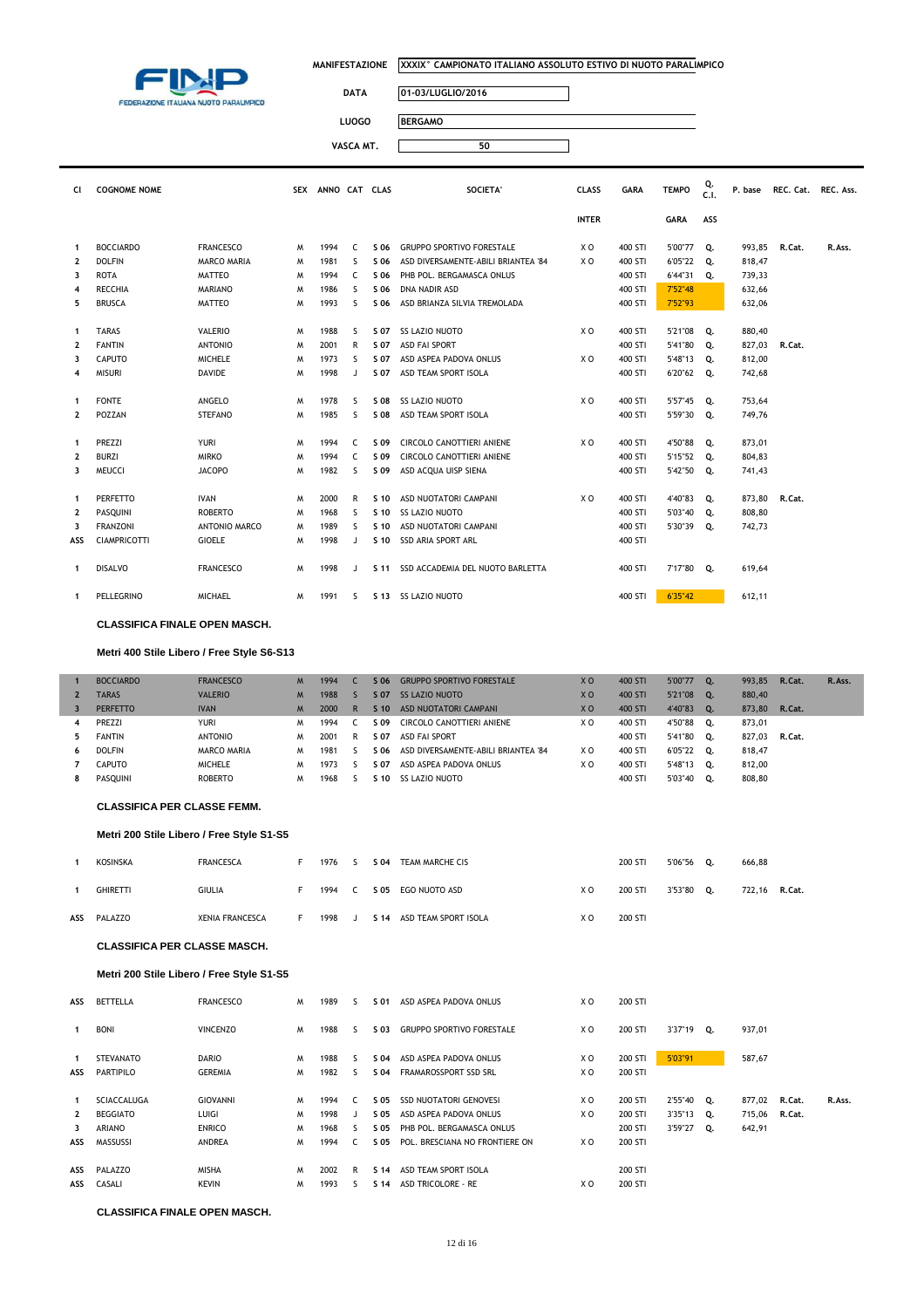|                   |                                       |                                               | <b>MANIFESTAZIONE</b> |                   |                  | XXXIX° CAMPIONATO ITALIANO ASSOLUTO ESTIVO DI NUOTO PARALIMPICO |                                                         |                |                                  |                    |            |                  |                     |        |
|-------------------|---------------------------------------|-----------------------------------------------|-----------------------|-------------------|------------------|-----------------------------------------------------------------|---------------------------------------------------------|----------------|----------------------------------|--------------------|------------|------------------|---------------------|--------|
|                   |                                       |                                               |                       |                   | <b>DATA</b>      |                                                                 | 01-03/LUGLIO/2016                                       |                |                                  |                    |            |                  |                     |        |
|                   |                                       | FEDERAZIONE ITALIANA NUOTO PARALIMPICO        |                       |                   | <b>LUOGO</b>     |                                                                 | <b>BERGAMO</b>                                          |                |                                  |                    |            |                  |                     |        |
|                   |                                       |                                               |                       |                   |                  |                                                                 |                                                         |                |                                  |                    |            |                  |                     |        |
|                   |                                       |                                               |                       |                   | VASCA MT.        |                                                                 | 50                                                      |                |                                  |                    |            |                  |                     |        |
| CI                | <b>COGNOME NOME</b>                   |                                               |                       | SEX ANNO CAT CLAS |                  |                                                                 | SOCIETA'                                                | <b>CLASS</b>   | <b>GARA</b>                      | <b>TEMPO</b>       | Q.<br>C.1. | P. base          | REC. Cat. REC. Ass. |        |
|                   |                                       |                                               |                       |                   |                  |                                                                 |                                                         | <b>INTER</b>   |                                  | <b>GARA</b>        | ASS        |                  |                     |        |
|                   |                                       |                                               |                       |                   |                  |                                                                 |                                                         |                |                                  |                    |            |                  |                     |        |
|                   |                                       | Metri 200 Stile Libero / Free Style S1-S5     |                       |                   |                  |                                                                 |                                                         |                |                                  |                    |            |                  |                     |        |
| $\mathbf 1$       | <b>BONI</b>                           | <b>VINCENZO</b>                               | M                     | 1988              | S                | S 03                                                            | <b>GRUPPO SPORTIVO FORESTALE</b>                        | X <sub>0</sub> | <b>200 STI</b>                   | 3'37"19            | Q.         | 937,01           |                     |        |
| $\mathbf{2}$<br>3 | <b>SCIACCALUGA</b><br><b>BEGGIATO</b> | <b>GIOVANNI</b><br><b>LUIGI</b>               | M<br>M                | 1994<br>1998      | C<br>$\mathsf J$ | S 05<br>S 05                                                    | <b>SSD NUOTATORI GENOVESI</b><br>ASD ASPEA PADOVA ONLUS | XO<br>XO       | 200 STI<br>200 STI               | 2'55"40<br>3'35"13 | Q.<br>Q.   | 877,02<br>715,06 | R.Cat.<br>R.Cat.    | R.Ass. |
| 4                 | ARIANO                                | <b>ENRICO</b>                                 | M                     | 1968              | s                | S 05                                                            | PHB POL. BERGAMASCA ONLUS                               |                | 200 STI                          | 3'59"27            | Q.         | 642,91           |                     |        |
| 5                 | <b>STEVANATO</b>                      | <b>DARIO</b>                                  | W                     | 1988              | <sub>S</sub>     |                                                                 | S 04 ASD ASPEA PADOVA ONLUS                             | X O            | 200 STI                          | 5'03"91            |            | 587,67           |                     |        |
|                   |                                       |                                               |                       |                   |                  |                                                                 |                                                         |                |                                  |                    |            |                  |                     |        |
|                   |                                       | Staffetta 4x50 Stile Libero / Free Style P.20 |                       |                   |                  |                                                                 |                                                         |                |                                  |                    |            |                  |                     |        |
| $\mathbf{1}$      | PHB POLISPORTIVA BERGAA               |                                               | 0 M                   | STAFF             | - S              | <b>PT20</b>                                                     | PHB POL. BERGAMASCA ONLUS                               |                | 4X050 STI                        | 4'10"92 Q.         |            | 563,41           |                     |        |
| ASS               | SPORT LIFE ONLUS ASD                  |                                               | 0<br>м                | <b>STAFF</b>      | s.               | <b>PT20</b>                                                     | SPORT LIFE ONLUS ASD                                    |                | 4X050 STI                        |                    |            |                  |                     |        |
| ASS               | ASD ASPEA PADOVA ONLUS                |                                               | 0 M                   | STAFF             | S.               |                                                                 | PT20 ASD ASPEA PADOVA ONLUS                             |                | 4X050 STI                        |                    |            |                  |                     |        |
|                   |                                       | DOMENICA MATTINA / SUNDAY MORNING 15/07/2012  |                       |                   |                  |                                                                 |                                                         |                |                                  |                    |            |                  |                     |        |
|                   | <b>SESSIONE 4</b>                     |                                               |                       |                   |                  |                                                                 |                                                         |                |                                  |                    |            |                  |                     |        |
|                   | <b>CLASSIFICA PER CLASSE FEMM.</b>    |                                               |                       |                   |                  |                                                                 |                                                         |                |                                  |                    |            |                  |                     |        |
|                   |                                       | Metri 100 Rana / Breastroke SB4-SB13          |                       |                   |                  |                                                                 |                                                         |                |                                  |                    |            |                  |                     |        |
|                   |                                       |                                               |                       |                   |                  |                                                                 |                                                         |                |                                  |                    |            |                  |                     |        |
| 1                 | <b>FRESTA</b>                         | DENISE                                        | F                     | 1996              | C                | SB04                                                            | ASS. DI VOLONTARIATO COME GINESTRE                      | X O            | <b>100 RAN</b>                   | 2'53"72 Q.         |            | 628,48           |                     |        |
| 2                 | <b>BRIZIO</b>                         | SOFIA                                         | F                     | 1997              | J                | SB04                                                            | PHB POL. BERGAMASCA ONLUS                               |                | <b>100 RAN</b>                   | 3'10"16 Q.         |            | 574,15           |                     |        |
| 3                 | DE NICOLA                             | MARIA                                         | F.                    | 1998              | J                | SB04                                                            | EFFEGIQUADRO                                            |                | <b>100 RAN</b>                   | 3'19"14 Q.         |            | 548,26           |                     |        |
| 4<br>ASS          | <b>STROPPA</b><br><b>GHIRETTI</b>     | <b>FEDERICA</b><br><b>GIULIA</b>              | F.<br>F.              | 1977<br>1994      | S<br>C           | <b>SB04</b><br>SB04                                             | POL. DISABILI FABRIANO MIRASOL<br>EGO NUOTO ASD         | $\circ$<br>X O | <b>100 RAN</b><br><b>100 RAN</b> | 3'36"73 Q.         |            | 503,76           |                     |        |
|                   |                                       |                                               |                       |                   |                  |                                                                 |                                                         |                |                                  |                    |            |                  |                     |        |
| 1                 | <b>ROMANO</b>                         | <b>EMANUELA</b>                               | F                     | 1990              | S                | SB05                                                            | ASD NUOTATORI CAMPANI                                   | X O            | <b>100 RAN</b>                   | 1'54"65            | Q.         | 859,49           | R.Cat.              | R.Ass. |
| $\mathbf{2}$      | POZZI                                 | <b>FRANCESCA</b>                              | F                     | 1989              | S                | <b>SB05</b>                                                     | ASD DIVERSAMENTE-ABILI BRIANTEA '84                     | X O            | <b>100 RAN</b>                   | 2'24"08            | Q.         | 683,93           |                     |        |
| 1                 | <b>TALAMONA</b>                       | ARIANNA                                       | F                     | 1994              | C.               | <b>SB06</b>                                                     | POLHA - VARESE ASS.POLISP.DILE                          | X O            | <b>100 RAN</b>                   | 1'54"52            | Q.         | 849,81           |                     |        |
| 2                 | <b>BROLLI</b>                         | ALICE                                         | F                     | 1997              | J                | SB06                                                            | ASD DELFINI CREMONA ONLUS                               | X O            | <b>100 RAN</b>                   | 2'24"93 Q.         |            | 671,50           |                     |        |
|                   | <b>D'EUGENIO</b>                      | STEFANIA                                      |                       | 1959              |                  | <b>SB06</b>                                                     | POL. DISABILI FABRIANO MIRASOL                          |                | <b>100 RAN</b>                   | 3'01"19            | Q.         | 537,12           |                     |        |
| 4                 | MUSTEATA                              | <b>IULIA</b>                                  | F                     | 1995              | C                |                                                                 | SB06 POL. BRESCIANA NO FRONTIERE ON                     |                | <b>100 RAN</b>                   | 3'10"21 Q.         |            | 511,65           |                     |        |
| 1                 | BELLINGERI                            | <b>GIULIA</b>                                 | F                     | 2000              | R                |                                                                 | SB07 A.I.C.S. PAVIA NUOTO ASD                           | Χ              | <b>100 RAN</b>                   | 2'16"64 Q.         |            | 668,98           |                     |        |
| $\overline{2}$    | MAGGI                                 | CAMILLA                                       | F                     | 2001              | ${\sf R}$        |                                                                 | SB07 EFFEGIQUADRO                                       |                | <b>100 RAN</b>                   | 3'07"54 Q.         |            | 487,42           |                     |        |
| 1                 | <b>GRANATA</b>                        | SARA                                          | F                     | 1995              | C                | <b>SB08</b>                                                     | SSD MOLFETTA NUOTO                                      |                | <b>100 RAN</b>                   | 1'52"42 Q.         |            | 712,33           |                     |        |
| 2                 | <b>IACOBUCCI</b>                      | RITA ANGELICA                                 | F                     | 1992              | <sub>S</sub>     | <b>SB08</b>                                                     | ASD NUOTATORI CAMPANI                                   |                | <b>100 RAN</b>                   | 1'52"89 Q.         |            | 709,36           |                     |        |
| 3                 | <b>CICCHI</b>                         | VANESSA                                       | F                     | 1979              | <sub>S</sub>     | SB08                                                            | ASD CAVALLUCCIO MARINO                                  |                | <b>100 RAN</b>                   | 2'17"68 Q.         |            | 581,64           |                     |        |
| 4                 | <b>RUSSO</b>                          | MARICA                                        | F                     | 1980              | S                |                                                                 | SB08 SS LAZIO NUOTO                                     |                | <b>100 RAN</b>                   | 2'21"78 Q.         |            | 564,82           |                     |        |
| $\mathbf{1}$      | DEL MASTRO                            | MARIKA                                        | F                     | 2003              | E                | SB09                                                            | CIRCOLO CANOTTIERI ANIENE                               |                | <b>100 RAN</b>                   | 1'46"32 Q.         |            | 732,79           |                     |        |
| 2                 | <b>BRUNETTI</b>                       | ROSANNA                                       | F                     | 1964              | S                | SB09                                                            | ACQUAMARINA TEAM TRIESTE ONLUS                          | Χ              | <b>100 RAN</b>                   | 1'50"65            | Q.         | 704,11           |                     |        |
| 3                 | <b>BELLIN</b>                         | MARIA ROZALIA                                 | F                     | 1994              | C                |                                                                 | SB09 ASD ASPEA PADOVA ONLUS                             | $\mathsf{o}$   | <b>100 RAN</b>                   | 2'05"88            |            | 618,92           |                     |        |
| 1                 | RABBOLINI                             | MARTINA                                       | F                     | 1998              | J                |                                                                 | SB11 G.S. DIL. NON VEDENTI MILANO - ONLUS               | X O            | <b>100 RAN</b>                   | 1'41"22 Q.         |            | 902,59           |                     |        |
| 1                 | <b>GASTALDI</b>                       | ANNA LAURA                                    | F                     | 2000              | R                |                                                                 | SB12 ASD ASPEA PADOVA ONLUS                             | X O            | <b>100 RAN</b>                   | 2'07"96 Q.         |            | 610,27           |                     |        |
| 1                 | LUSCRI'                               | CAMILLA                                       | F                     | 2002              | $\mathsf{R}$     |                                                                 | SB13 A.I.C.S. PAVIA NUOTO ASD                           | X O            | <b>100 RAN</b>                   | 1'40"46 Q.         |            |                  | 789,47 R.Cat.       |        |
|                   | <b>CLASSIFICA FINALE OPEN FEMM.</b>   |                                               |                       |                   |                  |                                                                 |                                                         |                |                                  |                    |            |                  |                     |        |

### **Metri 100 Rana / Breastroke SB4-SB13**

|    | <b>RABBOLINI</b> | <b>MARTINA</b>  | 1998 | <b>SB11</b>      | G.S. DIL. NON VEDENTI MILANO - ONLUS | X <sub>O</sub> | <b>100 RAN</b> | 1'40"08 | 0.           | 912.87 |        |
|----|------------------|-----------------|------|------------------|--------------------------------------|----------------|----------------|---------|--------------|--------|--------|
|    | <b>TALAMONA</b>  | <b>ARIANNA</b>  | 1994 | SB <sub>06</sub> | POLHA - VARESE ASS. POLISP. DILE     | X <sub>O</sub> | <b>100 RAN</b> | 1'55"22 | $\mathbf{O}$ | 844,65 |        |
|    | <b>ROMANO</b>    | <b>EMANUELA</b> | 1990 | <b>SB05</b>      | ASD NUOTATORI CAMPANI                | X <sub>0</sub> | <b>100 RAN</b> | 1'56"70 | $\mathbf{O}$ | 844,39 |        |
|    | LUSCRI'          | CAMILLA         | 2002 | <b>SB13</b>      | A.I.C.S. PAVIA NUOTO ASD             | X O            | <b>100 RAN</b> | 1'39"68 | 0.           | 795.65 | R.Cat. |
|    | DEL MASTRO       | <b>MARIKA</b>   | 2003 | <b>SB09</b>      | CIRCOLO CANOTTIERI ANIENE            |                | <b>100 RAN</b> | 1'48"23 | 0.           | 719.86 |        |
| 6. | <b>GRANATA</b>   | <b>SARA</b>     | 1995 |                  | SBO8 SSD MOLFETTA NUOTO              |                | <b>100 RAN</b> | 1'54"36 | О.           | 700.24 |        |
|    | <b>BRUNETTI</b>  | ROSANNA         | 1964 | <b>SB09</b>      | ACOUAMARINA TEAM TRIESTE ONLUS       |                | <b>100 RAN</b> | 1'51"30 | 0.           | 700,00 |        |
|    | <b>IACOBUCCI</b> | RITA ANGELICA   | 1992 | <b>SB08</b>      | ASD NUOTATORI CAMPANI                |                | <b>100 RAN</b> | 55"74   | 0.           | 691.90 |        |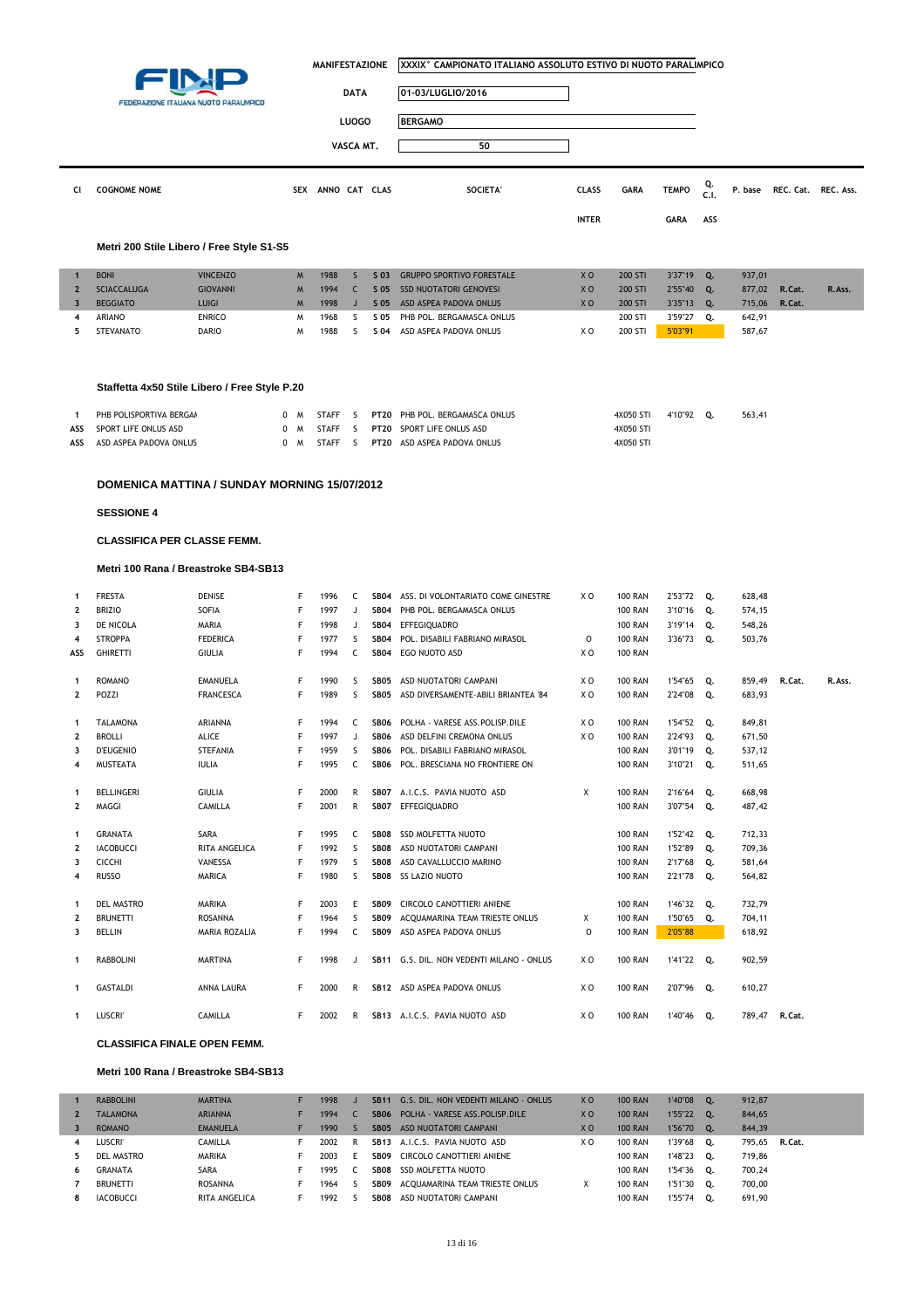

| <b>DATA</b> | 01-03/LUGLIO/2016 |
|-------------|-------------------|
| LUOGO       | <b>BERGAMO</b>    |
| VASCA MT.   | 50                |

| CI                      | <b>COGNOME NOME</b>                  |                        |   | SEX ANNO CAT CLAS |   |                  | SOCIETA'                             | <b>CLASS</b>   | <b>GARA</b>    | <b>TEMPO</b> | Q.<br>C.1. | P. base | REC. Cat. REC. Ass. |  |
|-------------------------|--------------------------------------|------------------------|---|-------------------|---|------------------|--------------------------------------|----------------|----------------|--------------|------------|---------|---------------------|--|
|                         |                                      |                        |   |                   |   |                  |                                      | <b>INTER</b>   |                | <b>GARA</b>  | ASS        |         |                     |  |
|                         | <b>CLASSIFICA PER CLASSE MASCH.</b>  |                        |   |                   |   |                  |                                      |                |                |              |            |         |                     |  |
|                         | Metri 100 Rana / Breastroke SB4-SB13 |                        |   |                   |   |                  |                                      |                |                |              |            |         |                     |  |
| $\mathbf{1}$            | MASSUSSI                             | <b>ANDREA</b>          | M | 1994              | C | <b>SB04</b>      | POL. BRESCIANA NO FRONTIERE ON       | X <sub>0</sub> | <b>100 RAN</b> | 1'51"66      | Q.         | 848,56  |                     |  |
| $\overline{\mathbf{2}}$ | PAULON                               | ALESSANDRO             | M | 1991              | S | <b>SB04</b>      | <b>SS LAZIO NUOTO</b>                |                | <b>100 RAN</b> | 2'05"74      | Q.         | 753,54  |                     |  |
| 3                       | <b>COTTICELLI</b>                    | <b>GIUSEPPE</b>        | M | 2000              | R | <b>SB04</b>      | ASD NUOTATORI CAMPANI                |                | <b>100 RAN</b> | 2'25"99      | Q.         | 649,02  | R.Cat.              |  |
| $\overline{4}$          | <b>BRUGNOLI</b>                      | <b>FEDERICO</b>        | M | 1987              | S | <b>SB04</b>      | <b>CUS TORINO</b>                    |                | <b>100 RAN</b> | 2'33"73      | Q.         | 616,34  |                     |  |
| $\mathbf{1}$            | <b>DOLFIN</b>                        | <b>MARCO MARIA</b>     | M | 1981              | S | SB <sub>05</sub> | ASD DIVERSAMENTE-ABILI BRIANTEA '84  | X O            | <b>100 RAN</b> | 1'39"98      | Q.         | 936,09  |                     |  |
| $\overline{\mathbf{2}}$ | <b>MANGO</b>                         | <b>MAURIZIO</b>        | M | 1974              | S | SB <sub>05</sub> | CIRCOLO CANOTTIERI ANIENE            |                | <b>100 RAN</b> | 1'53"99      | Q.         | 821,04  |                     |  |
| 3                       | <b>GARGARO</b>                       | MATTIA                 | M | 1992              | s | SB <sub>05</sub> | SSD NUOTO CASTELLANA A R.L.          |                | <b>100 RAN</b> | 2'01"98      | Q.         | 767,26  |                     |  |
| 4                       | ZAMPETTI                             | <b>ENRICO</b>          | M | 1968              | S | SB <sub>05</sub> | POL. DISABILI FABRIANO MIRASOL       |                | <b>100 RAN</b> | 2'15"27      | Q.         | 691,88  |                     |  |
| 5                       | <b>RECCHIA</b>                       | <b>MARIANO</b>         | M | 1986              | S | <b>SB05</b>      | DNA NADIR ASD                        |                | <b>100 RAN</b> | 2'29"39      | Q.         | 626,48  |                     |  |
| 1                       | <b>ROMELE</b>                        | <b>GIUSEPPE</b>        | M | 1992              | s | <b>SB06</b>      | POLISP. DISABILI VALCAMONICA         | X <sub>0</sub> | <b>100 RAN</b> | 1'36"35      | Q.         | 858,85  |                     |  |
| $\mathbf{1}$            | <b>GRAMIGNANO</b>                    | <b>STEFANO</b>         | M | 1983              | s | <b>SB07</b>      | ASD PROPATRIA DISABILI BUSTO ARSIZIO |                | <b>100 RAN</b> | 2'10"61      | Q.         | 613,89  |                     |  |
| 2                       | RESTA                                | MASSIMO                | M | 2004              | E | SB07             | SSD DLF SPORT BOLOGNA ARL            |                | <b>100 RAN</b> | 2'23"29      |            | 559,56  | R.Cat.              |  |
| $\mathbf{1}$            | <b>PERFETTO</b>                      | <b>IVAN</b>            | M | 2000              | R | <b>SB09</b>      | ASD NUOTATORI CAMPANI                | X O            | <b>100 RAN</b> | 1'18"37      | Q.         | 845,86  |                     |  |
| $\overline{\mathbf{2}}$ | NADALET                              | ANDREA                 | M | 1996              | C | <b>SB09</b>      | <b>ASD FAI SPORT</b>                 |                | <b>100 RAN</b> | 1'29"52      | Q.         | 740,50  |                     |  |
| 3                       | <b>ZAMPOLERI</b>                     | <b>IVANO</b>           | M | 1980              | S | <b>SB09</b>      | PHB POL. BERGAMASCA ONLUS            |                | <b>100 RAN</b> | 1'36"52      | Q.         | 686,80  |                     |  |
| 4                       | MICCOLIS YVAN                        | <b>ANTONIO</b>         | м | 2000              | R | <b>SB09</b>      | DNA NADIR ASD                        |                | <b>100 RAN</b> | 1'43"62      | Q.         | 639,74  |                     |  |
| $\mathbf{1}$            | <b>BASSANI</b>                       | <b>FEDERICO</b>        | M | 1996              | C | <b>SB11</b>      | CIRCOLO CANOTTIERI ANIENE            | X <sub>0</sub> | <b>100 RAN</b> | 1'28"51      | Q.         | 818,33  |                     |  |
| $\overline{2}$          | <b>URSO</b>                          | SALVATORE              | M | 1999              | J | <b>SB11</b>      | <b>ASD NOIVED NAPOLI</b>             | X <sub>0</sub> | <b>100 RAN</b> | 1'39"94      | Q.         | 724,73  |                     |  |
| 3                       | LAMARCA                              | <b>ANTONIO ROBERTO</b> | M | 1991              | S | <b>SB11</b>      | SSD ACCADEMIA DEL NUOTO BARLETTA     |                | <b>100 RAN</b> | 1'56"90      | Q.         | 619,59  |                     |  |
| 4                       | CAMPANALE                            | <b>MAURO</b>           | M | 1996              | C | <b>SB11</b>      | SSD ACCADEMIA DEL NUOTO BARLETTA     |                | <b>100 RAN</b> | 2'01"06      | Q.         | 598,30  |                     |  |
| 1                       | SOTTILE                              | <b>FABRIZIO</b>        | M | 1993              | s | <b>SB12</b>      | POLHA - VARESE ASS.POLISP.DILE       | X <sub>O</sub> | <b>100 RAN</b> | 1'13"69      | Q.         | 926,86  |                     |  |
| $\mathbf{1}$            | PALANTRANI                           | ANDREA                 | M | 1975              | S | <b>SB13</b>      | CIRCOLO CANOTTIERI ANIENE            | $\Omega$       | <b>100 RAN</b> | 1'23"94      | Q.         | 781,03  |                     |  |
| $\overline{2}$          | PELLEGRINO                           | <b>MICHAEL</b>         | M | 1991              | S | <b>SB13</b>      | SS LAZIO NUOTO                       |                | <b>100 RAN</b> | 1'43"76      | Q.         | 631,84  |                     |  |
| 3                       | BERDINI                              | LUCA                   | M | 1978              | S | <b>SB13</b>      | VIRTUS BUONCONVENTO                  |                | <b>100 RAN</b> | 1'50"81      | 0.         | 591,64  |                     |  |

**CLASSIFICA FINALE OPEN MASCH.**

### **Metri 100 Rana / Breastroke S4-S13**

ı

I

|                         | <b>DOLFIN</b>                                                             | <b>MARCO MARIA</b> | M <sub>1</sub> | 1981 | $\varsigma$  | <b>SB05</b>      | ASD DIVERSAMENTE-ABILI BRIANTEA '84 | X <sub>O</sub> | <b>100 RAN</b> | 1'40"80 | Q. | 928,47 |        |
|-------------------------|---------------------------------------------------------------------------|--------------------|----------------|------|--------------|------------------|-------------------------------------|----------------|----------------|---------|----|--------|--------|
| $\overline{2}$          | <b>SOTTILE</b>                                                            | <b>FABRIZIO</b>    | M <sub>1</sub> | 1993 | S            | <b>SB12</b>      | POLHA - VARESE ASS. POLISP. DILE    | X <sub>O</sub> | <b>100 RAN</b> | 1'16"55 | Q. | 892,23 |        |
| $\overline{\mathbf{3}}$ | <b>ROMELE</b>                                                             | <b>GIUSEPPE</b>    | M              | 1992 | <sub>S</sub> | <b>SB06</b>      | POLISP, DISABILI VALCAMONICA        | X <sub>0</sub> | <b>100 RAN</b> | 1'37"03 | Q. | 852,83 |        |
| 4                       | MASSUSSI                                                                  | <b>ANDREA</b>      | M              | 1994 | C            | <b>SB04</b>      | POL. BRESCIANA NO FRONTIERE ON      | X O            | <b>100 RAN</b> | 1'51"30 | Q. | 851,30 |        |
| 5                       | PERFETTO                                                                  | <b>IVAN</b>        | M              | 2000 | R            | <b>SB09</b>      | ASD NUOTATORI CAMPANI               | X O            | <b>100 RAN</b> | 1'18"51 | Q. | 844,35 |        |
| 6                       | BASSANI                                                                   | <b>FEDERICO</b>    | M              | 1996 | C            | <b>SB11</b>      | CIRCOLO CANOTTIERI ANIENE           | X O            | <b>100 RAN</b> | 1'28"51 | Q. | 818,33 |        |
| 7                       | <b>MANGO</b>                                                              | <b>MAURIZIO</b>    | M              | 1974 | S.           | SB <sub>05</sub> | CIRCOLO CANOTTIERI ANIENE           |                | <b>100 RAN</b> | 1'57"95 | Q. | 793,47 |        |
| 8                       | PALANTRANI                                                                | <b>ANDREA</b>      | M              | 1975 | S.           | <b>SB13</b>      | CIRCOLO CANOTTIERI ANIENE           | 0              | <b>100 RAN</b> | 1'24"30 | Q. | 777,70 |        |
|                         | <b>CLASSIFICA PER CLASSE FEMM.</b><br>Metri 50 Farfalla / Butterfly S3-S7 |                    |                |      |              |                  |                                     |                |                |         |    |        |        |
|                         |                                                                           |                    |                |      |              |                  |                                     |                |                |         |    |        |        |
| 1                       | <b>GHIRETTI</b>                                                           | <b>GIULIA</b>      | F.             | 1994 | C.           | S 05             | EGO NUOTO ASD                       | X O            | <b>050 FAR</b> | 0'52"74 | Q. | 801,29 |        |
| $\mathbf{2}$            | <b>AGOSTINI</b>                                                           | <b>IRENE</b>       | F              | 2001 | R            | S 05             | ASD ASPEA PADOVA ONLUS              |                | <b>050 FAR</b> | 0'53"79 | Q. | 785,65 | R.Cat. |
| 3                       | <b>CHIARIONI</b>                                                          | <b>STEFANIA</b>    | F              | 1979 | s            | S 05             | CIRCOLO CANOTTIERI ANIENE           | X O            | <b>050 FAR</b> | 0'56"88 | Q. | 742,97 |        |
|                         |                                                                           |                    |                |      |              |                  |                                     |                |                |         |    |        |        |
| 1                       | <b>BOGGIONI</b>                                                           | <b>MONICA</b>      | F              | 1998 | $\mathbf{J}$ | S 06             | A.I.C.S. PAVIA NUOTO ASD            | X              | <b>050 FAR</b> | 0'50"19 | Q. | 743,38 | R.Cat. |
| 2                       | <b>BROLLI</b>                                                             | <b>ALICE</b>       | F              | 1997 | J            | S 06             | ASD DELFINI CREMONA ONLUS           | X O            | <b>050 FAR</b> | 0'59"33 | Q. | 628,86 |        |
| 3                       | <b>D'EUGENIO</b>                                                          | <b>STEFANIA</b>    | F              | 1959 | S.           | S 07             | POL. DISABILI FABRIANO MIRASOL      |                | <b>050 FAR</b> | 1'15"18 |    | 462,36 |        |
|                         |                                                                           |                    |                |      |              |                  |                                     |                |                |         |    |        |        |
| 1                       | <b>AERE</b>                                                               | KATIA              | F.             | 1971 | S.           | S 07             | <b>ASD FAI SPORT</b>                |                | <b>050 FAR</b> | 0'48"40 | Q. | 718,18 |        |
| $\mathbf{2}$            | MAGGI                                                                     | CAMILLA            | F              | 2001 | R            | S 07             | <b>EFFEGIOUADRO</b>                 |                | <b>050 FAR</b> | 1'02"82 | Q. | 553,33 |        |
| ASS                     | PIETRONI                                                                  | <b>ELENA</b>       | F              | 1996 | C.           | S 07             | ASD DIVERSAMENTE-ABILI BRIANTEA '84 | X O            | <b>050 FAR</b> |         |    |        |        |

### **CLASSIFICA FINALE OPEN FEMM.**

**Metri 50 Farfalla / Butterfly S3-S7**

| <b>BOGGIONI</b>  | <b>MONICA</b>   |        |  | 1998 J S 06 A.I.C.S. PAVIA NUOTO ASD | 050 FAR | $0'48''80$ 0. | 764.55 R.Cat. |  |
|------------------|-----------------|--------|--|--------------------------------------|---------|---------------|---------------|--|
| <b>CHIARIONI</b> | <b>STEFANIA</b> | 1979 S |  | S 05 CIRCOLO CANOTTIERI ANIENE       | 050 FAR | $0'56''82$ 0. | 743.75        |  |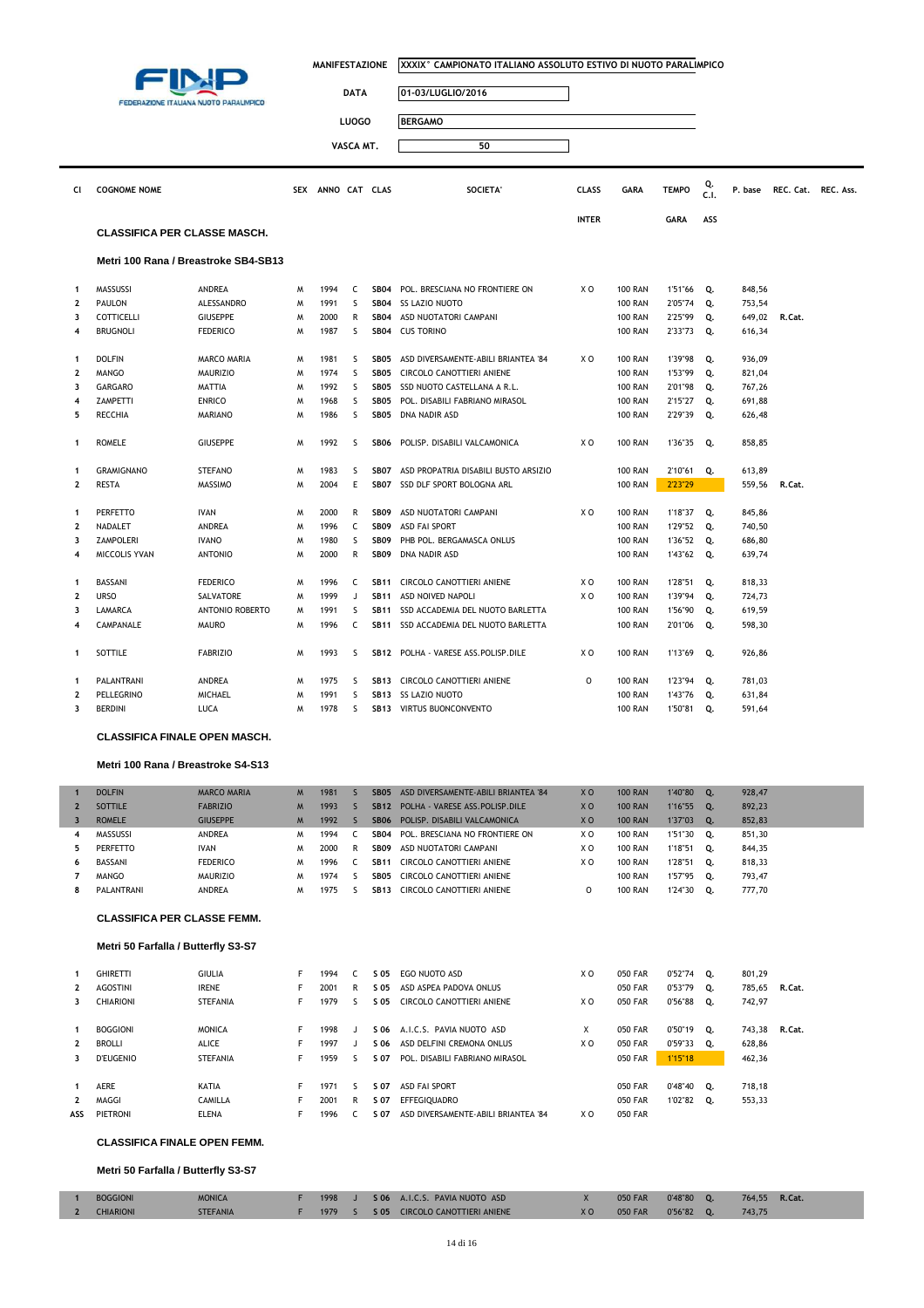

 $\overline{\mathbb{I}}$ 

| <b>DATA</b> | 01-03/LUGLIO/2016 |
|-------------|-------------------|
|             |                   |

**LUOGO BERGAMO**

**VASCA MT. 50**

| CI. | <b>COGNOME NOME</b> |                | <b>SEX</b> | ANNO CAT |   | <b>CLAS</b> | SOCIETA'                       | <b>CLASS</b> | <b>GARA</b>    | <b>TEMPO</b> | Q.<br>C.1. | P. base | REC. Cat. REC. Ass. |  |
|-----|---------------------|----------------|------------|----------|---|-------------|--------------------------------|--------------|----------------|--------------|------------|---------|---------------------|--|
|     |                     |                |            |          |   |             |                                | <b>INTER</b> |                | <b>GARA</b>  | ASS        |         |                     |  |
|     | <b>AGOSTINI</b>     | <b>IRENE</b>   |            | 2001     | R | $S$ 05      | ASD ASPEA PADOVA ONLUS         |              | <b>050 FAR</b> | 0'59"85      | 0.         | 706,10  |                     |  |
| 4   | <b>AERE</b>         | KATIA          |            | 1971     |   | S 07        | ASD FAI SPORT                  |              | 050 FAR        | 0'51"33      | 0.         | 677,19  |                     |  |
|     | <b>BROLLI</b>       | ALICE          |            | 1997     |   | S 06        | ASD DELFINI CREMONA ONLUS      | X O          | 050 FAR        | 0'59"07      | Q.         | 631,62  |                     |  |
| 6.  | MAGGI               | <b>CAMILLA</b> |            | 2001     | R | S 07        | <b>EFFEGIOUADRO</b>            |              | 050 FAR        | 1'03"31      | О.         | 549,04  |                     |  |
|     | <b>D'EUGENIO</b>    | STEFANIA       |            | 1959     |   | S 07        | POL. DISABILI FABRIANO MIRASOL |              | 050 FAR        | 1'18"95      |            | 440,28  |                     |  |
| ASS | <b>GHIRETTI</b>     | <b>GIULIA</b>  |            | 1994     |   | S 05        | EGO NUOTO ASD                  | X O          | 050 FAR        |              |            |         |                     |  |

#### **CLASSIFICA PER CLASSE MASCH.**

### **Metri 50 Farfalla / Butterfly S3-S7**

| ASS               | <b>CAMPIONE</b>                       | <b>VINCENZO</b>                 | M      | 1982                 | $\overline{\phantom{a}}$                             | S 03         | A.S. CULT. ANTHROPOS SOC. SPOR                                   | <b>050 FAR</b>                   |                             |    |                  |        |
|-------------------|---------------------------------------|---------------------------------|--------|----------------------|------------------------------------------------------|--------------|------------------------------------------------------------------|----------------------------------|-----------------------------|----|------------------|--------|
| $\mathbf{2}$      | PEZZOLI<br>MAGGI                      | <b>MATTIA</b><br><b>FABIO</b>   | M<br>M | 1982<br>1991         | ╰<br>$\mathcal{L}$                                   | S 04<br>S 04 | ASD DIVERSAMENTE-ABILI BRIANTEA '84<br><b>SSD MOLFETTA NUOTO</b> | <b>050 FAR</b><br><b>050 FAR</b> | 1'03"86 Q.<br>1'10"00       | Q. | 665,52<br>607,14 |        |
| 1                 | CASTAGNETO                            | <b>ANDREA</b>                   | M      | 1988                 | 5                                                    | S 05         | X O<br>ASD FRATELLANZA NUOTO PONTEDECIMO                         | 050 FAR                          | $0'44''21$ Q.               |    | 810,90           |        |
| $\mathbf{2}$<br>3 | <b>LOMBARDINI</b><br><b>BURATTINI</b> | <b>SERGIO</b><br>MATTEO         | M<br>M | 1977<br>1976<br>2000 | $\overline{\phantom{a}}$<br>$\overline{\phantom{a}}$ | S 05<br>S 05 | PHB POL. BERGAMASCA ONLUS<br>POL. DISABILI FABRIANO MIRASOL      | <b>050 FAR</b><br><b>050 FAR</b> | $0'55''65$ Q.<br>1'02"63 Q. |    | 644,20<br>572,41 |        |
| 4<br>5.           | <b>COTTICELLI</b><br><b>GAZZOLA</b>   | <b>GIUSEPPE</b><br><b>MARCO</b> | M<br>M | 1980                 | R<br>$\overline{\phantom{a}}$                        | S 05<br>S 05 | ASD NUOTATORI CAMPANI<br>SPORT LIFE ONLUS ASD                    | <b>050 FAR</b><br><b>050 FAR</b> | 1'10"90 Q.<br>1'29"74       |    | 505,64<br>399,49 |        |
|                   | <b>PREZIOSA</b>                       | <b>MAURO</b>                    | M      | 1980                 | $\mathcal{L}$                                        | S 06         | SSD MOLFETTA NUOTO                                               | <b>050 FAR</b>                   | 1'22"06                     |    | 373,75           |        |
|                   | <b>GEMECHIS</b>                       | PAPARELLA                       | M      | 2001                 | R                                                    | S 07         | SSD MOLFETTA NUOTO                                               | 050 FAR                          | 1'10"12                     |    | 432.26           | R.Cat. |

#### **CLASSIFICA FINALE OPEN MASCH.**

### **Metri 50 Farfalla / Butterfly S3-S7**

|    | <b>CASTAGNETO</b> | <b>ANDREA</b>   | M | 1988 |   | S 05 | ASD FRATELLANZA NUOTO PONTEDECIMO   | X <sub>0</sub> | <b>050 FAR</b> | 0'42"08 | $\mathbf{0}$ | 851,95 |        |
|----|-------------------|-----------------|---|------|---|------|-------------------------------------|----------------|----------------|---------|--------------|--------|--------|
|    | <b>PEZZOLI</b>    | <b>MATTIA</b>   | M | 1982 |   | S 04 | ASD DIVERSAMENTE-ABILI BRIANTEA '84 |                | <b>050 FAR</b> | 1'04"44 | 0.           | 659.53 |        |
|    | <b>MAGGI</b>      | <b>FABIO</b>    | M | 1991 |   | S 04 | SSD MOLFETTA NUOTO                  |                | <b>050 FAR</b> | 1'04"74 | $\circ$ .    | 656,47 |        |
|    | LOMBARDINI        | <b>SERGIO</b>   | м | 1977 |   | S 05 | PHB POL. BERGAMASCA ONLUS           |                | <b>050 FAR</b> | 0'55"03 | о.           | 651.46 |        |
|    | <b>BURATTINI</b>  | MATTEO          | M | 1976 |   | S 05 | POL. DISABILI FABRIANO MIRASOL      |                | <b>050 FAR</b> | 1'01"87 | о.           | 579.44 |        |
| 6. | COTTICELLI        | <b>GIUSEPPE</b> | м | 2000 | R | S 05 | ASD NUOTATORI CAMPANI               |                | 050 FAR        | 1'07"02 | 0.           | 534,91 |        |
|    | <b>GEMECHIS</b>   | PAPARELLA       | м | 2001 | R | S 07 | SSD MOLFETTA NUOTO                  |                | 050 FAR        | 1'09"32 |              | 437.25 | R.Cat. |
|    | <b>PREZIOSA</b>   | <b>MAURO</b>    | м | 1980 |   | S 06 | SSD MOLFETTA NUOTO                  |                | <b>050 FAR</b> | 1'24"90 |              | 361,25 |        |

### **CLASSIFICA PER CLASSE FEMM.**

### **Metri 100 Farfalla / Butterfly S8-S13**

|   | SECCI             | <b>FRANCESCA</b> | 1990 | S 09 | ASD SARDEGNA SPORT             | ΧO | <b>100 FAR</b> | 1'16"17 |    | 898,12 |
|---|-------------------|------------------|------|------|--------------------------------|----|----------------|---------|----|--------|
| 2 | <b>DEL MASTRO</b> | <b>MARIKA</b>    | 2003 | S 09 | CIRCOLO CANOTTIERI ANIENE      |    | <b>100 FAR</b> | 1'30"06 | 0. | 759.60 |
|   | <b>BELLIN</b>     | MARIA ROZALIA    | 1994 | S 09 | ASD ASPEA PADOVA ONLUS         |    | <b>100 FAR</b> | 1'49"67 | Ο. | 623.78 |
|   | <b>BERRA</b>      | <b>ALESSIA</b>   | 1994 | S 13 | POLHA - VARESE ASS.POLISP.DILE | xо | <b>100 FAR</b> | 1'09"82 | 0. | 952.02 |

#### **CLASSIFICA PER CLASSE MASCH.**

#### **Metri 100 Farfalla / Butterfly S8-S13**

|              | <b>ALIBRANDI</b>    | LORENZO         | M | 1994 |               | S 08            | <b>SS LAZIO NUOTO</b>          | 0   | <b>100 FAR</b> | 1'18"07    | Q. | 779.04 |        |        |
|--------------|---------------------|-----------------|---|------|---------------|-----------------|--------------------------------|-----|----------------|------------|----|--------|--------|--------|
| $\mathbf{2}$ | POGGI               | <b>CARLOS</b>   | M | 1976 | $\mathcal{L}$ | S 08            | ATLANTIDE O.N.L.U.S.           |     | <b>100 FAR</b> | 1'40"93    |    | 602,60 |        |        |
|              |                     |                 |   |      |               |                 |                                |     |                |            |    |        |        |        |
|              | MORLACCHI           | <b>FEDERICO</b> | M | 1993 | 5             | S 09            | POLHA - VARESE ASS.POLISP.DILE | X O | <b>100 FAR</b> | 1'01"24 Q. |    | 977,14 |        |        |
| $\mathbf{2}$ | LOBBA               | <b>ANDREA</b>   | M | 1999 |               | S 09            | SSD RARI NANTES MAROSTICA      | X O | <b>100 FAR</b> | 1'13"77 Q. |    | 811,17 |        |        |
|              |                     |                 |   |      |               |                 |                                |     |                |            |    |        |        |        |
| 1            | <b>CIULLI</b>       | <b>SIMONE</b>   | M | 1986 | 5             | $S$ 10          | CIRCOLO CANOTTIERI ANIENE      | X O | <b>100 FAR</b> | 1'02"48 Q. |    | 910,37 |        |        |
| 2            | <b>MONETA</b>       | STEFANO         | M | 1998 |               | $S$ 10          | ASD RARI NANTES SARONNO        | X O | <b>100 FAR</b> | 1'06"62 Q. |    | 853,80 | R.Cat. |        |
| 3            | BARLAAM             | <b>SIMONE</b>   | M | 2000 | R             | $S$ 10          | POLHA - VARESE ASS.POLISP.DILE |     | <b>100 FAR</b> | 1'13"50 Q. |    | 773,88 | R.Cat. |        |
| 4            | SPAIRANI            | <b>CLAUDIO</b>  | M | 1986 | 5             | $S$ 10          | POL. BRESCIANA NO FRONTIERE ON | X   | <b>100 FAR</b> | 1'17"88 Q. |    | 730,35 |        |        |
| ASS          | <b>CIAMPRICOTTI</b> | GIOELE          | M | 1998 |               | $S$ 10          | SSD ARIA SPORT ARL             |     | <b>100 FAR</b> |            |    |        |        |        |
| ASS          | <b>MENCIOTTI</b>    | <b>RICCARDO</b> | м | 1994 | C.            | $S$ 10          | SSD ARIA SPORT ARL             | X O | <b>100 FAR</b> |            |    |        |        |        |
|              |                     |                 |   |      |               |                 |                                |     |                |            |    |        |        |        |
|              | <b>URSO</b>         | SALVATORE       | м | 1999 | J.            | S <sub>11</sub> | ASD NOIVED NAPOLI              | X O | <b>100 FAR</b> | 1'24"10    | о. | 739.83 | R.Cat. | R.Ass. |

### **CLASSIFICA FINALE OPEN MASCH.**

#### **Metri 100 Farfalla / Butterfly S8-S13**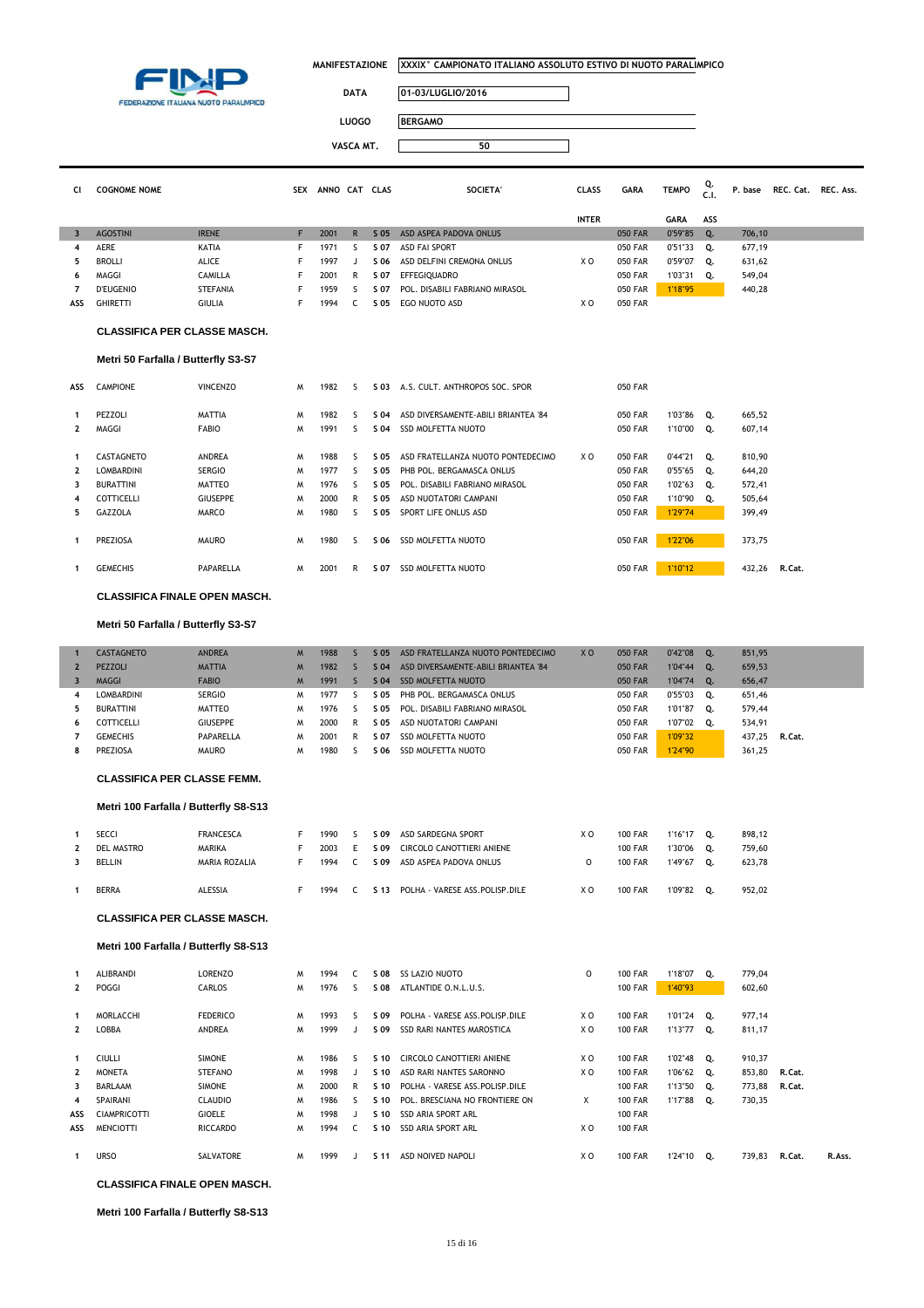

| <b>DATA</b> | 01-03/LUGLIO/2016 |
|-------------|-------------------|
| LUOGO       | <b>BERGAMO</b>    |
| VASCA MT.   | 50                |

| CI.                     | <b>COGNOME NOME</b>                            |                 | <b>SEX</b>     | ANNO CAT CLAS |              |                 | <b>SOCIETA'</b>                       | <b>CLASS</b>   | <b>GARA</b>    | <b>TEMPO</b> | Q.<br>C.1.   | P. base | REC. Cat. REC. Ass. |  |
|-------------------------|------------------------------------------------|-----------------|----------------|---------------|--------------|-----------------|---------------------------------------|----------------|----------------|--------------|--------------|---------|---------------------|--|
|                         |                                                |                 |                |               |              |                 |                                       | <b>INTER</b>   |                | <b>GARA</b>  | ASS          |         |                     |  |
| $\mathbf{1}$            | <b>MORLACCHI</b>                               | <b>FEDERICO</b> | M              | 1993          | $\mathsf{S}$ | S 09            | POLHA - VARESE ASS. POLISP. DILE      | X <sub>O</sub> | <b>100 FAR</b> | 1'01"32      | Q.           | 975,86  |                     |  |
| $\overline{2}$          | <b>CIULLI</b>                                  | <b>SIMONE</b>   | M <sub>1</sub> | 1986          | s            | S <sub>10</sub> | <b>CIRCOLO CANOTTIERI ANIENE</b>      | X <sub>O</sub> | <b>100 FAR</b> | 1'02"62      | $\mathbf{O}$ | 908,34  |                     |  |
| $\overline{\mathbf{3}}$ | <b>MONETA</b>                                  | <b>STEFANO</b>  | M              | 1998          |              | S <sub>10</sub> | ASD RARI NANTES SARONNO               | X <sub>O</sub> | <b>100 FAR</b> | 1'09"17      | 0.           | 822,32  |                     |  |
| 4                       | LOBBA                                          | <b>ANDREA</b>   | M              | 1999          |              | S 09            | <b>SSD RARI NANTES MAROSTICA</b>      | X <sub>0</sub> | <b>100 FAR</b> | 1'15"00      | Q.           | 797,87  |                     |  |
| 5.                      | <b>BARLAAM</b>                                 | <b>SIMONE</b>   | M              | 2000          | R            | S <sub>10</sub> | POLHA - VARESE ASS.POLISP.DILE        |                | <b>100 FAR</b> | 1'16"75      | Q.           | 741,11  |                     |  |
| 6                       | <b>URSO</b>                                    | SALVATORE       | M              | 1999          |              | S 11            | ASD NOIVED NAPOLI                     | X O            | <b>100 FAR</b> | 1'24"58      | Q.           | 735,63  |                     |  |
|                         | <b>ALIBRANDI</b>                               | <b>LORENZO</b>  | M              | 1994          | C.           | S 08            | <b>SS LAZIO NUOTO</b>                 | $\circ$        | <b>100 FAR</b> | 1'23"02      | 0.           | 732,59  |                     |  |
| 8                       | SPAIRANI                                       | <b>CLAUDIO</b>  | M              | 1986          |              | 5.10            | POL. BRESCIANA NO FRONTIERE ON        | X              | <b>100 FAR</b> | 1'17"75      | Q.           | 731,58  |                     |  |
|                         | Staffetta 4x100 Stile Libero / Free Style P.34 |                 |                |               |              |                 |                                       |                |                |              |              |         |                     |  |
| 1                       | PHB POLISPORTIVA BERGAM                        |                 | 0 F            | <b>STAFF</b>  | $\varsigma$  |                 | PT34 PHB POL. BERGAMASCA ONLUS        |                | 4X100 STI      | 8'45"16      |              | 509,83  |                     |  |
|                         | CIRCOLO CANOTTIERI ANIE                        |                 | 0 M            | <b>STAFF</b>  | s            | <b>PT34</b>     | CIRCOLO CANOTTIERI ANIENE             |                | 4X100 STI      | 4'55"06 Q.   |              | 782,28  |                     |  |
| $\mathbf{2}$            | <b>SS LAZIO NUOTO</b>                          |                 | 0 M            | <b>STAFF</b>  | s            | <b>PT34</b>     | <b>SS LAZIO NUOTO</b>                 |                | 4X100 STI      | 5'18"69      | Q.           | 724,28  |                     |  |
| 3                       | PHB POLISPORTIVA BERGAM                        |                 | 0 <sub>M</sub> | <b>STAFF</b>  | s            | <b>PT34</b>     | PHB POL. BERGAMASCA ONLUS             |                | 4X100 STI      | 5'47"54      | Q.           | 664,15  |                     |  |
| 4                       | POL. HA VARESE                                 |                 | 0 M            | <b>STAFF</b>  | s            |                 | PT34 POLHA - VARESE ASS. POLISP. DILE |                | 4X100 STI      | 6'01"17      | Q.           | 639,09  |                     |  |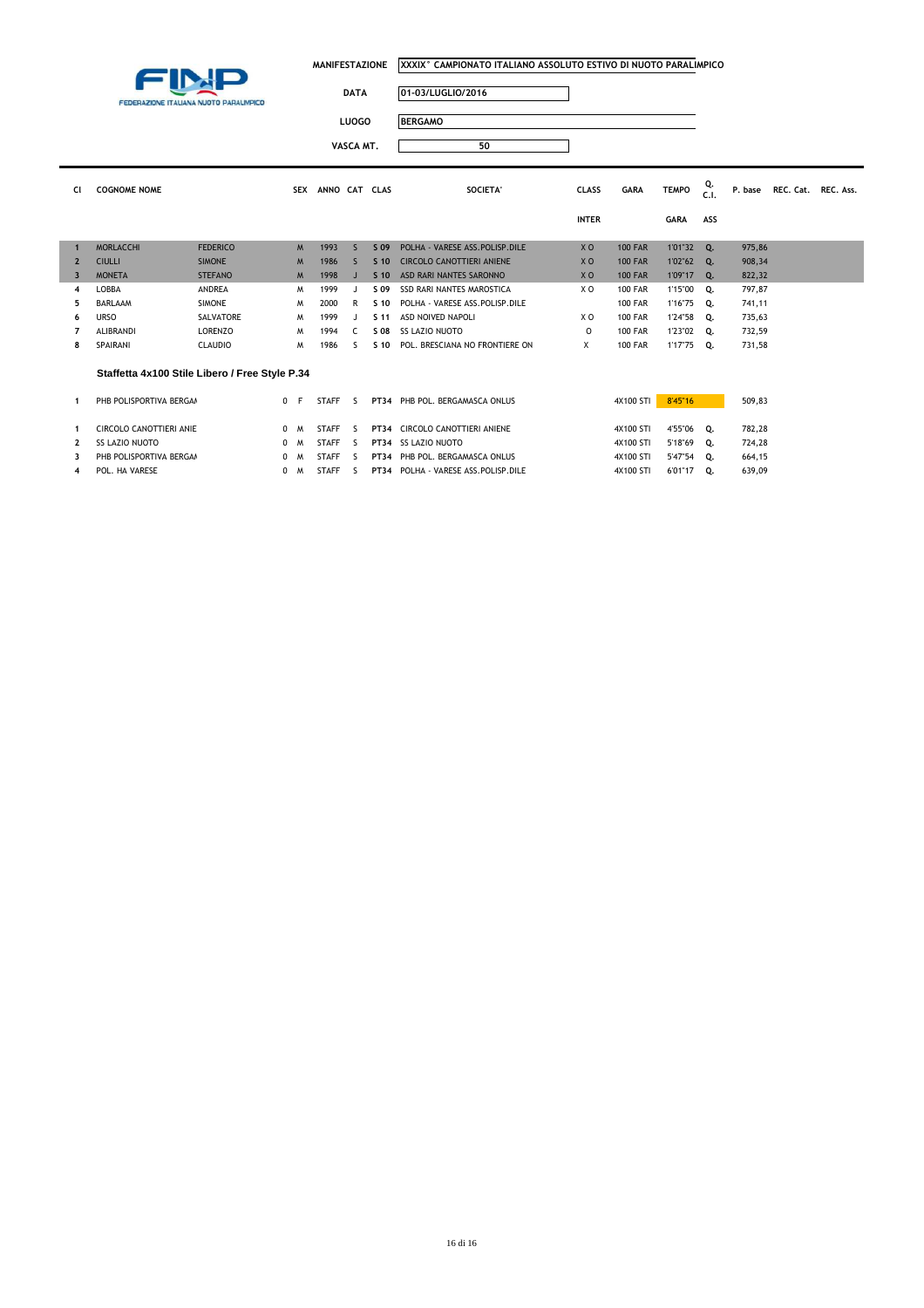# **FINP - Federazione Italiana Nuoto Paralimpico Campionato Assoluto Estivo - Bergamo 1-2-3 luglio 2016**

# **Medagliere Open**

| <b>SOCIETA</b>                        | <b>REGIONE</b>           | <b>ORO</b>     | <b>ARGENTO</b> | <b>BRONZO</b>  | <b>TOTALE</b>           |
|---------------------------------------|--------------------------|----------------|----------------|----------------|-------------------------|
| POLHA - VARESE ASS.POLISP.DILE        | LOMBARDIA                | 4              | 5.             | $\mathbf{1}$   | 10                      |
| <b>GRUPPO SPORTIVO FORESTALE</b>      | LAZIO                    | 4              | $\mathbf{1}$   |                | 5                       |
| <b>POL. BRESCIANA NO FRONTIERE ON</b> | LOMBARDIA                | 3              | $\mathbf{1}$   | 3              | $\overline{ }$          |
| <b>ASD NUOTATORI CAMPANI</b>          | CAMPANIA                 | 3              | $\mathbf{1}$   | $\overline{2}$ | 6                       |
| <b>CIRCOLO CANOTTIERI ANIENE</b>      | LAZIO                    | $\overline{2}$ | 3              | $\mathbf{1}$   | 6                       |
| G.S. DIL. NON VEDENTI MILANO - ONLUS  | LOMBARDIA                | $\overline{2}$ | $\mathbf{1}$   |                | 3                       |
| <b>ASD TRICOLORE - RE</b>             | <b>EMILIA ROMAGNA</b>    | $\overline{2}$ |                |                | $\overline{2}$          |
| A.I.C.S. PAVIA NUOTO ASD              | LOMBARDIA                | $\mathbf{1}$   | 4              |                | 5                       |
| ASD DIVERSAMENTE-ABILI BRIANTEA '84   | LOMBARDIA                | $\mathbf{1}$   | $\overline{2}$ |                | 3                       |
| <b>SSD NUOTATORI GENOVESI</b>         | <b>LIGURIA</b>           | $\mathbf{1}$   | $\mathbf{1}$   |                | $\overline{2}$          |
| ASD FRATELLANZA NUOTO PONTEDECIMO     | <b>LIGURIA</b>           | $\mathbf{1}$   |                |                | $\mathbf{1}$            |
| <b>SS LAZIO NUOTO</b>                 | LAZIO                    |                | $\overline{2}$ |                | $\overline{2}$          |
| <b>ASD SPORTING CLUB FLEGREO</b>      | <b>CAMPANIA</b>          |                | $\mathbf{1}$   |                | $\mathbf{1}$            |
| <b>POL. DISABILI FABRIANO MIRASOL</b> | <b>MARCHE</b>            |                | $\mathbf{1}$   |                | $\mathbf{1}$            |
| <b>SSD RARI NANTES MAROSTICA</b>      | VENETO                   |                | $\mathbf{1}$   |                | $\mathbf{1}$            |
| <b>ASD ASPEA PADOVA ONLUS</b>         | <b>VENETO</b>            |                |                | $\overline{3}$ | 3                       |
| <b>ASD RARI NANTES SARONNO</b>        | <b>LOMBARDIA</b>         |                |                | 3              | $\overline{\mathbf{3}}$ |
| <b>PHB POL. BERGAMASCA ONLUS</b>      | LOMBARDIA                |                |                | $\overline{2}$ | $\overline{2}$          |
| <b>SSD MOLFETTA NUOTO</b>             | <b>PUGLIA</b>            |                |                | $\overline{2}$ | $\overline{2}$          |
| ASD ACCADEMIA DEL NUOTO MARINO        | LAZIO                    |                |                | $\mathbf{1}$   | $\mathbf{1}$            |
| <b>ASD FAI SPORT</b>                  | <b>FRIULI VEN GIULIA</b> |                |                | $\mathbf{1}$   | 1                       |
| <b>ASD SARDEGNA SPORT</b>             | <b>SARDEGNA</b>          |                |                | $\mathbf{1}$   | $\mathbf{1}$            |
| ATLANTIDE O.N.L.U.S.                  | <b>EMILIA ROMAGNA</b>    |                |                | $\mathbf{1}$   | $\mathbf{1}$            |
| <b>CUS TORINO</b>                     | <b>PIEMONTE</b>          |                |                | $\mathbf{1}$   | $\mathbf{1}$            |
| POLISP. DISABILI VALCAMONICA          | LOMBARDIA                |                |                | $\mathbf{1}$   | $\mathbf{1}$            |
| <b>TEAM MARCHE CIS</b>                | <b>MARCHE</b>            |                |                | $\mathbf{1}$   | $\mathbf{1}$            |
| <b>TOTALE</b>                         |                          | 24             | 24             | 24             | 72                      |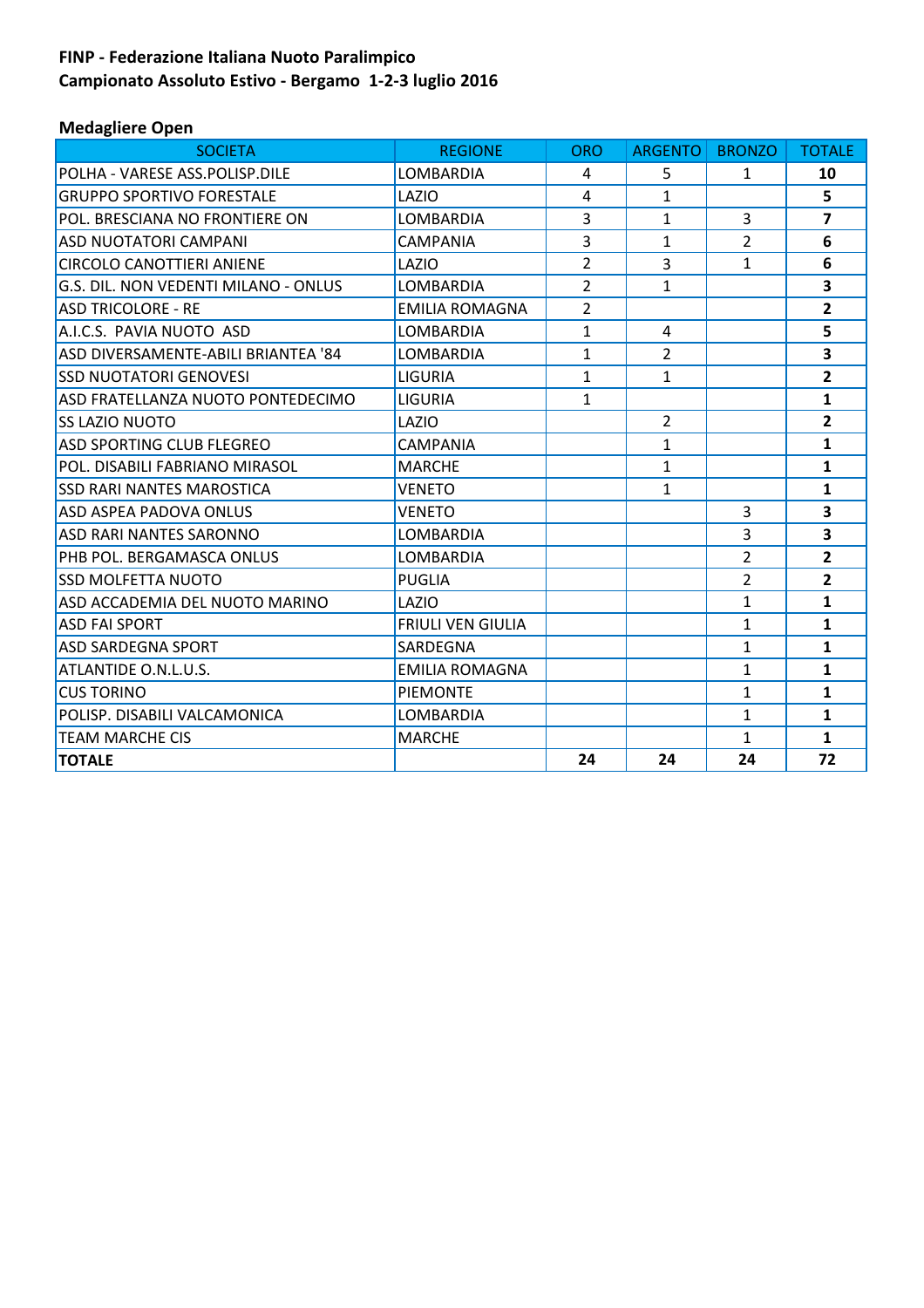# **FINP - Federazione Italiana Nuoto Paralimpico Campionato Assoluto Estivo - Bergamo 1-2-3 luglio 2016**

# **Medagliere Assoluto**

| <b>SOCIETA</b>                                                      | <b>REGIONE</b>           | <b>ORO</b>                   | <b>ARGENTO</b> | <b>BRONZO</b>         | <b>TOTALE</b>  |
|---------------------------------------------------------------------|--------------------------|------------------------------|----------------|-----------------------|----------------|
| CIRCOLO CANOTTIERI ANIENE                                           | LAZIO                    | 17                           | 5              | 2                     | 24             |
| POLHA - VARESE ASS.POLISP.DILE                                      | <b>LOMBARDIA</b>         | 12                           | $\overline{2}$ | $\mathbf{1}$          | 15             |
| POL. BRESCIANA NO FRONTIERE ON                                      | LOMBARDIA                | 10                           | 4              | 7                     | 21             |
| SS LAZIO NUOTO                                                      | LAZIO                    | 9                            | 11             | 3                     | 23             |
| ASD NUOTATORI CAMPANI                                               | CAMPANIA                 | 9                            | 2              | 3                     | 14             |
| ASD ASPEA PADOVA ONLUS                                              | VENETO                   | 8                            | 9              | 6                     | 23             |
| PHB POL. BERGAMASCA ONLUS                                           | LOMBARDIA                | $\overline{7}$               | 8              | 6                     | 21             |
| ATLANTIDE O.N.L.U.S.                                                | EMILIA ROMAGNA           | 6                            | 3              | 5                     | 14             |
| A.I.C.S. PAVIA NUOTO ASD                                            | <b>LOMBARDIA</b>         | 6                            | 3              |                       | 9              |
| <b>SSD MOLFETTA NUOTO</b>                                           | <b>PUGLIA</b>            | 6                            | 3              |                       | 9              |
| <b>GRUPPO SPORTIVO FORESTALE</b>                                    | 0                        | 6                            |                |                       | 6              |
| ASD DIVERSAMENTE-ABILI BRIANTEA '84                                 | LOMBARDIA                | 5                            | 4              | 3                     | 12             |
| SSD RARI NANTES MAROSTICA                                           | VENETO                   | 5                            | 3              | 3                     | 11             |
| <b>ASD SARDEGNA SPORT</b>                                           | SARDEGNA                 | 4                            | 1              | $\mathbf{1}$          | 6              |
| <b>ASD FAI SPORT</b>                                                | <b>FRIULI VEN GIULIA</b> | 3                            | 4              | $\overline{2}$        | 9              |
| <b>SSD NUOTATORI GENOVESI</b>                                       | LIGURIA                  | 3                            |                | 1                     | 4              |
| ASD ACCADEMIA DEL NUOTO MARINO                                      | LAZIO                    | 3                            |                |                       | 3              |
| <b>ASD TRICOLORE - RE</b>                                           | EMILIA ROMAGNA           | 3                            |                |                       | 3              |
| POL. DISABILI FABRIANO MIRASOL                                      | <b>MARCHE</b>            | $\overline{2}$               | $\mathbf{1}$   | 4                     | $\overline{7}$ |
| ASD BRIANZA SILVIA TREMOLADA                                        | LOMBARDIA                | $\overline{2}$               | 1              | $\mathbf{1}$          | 4              |
| <b>TEAM MARCHE CIS</b>                                              | <b>MARCHE</b>            | $\overline{2}$               | $\mathbf{1}$   | $\mathbf{1}$          | 4              |
| G.S. DIL. NON VEDENTI MILANO - ONLUS                                | LOMBARDIA                | $\overline{2}$               | $\mathbf{1}$   |                       | 3              |
| <b>EGO NUOTO ASD</b>                                                | <b>EMILIA ROMAGNA</b>    | $\overline{2}$               |                |                       | $\mathbf{2}$   |
| <b>EFFEGIQUADRO</b>                                                 | <b>ABRUZZO</b>           | $\mathbf{1}$                 | 4              | $\overline{2}$        | $\overline{7}$ |
| A.P.D. DHEA SPORT                                                   | <b>CAMPANIA</b>          | $\mathbf{1}$                 | 2              |                       | 3              |
| <b>ACQUAMARINA TEAM TRIESTE ONLUS</b>                               | <b>FRIULI VEN GIULIA</b> | $\mathbf{1}$                 | 2              |                       | 3              |
| ASD NOIVED NAPOLI                                                   | CAMPANIA                 | $\mathbf{1}$                 | 2              |                       | 3              |
| POLISP. DISABILI VALCAMONICA                                        | LOMBARDIA                | $\mathbf{1}$<br>$\mathbf{1}$ | $\overline{2}$ | $\overline{2}$        | 3<br>4         |
| <b>SSD ACCADEMIA DEL NUOTO BARLETTA</b>                             | <b>PUGLIA</b>            | $\mathbf{1}$                 | 1              | $\mathbf{1}$          | 3              |
| ASD FRATELLANZA NUOTO PONTEDECIMO<br><b>ASD RARI NANTES SARONNO</b> | LIGURIA                  | $\mathbf{1}$                 | 1              |                       | 3              |
| ASD SPORTING CLUB FLEGREO                                           | LOMBARDIA<br>CAMPANIA    | $\mathbf{1}$                 | 1<br>1         | 1                     | $\overline{2}$ |
| ASS. DI VOLONTARIATO COME GINESTRE                                  | <b>SICILIA</b>           | 1                            |                | 3                     | 4              |
| SSD NUOTO CASTELLANA A R.L.                                         | PUGLIA                   | $\mathbf{1}$                 |                | $\overline{2}$        | 3              |
| A.C.S. PENTOTARY                                                    | PUGLIA                   | $\mathbf{1}$                 |                |                       | 1              |
| A.S. SPECIAL TEAM PRATO                                             | <b>TOSCANA</b>           | $\mathbf{1}$                 |                |                       | 1              |
| ASD PROPATRIA DISABILI BUSTO ARSIZIO                                | LOMBARDIA                | $\mathbf{1}$                 |                |                       | 1              |
| <b>SPORT LIFE ONLUS ASD</b>                                         | VENETO                   |                              | 3              | $\mathbf{2}^{\prime}$ | 5              |
| A.S. AQUARIUS                                                       | <b>SICILIA</b>           |                              | 3              |                       | 3              |
| ASD DELFINI CREMONA ONLUS                                           | LOMBARDIA                |                              | $\overline{2}$ |                       | $\mathbf{2}$   |
| <b>ASD VITERSPORT</b>                                               | LAZIO                    |                              | $\overline{2}$ |                       | $\overline{2}$ |
| POL. DILETTANTISTICA INTEGRABILI                                    | <b>LIGURIA</b>           |                              | $\overline{2}$ |                       | $\mathbf{2}$   |
| <b>CUS TORINO</b>                                                   | <b>PIEMONTE</b>          |                              | $\mathbf{1}$   | 2                     | 3              |
| OLIMPIC SWIM PRO ASD                                                | LOMBARDIA                |                              | $\mathbf{1}$   | $\overline{2}$        | 3              |
| <b>ASD TEAM SPORT ISOLA</b>                                         | VENETO                   |                              | 1              | 1                     | $\mathbf{2}$   |
| SSD DLF SPORT BOLOGNA ARL                                           | EMILIA ROMAGNA           |                              | 1              | 1                     | $\overline{2}$ |
| <b>FRAMAROSSPORT SSD SRL</b>                                        | <b>PUGLIA</b>            |                              | $\mathbf{1}$   |                       | $\mathbf{1}$   |
| <b>VIRTUS BUONCONVENTO</b>                                          | <b>TOSCANA</b>           |                              |                | 2                     | $\overline{2}$ |
| AMATORI NUOTO LIBERTAS PERUGIA                                      | <b>UMBRIA</b>            |                              |                | $\mathbf{1}$          | $\mathbf{1}$   |
| ASD ACQUA UISP SIENA                                                | TOSCANA                  |                              |                | $\mathbf{1}$          | 1              |
| ASD CAVALLUCCIO MARINO                                              | <b>MARCHE</b>            |                              |                | 1                     | 1              |
| <b>DNA NADIR ASD</b>                                                | <b>PUGLIA</b>            |                              |                | 1                     | 1              |
| POL. MILANESE 1979 SPO                                              | LOMBARDIA                |                              |                | $\mathbf{1}$          | $\mathbf{1}$   |
| <b>SSD TICINO HANDICAP ONLUS</b>                                    | LOMBARDIA                |                              |                | $\mathbf{1}$          | $\mathbf{1}$   |
| <b>TOTALE</b>                                                       |                          | 146                          | 99             | 76                    | 321            |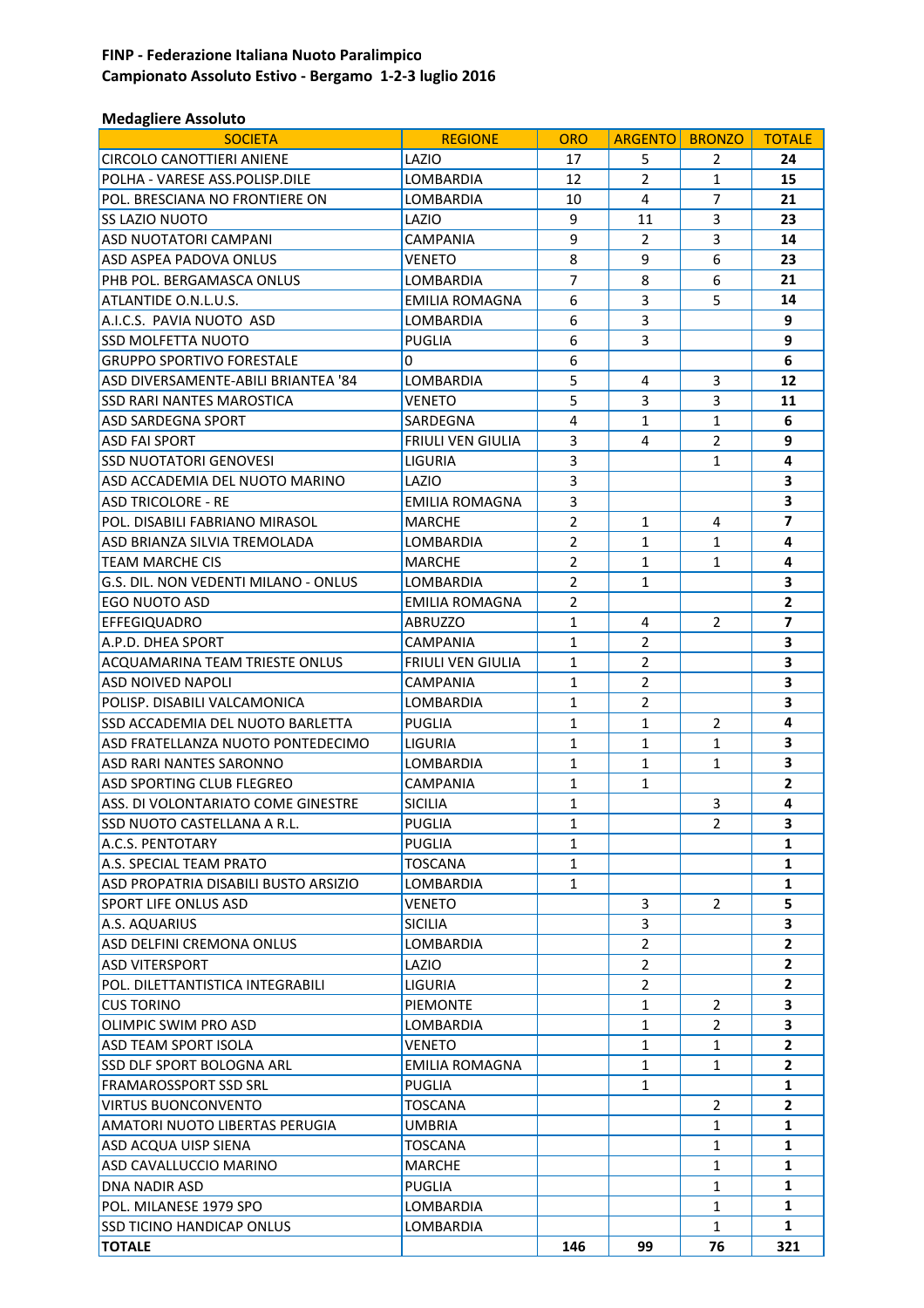

|    | FEDERAZIONE ITALIANA NUOTO PARALIMPICO  | <b>DATA</b>                 | 01-03/LUGLIO/2016 |              |             |              |            |                             |  |
|----|-----------------------------------------|-----------------------------|-------------------|--------------|-------------|--------------|------------|-----------------------------|--|
|    |                                         | <b>LUOGO</b>                | <b>BERGAMO</b>    |              |             |              |            |                             |  |
|    |                                         | VASCA MT.                   | 50                |              |             |              |            |                             |  |
| CΙ | Assoluto<br><b>COGNOME NOME</b><br>Open | ANNO CAT CLAS<br><b>SEX</b> | SOCIETA'          | <b>CLASS</b> | <b>GARA</b> | <b>TEMPO</b> | Q.<br>C.I. | P. base REC. Cat. REC. Ass. |  |

**INTER GARA ASS**

### **RISULTATI IN ORDINE DI PUNTEGGIO TABELLARE**

| 1                       | $\circ$     | <b>TRIMI</b>               | <b>ARJOLA</b>       | F      | 1987         | S            | S 04            | POL. BRESCIANA NO FRONTIERE ON                   | XO             | 050 STI                          | 0'40"77            | Q.       | 1074,32          |        |        |
|-------------------------|-------------|----------------------------|---------------------|--------|--------------|--------------|-----------------|--------------------------------------------------|----------------|----------------------------------|--------------------|----------|------------------|--------|--------|
| 1                       | А           | TRIMI                      | ARJOLA              | F      | 1987         | S            | S 04            | POL. BRESCIANA NO FRONTIERE ON                   | ΧO             | 050 STI                          | 0'41"51            | Q.       | 1055,17          |        |        |
| 1                       | А           | <b>BOCCIARDO</b>           | <b>FRANCESCO</b>    | M      | 1994         | c            | S 06            | <b>GRUPPO SPORTIVO FORESTALE</b>                 | ΧO             | 400 STI                          | 5'00"77            | Q.       | 993,85           | R.Cat. | R.Ass. |
| $\mathbf{1}$            | $\circ$     | <b>BOCCIARDO</b>           | <b>FRANCESCO</b>    | M      | 1994         | $\mathsf{C}$ | S 06            | <b>GRUPPO SPORTIVO FORESTALE</b>                 | XO             | 400 STI                          | 5'00"77            | Q.       | 993,85           | R.Cat. | R.Ass. |
| $\overline{1}$          | $\circ$     | <b>CAMELLINI</b>           | <b>CECILIA</b>      | F      | 1992         | $\mathsf{S}$ | S <sub>11</sub> | <b>ASD TRICOLORE - RE</b>                        | XO             | 050 STI                          | 0'31"48            | Q.       | 991,11           |        |        |
| 1                       | А           | <b>MORELLI</b>             | EFREM               | M      | 1979         | S            | SB03            | POL. BRESCIANA NO FRONTIERE ON                   | ΧO             | <b>050 RAN</b>                   | 0'49"85            | Q.       | 987,96           |        |        |
| $\mathbf{1}$            | $\circ$     | <b>MORELLI</b>             | <b>EFREM</b>        | M      | 1979         | $\mathsf S$  | <b>SB03</b>     | POL. BRESCIANA NO FRONTIERE ON                   | XO             | <b>050 RAN</b>                   | 0'49"85            | Q.       | 987,96           |        |        |
| 1                       | А           | MORLACCHI                  | <b>FEDERICO</b>     | M      | 1993         | S            | S 09            | POLHA - VARESE ASS. POLISP. DILE                 | ΧO             | <b>100 FAR</b>                   | 1'01"24            | Q.       | 977,14           |        |        |
| $\mathbf{1}$            | $\circ$     | <b>MORLACCHI</b>           | <b>FEDERICO</b>     | M      | 1993         | $\mathsf{S}$ | S 09            | POLHA - VARESE ASS. POLISP. DILE                 | XO             | <b>100 FAR</b>                   | 1'01"32            | Q.       | 975,86           |        |        |
| $\mathbf{1}$            |             | TRIMI                      | ARJOLA              | F      | 1987         | S            | SM04            | POL. BRESCIANA NO FRONTIERE ON                   | ΧO             | <b>150 MIS</b>                   | 3'01"75            | Q.       | 969,63           | R.Cat. | R.Ass. |
| 1                       | А           | <b>ROMANO</b>              |                     | F      | 1990         |              |                 |                                                  |                |                                  |                    |          |                  |        |        |
|                         | А           |                            | EMANUELA            |        |              | S            | S 06            | ASD NUOTATORI CAMPANI                            | XO             | 050 STI                          | 0'36"85            | Q.       | 960,65           |        |        |
| $\overline{1}$          | $\circ$     | <b>CAMELLINI</b>           | <b>CECILIA</b>      | F      | 1992         | $\mathsf{S}$ | S <sub>11</sub> | <b>ASD TRICOLORE - RE</b>                        | X <sub>0</sub> | 100 STI                          | 1'11"29            | Q.       | 960,16           |        |        |
| FG                      | А           | CAMELLINI                  | CECILIA             | F      | 1992         | S            | S 11            | ASD TRICOLORE - RE                               | XO             | 400 STI                          | 5'30"26            | Q.       | 958,12           |        |        |
| 1                       | А           | <b>BOCCIARDO</b>           | <b>FRANCESCO</b>    | W      | 1994         | c            | S 06            | <b>GRUPPO SPORTIVO FORESTALE</b>                 | ΧO             | 100 STI                          | 1'09"36            | Q.       | 955,45           |        |        |
| 1                       | A           | BETTELLA                   | <b>FRANCESCO</b>    | M      | 1989         | S            | S 01            | ASD ASPEA PADOVA ONLUS                           | ΧO             | <b>100 DOR</b>                   | 2'37"01            | Q.       | 952,17           |        |        |
| 1                       | А           | CAMELLINI                  | CECILIA             | F      | 1992         | S            | S 11            | ASD TRICOLORE - RE                               | ΧO             | 050 STI                          | 0'32"77            | Q.       | 952,09           |        |        |
| 1                       | А           | <b>BERRA</b>               | ALESSIA             | F      | 1994         | C            | S 13            | POLHA - VARESE ASS.POLISP.DILE                   | ΧO             | <b>100 FAR</b>                   | 1'09"82            | Q.       | 952,02           |        |        |
| 1                       | A           | <b>ROMANO</b>              | EMANUELA            | F      | 1990         | S            | S 06            | ASD NUOTATORI CAMPANI                            | ΧO             | 100 STI                          | 1'18"82            | Q.       | 951,92           |        |        |
| $\overline{2}$          | $\circ$     | <b>ROMANO</b>              | <b>EMANUELA</b>     | F      | 1990         | $\mathsf{S}$ | S 06            | ASD NUOTATORI CAMPANI                            | X <sub>0</sub> | 050 STI                          | 0'37"19            | Q.       | 951,87           |        |        |
| $\mathbf{1}$            | $\circ$     | <b>ROMANO</b>              | <b>EMANUELA</b>     | F      | 1990         | $\mathsf S$  | S 06            | ASD NUOTATORI CAMPANI                            | XO             | 100 STI                          | 1'18"88            | Q.       | 951,19           |        |        |
| FG                      | А           | <b>BONI</b>                | <b>VINCENZO</b>     | M      | 1988         | S            | S 03            | <b>GRUPPO SPORTIVO FORESTALE</b>                 | ΧO             | 100 STI                          | 1'41"47            | Q.       | 950,92           |        |        |
| 1                       |             | <b>BERRA</b>               | ALESSIA             | F      | 1994         | c            | S 13            |                                                  | ΧO             | 050 STI                          | 0'29"12            |          |                  |        |        |
|                         | А           |                            |                     |        |              |              |                 | POLHA - VARESE ASS.POLISP.DILE                   |                |                                  |                    | Q.       | 949,52           |        |        |
| 1                       | A           | <b>MORELLI</b>             | EFREM               | M      | 1979         | S            | <b>SM04</b>     | POL. BRESCIANA NO FRONTIERE ON                   | XO             | 150 MIS                          | 2'41"96            | Q.       | 946,72           |        |        |
| $\mathbf{1}$            | $\circ$     | <b>MORELLI</b>             | <b>EFREM</b>        | M      | 1979         | S            | <b>SM04</b>     | POL. BRESCIANA NO FRONTIERE ON                   | X <sub>0</sub> | <b>150 MIS</b>                   | 2'41"96            | Q.       | 946,72           |        |        |
| $\overline{2}$          | $\circ$     | <b>BERRA</b>               | <b>ALESSIA</b>      | F      | 1994         | $\mathsf{C}$ | S <sub>13</sub> | POLHA - VARESE ASS.POLISP.DILE                   | XO             | 050 STI                          | 0'29"38            | Q.       | 941,12           |        |        |
| 1                       | А           | <b>BONI</b>                | <b>VINCENZO</b>     | M      | 1988         | S            | S 03            | <b>GRUPPO SPORTIVO FORESTALE</b>                 | XO             | 200 STI                          | 3'37"19            | Q.       | 937,01           |        |        |
| 1                       | $\circ$     | <b>BONI</b>                | <b>VINCENZO</b>     | M      | 1988         | $\sf S$      | S 03            | <b>GRUPPO SPORTIVO FORESTALE</b>                 | XO             | 200 STI                          | 3'37"19            | Q.       | 937,01           |        |        |
| 1                       | А           | <b>DOLFIN</b>              | MARCO MARIA         | M      | 1981         | S            | SB05            | ASD DIVERSAMENTE-ABILI BRIANTEA '84              | ΧO             | <b>100 RAN</b>                   | 1'39"98            | Q.       | 936,09           |        |        |
| 1                       | А           | <b>BONI</b>                | <b>VINCENZO</b>     | M      | 1988         | S            | S 03            | <b>GRUPPO SPORTIVO FORESTALE</b>                 | XO             | 050 DOR                          | 0'47"27            | Q.       | 935,90           |        |        |
| $\mathbf{1}$            | $\circ$     | SOTTILE                    | <b>FABRIZIO</b>     | M      | 1993         | $\mathsf{S}$ | S <sub>12</sub> | POLHA - VARESE ASS.POLISP.DILE                   | XO             | 050 STI                          | 0'25"51            | Q.       | 934,54           |        |        |
| 1                       | А           | CAMELLINI                  | <b>CECILIA</b>      | F      | 1992         | S            | S 11            | <b>ASD TRICOLORE - RE</b>                        | ΧO             | 100 STI                          | 1'13"55            | Q.       | 930,66           |        |        |
| 1                       | A           | SCIACCALUGA                | <b>GIOVANNI</b>     | W      | 1994         | C            | S 05            | <b>SSD NUOTATORI GENOVESI</b>                    | XO             | 050 STI                          | 0'35"62            | Q.       | 930,66           | R.Cat. | R.Ass. |
| 1                       | $\circ$     | <b>BONI</b>                | <b>VINCENZO</b>     | M      | 1988         | $\mathsf{S}$ | $S$ 03          | <b>GRUPPO SPORTIVO FORESTALE</b>                 | X <sub>0</sub> | 050 DOR                          | 0'47"54            | Q.       | 930,58           |        |        |
|                         |             |                            | <b>MARCO MARIA</b>  |        |              |              |                 |                                                  |                |                                  |                    |          |                  |        |        |
| $\mathbf 1$             | $\circ$     | <b>DOLFIN</b>              |                     | M      | 1981         | S            | <b>SB05</b>     | ASD DIVERSAMENTE-ABILI BRIANTEA '84              | XO             | <b>100 RAN</b>                   | 1'40"80            | Q.       | 928,47           |        |        |
| 1                       | А           | SOTTILE                    | <b>FABRIZIO</b>     | M      | 1993         | S            | S 12            | POLHA - VARESE ASS.POLISP.DILE                   | ΧO             | 050 STI                          | 0'25"69            | Q.       | 927,99           |        |        |
| $\mathbf{1}$            | А           | SOTTILE                    | <b>FABRIZIO</b>     | M      | 1993         | S            | <b>SB12</b>     | POLHA - VARESE ASS.POLISP.DILE                   | ΧO             | <b>100 RAN</b>                   | 1'13"69            | Q.       | 926,86           |        |        |
|                         |             |                            |                     |        |              |              |                 |                                                  |                |                                  |                    |          |                  |        |        |
| $\overline{2}$          | $\circ$     | <b>MORLACCHI</b>           | <b>FEDERICO</b>     | M      | 1993         | $\mathsf{S}$ | S 09            | POLHA - VARESE ASS.POLISP.DILE                   | X <sub>0</sub> | 050 STI                          | 0'27"53            | Q.       | 924,81           |        |        |
| 1                       | А           | <b>CIULLI</b>              | <b>SIMONE</b>       | M      | 1986         | S            | S 10            | CIRCOLO CANOTTIERI ANIENE                        | ΧO             | 050 STI                          | 0'25"50            | Q.       | 922,75           |        |        |
| 3                       | $\circ$     | <b>CIULLI</b>              | <b>SIMONE</b>       | M      | 1986         | S            | S <sub>10</sub> | <b>CIRCOLO CANOTTIERI ANIENE</b>                 | XO             | 050 STI                          | 0'25"54            | Q.       | 921,30           |        |        |
| 1                       | А           | MORLACCHI                  | <b>FEDERICO</b>     | M      | 1993         | S            | S 09            | POLHA - VARESE ASS.POLISP.DILE                   | ΧO             | 050 STI                          | 0'27"73            | Q.       | 918,14           |        |        |
| FG                      | А           | <b>ROMANO</b>              | EMANUELA            | F      | 1990         | S            | S 06            | ASD NUOTATORI CAMPANI                            | xо             | 400 STI                          | 5'57"89            | Q.       | 917,91           |        |        |
| 1                       | А           | <b>BONI</b>                | <b>VINCENZO</b>     | M      | 1988         | S            | S 03            | <b>GRUPPO SPORTIVO FORESTALE</b>                 | XO             | 050 STI                          | 0'47"27            | Q.       | 914,75           |        |        |
| 4                       | $\circ$     | PREZZI                     | YURI                | M      | 1994         | c            | S 09            | CIRCOLO CANOTTIERI ANIENE                        | ΧO             | 050 STI                          | 0'27"88            | Q.       | 913,20           |        |        |
| $\mathbf{1}$            |             |                            |                     | F      |              |              |                 |                                                  |                |                                  |                    |          |                  |        |        |
|                         | $\circ$     | <b>RABBOLINI</b>           | <b>MARTINA</b>      |        | 1998         | $\mathsf{J}$ | <b>SB11</b>     | G.S. DIL. NON VEDENTI MILANO - ONLUS             | X O            | <b>100 RAN</b>                   | 1'40"08            | Q.       | 912,87           |        |        |
| $\mathbf{2}$            | А           | PREZZI                     | YURI                | M      | 1994         | C            | S 09            | CIRCOLO CANOTTIERI ANIENE                        | XO             | 050 STI                          | 0'27"96            | Q.       | 910,59           |        |        |
| 1                       | А           | <b>CIULLI</b>              | <b>SIMONE</b>       | M      | 1986         | S            | S 10            | CIRCOLO CANOTTIERI ANIENE                        | ΧO             | <b>100 FAR</b>                   | 1'02"48            | Q.       | 910,37           |        |        |
| $\mathbf{1}$            | $\circ$     | <b>BONI</b>                | <b>VINCENZO</b>     | M      | 1988         | $\mathsf{S}$ | S 03            | <b>GRUPPO SPORTIVO FORESTALE</b>                 | X O            | 050 STI                          | 0'47''52           | Q.       | 909,93           |        |        |
| 1                       | А           | BETTELLA                   | <b>FRANCESCO</b>    | M      | 1989         | S            | S 01            | ASD ASPEA PADOVA ONLUS                           | XO             | 050 DOR                          | 1'14"22            | Q.       | 909,46           |        |        |
| $\overline{2}$          | $\circ$     | <b>CIULLI</b>              | <b>SIMONE</b>       | W      | 1986         | $\mathsf S$  | S <sub>10</sub> | <b>CIRCOLO CANOTTIERI ANIENE</b>                 | XO             | <b>100 FAR</b>                   | 1'02"62            | Q.       | 908,34           |        |        |
| 1                       | А           | <b>MORELLI</b>             | EFREM               | M      | 1979         | S            | S 04            | POL. BRESCIANA NO FRONTIERE ON                   | ΧO             | 050 DOR                          | 0'48"83            | Q.       | 906,82           |        |        |
| $\mathbf{2}$            | $\circ$     | <b>MORELLI</b>             | <b>EFREM</b>        | M      | 1979         | S            | S <sub>04</sub> | POL. BRESCIANA NO FRONTIERE ON                   | XO             | 050 DOR                          | 0'48"86            | Q.       | 906,26           |        |        |
| $\mathbf{1}$            | $\circ$     | <b>CIULLI</b>              | <b>SIMONE</b>       | M      | 1986         | S            | S <sub>10</sub> | <b>CIRCOLO CANOTTIERI ANIENE</b>                 | XO             | 100 STI                          | 0'57"29            | Q.       | 905,57           |        |        |
| 1                       | А           | PREZZI                     | <b>YURI</b>         | W      | 1994         | C            | S 09            | CIRCOLO CANOTTIERI ANIENE                        | XO             | 100 STI                          | 1'01"87            | Q.       | 903,18           |        |        |
|                         | А           | <b>RABBOLINI</b>           | MARTINA             | F      | 1998         | J            |                 | SB11 G.S. DIL. NON VEDENTI MILANO - ONLUS        | XO             | <b>100 RAN</b>                   | 1'41"22            | Q.       | 902,59           |        |        |
| 1                       | A           | SECCI                      | <b>FRANCESCA</b>    | F      | 1990         | S            | S 09            | ASD SARDEGNA SPORT                               | XO             | 050 STI                          | 0'32"31            | Q.       | 900,96           |        |        |
| 1                       | A           | MORLACCHI                  | <b>FEDERICO</b>     | M      | 1993         | S            | S 09            | POLHA - VARESE ASS.POLISP.DILE                   | XO             |                                  |                    | Q.       |                  |        |        |
| $\mathbf{1}$            |             |                            |                     | F      |              |              |                 |                                                  |                | <b>100 DOR</b>                   | 1'09"68            |          | 899,40           |        |        |
|                         | $\mathsf O$ | <b>BERRA</b>               | <b>ALESSIA</b>      |        | 1994         | $\mathsf{C}$ | S <sub>13</sub> | POLHA - VARESE ASS.POLISP.DILE                   | XO             | <b>100 DOR</b>                   | 1'17"91            | Q.       | 898,47           |        |        |
| $\mathbf{2}$            | $\circ$     | <b>RABBOLINI</b>           | <b>MARTINA</b>      | F      | 1998         | $\sf J$      | S <sub>11</sub> | G.S. DIL. NON VEDENTI MILANO - ONLUS             | XO             | <b>100 DOR</b>                   | 1'28"13            | Q.       | 898,33           |        |        |
| 1                       | А           | <b>SECCI</b>               | <b>FRANCESCA</b>    | F      | 1990         | S            | S 09            | ASD SARDEGNA SPORT                               | ΧO             | <b>100 FAR</b>                   | 1'16"17            | Q.       | 898,12           |        |        |
| $\overline{\mathbf{3}}$ | $\circ$     | <b>SECCI</b>               | <b>FRANCESCA</b>    | F      | 1990         | $\mathsf{S}$ | S 09            | ASD SARDEGNA SPORT                               | XO             | 050 STI                          | 0'32"43            | Q.       | 897,63           |        |        |
| $\mathbf{1}$            | А           | <b>BERRA</b>               | ALESSIA             | F      | 1994         | C            | S 13            | POLHA - VARESE ASS.POLISP.DILE                   | ΧO             | <b>100 DOR</b>                   | 1'18"04            | Q.       | 896,98           |        |        |
| 1                       | А           | <b>TARAS</b>               | <b>VALERIO</b>      | M      | 1988         | S            | S 07            | SS LAZIO NUOTO                                   | ΧO             | 050 STI                          | 0'31"15            | Q.       | 895,99           |        |        |
| $\mathbf{1}$            | $\circ$     | MORLACCHI                  | <b>FEDERICO</b>     | M      | 1993         | $\mathsf{S}$ | S 09            | POLHA - VARESE ASS.POLISP.DILE                   | XO             | <b>100 DOR</b>                   | 1'09"95            | Q.       | 895,93           |        |        |
| 1                       | А           | PERFETTO                   | <b>IVAN</b>         | M      | 2000         | R            | <b>SM10</b>     | ASD NUOTATORI CAMPANI                            | XO             | 200 MIS                          | 2'27"90            | Q.       | 895,13           | R.Cat. |        |
| $\mathbf{1}$            | $\circ$     | <b>PERFETTO</b>            | <b>IVAN</b>         | M      | 2000         | $\mathsf{R}$ | <b>SM10</b>     | ASD NUOTATORI CAMPANI                            | XO             | <b>200 MIS</b>                   | 2'27"90            | Q.       | 895,13           | R.Cat. |        |
| $\mathbf 2$             | $\mathbf 0$ | <b>PREZZI</b>              | <b>YURI</b>         | M      | 1994         | $\mathsf{C}$ | S 09            | <b>CIRCOLO CANOTTIERI ANIENE</b>                 | XO             | 100 STI                          | 1'02"53            | Q.       | 893,65           |        |        |
| $\mathbf 2$             | $\mathbf 0$ | SOTTILE                    | <b>FABRIZIO</b>     | M      | 1993         | $\sf S$      |                 | SB12 POLHA - VARESE ASS.POLISP.DILE              | XO             | <b>100 RAN</b>                   | 1'16"55            | Q.       | 892,23           |        |        |
| $\mathbf 2$             | $\circ$     | <b>BOCCIARDO</b>           | <b>FRANCESCO</b>    | M      | 1994         | $\mathsf{C}$ | S 06            | <b>GRUPPO SPORTIVO FORESTALE</b>                 | X <sub>0</sub> | 050 STI                          | 0'33"01            | Q.       | 891,25           |        |        |
|                         |             |                            |                     |        |              |              |                 |                                                  |                |                                  |                    |          |                  |        |        |
| 1                       | А           | SOTTILE                    | <b>FABRIZIO</b>     | M      | 1993         | S            | S 12            | POLHA - VARESE ASS.POLISP.DILE                   | XO             | <b>100 DOR</b>                   | 1'07"84            | Q.       | 890,18           |        |        |
| 1                       | А           | SCIACCALUGA                | <b>GIOVANNI</b>     | W      | 1994         | c            | S 05            | <b>SSD NUOTATORI GENOVESI</b>                    | ΧO             | 100 STI                          | 1'20"20            | Q.       | 889,90           | R.Cat. | R.Ass. |
| FG<br>1                 | А<br>А      | <b>ROMANO</b><br>CAMELLINI | EMANUELA<br>CECILIA | F<br>F | 1990<br>1992 | S<br>S       | S 06            | ASD NUOTATORI CAMPANI<br>S 11 ASD TRICOLORE - RE | XO<br>XO       | <b>100 DOR</b><br><b>100 DOR</b> | 1'36"17<br>1'29"21 | Q.<br>Q. | 888,74<br>887,46 |        |        |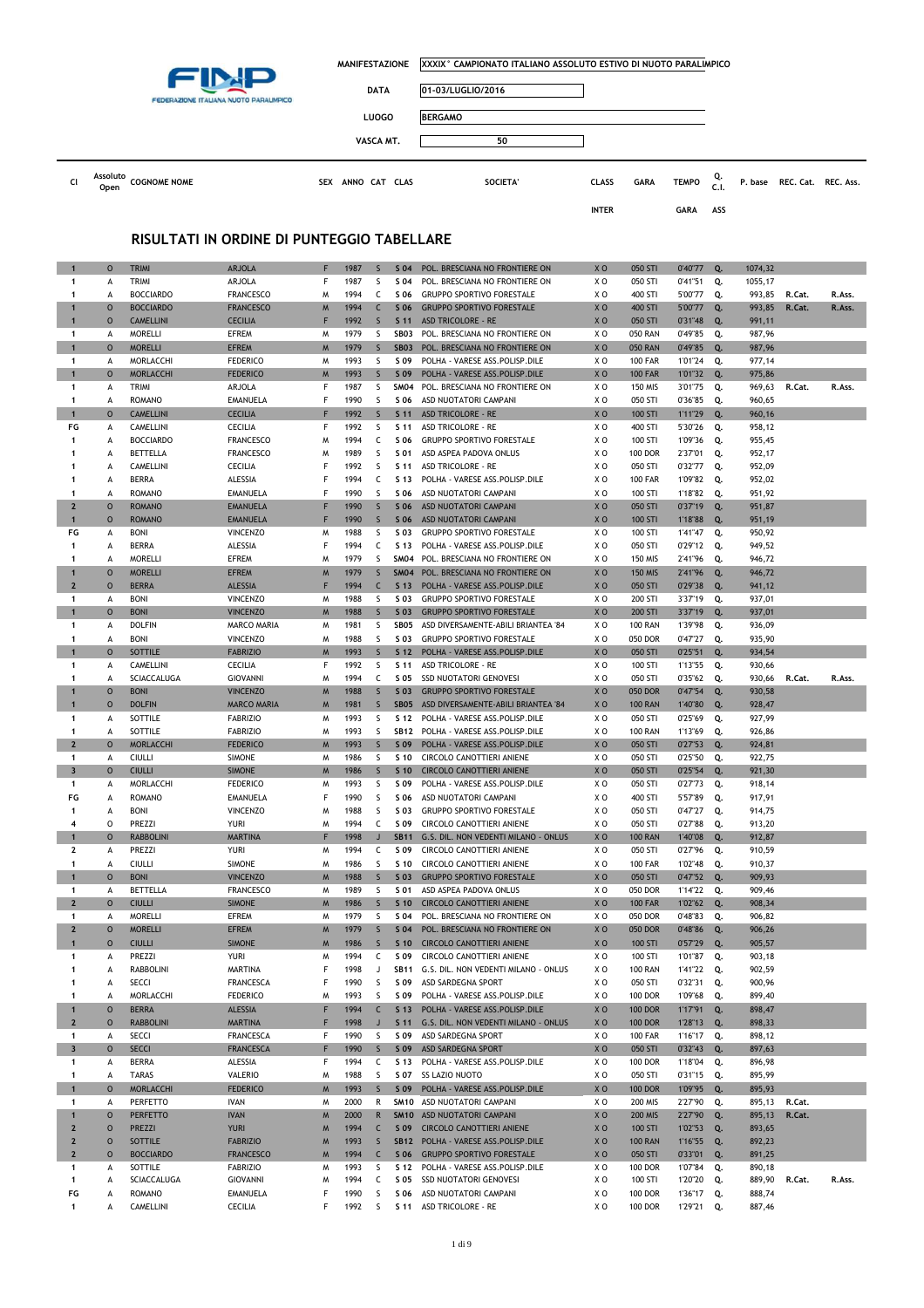

 $\Box$ 

**DATA 01-03/LUGLIO/2016**

| <b>LUOGO</b> | <b>BERGAMO</b> |
|--------------|----------------|
| VASCA MT.    |                |

| Cl                                        | Assoluto<br>Open   | <b>COGNOME NOME</b>                  |                                    |        | SEX ANNO CAT CLAS |                   |                         | <b>SOCIETA</b>                                                      | <b>CLASS</b>          | <b>GARA</b>                      | <b>TEMPO</b>           | C.I.      | P. base          | REC. Cat. REC. Ass. |        |
|-------------------------------------------|--------------------|--------------------------------------|------------------------------------|--------|-------------------|-------------------|-------------------------|---------------------------------------------------------------------|-----------------------|----------------------------------|------------------------|-----------|------------------|---------------------|--------|
|                                           |                    |                                      |                                    |        |                   |                   |                         |                                                                     |                       |                                  |                        |           |                  |                     |        |
| $\mathbf{2}$                              | $\circ$            | <b>BOGGIONI</b>                      | <b>MONICA</b>                      | F      | 1998              | J                 | S 06                    | A.I.C.S. PAVIA NUOTO ASD                                            | <b>INTER</b><br>X     | 100 STI                          | <b>GARA</b><br>1'24"57 | ASS<br>Q. | 887,19           |                     |        |
| $\mathbf{1}$                              | $\circ$            | <b>SCIACCALUGA</b>                   | <b>GIOVANNI</b>                    | M      | 1994              | C                 | S 05                    | <b>SSD NUOTATORI GENOVESI</b>                                       | XO                    | 100 STI                          | 1'20"51                | Q.        | 886,47           |                     |        |
| $\mathbf{2}$                              | А                  | <b>BOGGIONI</b>                      | <b>MONICA</b>                      | F      | 1998              | $\mathbf{J}$      | S 06                    | A.I.C.S. PAVIA NUOTO ASD                                            | Χ                     | 100 STI                          | 1'24"79                | Q.        | 884,89           |                     |        |
| $\mathbf{2}$                              | A                  | <b>RABBOLINI</b>                     | <b>MARTINA</b>                     | F      | 1998              | J                 | S 11                    | G.S. DIL. NON VEDENTI MILANO - ONLUS                                | X O                   | <b>100 DOR</b>                   | 1'29"49                | Q.        | 884,68           |                     |        |
| 1                                         | A                  | <b>CIULLI</b>                        | <b>SIMONE</b>                      | M      | 1986              | S                 | S 10                    | CIRCOLO CANOTTIERI ANIENE                                           | xо                    | 100 STI                          | 0'58"76                | Q.        | 882,91           |                     |        |
| 1                                         | A                  | <b>TARAS</b>                         | <b>VALERIO</b>                     | M      | 1988              | S                 | S 07                    | <b>SS LAZIO NUOTO</b>                                               | ΧO                    | 400 STI                          | 5'21"08                | Q.        | 880,40           |                     |        |
| $\overline{2}$<br>$\mathbf{1}$            | $\circ$<br>А       | <b>TARAS</b><br><b>BOCCIARDO</b>     | <b>VALERIO</b><br><b>FRANCESCO</b> | M<br>M | 1988<br>1994      | $\mathsf{S}$<br>C | S 07<br>S 06            | <b>SS LAZIO NUOTO</b><br><b>GRUPPO SPORTIVO FORESTALE</b>           | X <sub>0</sub><br>X O | 400 STI<br>050 STI               | 5'21"08<br>0'33"42     | Q.<br>Q.  | 880,40<br>880,31 |                     |        |
| $\overline{2}$                            | $\circ$            | <b>SOTTILE</b>                       | <b>FABRIZIO</b>                    | M      | 1993              | $\mathsf{S}$      | S <sub>12</sub>         | POLHA - VARESE ASS. POLISP. DILE                                    | X <sub>0</sub>        | <b>100 DOR</b>                   | 1'08"84                | Q.        | 877,25           |                     |        |
| 1                                         | А                  | SCIACCALUGA                          | <b>GIOVANNI</b>                    | M      | 1994              | c                 | S 05                    | <b>SSD NUOTATORI GENOVESI</b>                                       | X O                   | 200 STI                          | 2'55"40                | Q.        | 877,02           | R.Cat.              | R.Ass. |
| $\overline{2}$                            | $\circ$            | <b>SCIACCALUGA</b>                   | <b>GIOVANNI</b>                    | M      | 1994              | $\mathsf{C}$      | S 05                    | <b>SSD NUOTATORI GENOVESI</b>                                       | X <sub>0</sub>        | 200 STI                          | 2'55"40                | Q.        | 877,02           | R.Cat.              | R.Ass. |
| $\mathbf{1}$                              | А                  | MASSUSSI                             | ANDREA                             | M      | 1994              | c                 | S 05                    | POL. BRESCIANA NO FRONTIERE ON                                      | ΧO                    | 050 DOR                          | 0'42"03                | Q.        | 873,90           | R.Cat.              | R.Ass. |
| 1<br>3                                    | А<br>$\circ$       | PERFETTO<br><b>PERFETTO</b>          | <b>IVAN</b><br><b>IVAN</b>         | M<br>M | 2000<br>2000      | R<br>$\mathsf{R}$ | S 10<br>S <sub>10</sub> | ASD NUOTATORI CAMPANI<br>ASD NUOTATORI CAMPANI                      | ΧO<br>X <sub>0</sub>  | 400 STI<br>400 STI               | 4'40"83<br>4'40"83     | Q.<br>Q.  | 873,80<br>873,80 | R.Cat.<br>R.Cat.    |        |
| 1                                         | А                  | PREZZI                               | YURI                               | M      | 1994              | c                 | S 09                    | CIRCOLO CANOTTIERI ANIENE                                           | ΧO                    | 400 STI                          | 4'50"88                | Q.        | 873,01           |                     |        |
| 4                                         | 0                  | PREZZI                               | <b>YURI</b>                        | M      | 1994              | c                 | S 09                    | CIRCOLO CANOTTIERI ANIENE                                           | X O                   | 400 STI                          | 4'50"88                | Q.        | 873,01           |                     |        |
| 2                                         | A                  | BARLAAM                              | <b>SIMONE</b>                      | M      | 2000              | R                 | S 10                    | POLHA - VARESE ASS. POLISP. DILE                                    |                       | 100 STI                          | 0'59"56                | Q.        | 871,05           | R.Cat.              |        |
| 1                                         | A                  | <b>TARAS</b>                         | VALERIO                            | M      | 1988              | S                 |                         | SM07 SS LAZIO NUOTO                                                 | X <sub>0</sub>        | 200 MIS                          | 2'58"50                | Q.        | 869,64           |                     |        |
| $\overline{2}$<br>$\overline{\mathbf{3}}$ | $\circ$<br>$\circ$ | <b>TARAS</b><br><b>MASSUSSI</b>      | <b>VALERIO</b><br><b>ANDREA</b>    | M<br>M | 1988<br>1994      | S<br>C            | <b>SM07</b><br>S 05     | <b>SS LAZIO NUOTO</b><br>POL. BRESCIANA NO FRONTIERE ON             | X <sub>0</sub><br>XO  | <b>200 MIS</b><br>050 DOR        | 2'58"50<br>0'42"26     | Q.<br>Q.  | 869,64<br>869,14 |                     |        |
| $\mathbf{1}$                              | А                  | <b>MONETA</b>                        | <b>STEFANO</b>                     | M      | 1998              | J                 | S 10                    | ASD RARI NANTES SARONNO                                             | X O                   | <b>100 DOR</b>                   | 1'09"74                | Q.        | 866,50           | R.Cat.              |        |
| $\overline{\mathbf{3}}$                   | $\circ$            | <b>MONETA</b>                        | <b>STEFANO</b>                     | M      | 1998              | $\mathsf{J}$      | S <sub>10</sub>         | ASD RARI NANTES SARONNO                                             | X <sub>0</sub>        | <b>100 DOR</b>                   | 1'09"78                | Q.        | 866,01           |                     |        |
| 5                                         | 0                  | <b>TARAS</b>                         | VALERIO                            | M      | 1988              | S                 | S 07                    | <b>SS LAZIO NUOTO</b>                                               | X O                   | 050 STI                          | 0'32"25                | Q.        | 865,43           |                     |        |
| 2                                         | А                  | <b>BICELLI</b>                       | <b>FEDERICO</b>                    | M      | 1999              | $\mathbf{J}$      | S 09                    | POL. BRESCIANA NO FRONTIERE ON                                      | XO                    | 100 STI                          | 1'04"59                | Q.        | 865,15           |                     |        |
| 3<br>FG                                   | A                  | LOBBA                                | ANDREA                             | M<br>F | 1999              | $\mathbf{J}$      | S 09                    | SSD RARI NANTES MAROSTICA                                           | ΧO                    | 100 STI                          | 1'04"87                | Q.        | 861,42           |                     |        |
| 1                                         | А<br>А             | <b>TRIMI</b><br>TALAMONA             | ARJOLA<br>ARIANNA                  | F      | 1987<br>1994      | S<br>c            | <b>SB03</b><br>S 07     | POL. BRESCIANA NO FRONTIERE ON<br>POLHA - VARESE ASS.POLISP.DILE    | X O<br>X O            | <b>050 RAN</b><br><b>100 DOR</b> | 1'06"10<br>1'36"48     | Q.<br>Q.  | 861,12<br>860,39 |                     |        |
| 1                                         | A                  | <b>ROMANO</b>                        | <b>EMANUELA</b>                    | F      | 1990              | S                 | SB05                    | ASD NUOTATORI CAMPANI                                               | X O                   | <b>100 RAN</b>                   | 1'54"65                | Q.        | 859,49           | R.Cat.              | R.Ass. |
| 1                                         | А                  | <b>ROMELE</b>                        | <b>GIUSEPPE</b>                    | M      | 1992              | S                 | <b>SB06</b>             | POLISP. DISABILI VALCAMONICA                                        | X O                   | <b>100 RAN</b>                   | 1'36"35                | Q.        | 858,85           |                     |        |
| 1                                         | A                  | RABBOLINI                            | MARTINA                            | F      | 1998              | $\mathbf{J}$      | S 11                    | G.S. DIL. NON VEDENTI MILANO - ONLUS                                | X O                   | 400 STI                          | 6'09"04                | Q.        | 857,44           |                     |        |
| $\mathbf{1}$                              | $\circ$            | <b>RABBOLINI</b>                     | <b>MARTINA</b>                     | F      | 1998              | $\mathsf{J}$      | S <sub>11</sub>         | G.S. DIL. NON VEDENTI MILANO - ONLUS                                | X <sub>0</sub>        | 400 STI                          | 6'09"04                | Q.        | 857,44           |                     |        |
| 3<br>1                                    | А<br>А             | <b>MONETA</b><br>SECCI               | <b>STEFANO</b><br><b>FRANCESCA</b> | M<br>F | 1998<br>1990      | J<br>S            | S 10<br>S 09            | ASD RARI NANTES SARONNO<br>ASD SARDEGNA SPORT                       | ΧO<br>ΧO              | 100 STI<br><b>100 DOR</b>        | 1'00"63<br>1'21"66     | Q.<br>Q.  | 855,68<br>854,15 | R.Cat.              | R.Ass. |
| $\overline{2}$                            | A                  | <b>MONETA</b>                        | <b>STEFANO</b>                     | M      | 1998              | $\lrcorner$       | S 10                    | ASD RARI NANTES SARONNO                                             | X O                   | <b>100 FAR</b>                   | 1'06"62                | Q.        | 853,80           | R.Cat.              |        |
| 1                                         | A                  | <b>TRIMI</b>                         | <b>ARJOLA</b>                      | F      | 1987              | S                 | S 04                    | POL. BRESCIANA NO FRONTIERE ON                                      | X O                   | 050 DOR                          | 0'59"68                | Q.        | 853,05           |                     |        |
| $\overline{\mathbf{3}}$                   | $\circ$            | <b>ROMELE</b>                        | <b>GIUSEPPE</b>                    | M      | 1992              | S                 | <b>SB06</b>             | POLISP. DISABILI VALCAMONICA                                        | X <sub>0</sub>        | <b>100 RAN</b>                   | 1'37"03                | Q.        | 852,83           |                     |        |
| $\overline{\mathbf{3}}$                   | $\circ$            | <b>MONETA</b>                        | <b>STEFANO</b>                     | M      | 1998              | $\mathbf{J}$      | S <sub>10</sub>         | ASD RARI NANTES SARONNO                                             | XO                    | 100 STI                          | 1'00"84                | Q.        | 852,73           |                     |        |
| 1<br>4                                    | $\circ$<br>0       | CASTAGNETO<br>MASSUSSI               | ANDREA<br>ANDREA                   | M<br>M | 1988<br>1994      | $\mathsf{S}$<br>c | S 05<br><b>SB04</b>     | ASD FRATELLANZA NUOTO PONTEDECIMO<br>POL. BRESCIANA NO FRONTIERE ON | X <sub>O</sub><br>X O | <b>050 FAR</b><br><b>100 RAN</b> | 0'42"08<br>1'51"30     | Q.<br>Q.  | 851,95<br>851,30 |                     |        |
| 4                                         | O                  | <b>BICELLI</b>                       | <b>FEDERICO</b>                    | M      | 1999              | J                 | S 09                    | POL. BRESCIANA NO FRONTIERE ON                                      | ΧO                    | 100 STI                          | 1'05"75                | Q.        | 849,89           |                     |        |
| 1                                         | A                  | <b>TALAMONA</b>                      | ARIANNA                            | F      | 1994              | c                 | <b>SB06</b>             | POLHA - VARESE ASS.POLISP.DILE                                      | X O                   | <b>100 RAN</b>                   | 1'54"52                | Q.        | 849,81           |                     |        |
| 1                                         | A                  | MASSUSSI                             | ANDREA                             | M      | 1994              | c                 | <b>SB04</b>             | POL. BRESCIANA NO FRONTIERE ON                                      | X O                   | <b>100 RAN</b>                   | 1'51"66                | Q.        | 848,56           |                     |        |
| 1                                         | А<br>$\circ$       | <b>BOGGIONI</b><br><b>BOGGIONI</b>   | <b>MONICA</b>                      | F<br>F | 1998<br>1998      | J<br>$\mathsf{J}$ | S 06<br>S 06            | A.I.C.S. PAVIA NUOTO ASD                                            | Χ                     | 400 STI<br>400 STI               | 6'27"24                | Q.        | 848,34           |                     |        |
| $\mathbf{2}$<br>5                         | 0                  | LOBBA                                | <b>MONICA</b><br>ANDREA            | M      | 1999              | J                 | S 09                    | A.I.C.S. PAVIA NUOTO ASD<br>SSD RARI NANTES MAROSTICA               | X<br>ΧO               | 100 STI                          | 6'27"24<br>1'05"97     | Q.<br>Q.  | 848,34<br>847,05 |                     |        |
| 1                                         | А                  | PERFETTO                             | <b>IVAN</b>                        | M      | 2000              | R                 | <b>SB09</b>             | ASD NUOTATORI CAMPANI                                               | ΧO                    | <b>100 RAN</b>                   | 1'18"37                | Q.        | 845,86           |                     |        |
| 1                                         | A                  | MASSUSSI                             | ANDREA                             | M      | 1994              | c                 | SM05                    | POL. BRESCIANA NO FRONTIERE ON                                      | X O                   | 200 MIS                          | 3'29"69                | Q.        | 845,82           | R.Cat.              | R.Ass. |
| $\overline{\mathbf{3}}$                   | $\circ$            | <b>MASSUSSI</b>                      | <b>ANDREA</b>                      | M      | 1994              | C                 | SM <sub>05</sub>        | POL. BRESCIANA NO FRONTIERE ON                                      | X <sub>0</sub>        | <b>200 MIS</b>                   | 3'29"69                | Q.        | 845,82           | R.Cat.              | R.Ass. |
| $\overline{2}$                            | $\circ$            | <b>TALAMONA</b>                      | <b>ARIANNA</b><br>ARIANNA          | F      | 1994              | C                 | <b>SB06</b>             | POLHA - VARESE ASS.POLISP.DILE                                      | X <sub>O</sub>        | <b>100 RAN</b>                   | 1'55"22                | Q.        | 844,65           |                     |        |
| 3<br>3                                    | U<br>$\circ$       | <b>I ALAMONA</b><br><b>ROMANO</b>    | <b>EMANUELA</b>                    | F      | 1994<br>1990      | $\mathsf{S}$      | 50/<br><b>SB05</b>      | POLHA - VARESE ASS.POLISP.DILE<br>ASD NUOTATORI CAMPANI             | xυ<br>XO              | <b>100 DOK</b><br><b>100 RAN</b> | 1 38 30<br>1'56"70     | Q.<br>Q.  | 844,46<br>844,39 |                     |        |
| 5                                         | 0                  | PERFETTO                             | <b>IVAN</b>                        | M      | 2000              | R                 | <b>SB09</b>             | ASD NUOTATORI CAMPANI                                               | X O                   | <b>100 RAN</b>                   | 1'18"51                | Q.        | 844,35           |                     |        |
| 3                                         | А                  | <b>BICELLI</b>                       | <b>FEDERICO</b>                    | M      | 1999              | J                 | S 09                    | POL. BRESCIANA NO FRONTIERE ON                                      | XO                    | 050 STI                          | 0'30"16                | Q.        | 844,16           |                     |        |
| 4                                         | A                  | <b>BURZI</b>                         | <b>MIRKO</b>                       | M      | 1994              | C                 | S 09                    | CIRCOLO CANOTTIERI ANIENE                                           |                       | 100 STI                          | 1'06"25                | Q.        | 843,47           |                     |        |
| 6<br>1                                    | 0<br>А             | <b>BICELLI</b><br>TALAMONA           | <b>FEDERICO</b><br>ARIANNA         | M<br>F | 1999<br>1994      | J<br>c            | S 09<br>S 07            | POL. BRESCIANA NO FRONTIERE ON<br>POLHA - VARESE ASS.POLISP.DILE    | X <sub>0</sub><br>XO  | 050 STI<br>050 STI               | 0'30"26<br>0'38"66     | Q.<br>Q.  | 841,37<br>839,89 |                     |        |
| 4                                         | 0                  | <b>BICELLI</b>                       | <b>FEDERICO</b>                    | M      | 1999              | J                 | S 09                    | POL. BRESCIANA NO FRONTIERE ON                                      | ΧO                    | <b>100 DOR</b>                   | 1'14"69                | Q.        | 839,07           |                     |        |
| 2                                         | А                  | <b>BICELLI</b>                       | <b>FEDERICO</b>                    | M      | 1999              | J                 | S 09                    | POL. BRESCIANA NO FRONTIERE ON                                      | ΧO                    | <b>100 DOR</b>                   | 1'14"75                | Q.        | 838,39           |                     |        |
| 2                                         | А                  | <b>FANTIN</b>                        | <b>ANTONIO</b>                     | M      | 2001              | R                 | S 07                    | ASD FAI SPORT                                                       |                       | 050 STI                          | 0'33"29                | Q.        | 838,39           | R.Cat.              |        |
| 6                                         | 0                  | BARLAAM                              | <b>SIMONE</b>                      | M      | 2000              | R                 | S 10                    | POLHA - VARESE ASS.POLISP.DILE                                      |                       | 100 STI                          | 1'02"04                | Q.        | 836,23           |                     |        |
| 1<br>1                                    | А<br>А             | <b>BOCCANERA</b><br><b>ALIBRANDI</b> | <b>GLORIA</b><br><b>LORENZO</b>    | F<br>M | 1979<br>1994      | S<br>C            | S 02<br>S 08            | ASD ACCADEMIA DEL NUOTO MARINO<br><b>SS LAZIO NUOTO</b>             | ΧO<br>$\circ$         | 050 STI<br>050 STI               | 1'23"00<br>0'31"44     | Q.<br>Q.  | 836,14<br>834,92 |                     |        |
| 7                                         | O                  | <b>FANTIN</b>                        | <b>ANTONIO</b>                     | M      | 2001              | R                 | S 07                    | <b>ASD FAI SPORT</b>                                                |                       | 050 STI                          | 0'33"49                | Q.        | 833,38           |                     |        |
| 4                                         | O                  | <b>SECCI</b>                         | <b>FRANCESCA</b>                   | F      | 1990              | S                 | S 09                    | ASD SARDEGNA SPORT                                                  | ΧO                    | <b>100 DOR</b>                   | 1'23"77                | Q.        | 832,64           |                     |        |
| 4                                         | 0                  | <b>TALAMONA</b>                      | ARIANNA                            | F      | 1994              | c                 | S 07                    | POLHA - VARESE ASS.POLISP.DILE                                      | XO                    | 050 STI                          | 0'39"08                | Q.        | 830,86           |                     |        |
| 2                                         | A                  | BARLAAM                              | <b>SIMONE</b>                      | M      | 2000              | R                 | S 10                    | POLHA - VARESE ASS.POLISP.DILE                                      |                       | <b>100 DOR</b>                   | 1'12"84                | Q.        | 829,63           |                     |        |
| 1                                         | А                  | <b>FANTIN</b>                        | <b>ANTONIO</b>                     | M      | 2001              | R                 | S 07                    | <b>ASD FAI SPORT</b>                                                |                       | 100 STI                          | 1'13"52                | Q.        | 828,62           | R.Cat.              |        |
| 2<br>5                                    | А<br>0             | <b>FANTIN</b><br><b>FANTIN</b>       | <b>ANTONIO</b><br><b>ANTONIO</b>   | M<br>M | 2001<br>2001      | R<br>R            | S 07<br>S 07            | ASD FAI SPORT<br><b>ASD FAI SPORT</b>                               |                       | 400 STI<br>400 STI               | 5'41"80<br>5'41"80     | Q.<br>Q.  | 827,03<br>827,03 | R.Cat.<br>R.Cat.    |        |
| 4                                         | А                  | <b>BURZI</b>                         | <b>MIRKO</b>                       | M      | 1994              | c                 | S 09                    | CIRCOLO CANOTTIERI ANIENE                                           |                       | 050 STI                          | 0'30"79                | Q.        | 826,89           |                     |        |
| 4                                         | А                  | PASQUINI                             | <b>ROBERTO</b>                     | M      | 1968              | S                 | S 10                    | SS LAZIO NUOTO                                                      |                       | 100 STI                          | 1'02"82                | Q.        | 825,85           |                     |        |
| 1                                         | А                  | BASSANI                              | <b>FEDERICO</b>                    | M      | 1996              | C                 | S 11                    | CIRCOLO CANOTTIERI ANIENE                                           | X <sub>0</sub>        | 100 STI                          | 1'10"02                | Q.        | 823,05           |                     |        |
| $\overline{\mathbf{3}}$                   | $\circ$            | <b>MONETA</b>                        | <b>STEFANO</b>                     | M      | 1998              | $\sf J$           | S <sub>10</sub>         | ASD RARI NANTES SARONNO                                             | XO                    | <b>100 FAR</b>                   | 1'09"17                | Q.        | 822,32           |                     |        |
| $\mathbf{2}$<br>$\overline{7}$            | А<br>O             | <b>MANGO</b><br><b>BURZI</b>         | <b>MAURIZIO</b><br><b>MIRKO</b>    | M<br>M | 1974<br>1994      | S<br>C            | SB05                    | CIRCOLO CANOTTIERI ANIENE<br>S 09 CIRCOLO CANOTTIERI ANIENE         |                       | <b>100 RAN</b><br>100 STI        | 1'53"99<br>1'08"08     | Q.<br>Q.  | 821,04<br>820,80 |                     |        |
|                                           |                    |                                      |                                    |        |                   |                   |                         |                                                                     |                       |                                  |                        |           |                  |                     |        |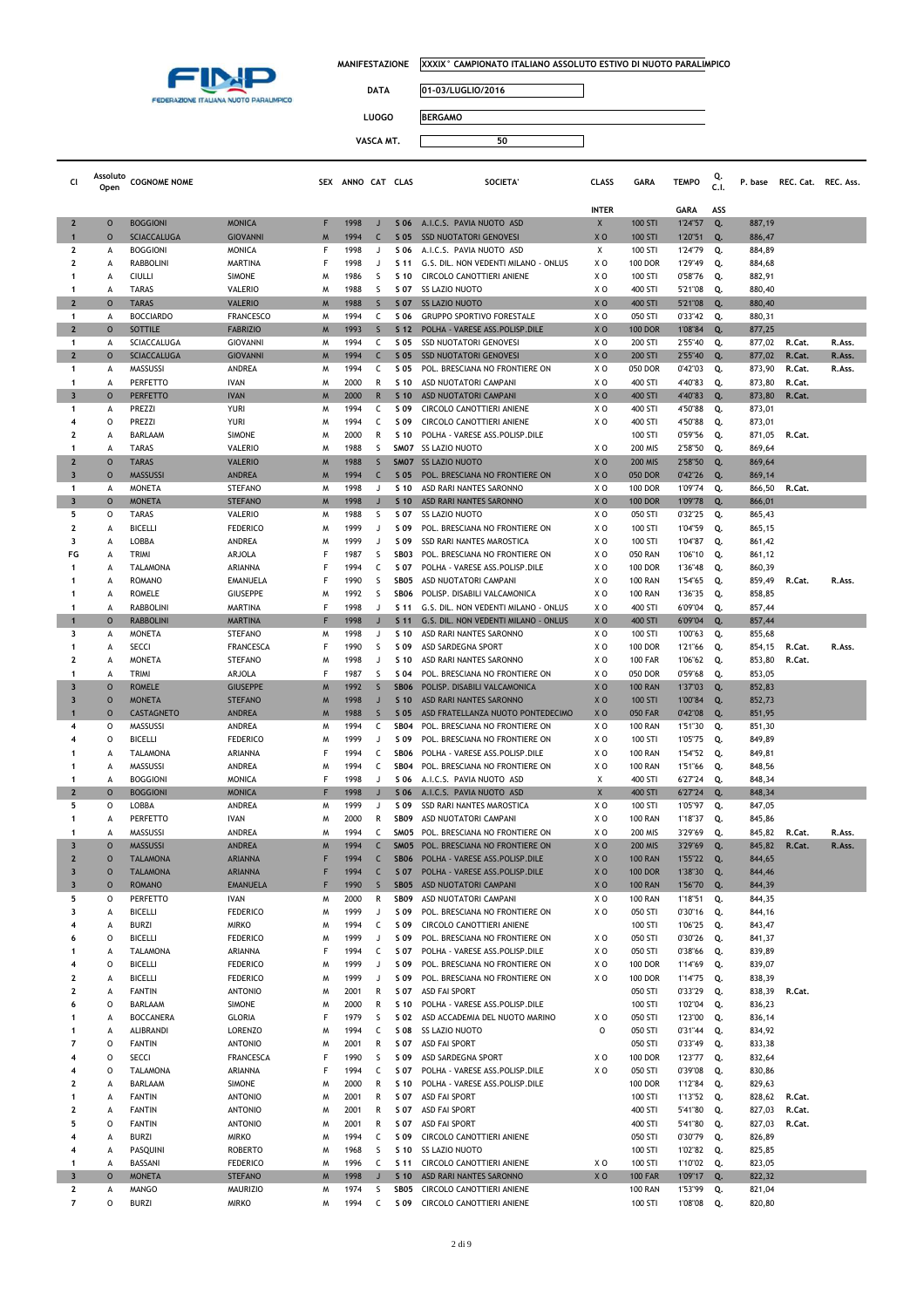

 $\Box$ 

┑

**DATA 01-03/LUGLIO/2016**

**LUOGO BERGAMO**

| Luuu      | <b>IDLINGAMO</b> |  |
|-----------|------------------|--|
|           |                  |  |
| VASCA MT. |                  |  |
|           |                  |  |

| Cl                                      | Assoluto<br>Open | <b>COGNOME NOME</b>             |                                   | SEX    | ANNO CAT CLAS |                   |                 | <b>SOCIETA</b>                                                             | <b>CLASS</b>   | <b>GARA</b>               | <b>TEMPO</b>        | Q.<br>C.1. | P. base          | REC. Cat. REC. Ass. |  |
|-----------------------------------------|------------------|---------------------------------|-----------------------------------|--------|---------------|-------------------|-----------------|----------------------------------------------------------------------------|----------------|---------------------------|---------------------|------------|------------------|---------------------|--|
|                                         |                  |                                 |                                   |        |               |                   |                 |                                                                            |                |                           |                     |            |                  |                     |  |
|                                         |                  |                                 |                                   |        |               |                   |                 |                                                                            | <b>INTER</b>   | 400 STI                   | <b>GARA</b>         | ASS        |                  |                     |  |
| 2<br>6                                  | А<br>O           | <b>DOLFIN</b><br><b>DOLFIN</b>  | MARCO MARIA<br><b>MARCO MARIA</b> | M<br>M | 1981<br>1981  | S<br>S            | S 06<br>S 06    | ASD DIVERSAMENTE-ABILI BRIANTEA '84<br>ASD DIVERSAMENTE-ABILI BRIANTEA '84 | ΧO<br>X O      | 400 STI                   | 6'05"22             | Q.         | 818,47           |                     |  |
| $\overline{\mathbf{2}}$                 | А                | <b>PASOUINI</b>                 | <b>ROBERTO</b>                    | M      | 1968          | S                 | S 10            | SS LAZIO NUOTO                                                             |                | 050 STI                   | 6'05"22<br>0'28"75  | Q.<br>Q.   | 818,47<br>818,43 |                     |  |
| $\mathbf 1$                             | А                | BASSANI                         | <b>FEDERICO</b>                   | м      | 1996          | c                 | <b>SB11</b>     | CIRCOLO CANOTTIERI ANIENE                                                  | XO             | <b>100 RAN</b>            | 1'28"51             | Q.         | 818,33           |                     |  |
| 6                                       | O                | BASSANI                         | <b>FEDERICO</b>                   | м      | 1996          | C                 | <b>SB11</b>     | CIRCOLO CANOTTIERI ANIENE                                                  | ΧO             | <b>100 RAN</b>            | 1'28"51             | Q.         | 818,33           |                     |  |
| $\mathbf 1$                             | А                | LOBBA                           | ANDREA                            | M      | 1999          | J                 | SMO9            | SSD RARI NANTES MAROSTICA                                                  | ΧO             | 200 MIS                   | 2'46"17             | Q.         | 817,72           |                     |  |
| $\overline{\bf{4}}$                     | 0                | LOBBA                           | ANDREA                            | M      | 1999          | J                 | SMO9            | SSD RARI NANTES MAROSTICA                                                  | ΧO             | 200 MIS                   | 2'46"17             | Q.         | 817,72           |                     |  |
| FG                                      | A                | <b>PALAZZO</b>                  | MISHA                             | м      | 2002          | R                 | <b>SM14</b>     | ASD TEAM SPORT ISOLA                                                       |                | 200 MIS                   | 2'45"68             | Q.         | 817,66           |                     |  |
| $\mathbf{1}$                            | А                | BASSANI                         | <b>FEDERICO</b>                   | M      | 1996          | C                 | S 11            | CIRCOLO CANOTTIERI ANIENE                                                  | ΧO             | 050 STI                   | 0'31"56             | Q.         | 817,49           |                     |  |
| 8                                       | 0                | ALIBRANDI                       | <b>LORENZO</b>                    | M      | 1994          | C                 | S 08            | <b>SS LAZIO NUOTO</b>                                                      | $\circ$        | 050 STI                   | 0'32"23             | Q.         | 814,46           |                     |  |
| 5                                       | А                | RECALCATI                       | MARCO                             | M      | 1994          | c                 | S 09            | ASD BRIANZA SILVIA TREMOLADA                                               | $\mathsf{o}\,$ | 050 STI                   | 0'31"31             | Q.         | 813,16           |                     |  |
| $\overline{\mathbf{3}}$                 | $\circ$          | <b>BOCCANERA</b>                | <b>GLORIA</b>                     | F      | 1979          | $\mathsf{S}$      | S 02            | ASD ACCADEMIA DEL NUOTO MARINO                                             | X <sub>0</sub> | 050 STI                   | 1'25"37             | Q.         | 812,93           |                     |  |
| 3<br>7                                  | А<br>0           | <b>CAPUTO</b><br>CAPUTO         | MICHELE<br><b>MICHELE</b>         | M<br>W | 1973<br>1973  | S<br>S            | S 07<br>S 07    | ASD ASPEA PADOVA ONLUS<br>ASD ASPEA PADOVA ONLUS                           | X O<br>XO      | 400 STI<br>400 STI        | 5'48"13             | Q.<br>Q.   | 812,00           |                     |  |
| $\overline{\mathbf{2}}$                 | A                | CAPUTO                          | <b>MICHELE</b>                    | M      | 1973          | S                 | S 07            | ASD ASPEA PADOVA ONLUS                                                     | X O            | 100 STI                   | 5'48"13<br>1'15"04  | Q.         | 812,00<br>811,83 |                     |  |
| $\overline{\mathbf{2}}$                 | А                | LOBBA                           | ANDREA                            | M      | 1999          | J                 | S 09            | SSD RARI NANTES MAROSTICA                                                  | X O            | <b>100 FAR</b>            | 1'13"77             | Q.         | 811,17           |                     |  |
| $\mathbf{1}$                            | А                | CASTAGNETO                      | ANDREA                            | м      | 1988          | S                 | S 05            | ASD FRATELLANZA NUOTO PONTEDECIMO                                          | X <sub>0</sub> | <b>050 FAR</b>            | 0'44"21             | Q.         | 810,90           |                     |  |
| 8                                       | O                | <b>FANTIN</b>                   | <b>ANTONIO</b>                    | M      | 2001          | R                 | S 07            | <b>ASD FAI SPORT</b>                                                       |                | 100 STI                   | 1'15"19             | Q.         | 810,21           |                     |  |
| 5                                       | 0                | AERE                            | KATIA                             | F      | 1971          | S                 | S 07            | <b>ASD FAI SPORT</b>                                                       |                | 050 STI                   | 0'40"09             | Q.         | 809,93           |                     |  |
| $\overline{\mathbf{2}}$                 | А                | PASQUINI                        | <b>ROBERTO</b>                    | м      | 1968          | S                 | S 10            | <b>SS LAZIO NUOTO</b>                                                      |                | 400 STI                   | 5'03"40             | Q.         | 808,80           |                     |  |
| 8                                       | 0                | PASQUINI                        | <b>ROBERTO</b>                    | M      | 1968          | S                 | S 10            | SS LAZIO NUOTO                                                             |                | 400 STI                   | 5'03"40             | Q.         | 808,80           |                     |  |
| $\overline{\mathbf{2}}$                 | А                | <b>LUSCRI</b>                   | CAMILLA                           | F      | 2002          | R                 | S 13            | A.I.C.S. PAVIA NUOTO ASD                                                   | X O            | 050 STI                   | 0'34"20             | Q.         | 808,48           | R.Cat.              |  |
| 3<br>$\overline{\mathbf{2}}$            | А<br>А           | CAPUTO<br><b>BURZI</b>          | <b>MICHELE</b><br><b>MIRKO</b>    | M<br>M | 1973<br>1994  | S<br>C            | S 07<br>S 09    | ASD ASPEA PADOVA ONLUS<br><b>CIRCOLO CANOTTIERI ANIENE</b>                 | X O            | 050 STI<br>400 STI        | 0'34"61<br>5'15"52  | Q.<br>Q.   | 806,41<br>804,83 |                     |  |
| 5                                       | O                | BARLAAM                         | <b>SIMONE</b>                     | M      | 2000          | R                 | S 10            | POLHA - VARESE ASS.POLISP.DILE                                             |                | <b>100 DOR</b>            | 1'15"14             | Q.         | 804,23           |                     |  |
| -1                                      | А                | <b>GHIRETTI</b>                 | <b>GIULIA</b>                     | F      | 1994          | C                 | S 05            | EGO NUOTO ASD                                                              | X O            | <b>050 FAR</b>            | 0'52"74             | Q.         | 801,29           |                     |  |
| $\overline{\mathbf{2}}$                 | А                | AERE                            | KATIA                             | F      | 1971          | S                 | S 07            | ASD FAI SPORT                                                              |                | 050 STI                   | 0'40"53             | Q.         | 801,13           |                     |  |
| $\overline{\mathbf{4}}$                 | 0                | LOBBA                           | ANDREA                            | M      | 1999          | J                 | S 09            | SSD RARI NANTES MAROSTICA                                                  | X <sub>0</sub> | <b>100 FAR</b>            | 1'15"00             | Q.         | 797,87           |                     |  |
| $\overline{\mathbf{4}}$                 | 0                | <b>LUSCRI</b>                   | CAMILLA                           | F      | 2002          | R                 | <b>SB13</b>     | A.I.C.S. PAVIA NUOTO ASD                                                   | X O            | <b>100 RAN</b>            | 1'39"68             | Q.         | 795,65           | R.Cat.              |  |
| -1                                      | А                | CIRCOLO CANOTTIERI ANIE         | 0                                 | M      | <b>STAFF</b>  | S                 | PT34            | CIRCOLO CANOTTIERI ANIENE                                                  |                | 4X100 MIS                 | 5'16"02             | Q.         | 795,01           |                     |  |
| 7                                       | $\circ$          | <b>MANGO</b>                    | <b>MAURIZIO</b>                   | м      | 1974          | S                 | SB05            | CIRCOLO CANOTTIERI ANIENE                                                  |                | <b>100 RAN</b>            | 1'57"95             | Q.         | 793,47           |                     |  |
| 6                                       | O                | <b>BELOTTI</b>                  | SARA                              | F      | 1999          | J                 | S 13            | OLIMPIC SWIM PRO ASD                                                       | XO             | 050 STI                   | 0'34"97             | Q.         | 790,68           |                     |  |
| $\overline{\mathbf{2}}$<br>5            | A<br>А           | VALENTINO<br>RECALCATI          | <b>MATTIA</b><br>MARCO            | M      | 1988<br>1994  | S<br>c            | S 08<br>S 09    | ASD BRIANZA SILVIA TREMOLADA<br>ASD BRIANZA SILVIA TREMOLADA               | $\mathsf{o}\,$ | 050 STI<br>100 STI        | 0'33"22<br>1'10"78  | Q.<br>Q.   | 790,19<br>789,49 |                     |  |
| $\mathbf 1$                             | А                | <b>LUSCRI</b>                   | CAMILLA                           | м<br>F | 2002          | R                 | <b>SB13</b>     | A.I.C.S. PAVIA NUOTO ASD                                                   | ΧO             | <b>100 RAN</b>            | 1'40"46             | Q.         | 789,47           | R.Cat.              |  |
| 3                                       | A                | <b>BELOTTI</b>                  | SARA                              | F      | 1999          | J                 | S 13            | OLIMPIC SWIM PRO ASD                                                       | ΧO             | 050 STI                   | 0'35"06             | Q.         | 788,65           |                     |  |
| $\overline{\mathbf{2}}$                 | A                | <b>SS LAZIO NUOTO</b>           |                                   | 0 M    | <b>STAFF</b>  | S                 | <b>PT34</b>     | <b>SS LAZIO NUOTO</b>                                                      |                | 4X100 MIS                 | 5'18"94             | Q.         | 787,73           |                     |  |
| $\mathbf 1$                             | A                | <b>FONTE</b>                    | ANGELO                            | W      | 1978          | S                 | S 08            | <b>SS LAZIO NUOTO</b>                                                      | ΧO             | <b>100 DOR</b>            | 1'21"84             | Q.         | 787,39           |                     |  |
| $\overline{\mathbf{2}}$                 | А                | <b>AGOSTINI</b>                 | <b>IRENE</b>                      | F      | 2001          | R                 | S 05            | ASD ASPEA PADOVA ONLUS                                                     |                | <b>050 FAR</b>            | 0'53"79             | Q.         | 785,65           | R.Cat.              |  |
| $\overline{2}$                          | $\circ$          | <b>LUSCRI</b>                   | <b>CAMILLA</b>                    | F      | 2002          | $\mathsf{R}$      | S <sub>13</sub> | A.I.C.S. PAVIA NUOTO ASD                                                   | X <sub>0</sub> | 100 STI                   | 1'16"31             | Q.         | 785,09           |                     |  |
| $\overline{2}$<br>$\mathbf{1}$          | А                | <b>BEGGIATO</b><br>PALANTRANI   | LUIGI<br>ANDREA                   | W      | 1998<br>1975  | J<br>S            | S 05<br>S 13    | ASD ASPEA PADOVA ONLUS<br>CIRCOLO CANOTTIERI ANIENE                        | X O<br>O       | 050 STI<br>050 STI        | 0'42"23<br>0'30"45  | Q.         | 784,99           |                     |  |
| 6                                       | А<br>0           | <b>FONTE</b>                    | ANGELO                            | M<br>M | 1978          | S                 | S 08            | <b>SS LAZIO NUOTO</b>                                                      | X O            | <b>100 DOR</b>            | 1'22"28             | Q.<br>Q.   | 784,89<br>783,18 |                     |  |
| $\overline{7}$                          | $\circ$          | <b>LUSCRI</b>                   | CAMILLA                           | F      | 2002          | R                 | S 13            | A.I.C.S. PAVIA NUOTO ASD                                                   | X O            | 050 STI                   | 0'35"32             | Q.         | 782,84           |                     |  |
| $\mathbf{1}$                            | А                | <b>LUSCRI</b>                   | CAMILLA                           |        | 2002          | R                 | S 13            | A.I.C.S. PAVIA NUOTO ASD                                                   | X O            | 100 STI                   | 1'16"55             | Q.         | 782,63           |                     |  |
| 3                                       | $\circ$          | <b>BEGGIATO</b>                 | LUIGI                             | M      | 1998          | J                 | S 05            | ASD ASPEA PADOVA ONLUS                                                     | X <sub>0</sub> | 050 STI                   | 0'42"36             | Q.         | 782,58           |                     |  |
| $\mathbf{1}$                            | А                | CIRCOLO CANOTTIERI ANIE         | 0                                 | M      | <b>STAFF</b>  | S                 | <b>PT34</b>     | CIRCOLO CANOTTIERI ANIENE                                                  |                | 4X100 STI                 | 4'55"06             | Q.         | 782,28           |                     |  |
| 8                                       | 0                | <b>VICCH</b>                    | SILVIA                            | F      | 2000          | R                 | S 09            | PHB POL. BERGAMASCA ONLUS                                                  |                | 050 STI                   | 0'37"23             | Q.         | 781,90           |                     |  |
| $\mathbf{1}$                            | A                | <b>PALANTRANI</b>               | ANDREA                            | W      | 1975          | S                 | <b>SB13</b>     | CIRCOLO CANOTTIERI ANIENE                                                  | 0              | <b>100 RAN</b>            | 1'23"94             | Q.         | 781,03           |                     |  |
| $\mathbf{1}$<br>$\mathbf{2}$            | А<br>А           | ALIBRANDI<br><b>VICCH</b>       | <b>LORENZO</b><br>SILVIA          | м<br>F | 1994<br>2000  | c<br>R            | S 09            | S 08 SS LAZIO NUOTO<br>PHB POL. BERGAMASCA ONLUS                           | 0              | <b>100 FAR</b><br>050 STI | 1'18"07<br>0'37"37  | Q.<br>Q.   | 779,04<br>778,97 |                     |  |
| 8                                       | 0                | PALANTRANI                      | ANDREA                            | W      | 1975          | S                 | <b>SB13</b>     | CIRCOLO CANOTTIERI ANIENE                                                  | $\mathsf{o}\,$ | <b>100 RAN</b>            | 1'24"30             | Q.         | 777,70           |                     |  |
| $\mathbf{2}$                            | A                | <b>URSO</b>                     | SALVATORE                         | м      | 1999          | J                 | S 11            | ASD NOIVED NAPOLI                                                          | XO             | 100 STI                   | 1'14"29             | Q.         | 775,74           |                     |  |
| 6                                       | А                | <b>FERRARI</b>                  | <b>KEVIN</b>                      | M      | 1992          | S                 | S 09            | POL. BRESCIANA NO FRONTIERE ON                                             |                | 100 STI                   | 1'12"10             | Q.         | 775,03           |                     |  |
| $\overline{2}$                          | $\circ$          | <b>CAVALIERE</b>                | <b>ANTONIO</b>                    | M      | 1988          | $\mathsf S$       | S 06            | ASD SPORTING CLUB FLEGREO                                                  | $\circ$        | 100 STI                   | 1'25"51             | Q.         | 775,00           |                     |  |
| 3                                       | А                | BARLAAM                         | <b>SIMONE</b>                     | м      | 2000          | R                 | S 10            | POLHA - VARESE ASS.POLISP.DILE                                             |                | <b>100 FAR</b>            | 1'13"50             | Q.         | 773,88           | R.Cat.              |  |
| $\mathbf{1}$                            | А                | AERE                            | KATIA                             | F      | 1971          | S                 |                 | S 07 ASD FAI SPORT                                                         |                | 100 STI                   | 1'30"68             | Q.         | 772,72           |                     |  |
| $\overline{\mathbf{3}}$<br>$\mathbf{1}$ | $\circ$          | AERE                            | <b>KATIA</b>                      | F<br>F | 1971<br>2003  | $\mathsf{S}$<br>E | S 07<br>SMO9    | <b>ASD FAI SPORT</b>                                                       |                | 100 STI                   | 1'30"90             | Q.         | 770,85           |                     |  |
| $\overline{1}$                          | А<br>$\circ$     | DEL MASTRO<br><b>DEL MASTRO</b> | MARIKA<br><b>MARIKA</b>           | F      | 2003          | E                 | <b>SM09</b>     | CIRCOLO CANOTTIERI ANIENE<br><b>CIRCOLO CANOTTIERI ANIENE</b>              |                | 200 MIS<br><b>200 MIS</b> | 3'17"14<br>3'17''14 | Q.<br>Q.   | 770,57<br>770,57 |                     |  |
| 3                                       | А                | <b>FERRARI</b>                  | <b>KEVIN</b>                      | W      | 1992          | S                 | S 09            | POL. BRESCIANA NO FRONTIERE ON                                             |                | <b>100 DOR</b>            | 1'21"37             | Q.         | 770,19           |                     |  |
| $\overline{4}$                          | O                | CASTAGNETO                      | ANDREA                            | Μ      | 1988          | S                 | S 05            | ASD FRATELLANZA NUOTO PONTEDECIMO                                          | XO             | 050 STI                   | 0'43"13             | Q.         | 768,61           |                     |  |
| 3                                       | A                | <b>MISURI</b>                   | DAVIDE                            | W      | 1998          | J                 | S 07            | ASD TEAM SPORT ISOLA                                                       |                | 100 STI                   | 1'19"28             | Q.         | 768,42           |                     |  |
| $\overline{4}$                          | А                | RECALCATI                       | MARCO                             | W      | 1994          | C                 | S 09            | ASD BRIANZA SILVIA TREMOLADA                                               | o              | <b>100 DOR</b>            | 1'21"63             | Q.         | 767,73           |                     |  |
| 3                                       | A                | <b>GARGARO</b>                  | <b>MATTIA</b>                     | W      | 1992          | S                 | SB05            | SSD NUOTO CASTELLANA A R.L.                                                |                | <b>100 RAN</b>            | 2'01"98             | Q.         | 767,26           |                     |  |
| $\overline{1}$                          | $\circ$          | <b>BOGGIONI</b>                 | <b>MONICA</b>                     |        | 1998          | $\mathsf J$       | S 06            | A.I.C.S. PAVIA NUOTO ASD                                                   | X              | <b>050 FAR</b>            | 0'48"80             | Q.         | 764,55           | R.Cat.              |  |
| $\mathbf{2}$                            | А                | <b>ROMELE</b>                   | <b>GIUSEPPE</b>                   | W      | 1992          | S                 | S 08            | POLISP. DISABILI VALCAMONICA                                               | ΧO             | <b>100 DOR</b>            | 1'24"53             | Q.         | 762,33           |                     |  |
| $\mathbf{2}$<br>$\mathbf{2}$            | А<br>A           | <b>DISALVO</b><br>DEL MASTRO    | <b>FRANCESCO</b><br>MARIKA        | м<br>F | 1998<br>2003  | J<br>Ε            | S 11<br>S 09    | SSD ACCADEMIA DEL NUOTO BARLETTA<br>CIRCOLO CANOTTIERI ANIENE              |                | 050 STI<br><b>100 FAR</b> | 0'33"85<br>1'30"06  | Q.         | 762,19<br>759,60 |                     |  |
| $\overline{4}$                          | A                | <b>MISURI</b>                   | DAVIDE                            | W      | 1998          | J                 | S 07            | ASD TEAM SPORT ISOLA                                                       |                | 050 STI                   | 0'36"77             | Q.<br>Q.   | 759,04           |                     |  |
| $\mathbf{2}$                            | A                | CACCIAMANO                      | <b>GIANLUCA</b>                   | M      | 1971          | S                 | <b>SM10</b>     | SS LAZIO NUOTO                                                             | 0              | 200 MIS                   | 2'54"47             | Q.         | 758,81           |                     |  |
| 5                                       | 0                | CACCIAMANO                      | <b>GIANLUCA</b>                   | м      | 1971          | S                 | <b>SM10</b>     | SS LAZIO NUOTO                                                             | 0              | 200 MIS                   | 2'54"47             | Q.         | 758,81           |                     |  |
| $\mathbf{2}$                            | A                | CAVALIERE                       | <b>ANTONIO</b>                    | M      | 1988          | S                 | S 06            | ASD SPORTING CLUB FLEGREO                                                  | 0              | 100 STI                   | 1'27"52             | Q.         | 757,20           |                     |  |
| 6                                       | А                | <b>L'ABBATE</b>                 | <b>LORENZO</b>                    | м      | 2001          | R                 | S 09            | POLHA - VARESE ASS.POLISP.DILE                                             |                | 050 STI                   | 0'33"65             | Q.         | 756,61           |                     |  |
| $\overline{7}$                          | A                | PIARDI                          | <b>ENRICO</b>                     | м      | 1999          | J                 | S 09            | POL. BRESCIANA NO FRONTIERE ON                                             |                | 050 STI                   | 0'33"71             | Q.         | 755,27           |                     |  |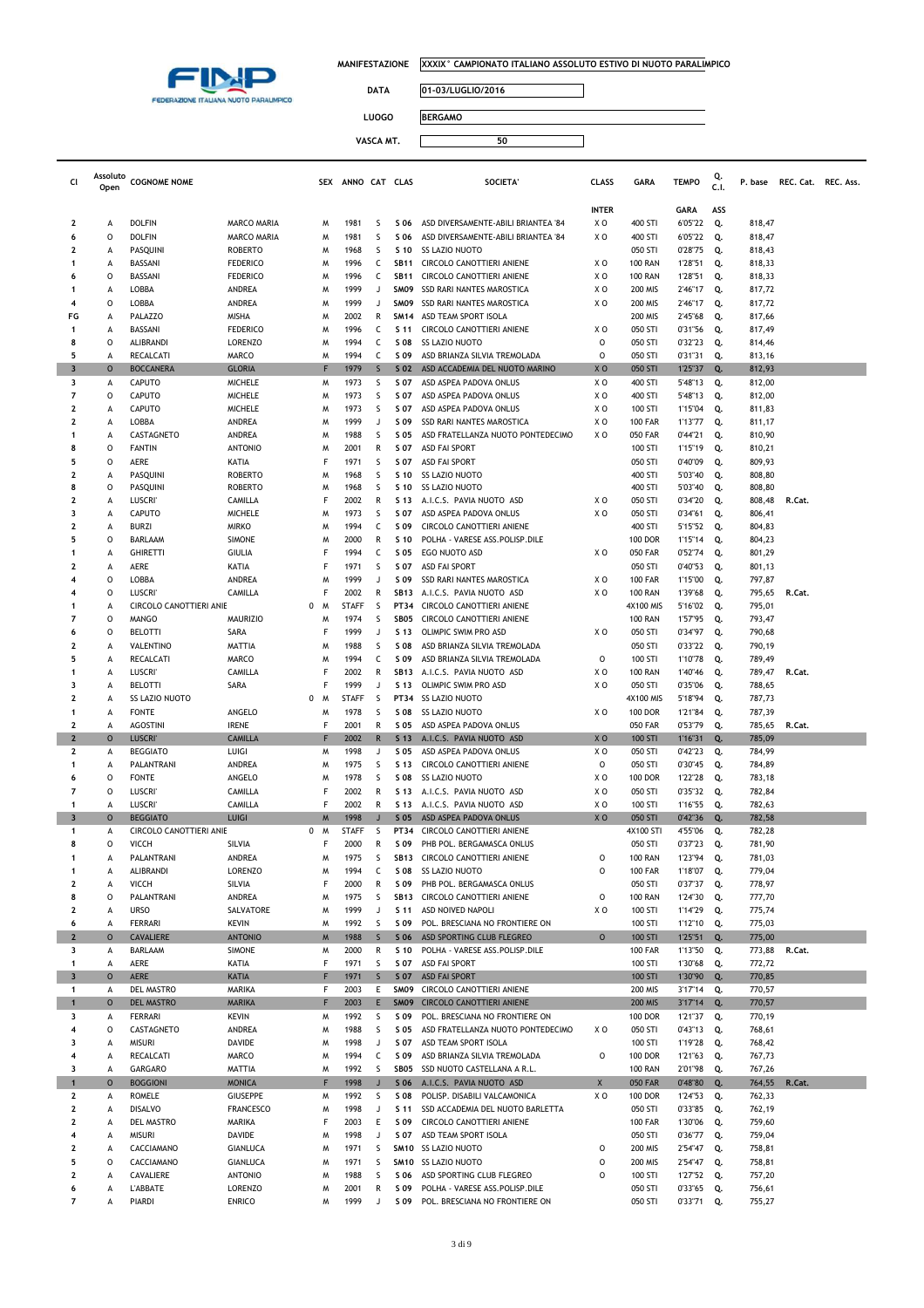

 $\Box$ 

**DATA 01-03/LUGLIO/2016**

| <b>LUOGO</b> | <b>BERGAMO</b> |  |
|--------------|----------------|--|
|              |                |  |

| CI                      | Assoluto<br>Open | <b>COGNOME NOME</b>                 |                                       |        | SEX ANNO CAT CLAS    |                   |                     | <b>SOCIETA'</b>                                                  | <b>CLASS</b>         | <b>GARA</b>                      | <b>TEMPO</b>       | Q.<br>C.1 | P. base          | REC. Cat. REC. Ass. |        |
|-------------------------|------------------|-------------------------------------|---------------------------------------|--------|----------------------|-------------------|---------------------|------------------------------------------------------------------|----------------------|----------------------------------|--------------------|-----------|------------------|---------------------|--------|
|                         |                  |                                     |                                       |        |                      |                   |                     |                                                                  | <b>INTER</b>         |                                  | GARA               | ASS       |                  |                     |        |
| $\mathbf{1}$            | А                | <b>FONTE</b>                        | ANGELO                                | M      | 1978                 | S                 | S 08                | SS LAZIO NUOTO                                                   | ΧO                   | 400 STI                          | 5'57"45            | Q.        | 753,64           |                     |        |
| 2                       | А                | <b>PAULON</b>                       | ALESSANDRO                            | M      | 1991                 | S                 | <b>SB04</b>         | <b>SS LAZIO NUOTO</b>                                            |                      | <b>100 RAN</b>                   | 2'05"74            | Q.        | 753,54           |                     |        |
| 5                       | А                | SPAIRANI                            | <b>CLAUDIO</b>                        | M      | 1986                 | S                 | S 10                | POL. BRESCIANA NO FRONTIERE ON                                   | х                    | 100 STI                          | 1'08"93            | Q.        | 752,65           |                     |        |
| $\mathbf{1}$<br>3       | А<br>А           | ALIBRANDI<br>ROTA                   | <b>LORENZO</b><br>MATTEO              | M<br>M | 1994<br>1994         | C<br>C            | S 08<br>S 06        | SS LAZIO NUOTO<br>PHB POL. BERGAMASCA ONLUS                      | O                    | 100 STI<br>100 STI               | 1'15"98<br>1'28"33 | Q.<br>Q.  | 752,17<br>750,25 |                     |        |
| 8                       | А                | <b>MEUCCI</b>                       | <b>JACOPO</b>                         | M      | 1982                 | S                 | S 09                | ASD ACQUA UISP SIENA                                             |                      | 050 STI                          | 0'33"94            | Q.        | 750,15           |                     |        |
| 3                       | А                | CASTAGNETO                          | ANDREA                                | м      | 1988                 | S                 | S 05                | ASD FRATELLANZA NUOTO PONTEDECIMO                                | XO                   | 050 STI                          | 0'44"20            | Q.        | 750,00           |                     |        |
| $\mathbf{2}$            | A                | POZZAN                              | <b>STEFANO</b>                        | M      | 1985                 | S                 | S 08                | ASD TEAM SPORT ISOLA                                             |                      | 400 STI                          | 5'59"30            | Q.        | 749,76           |                     |        |
| $\overline{\mathbf{3}}$ | $\circ$          | <b>ROTA</b>                         | <b>MATTEO</b>                         | M      | 1994                 | $\mathsf{C}$      | S 06                | PHB POL. BERGAMASCA ONLUS                                        |                      | 100 STI                          | 1'28"61            | Q.        | 747,88           |                     |        |
| 5                       | 0                | <b>PAULON</b>                       | ALESSANDRO                            | M      | 1991                 | S                 | S 05                | SS LAZIO NUOTO                                                   |                      | 050 STI                          | 0'44"33            | Q.        | 747,80           |                     |        |
| 1<br>2                  | А<br>А           | <b>BOCCANERA</b><br><b>ROMELE</b>   | <b>GLORIA</b><br><b>GIUSEPPE</b>      | F<br>м | 1979<br>1992         | S<br>S            | S 02<br>S 08        | ASD ACCADEMIA DEL NUOTO MARINO<br>POLISP. DISABILI VALCAMONICA   | ΧO<br>ΧO             | <b>100 DOR</b><br>100 STI        | 3'14"38<br>1'16"56 | Q.<br>Q.  | 747,66<br>746,47 |                     |        |
| 3                       | А                | CACCIAMANO                          | <b>GIANLUCA</b>                       | м      | 1971                 | S                 | S 10                | SS LAZIO NUOTO                                                   | $\circ$              | <b>100 DOR</b>                   | 1'20"96            | Q.        | 746,42           |                     |        |
| $\overline{4}$          | 0                | <b>BELOTTI</b>                      | SARA                                  | F      | 1999                 | J                 | S 13                | OLIMPIC SWIM PRO ASD                                             | X <sub>0</sub>       | 100 STI                          | 1'20"36            | Q.        | 745,52           |                     |        |
| 7                       | А                | <b>MEUCCI</b>                       | <b>JACOPO</b>                         | M      | 1982                 | S                 | S 09                | ASD ACQUA UISP SIENA                                             |                      | 100 STI                          | 1'15"02            | Q.        | 744,87           |                     |        |
| -1                      | А                | <b>BOCCANERA</b>                    | <b>GLORIA</b>                         | F      | 1979                 | S                 | S 02                | ASD ACCADEMIA DEL NUOTO MARINO                                   | ΧO                   | 050 DOR                          | 1'28"88            | Q.        | 744,26           |                     |        |
| $\overline{2}$<br>1     | $\circ$<br>А     | <b>CHIARIONI</b><br><b>BOGGIONI</b> | <b>STEFANIA</b><br><b>MONICA</b>      | F      | 1979<br>1998         | S<br>J            | S 05<br>S 06        | <b>CIRCOLO CANOTTIERI ANIENE</b><br>A.I.C.S. PAVIA NUOTO ASD     | X <sub>O</sub><br>Χ  | <b>050 FAR</b><br><b>050 FAR</b> | 0'56"82<br>0'50"19 | Q.<br>Q.  | 743,75<br>743,38 | R.Cat.              |        |
| 3                       | А                | CHIARIONI                           | STEFANIA                              | F      | 1979                 | S                 | S 05                | CIRCOLO CANOTTIERI ANIENE                                        | X <sub>O</sub>       | <b>050 FAR</b>                   | 0'56"88            | Q.        | 742,97           |                     |        |
| 3                       | А                | <b>FRANZONI</b>                     | ANTONIO MARCO                         | M      | 1989                 | S                 | S 10                | ASD NUOTATORI CAMPANI                                            |                      | 400 STI                          | 5'30"39            | Q.        | 742,73           |                     |        |
| $\overline{4}$          | А                | <b>MISURI</b>                       | DAVIDE                                | M      | 1998                 | J                 | S 07                | ASD TEAM SPORT ISOLA                                             |                      | 400 STI                          | 6'20"62            | Q.        | 742,68           |                     |        |
| 2                       | А                | <b>BELOTTI</b>                      | SARA                                  | F      | 1999                 | J                 | S 13                | OLIMPIC SWIM PRO ASD                                             | X <sub>O</sub>       | 100 STI                          | 1'20"69            | Q.        | 742,47           |                     |        |
| 8<br>3                  | А                | <b>PIARDI</b>                       | <b>ENRICO</b>                         | M      | 1999                 | J<br>S            | S 09                | POL. BRESCIANA NO FRONTIERE ON                                   |                      | 100 STI                          | 1'15"31            | Q.        | 742,00           |                     |        |
| 3                       | А<br>А           | MEUCCI<br>POL. BRESCIANA NO FRON    | <b>JACOPO</b><br>0                    | M<br>M | 1982<br><b>STAFF</b> | S                 | S 09<br>PT34        | ASD ACQUA UISP SIENA<br>POL. BRESCIANA NO FRONTIERE ON           |                      | 400 STI<br>4X100 MIS             | 5'42"50<br>5'38"95 | Q.<br>Q.  | 741,43<br>741,23 |                     |        |
| 5                       | 0                | BARLAAM                             | <b>SIMONE</b>                         | M      | 2000                 | R                 | S 10                | POLHA - VARESE ASS.POLISP.DILE                                   |                      | <b>100 FAR</b>                   | 1'16"75            | Q.        | 741,11           |                     |        |
| $\overline{\bf{4}}$     | А                | <b>PAULON</b>                       | ALESSANDRO                            | M      | 1991                 | S                 | S 05                | <b>SS LAZIO NUOTO</b>                                            |                      | 050 STI                          | 0'44"75            | Q.        | 740,78           |                     |        |
| 3                       | А                | SPAIRANI                            | <b>CLAUDIO</b>                        | M      | 1986                 | S                 | S 10                | POL. BRESCIANA NO FRONTIERE ON                                   | Χ                    | 050 STI                          | 0'31"77            | Q.        | 740,64           |                     |        |
| 2                       | А                | NADALET                             | ANDREA                                | M      | 1996                 | C                 | <b>SB09</b>         | <b>ASD FAI SPORT</b>                                             |                      | <b>100 RAN</b>                   | 1'29"52            | Q.        | 740,50           |                     |        |
| $\overline{\bf{4}}$     | А<br>А           | <b>FRANZONI</b><br><b>URSO</b>      | ANTONIO MARCO                         | M<br>M | 1989<br>1999         | S<br>J            | S 10<br>S 11        | ASD NUOTATORI CAMPANI<br>ASD NOIVED NAPOLI                       | ΧO                   | 050 STI<br><b>100 FAR</b>        | 0'31"78            | Q.<br>Q.  | 740,40           | R.Cat.              | R.Ass. |
| $\mathbf{1}$            | А                | CAVALIERE                           | SALVATORE<br><b>ANTONIO</b>           | м      | 1988                 | S                 | S 06                | ASD SPORTING CLUB FLEGREO                                        | O                    | <b>100 DOR</b>                   | 1'24"10<br>1'41"06 | Q.        | 739,83<br>739,76 |                     |        |
| 3                       | А                | <b>ROTA</b>                         | <b>MATTEO</b>                         | M      | 1994                 | c                 | S 06                | PHB POL. BERGAMASCA ONLUS                                        |                      | 400 STI                          | 6'44"31            | Q.        | 739,33           |                     |        |
| $\overline{\bf{4}}$     | 0                | CASTAGNETO                          | ANDREA                                | M      | 1988                 | S                 | S 05                | ASD FRATELLANZA NUOTO PONTEDECIMO                                | xо                   | 050 DOR                          | 0'49"78            | Q.        | 737,85           |                     |        |
| 5                       | А                | SANGALLI                            | CRISTIAN                              | M      | 1996                 | C                 | S 10                | PHB POL. BERGAMASCA ONLUS                                        |                      | 050 STI                          | 0'31"90            | Q.        | 737,62           |                     |        |
| -1                      | А                | <b>VICCH</b>                        | SILVIA                                | F      | 2000                 | R                 | S 09                | PHB POL. BERGAMASCA ONLUS                                        |                      | 100 STI                          | 1'24"21            | Q.        | 737,20           | R.Cat.              |        |
| 6<br>9                  | 0<br>А           | <b>URSO</b><br><b>GUZZO</b>         | SALVATORE<br><b>GREGORIO GIUSEPPE</b> | м<br>м | 1999<br>1977         | J<br>S            | S 11<br>S 09        | ASD NOIVED NAPOLI<br>ASD IL SOTTOMARINO                          | X <sub>O</sub>       | <b>100 FAR</b><br>050 STI        | 1'24"58<br>0'34"62 | Q.<br>Q.  | 735,63<br>735,41 |                     |        |
| 3                       | А                | VALENTINO                           | <b>MATTIA</b>                         | M      | 1988                 | S                 | S 08                | ASD BRIANZA SILVIA TREMOLADA                                     |                      | 100 STI                          | 1'17"82            | Q.        | 734,39           |                     |        |
| $\overline{\bf{4}}$     | А                | <b>FONTE</b>                        | ANGELO                                | M      | 1978                 | S                 | S 08                | SS LAZIO NUOTO                                                   | ΧO                   | 100 STI                          | 1'17"85            | Q.        | 734,10           |                     |        |
| -1                      | А                | PALANTRANI                          | ANDREA                                | W      | 1975                 | S                 | S 13                | CIRCOLO CANOTTIERI ANIENE                                        | O                    | 100 STI                          | 1'10"57            | Q.        | 734,02           |                     |        |
| 2                       | А                | <b>MARSON</b>                       | CRISTIANO                             | M      | 1973                 | S                 | SB03                | ASD DIVERSAMENTE-ABILI BRIANTEA '84                              | X O                  | <b>050 RAN</b>                   | 1'07"11            | Q.        | 733,87           |                     |        |
| $\overline{2}$<br>5     | $\circ$<br>0     | <b>MARSON</b><br><b>VICCH</b>       | <b>CRISTIANO</b><br>SILVIA            | M<br>F | 1973<br>2000         | $\mathsf{S}$<br>R | <b>SB03</b><br>S 09 | ASD DIVERSAMENTE-ABILI BRIANTEA '84<br>PHB POL. BERGAMASCA ONLUS | X <sub>O</sub>       | <b>050 RAN</b><br>100 STI        | 1'07"11<br>1'24"70 | Q.<br>Q.  | 733,87<br>732,94 |                     |        |
| $\overline{\mathbf{2}}$ | А                | VICCH                               | SILVIA                                | F      | 2000                 | R                 | S 09                | PHB POL. BERGAMASCA ONLUS                                        |                      | <b>100 DOR</b>                   | 1'35"17            | Q.        | 732,90           |                     |        |
| $\mathbf{1}$            | А                | DEL MASTRO                          | MARIKA                                | F      | 2003                 | Ε                 | <b>SB09</b>         | <b>CIRCOLO CANOTTIERI ANIENE</b>                                 |                      | <b>100 RAN</b>                   | 1'46"32            | Q.        | 732,79           |                     |        |
| 7                       | 0                | ALIBRANDI                           | LORENZO                               | M      | 1994                 | c                 | S 08                | <b>SS LAZIO NUOTO</b>                                            | 0                    | <b>100 FAR</b>                   | 1'23"02            | Q.        | 732,59           |                     |        |
| 8                       | 0                | SPAIRANI                            | <b>CLAUDIO</b>                        | M      | 1986                 | S                 |                     | \$10 POL. BRESCIANA NO FRONTIERE ON                              | Χ                    | <b>100 FAR</b>                   | 1'17"75            | Q.        | 731,58           |                     |        |
|                         | А                | SPAIRANI                            | <b>CLAUDIO</b>                        | м      | 1986                 | S                 | s                   | POL. BRESCIANA NO FRONTIERE ON                                   |                      | 100 FAR                          | 1'17"88            | Q.        | 730,35           |                     |        |
| 6<br>5                  | А<br>A           | <b>FRANZONI</b><br><b>MANGO</b>     | ANTONIO MARCO<br><b>MAURIZIO</b>      | м<br>Μ | 1989<br>1974         | S<br>S            | S 10<br>S 05        | ASD NUOTATORI CAMPANI<br>CIRCOLO CANOTTIERI ANIENE               |                      | 100 STI<br>050 STI               | 1'11"08<br>0'45"42 | Q.<br>Q.  | 729,88<br>729,85 |                     |        |
| 1                       | А                | <b>PROCIDA</b>                      | ANGELA                                | F      | 2000                 | R                 | S 03                | ASD NUOTATORI CAMPANI                                            | xо                   | 050 DOR                          | 1'20"63            | Q.        | 728,89           |                     |        |
| 5                       | O                | <b>VICCH</b>                        | SILVIA                                | F      | 2000                 | R                 | S 09                | PHB POL. BERGAMASCA ONLUS                                        |                      | <b>100 DOR</b>                   | 1'35"83            | Q.        | 727,85           |                     |        |
| $\mathbf 2$             | A                | <b>ROTA</b>                         | <b>MATTEO</b>                         | W      | 1994                 | C                 | S 06                | PHB POL. BERGAMASCA ONLUS                                        |                      | 050 STI                          | 0'40"55            | Q.        | 725,52           |                     |        |
| 6                       | А                | <b>APUANI</b>                       | ALESSANDRO                            | M      | 2000                 | R                 | S 10                | PHB POL. BERGAMASCA ONLUS                                        |                      | 050 STI                          | 0'32"44            | Q.        | 725,34           |                     |        |
| $\mathbf 2$             | A                | <b>URSO</b>                         | SALVATORE                             | м<br>F | 1999                 | J                 | <b>SB11</b>         | ASD NOIVED NAPOLI                                                | XO                   | <b>100 RAN</b>                   | 1'39"94            | Q.        | 724,73           |                     |        |
| 2<br>$\mathbf{2}$       | A<br>А           | <b>TEOFILI</b><br>SS LAZIO NUOTO    | VIVIANA                               | 0 M    | 2003<br><b>STAFF</b> | E<br>S            | S 13                | SS LAZIO NUOTO<br>PT34 SS LAZIO NUOTO                            |                      | <b>100 DOR</b><br>4X100 STI      | 1'36"63<br>5'18"69 | Q.<br>Q.  | 724,41<br>724,28 |                     |        |
| $\overline{4}$          | $\mathsf{o}$     | <b>BEGGIATO</b>                     | LUIGI                                 | M      | 1998                 | J                 | S 05                | ASD ASPEA PADOVA ONLUS                                           | XO                   | 100 STI                          | 1'38"58            | Q.        | 723,98           |                     |        |
| 6                       | $\mathsf{o}$     | <b>TEOFILI</b>                      | VIVIANA                               | F      | 2003                 | E                 |                     | S 13 SS LAZIO NUOTO                                              |                      | <b>100 DOR</b>                   | 1'36"71            | Q.        | 723,81           |                     |        |
| 1                       | A                | <b>AGOSTINI</b>                     | <b>IRENE</b>                          |        | 2001                 | $\mathsf{R}$      | S 05                | ASD ASPEA PADOVA ONLUS                                           |                      | 050 STI                          | 0'50"74            | Q.        | 723,49           |                     |        |
| 2                       | А                | CASTAGNETO                          | ANDREA                                | W      | 1988                 | S                 | S 05                | ASD FRATELLANZA NUOTO PONTEDECIMO                                | XO                   | 050 DOR                          | 0'50"79            | Q.        | 723,17           |                     |        |
| 2<br>$\mathbf{1}$       | A<br>A           | <b>BEGGIATO</b><br><b>GHIRETTI</b>  | LUIGI<br><b>GIULIA</b>                | м<br>F | 1998<br>1994         | J<br>C            | S 05<br>S 05        | ASD ASPEA PADOVA ONLUS<br>EGO NUOTO ASD                          | XO<br>X <sub>0</sub> | 100 STI<br>200 STI               | 1'38"69<br>3'53"80 | Q.<br>Q.  | 723,17<br>722,16 | R.Cat.              |        |
| 5                       | А                | POZZAN                              | <b>STEFANO</b>                        | м      | 1985                 | S                 | S 08                | ASD TEAM SPORT ISOLA                                             |                      | 100 STI                          | 1'19"14            | Q.        | 722,14           |                     |        |
| 5                       | $\mathsf{o}$     | DEL MASTRO                          | MARIKA                                | F      | 2003                 | E                 | <b>SB09</b>         | CIRCOLO CANOTTIERI ANIENE                                        |                      | <b>100 RAN</b>                   | 1'48"23            | Q.        | 719,86           |                     |        |
| 2                       | А                | SOLA                                | YLENIA                                | F      | 1995                 | C                 | S 06                | POL. BRESCIANA NO FRONTIERE ON                                   | XO                   | 400 STI                          | 7'36"64            | Q.        | 719,41           |                     |        |
| $\overline{\mathbf{3}}$ | $\circ$          | <b>SOLA</b>                         | <b>YLENIA</b>                         | F      | 1995                 | $\mathsf{C}$      | S 06                | POL. BRESCIANA NO FRONTIERE ON                                   | XO                   | 400 STI                          | 7'36"64            | Q.        | 719,41           |                     |        |
| 10<br>1                 | А                | NADALET<br>AERE                     | ANDREA<br>KATIA                       | Μ<br>F | 1996<br>1971         | C<br>S            | S 09<br>S 07        | <b>ASD FAI SPORT</b><br><b>ASD FAI SPORT</b>                     |                      | 050 STI<br><b>050 FAR</b>        | 0'35"45            | Q.        | 718,19<br>718,18 |                     |        |
| 3                       | A<br>A           | <b>BELOTTI</b>                      | SARA                                  | F      | 1999                 | J                 | S 13                | OLIMPIC SWIM PRO ASD                                             | ΧO                   | <b>100 DOR</b>                   | 0'48"40<br>1'37"59 | Q.<br>Q.  | 717,29           |                     |        |
| 4                       | А                | POL. HA VARESE                      | 0                                     | M      | <b>STAFF</b>         | S                 | PT34                | POLHA - VARESE ASS.POLISP.DILE                                   |                      | 4X100 MIS                        | 5'50"67            | Q.        | 716,46           |                     |        |
| $\mathbf 2$             | А                | <b>BEGGIATO</b>                     | LUIGI                                 | м      | 1998                 | J                 | S 05                | ASD ASPEA PADOVA ONLUS                                           | XO                   | 200 STI                          | 3'35"13            | Q.        | 715,06           | R.Cat.              |        |
| $\overline{\mathbf{3}}$ | $\circ$          | <b>BEGGIATO</b>                     | <b>LUIGI</b>                          | M      | 1998                 | $\sf J$           | S 05                | ASD ASPEA PADOVA ONLUS                                           | XO                   | 200 STI                          | 3'35"13            | Q.        | 715,06           | R.Cat.              |        |
| 5                       | $\mathsf{o}$     | MAGGI                               | <b>FABIO</b>                          | W      | 1991                 | S                 |                     | S 04 SSD MOLFETTA NUOTO                                          |                      | 100 STI                          | 1'57"67            | Q.        | 714,97           |                     |        |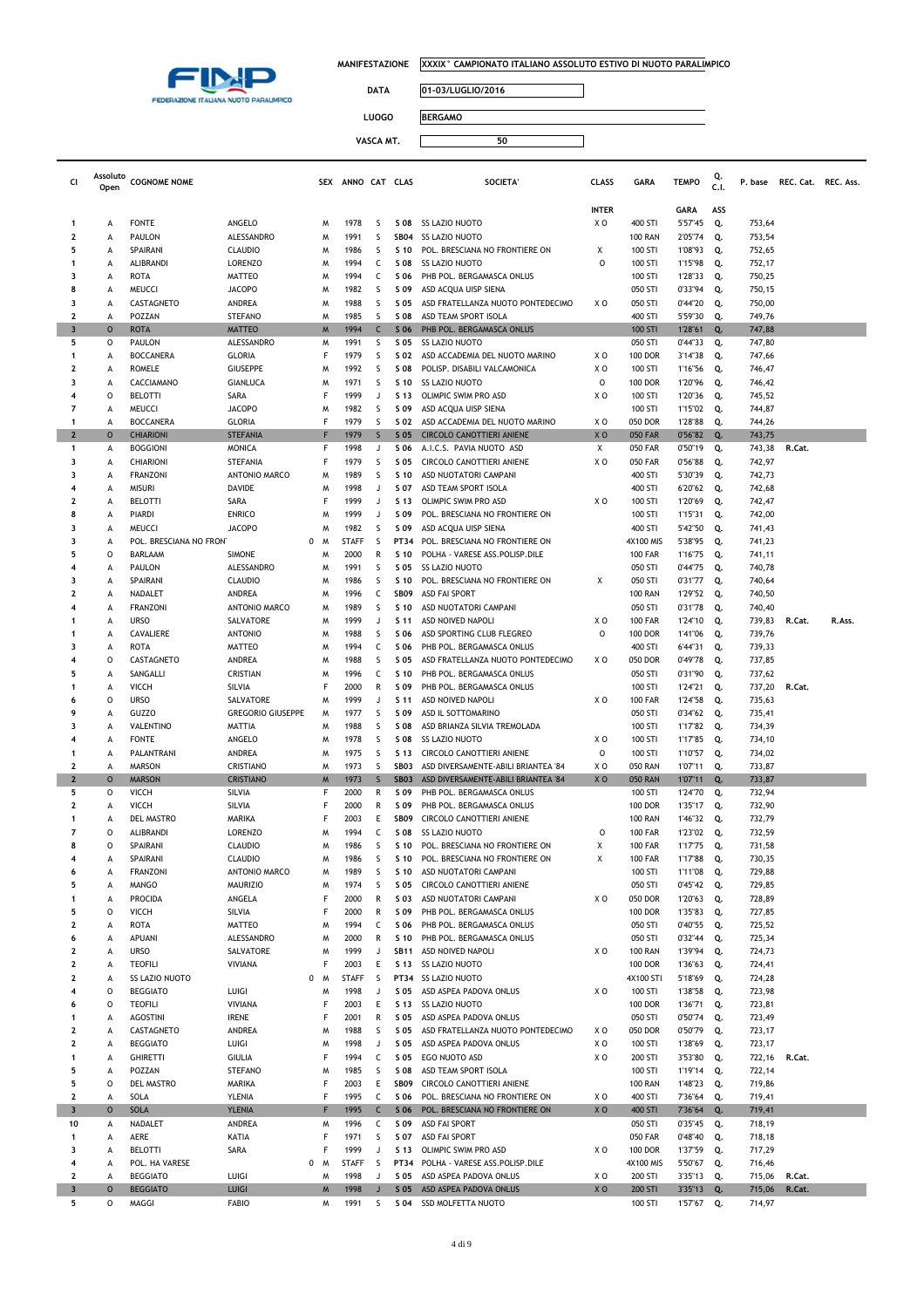

**Cl Assoluto** 

**MANIFESTAZIONE XXXIX° CAMPIONATO ITALIANO ASSOLUTO ESTIVO DI NUOTO PARALIMPICO**

 $\overline{\phantom{0}}$ 

**DATA 01-03/LUGLIO/2016**

**LUOGO BERGAMO**

|                         |                         |                                     |                          |        |                   | VASCA MI     |                     | วบ                                                      |              |                                  |                    |           |                  |                     |  |
|-------------------------|-------------------------|-------------------------------------|--------------------------|--------|-------------------|--------------|---------------------|---------------------------------------------------------|--------------|----------------------------------|--------------------|-----------|------------------|---------------------|--|
|                         |                         |                                     |                          |        |                   |              |                     |                                                         |              |                                  |                    |           |                  |                     |  |
| cι                      | Assoluto<br>Open        | <b>COGNOME NOME</b>                 |                          |        | SEX ANNO CAT CLAS |              |                     | <b>SOCIETA</b>                                          | <b>CLASS</b> | <b>GARA</b>                      | <b>TEMPO</b>       | Q.<br>C.1 | P. base          | REC. Cat. REC. Ass. |  |
|                         |                         |                                     |                          |        |                   |              |                     |                                                         | <b>INTER</b> |                                  | GARA               | ASS       |                  |                     |  |
| 3                       | A                       | <b>DISALVO</b>                      | <b>FRANCESCO</b>         | M      | 1998              | $\lrcorner$  | S 11                | SSD ACCADEMIA DEL NUOTO BARLETTA                        |              | 100 STI                          | 1'20"63            | Q.        | 714,75           |                     |  |
|                         | А                       | MICCOLIS YVAN                       | <b>ANTONIO</b>           | M      | 2000              | R            | S 10                | DNA NADIR ASD                                           |              | 050 STI                          | 0'32"99            | Q.        | 713,25           |                     |  |
|                         | А                       | <b>GRANATA</b>                      | SARA                     | F      | 1995              | C            | SB08                | <b>SSD MOLFETTA NUOTO</b>                               |              | <b>100 RAN</b>                   | 1'52"42            | Q.        | 712,33           |                     |  |
|                         | $\circ$                 | <b>AGOSTINI</b>                     | <b>IRENE</b>             | F      | 2001              | R            | S 05                | ASD ASPEA PADOVA ONLUS                                  |              | 050 STI                          | 0'51"61            | Q.        | 711,30           |                     |  |
|                         | А                       | LI VECCHI                           | <b>GIANLUCA</b>          | M      | 1992              | S            | S 07                | A.S. SPECIAL TEAM PRATO                                 |              | 050 STI                          | 0'39"27            | Q.        | 710,72           |                     |  |
| 4                       | A                       | <b>TEOFILI</b>                      | VIVIANA                  | F      | 2003              | Ε            | S 13                | <b>SS LAZIO NUOTO</b>                                   |              | 050 STI                          | 0'38"96            | Q.        | 709,70           |                     |  |
| 2                       | А                       | <b>IACOBUCCI</b>                    | RITA ANGELICA            | F      | 1992              | S            | <b>SB08</b>         | ASD NUOTATORI CAMPANI                                   |              | <b>100 RAN</b>                   | 1'52"89            | Q.        | 709,36           |                     |  |
|                         | A                       | <b>SERRAFINO</b>                    | CALOGERO ALBERTO         | M      | 1992              | S            | SB03                | ATLANTIDE O.N.L.U.S.                                    |              | <b>050 RAN</b>                   | 1'09"70            | Q.        | 706,60           |                     |  |
| 3                       | $\circ$                 | <b>SERRAFINO</b>                    | <b>CALOGERO ALBERTO</b>  | M      | 1992              | S            | SB <sub>03</sub>    | ATLANTIDE O.N.L.U.S.                                    |              | <b>050 RAN</b>                   | 1'09"70            | Q.        | 706,60           |                     |  |
| 3                       | $\circ$                 | <b>AGOSTINI</b>                     | <b>IRENE</b>             | F      | 2001              | $\mathsf{R}$ | S 05                | ASD ASPEA PADOVA ONLUS                                  |              | <b>050 FAR</b>                   | 0'59"85            | Q.        | 706,10           |                     |  |
| 1                       | А                       | MAGGI                               | <b>FABIO</b>             | M      | 1991              | S            | S 04                | <b>SSD MOLFETTA NUOTO</b>                               |              | 100 STI                          | 1'59"18            | Q.        | 705,91           |                     |  |
| 2                       | А                       | <b>BRUNETTI</b>                     | ROSANNA<br><b>ENRICO</b> | F      | 1964<br>1999      | S<br>J       | <b>SB09</b>         | ACQUAMARINA TEAM TRIESTE ONLUS                          | Χ            | <b>100 RAN</b><br><b>100 DOR</b> | 1'50"65<br>1'29"04 | Q.        | 704,11           |                     |  |
|                         | А<br>O                  | PIARDI                              |                          | M<br>F | 1995              |              | S 09<br><b>SB08</b> | POL. BRESCIANA NO FRONTIERE ON                          |              |                                  |                    | Q.        | 703,84           |                     |  |
|                         | O                       | GRANATA<br><b>BRUNETTI</b>          | SARA<br>ROSANNA          | F      | 1964              | C<br>S       | SB <sub>09</sub>    | <b>SSD MOLFETTA NUOTO</b>                               | Х            | <b>100 RAN</b><br><b>100 RAN</b> | 1'54"36<br>1'51"30 | Q.<br>Q.  | 700,24<br>700,00 |                     |  |
|                         | А                       |                                     | RITA ANGELICA            | F      | 1992              | S            | S 09                | ACQUAMARINA TEAM TRIESTE ONLUS<br>ASD NUOTATORI CAMPANI |              | 050 STI                          | 0'41"63            | Q.        | 699,26           |                     |  |
| 2                       | A                       | <b>IACOBUCCI</b><br><b>SCARDINO</b> | <b>AGOSTINO</b>          | M      | 1980              | S            | S 01                | ATLANTIDE O.N.L.U.S.                                    |              | 050 DOR                          |                    |           |                  |                     |  |
|                         | A                       | SCARAMUZZI                          | <b>GIOVANNI</b>          | M      | 1975              | S            | S 02                | A.C.S. PENTOTARY                                        |              | 050 DOR                          | 1'36"56<br>1'27"67 | Q.        | 699,05           |                     |  |
|                         | $\Omega$                | <b>PROCIDA</b>                      | ANGELA                   | F      | 2000              | $\mathsf{R}$ | $S$ 03              | ASD NUOTATORI CAMPANI                                   | XO           | 050 DOR                          | 1'24"17            | Q.<br>Q.  | 698,30<br>698,23 |                     |  |
|                         | $\overline{\mathsf{A}}$ | SANGALLI                            | CRISTIAN                 | M      | 1996              | C            | S 10                | PHB POL. BERGAMASCA ONLUS                               |              | 100 STI                          | 1'14"65            | Q.        | 694,98           |                     |  |
|                         | А                       | <b>BELLINGERI</b>                   | <b>GIULIA</b>            | F      | 2000              | R            | SM07                | A.I.C.S. PAVIA NUOTO ASD                                | Х            | <b>200 MIS</b>                   | 4'12"29            | Q.        | 694,20           |                     |  |
| 2                       | $\circ$                 | <b>BELLINGERI</b>                   | <b>GIULIA</b>            | F      | 2000              | $\mathsf{R}$ | SM07                | A.I.C.S. PAVIA NUOTO ASD                                | X            | <b>200 MIS</b>                   | 4'12"29            | Q.        | 694,20           |                     |  |
| 6                       | 0                       | <b>SCARDINO</b>                     | <b>AGOSTINO</b>          | M      | 1980              | S            | S 01                | ATLANTIDE O.N.L.U.S.                                    |              | 100 STI                          | 3'25"76            | Q.        | 693,14           |                     |  |
|                         | 0                       | <b>IACOBUCCI</b>                    | RITA ANGELICA            | F      | 1992              | S            | <b>SB08</b>         | ASD NUOTATORI CAMPANI                                   |              | <b>100 RAN</b>                   | 1'55"74            | Q.        | 691,90           |                     |  |
| 4                       | А                       | ZAMPETTI                            | <b>ENRICO</b>            | M      | 1968              | S            | SB05                | POL. DISABILI FABRIANO MIRASOL                          |              | <b>100 RAN</b>                   | 2'15"27            | Q.        | 691,88           |                     |  |
|                         | А                       | CORNACCHINI                         | SOFIA                    | F      | 1997              | J            | S 08                | ATLANTIDE O.N.L.U.S.                                    |              | 050 STI                          | 0'44"60            | Q.        | 689,46           |                     |  |
| 2                       | A                       | <b>GRANATA</b>                      | SARA                     | F      | 1995              | C            | SMO9                | <b>SSD MOLFETTA NUOTO</b>                               |              | <b>200 MIS</b>                   | 3'40"50            | Q.        | 688,93           |                     |  |
| 3                       | $\circ$                 | <b>GRANATA</b>                      | <b>SARA</b>              | F      | 1995              | $\mathsf{C}$ | <b>SM09</b>         | <b>SSD MOLFETTA NUOTO</b>                               |              | <b>200 MIS</b>                   | 3'40"50            | Q.        | 688,93           |                     |  |
| 9                       | А                       | L'ABBATE                            | <b>LORENZO</b>           | M      | 2001              | R            | S 09                | POLHA - VARESE ASS.POLISP.DILE                          |              | 100 STI                          | 1'21"17            |           | 688,43           |                     |  |
| 3                       | А                       | <b>ZAMPOLERI</b>                    | <b>IVANO</b>             | M      | 1980              | S            | <b>SB09</b>         | PHB POL. BERGAMASCA ONLUS                               |              | <b>100 RAN</b>                   | 1'36"52            | Q.        | 686,80           |                     |  |
| 2                       | А                       | <b>PARTIPILO</b>                    | <b>GEREMIA</b>           | M      | 1982              | S            | S 04                | FRAMAROSSPORT SSD SRL                                   | X O          | 100 STI                          | 2'02"50            | Q.        | 686,78           |                     |  |
|                         | А                       | MAGGI                               | <b>FABIO</b>             | M      | 1991              | S            | S 04                | <b>SSD MOLFETTA NUOTO</b>                               |              | 050 STI                          | 0'55"08            | Q.        | 686,09           |                     |  |
|                         | А                       | <b>MESCHINI</b>                     | CATERINA                 | F      | 2002              | R            | S 05                | POL. DISABILI FABRIANO MIRASOL                          | Х            | 050 STI                          | 0'53"64            | Q.        | 684,38           |                     |  |
| 2                       | А                       | POZZI                               | <b>FRANCESCA</b>         | F      | 1989              | S            | SB05                | ASD DIVERSAMENTE-ABILI BRIANTEA '84                     | x o          | <b>100 RAN</b>                   | 2'24"08            | Q.        | 683,93           |                     |  |
|                         | А                       | <b>MANGO</b>                        | <b>MAURIZIO</b>          | M      | 1974              | S            | S 05                | CIRCOLO CANOTTIERI ANIENE                               |              | 100 STI                          | 1'44"49            | Q.        | 683,03           |                     |  |
|                         | O                       | <b>BELLINGERI</b>                   | <b>GIULIA</b>            | F      | 2000              | R            | S 07                | A.I.C.S. PAVIA NUOTO ASD                                | Х            | <b>100 DOR</b>                   | 2'01"72            | Q.        | 681,98           |                     |  |
|                         | А                       | GIOIA                               | ALDO SALVATORE           | M      | 1966              | S            | S 06                | ASS. DI VOLONTARIATO COME GINESTRE                      |              | 050 STI                          | 0'43"23            | Q.        | 680,55           |                     |  |
|                         | А                       | SOLA                                | YLENIA                   | F      | 1995              | C            | S 06                | POL. BRESCIANA NO FRONTIERE ON                          | X O          | 100 STI                          | 1'50"47            | Q.        | 679,19           |                     |  |
|                         | A                       | <b>SCARDINO</b>                     | <b>AGOSTINO</b>          | M      | 1980              | S            | S 01                | ATLANTIDE O.N.L.U.S.                                    |              | 100 STI                          | 3'30"35            | Q.        | 678,01           |                     |  |
|                         | А                       | <b>BELLINGERI</b>                   | GIULIA                   | F      | 2000              | R            | S 07                | A.I.C.S. PAVIA NUOTO ASD                                | Х            | <b>100 DOR</b>                   | 2'02"48            | Q.        | 677,74           |                     |  |
| 2                       | А                       | SOLA                                | YLENIA                   | F      | 1995              | $\mathsf{C}$ | S 06                | POL. BRESCIANA NO FRONTIERE ON                          | X O          | 050 STI                          | 0'52"27            | Q.        | 677,25           |                     |  |
|                         | $\circ$                 | AERE                                | KATIA                    | F      | 1971              | S            | S 07                | <b>ASD FAI SPORT</b>                                    |              | <b>050 FAR</b>                   | 0'51"33            | Q.        | 677,19           |                     |  |
|                         | А                       | SANGALLI                            | CRISTIAN                 | M      | 1996              | c            | S 10                | PHB POL. BERGAMASCA ONLUS                               |              | <b>100 DOR</b>                   | 1'29"40            | Q.        | 675,95           |                     |  |
|                         | А                       | <b>SCARDINO</b>                     | <b>AGOSTINO</b>          | M      | 1980              | S            | S 01                | ATLANTIDE O.N.L.U.S.                                    |              | 050 STI                          | 1'39"32            | Q.        | 675,80           |                     |  |
|                         | А                       | <b>DELLA PIETRA</b>                 | <b>MIRKO</b>             | M      | 1985              | <sub>S</sub> | S 05                | POLHA - VARESE ASS.POLISP.DILE                          |              | 100 STI                          | 1'45"61            | Q.        | 675,79           |                     |  |
|                         | 0                       | GIOIA                               | ALDO SALVATORE           | M      | 1966              | S            | S 06                | ASS. DI VOLONTARIATO COME GINESTRE                      |              | 050 STI                          | 0'43"54            | Q.        | 675,70           |                     |  |
|                         | А                       | APUANI                              | ALESSANDRO               | M      | 2000              | R            | S 10                | PHB POL. BERGAMASCA ONLUS                               |              | <b>100 DOR</b>                   | 1'29"53            | Q.        | 674,97           |                     |  |
| 2                       | А                       | PELLEGRINO                          | MICHAEL                  | M      | 1991              | S            | S 13                | SS LAZIO NUOTO                                          |              | 050 STI                          | $0'35''41$ Q.      |           | 674,95           |                     |  |
|                         | А                       | <b>KOSINSKA</b>                     | <b>FRANCESCA</b>         | F      | 1976              | S            | S 04                | TEAM MARCHE CIS                                         |              | 100 STI                          | 2'24"06            | Q.        | 673,61           |                     |  |
| 4                       | А                       | LI VECCHI                           | <b>GIANLUCA</b>          | M      | 1992              | S            | S 07                | A.S. SPECIAL TEAM PRATO                                 |              | 100 STI                          | 1'30"53            | Q.        | 672,93           |                     |  |
| 2                       | А                       | <b>BROLLI</b>                       | ALICE                    | F      | 1997              | J            | <b>SB06</b>         | ASD DELFINI CREMONA ONLUS                               | X O          | <b>100 RAN</b>                   | 2'24"93            | Q.        | 671,50           |                     |  |
|                         | 0                       | PARTIPILO                           | GEREMIA                  | M      | 1982              | S            | S 04                | FRAMAROSSPORT SSD SRL                                   | X O          | 100 STI                          | 2'05"30            | Q.        | 671,43           |                     |  |
| 5                       | $\mathsf{o}\,$          | <b>MESCHINI</b>                     | CATERINA                 | F      | 2002              | R            | S 05                | POL. DISABILI FABRIANO MIRASOL                          | Χ            | 050 STI                          | 0'54"71            | Q.        | 670,99           |                     |  |
| $\overline{\mathbf{3}}$ | $\circ$                 | <b>KOSINSKA</b>                     | <b>FRANCESCA</b>         | F      | 1976              | S            | S <sub>04</sub>     | TEAM MARCHE CIS                                         |              | 100 STI                          | 2'24"76            | Q.        | 670,35           |                     |  |
| 1                       | А                       | <b>BELLINGERI</b>                   | <b>GIULIA</b>            | F      | 2000              | R            | SB07                | A.I.C.S. PAVIA NUOTO ASD                                | Х            | <b>100 RAN</b>                   | 2'16"64            | Q.        | 668,98           |                     |  |
| 3                       | А                       | <b>TEOFILI</b>                      | VIVIANA                  | F      | 2003              | Ε            | S 13                | SS LAZIO NUOTO                                          |              | 100 STI                          | 1'29"61            | Q.        | 668,56           |                     |  |
|                         | A                       | PELLACANI                           | LUCA                     | M      | 1984              | S            |                     | S 02 ATLANTIDE O.N.L.U.S.                               |              | <b>100 DOR</b>                   | 3'14"57            | Q.        | 667,11           |                     |  |
|                         | A                       | KOSINSKA                            | <b>FRANCESCA</b>         | F      | 1976              | S            | S 04                | TEAM MARCHE CIS                                         |              | 200 STI                          | 5'06"56            | Q.        | 666,88           |                     |  |
|                         | A                       | PEZZOLI                             | <b>MATTIA</b>            | M      | 1982              | S            | S 04                | ASD DIVERSAMENTE-ABILI BRIANTEA '84                     |              | <b>050 FAR</b>                   | 1'03"86            | Q.        | 665,52           |                     |  |
|                         | A                       | <b>MESCHINI</b>                     | CATERINA                 | F      | 2002              | R            | S 05                | POL. DISABILI FABRIANO MIRASOL                          | Х            | 100 STI                          | 1'59"02            | Q.        | 665,18           |                     |  |
|                         | A                       | MATTIAZZI                           | ANDREA                   | M      | 1993              | S            | S 06                | SPORT LIFE ONLUS ASD                                    |              | <b>100 DOR</b>                   | 1'52"49 Q.         |           | 664,59           |                     |  |
|                         | 0                       | <b>TEOFILI</b>                      | <b>VIVIANA</b>           | F      | 2003              | E            | S 13                | SS LAZIO NUOTO                                          |              | 100 STI                          | 1'30"15 Q.         |           | 664,56           |                     |  |
|                         | A                       | PHB POLISPORTIVA BERGA              |                          | 0 M    | <b>STAFF</b>      | S            |                     | PT34 PHB POL. BERGAMASCA ONLUS                          |              | 4X100 STI                        | 5'47"54 Q.         |           | 664,15           |                     |  |

| $\mathbf{2}$            |          | <b>MATTIAZZI</b>       | <b>ANDREA</b>   | M   | 1993         |              |                 | S 06 SPORT LIFE ONLUS ASD           |     | <b>100 DOR</b> | 1'52"49 0.    | 664,59 |
|-------------------------|----------|------------------------|-----------------|-----|--------------|--------------|-----------------|-------------------------------------|-----|----------------|---------------|--------|
| 6                       | $\Omega$ | <b>TEOFILI</b>         | <b>VIVIANA</b>  |     | 2003         | F            |                 | S 13 SS LAZIO NUOTO                 |     | 100 STI        | 1'30"15 Q.    | 664,56 |
| 3                       | А        | PHB POLISPORTIVA BERGA |                 | 0 M | <b>STAFF</b> |              |                 | PT34 PHB POL. BERGAMASCA ONLUS      |     | 4X100 STI      | 5'47"54 0.    | 664,15 |
| 4                       | $\Omega$ | SOLA                   | <b>YLENIA</b>   | E.  | 1995         |              | S 06            | POL. BRESCIANA NO FRONTIERE ON      | X O | 100 STI        | 1'53"07 0.    | 663,57 |
| 3                       | А        | GARGARO                | <b>MATTIA</b>   | M   | 1992         |              | S 06            | SSD NUOTO CASTELLANA A R.L.         |     | <b>100 DOR</b> | 1'52"67 0.    | 663,53 |
| 11                      |          | <b>ZAMPOLERI</b>       | <b>IVANO</b>    | M   | 1980         |              | S 09            | PHB POL. BERGAMASCA ONLUS           |     | 050 STI        | 0'38"40       | 663,02 |
| 8                       | $\Omega$ | <b>MANGO</b>           | <b>MAURIZIO</b> | M   | 1974         |              | S 05            | CIRCOLO CANOTTIERI ANIENE           |     | 100 STI        | 1'47"99 Q.    | 660,89 |
| 6                       | $\Omega$ | SOLA                   | <b>YLENIA</b>   |     | 1995         | - C          | S 06            | POL. BRESCIANA NO FRONTIERE ON      | X O | 050 STI        | $0'53''58$ 0. | 660,69 |
| $\overline{2}$          | $\Omega$ | <b>PEZZOLI</b>         | <b>MATTIA</b>   | M   | 1982         |              | S <sub>04</sub> | ASD DIVERSAMENTE-ABILI BRIANTEA '84 |     | <b>050 FAR</b> | 1'04"44 0.    | 659.53 |
|                         |          |                        |                 |     |              |              |                 |                                     |     |                |               |        |
| 10                      | A        | <b>DEMARCO</b>         | LUCA            | M   | 1992         | - 5          | S 09            | ASD DIVERSAMENTE-ABILI BRIANTEA '84 |     | 100 STI        | 1'24"76       | 659,27 |
|                         | A        | CORNACCHINI            | SOFIA           |     | 1997         |              | S 08            | ATLANTIDE O.N.L.U.S.                |     | 100 STI        | 1'42"01 Q.    | 657,29 |
| $\overline{\mathbf{3}}$ | $\Omega$ | <b>MAGGI</b>           | <b>FABIO</b>    | M   | 1991         | <sub>S</sub> | S <sub>04</sub> | <b>SSD MOLFETTA NUOTO</b>           |     | <b>050 FAR</b> | 1'04"74 0.    | 656,47 |
| $\overline{2}$          | A        | <b>STEVANATO</b>       | <b>DARIO</b>    | M   | 1988         |              | S 04            | ASD ASPEA PADOVA ONLUS              | X O | 050 DOR        | 1'07"46 0.    | 656,39 |
| $\mathbf{2}$            | А        | PELLACANI              | LUCA            | M   | 1984         |              | S 02            | ATLANTIDE O.N.L.U.S.                |     | 050 DOR        | 1'33"27 Q.    | 656,37 |
| 6                       |          | <b>DELLA PIETRA</b>    | <b>MIRKO</b>    | M   | 1985         |              | S 05            | POLHA - VARESE ASS. POLISP. DILE    |     | 050 STI        | $0'50''55$ Q. | 655,79 |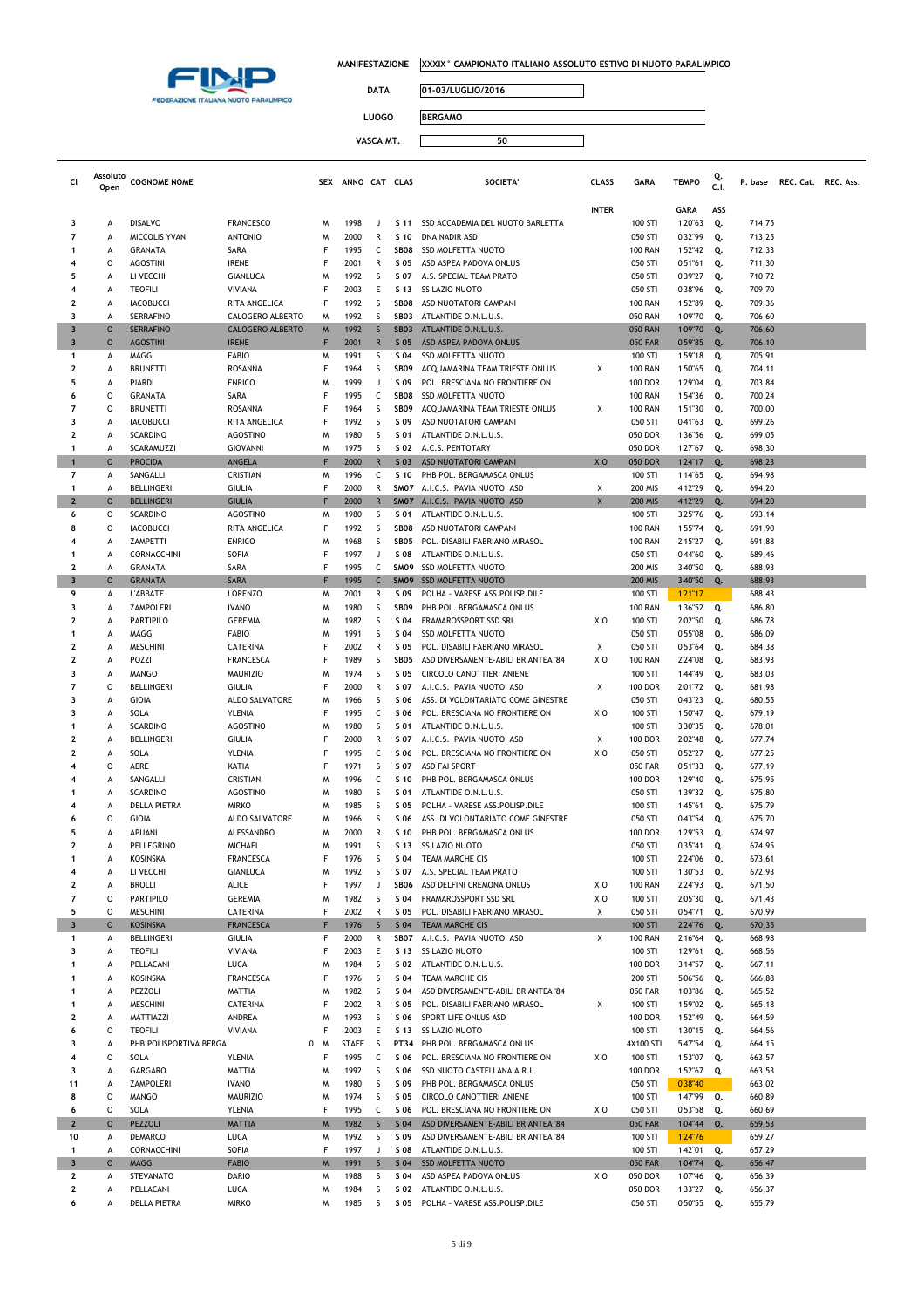

 $\Box$ 

┑

**DATA 01-03/LUGLIO/2016**

**LUOGO BERGAMO**

| Cl                      | Assoluto     | <b>COGNOME NOME</b>               |                                  |             | SEX ANNO CAT CLAS |                   |                     | <b>SOCIETA</b>                                               | <b>CLASS</b>   | <b>GARA</b>                      | <b>TEMPO</b>       | Q.       | P. base          | REC. Cat. REC. Ass. |  |
|-------------------------|--------------|-----------------------------------|----------------------------------|-------------|-------------------|-------------------|---------------------|--------------------------------------------------------------|----------------|----------------------------------|--------------------|----------|------------------|---------------------|--|
|                         | Open         |                                   |                                  |             |                   |                   |                     |                                                              |                |                                  |                    | C.I.     |                  |                     |  |
|                         |              |                                   |                                  |             |                   |                   |                     |                                                              | <b>INTER</b>   |                                  | <b>GARA</b>        | ASS      |                  |                     |  |
| 2                       | А            | <b>KOSINSKA</b>                   | <b>FRANCESCA</b>                 | F           | 1976              | S                 | S 04                | TEAM MARCHE CIS                                              |                | 050 STI                          | 1'06"89            | Q.       | 654,81           |                     |  |
| 5                       | O            | <b>STEVANATO</b>                  | <b>DARIO</b>                     | M           | 1988              | S                 | S 04                | ASD ASPEA PADOVA ONLUS                                       | X O            | 050 DOR                          | 1'07"83            | Q.       | 652,81           |                     |  |
| 5                       | 0            | <b>AGOSTINI</b>                   | <b>IRENE</b>                     | $\mathsf F$ | 2001              | R                 | S 05                | ASD ASPEA PADOVA ONLUS                                       |                | 100 STI                          | 2'01"43            | Q.       | 651,98           |                     |  |
| 4                       | 0            | <b>LOMBARDINI</b>                 | <b>SERGIO</b>                    | M           | 1977              | S                 | S 05                | PHB POL. BERGAMASCA ONLUS                                    |                | <b>050 FAR</b>                   | 0'55"03            | Q.       | 651,46           |                     |  |
| 5                       | А            | ARIANO                            | <b>ENRICO</b>                    | M           | 1968              | S                 | S 05                | PHB POL. BERGAMASCA ONLUS                                    |                | 100 STI                          | 1'49"67            | Q.       | 650,77           |                     |  |
| $\overline{7}$          | 0            | CORNACCHINI                       | SOFIA                            | F           | 1997<br>1988      | J                 | S 08                | ATLANTIDE O.N.L.U.S.                                         |                | 100 STI                          | 1'43"09            | Q.       | 650,40           |                     |  |
| 1<br>6                  | А<br>0       | VALENTINO<br>VALENTINO            | <b>MATTIA</b><br>MATTIA          | M<br>M      | 1988              | S<br>S            | SM08<br>SM08        | ASD BRIANZA SILVIA TREMOLADA<br>ASD BRIANZA SILVIA TREMOLADA |                | <b>200 MIS</b><br><b>200 MIS</b> | 3'39"09<br>3'39"09 | Q.<br>Q. | 649,05<br>649,05 |                     |  |
| 3                       | А            | COTTICELLI                        | <b>GIUSEPPE</b>                  | M           | 2000              | R                 | <b>SB04</b>         | ASD NUOTATORI CAMPANI                                        |                | <b>100 RAN</b>                   | 2'25"99            | Q.       | 649,02           | R.Cat.              |  |
|                         | А            | <b>BRUSCA</b>                     | <b>MATTEO</b>                    | M           | 1993              | S                 | S 06                | ASD BRIANZA SILVIA TREMOLADA                                 |                | 050 STI                          | 0'45"35            | Q.       | 648,73           |                     |  |
| 2                       | A            | PACCHIAROTTI                      | ALESSANDRO                       | M           | 1990              | S                 | S 03                | <b>ASD VITERSPORT</b>                                        |                | 050 DOR                          | 1'08"20            | Q.       | 648,68           |                     |  |
| 3                       | А            | MAGGI                             | CAMILLA                          | F           | 2001              | R                 | S 07                | EFFEGIQUADRO                                                 |                | <b>100 DOR</b>                   | 2'08"11            | Q.       | 647,96           |                     |  |
| $\mathbf{2}$            | А            | DE NICOLA                         | MARIA                            | F           | 1998              | J                 | S 04                | EFFEGIQUADRO                                                 |                | 050 DOR                          | 1'18"58            | Q.       | 647,87           |                     |  |
| 1                       | A            | CHIARIONI                         | STEFANIA                         | F           | 1979              | S                 | SM05                | CIRCOLO CANOTTIERI ANIENE                                    | X O            | <b>200 MIS</b>                   | 5'13"66            | Q.       | 647,52           |                     |  |
|                         | $\circ$      | CHIARIONI                         | STEFANIA                         | F           | 1979              | S                 | SM05                | CIRCOLO CANOTTIERI ANIENE                                    | X O            | 200 MIS                          | 5'13"66            | Q.       | 647,52           |                     |  |
| 7                       | А            | CATI                              | PAOLO                            | M           | 1974              | S                 | S 05                | A.S. SPECIAL TEAM PRATO                                      |                | 050 STI                          | 0'51"27            | Q.       | 646,58           |                     |  |
| 6                       | $\circ$      | <b>MESCHINI</b>                   | CATERINA                         | F           | 2002              | R                 | S 05                | POL. DISABILI FABRIANO MIRASOL                               | Χ              | 100 STI                          | 2'02"45            | Q.       | 646,55           |                     |  |
| $\overline{2}$          | $\circ$      | <b>MESCHINI</b>                   | <b>CATERINA</b>                  | F           | 2002              | $\mathsf{R}$      | S 05                | POL. DISABILI FABRIANO MIRASOL                               | X              | 050 DOR                          | 1'02"86            | Q.       | 646,04           |                     |  |
| $\mathbf{2}$<br>6       | А<br>А       | <b>AGOSTINI</b><br>PAULON         | <b>IRENE</b><br>ALESSANDRO       | F<br>M      | 2001<br>1991      | R<br>S            | S 05<br>S 05        | ASD ASPEA PADOVA ONLUS<br><b>SS LAZIO NUOTO</b>              |                | 100 STI<br>100 STI               | 2'02"56<br>1'50"56 | Q.       | 645,97<br>645,53 |                     |  |
| 2                       | А            | LOMBARDINI                        | <b>SERGIO</b>                    | M           | 1977              | S                 | S 05                | PHB POL. BERGAMASCA ONLUS                                    |                | <b>050 FAR</b>                   | 0'55"65            | Q.<br>Q. | 644,20           |                     |  |
| 4                       | А            | <b>BRUSCA</b>                     | <b>MATTEO</b>                    | M           | 1993              | S                 | S 06                | ASD BRIANZA SILVIA TREMOLADA                                 |                | 100 STI                          | 1'42"90            | Q.       | 644,02           |                     |  |
| 3                       | А            | <b>D'OTTAVI</b>                   | DARIA                            | F           | 1994              | c                 | S 06                | <b>SS LAZIO NUOTO</b>                                        |                | 050 STI                          | 0'55"00            | Q.       | 643,64           |                     |  |
| 1                       | A            | <b>MESCHINI</b>                   | CATERINA                         | F           | 2002              | R                 | S 05                | POL. DISABILI FABRIANO MIRASOL                               | Χ              | 050 DOR                          | 1'03"11            | Q.       | 643,48           |                     |  |
| $\mathbf{2}$            | А            | <b>IACOBUCCI</b>                  | RITA ANGELICA                    | F           | 1992              | S                 | S 09                | ASD NUOTATORI CAMPANI                                        |                | 100 STI                          | 1'36"54            | Q.       | 643,05           |                     |  |
| $\overline{\mathbf{3}}$ | A            | <b>ARIANO</b>                     | <b>ENRICO</b>                    | M           | 1968              | S                 | S 05                | PHB POL. BERGAMASCA ONLUS                                    |                | 200 STI                          | 3'59"27            | Q.       | 642,91           |                     |  |
|                         | 0            | ARIANO                            | <b>ENRICO</b>                    | M           | 1968              | S                 | S 05                | PHB POL. BERGAMASCA ONLUS                                    |                | 200 STI                          | 3'59"27            | Q.       | 642,91           |                     |  |
| 8                       | 0            | <b>IACOBUCCI</b>                  | RITA ANGELICA                    | F           | 1992              | S                 | S 09                | ASD NUOTATORI CAMPANI                                        |                | 100 STI                          | 1'36"66            | Q.       | 642,25           |                     |  |
| 3                       | A            | PADOVAN                           | <b>MICHELA</b>                   | F           | 1999              | J                 | S 04                | <b>CUS TORINO</b>                                            |                | 050 DOR                          | 1'19"32            | Q.       | 641,83           |                     |  |
| 1                       | A            | PANZA                             | SILVIA                           | $\mathsf F$ | 1998              | J                 | S 10                | PHB POL. BERGAMASCA ONLUS                                    |                | 400 STI                          | 7'08"77            | Q.       | 640,76           |                     |  |
|                         | 0            | PANZA                             | SILVIA                           | F           | 1998              | J                 | S 10                | PHB POL. BERGAMASCA ONLUS                                    |                | 400 STI                          | 7'08"77            | Q.       | 640,76           |                     |  |
| 7<br>2                  | 0<br>А       | <b>D'OTTAVI</b><br><b>VELOTTO</b> | DARIA<br>WALTER                  | F<br>M      | 1994<br>1986      | c<br>S            | S 06<br>S 12        | <b>SS LAZIO NUOTO</b><br>A.P.D. DHEA SPORT                   |                | 050 STI<br>050 STI               | 0'55"28<br>0'37"23 | Q.<br>Q. | 640,38<br>640,34 |                     |  |
|                         | А            | MICCOLIS YVAN                     | <b>ANTONIO</b>                   | M           | 2000              | R                 | <b>SB09</b>         | DNA NADIR ASD                                                |                | <b>100 RAN</b>                   | 1'43"62            | Q.       | 639,74           |                     |  |
| 1                       | А            | <b>GRANATA</b>                    | SARA                             | F           | 1995              | c                 | S 09                | <b>SSD MOLFETTA NUOTO</b>                                    |                | 400 STI                          | 7'07"21            | Q.       | 639,69           |                     |  |
| 5                       | 0            | <b>GRANATA</b>                    | SARA                             | F           | 1995              | C                 | S 09                | <b>SSD MOLFETTA NUOTO</b>                                    |                | 400 STI                          | 7'07"21            | Q.       | 639,69           |                     |  |
| 4                       | А            | POL. HA VARESE                    |                                  | 0<br>M      | <b>STAFF</b>      | S                 | PT34                | POLHA - VARESE ASS.POLISP.DILE                               |                | 4X100 STI                        | 6'01"17            | Q.       | 639,09           |                     |  |
| $\overline{\mathbf{3}}$ | $\circ$      | <b>PADOVAN</b>                    | <b>MICHELA</b>                   | ₽           | 1999              | $\mathbf{J}$      | S <sub>04</sub>     | <b>CUS TORINO</b>                                            |                | 050 DOR                          | 1'19"77            | Q.       | 638,21           |                     |  |
| 3                       | А            | GRANCEA                           | <b>FLORENTINA</b>                | F           | 2000              | R                 | S 09                | POL. BRESCIANA NO FRONTIERE ON                               |                | 100 STI                          | 1'37"34            | Q.       | 637,76           |                     |  |
| 3                       | А            | <b>BERDINI</b>                    | LUCA                             | M           | 1978              | S                 | S 13                | <b>VIRTUS BUONCONVENTO</b>                                   |                | 050 STI                          | 0'37"49            | Q.       | 637,50           |                     |  |
| 6                       | А            | NADALET                           | ANDREA                           | M           | 1996              | c                 | S 09                | <b>ASD FAI SPORT</b>                                         |                | <b>100 DOR</b>                   | 1'38"82            |          | 634,18           |                     |  |
| 1                       | А            | <b>MANTOAN</b>                    | LARA                             | F           | 1999              | J                 | S 12                | ASD ASPEA PADOVA ONLUS                                       | X O            | 050 STI                          | 0'43"23            | Q.       | 634,05           |                     |  |
| 3                       | А            | ARIANO                            | <b>ENRICO</b>                    | M           | 1968              | S                 | S 05                | PHB POL. BERGAMASCA ONLUS                                    |                | 050 DOR                          | 0'57"97            | Q.       | 633,60           |                     |  |
| 1                       | А            | GARGARO                           | <b>MATTIA</b>                    | M           | 1992              | S                 | SMO6                | SSD NUOTO CASTELLANA A R.L.<br>SSD NUOTO CASTELLANA A R.L.   |                | <b>200 MIS</b>                   | 4'15"07            | Q.       | 633,16           |                     |  |
| 7<br>4                  | 0<br>А       | <b>GARGARO</b><br>RECCHIA         | <b>MATTIA</b>                    | M           | 1992<br>1986      | S<br>S            | SMO6<br>S 06        | DNA NADIR ASD                                                |                | <b>200 MIS</b><br>400 STI        | 4'15"07<br>7'52"48 | Q.       | 633,16<br>632,66 |                     |  |
| 5                       | А            | <b>BRUSCA</b>                     | <b>MARIANO</b><br>MATTEO         | M<br>M      | 1993              | S                 | S 06                | ASD BRIANZA SILVIA TREMOLADA                                 |                | 400 STI                          | 7'52"93            |          | 632,06           |                     |  |
| 2                       | А            | PACCHIAROTTI                      | ALESSANDRO                       | M           | 1990              | S                 | S 03                | <b>ASD VITERSPORT</b>                                        |                | 050 STI                          | 1'08"42            | Q.       | 631,98           |                     |  |
| 2                       | A            | PELLEGRINO                        | MICHAEL                          | M           | 1991              | S                 |                     | SB13 SS LAZIO NUOTO                                          |                | <b>100 RAN</b>                   | 1'43"76            | Q.       | 631,84           |                     |  |
| 5                       | 0            | <b>BROLLI</b>                     | <b>ALICE</b>                     | F           | 1997              | J                 | S 06                | ASD DELFINI CREMONA ONLUS                                    | X O            | <b>050 FAR</b>                   | 0'59"07            | Q.       | 631,62           |                     |  |
| 1                       | А            | SARCINA                           | <b>GIACOMO</b>                   | M           | 1992              | S                 |                     | SM03 SSD RARI NANTES MAROSTICA                               | X O            | <b>150 MIS</b>                   | 4'32"17            | Q.       | 631,59           |                     |  |
| $\overline{2}$          | $\circ$      | <b>SARCINA</b>                    | <b>GIACOMO</b>                   | ${\sf M}$   | 1992              | $\mathsf{S}$      |                     | SM03 SSD RARI NANTES MAROSTICA                               | X <sub>0</sub> | <b>150 MIS</b>                   | 4'32"17            | Q.       | 631,59           |                     |  |
| $\mathbf{2}$            | A            | <b>BROLLI</b>                     | <b>ALICE</b>                     | F           | 1997              | J                 | S 06                | ASD DELFINI CREMONA ONLUS                                    | X O            | <b>050 FAR</b>                   | 0'59"33            | Q.       | 628,86           |                     |  |
| 1                       | А            | <b>FRESTA</b>                     | DENISE                           | F           | 1996              | C                 | <b>SB04</b>         | ASS. DI VOLONTARIATO COME GINESTRE                           | XO             | <b>100 RAN</b>                   | 2'53"72            | Q.       | 628,48           |                     |  |
| 5                       | А            | RECCHIA                           | <b>MARIANO</b>                   | M           | 1986              | S                 | SB05                | DNA NADIR ASD                                                |                | <b>100 RAN</b>                   | 2'29"39            | Q.       | 626,48           |                     |  |
| 3                       | А            | MICCOLIS YVAN                     | <b>ANTONIO</b>                   | M           | 2000              | R                 |                     | SM10 DNA NADIR ASD                                           |                | 200 MIS                          | 3'31"59            |          | 625,69           |                     |  |
| 8                       | O            | MICCOLIS YVAN                     | <b>ANTONIO</b>                   | M<br>F      | 2000              | $\mathsf{R}$<br>J |                     | SM10 DNA NADIR ASD<br>PHB POL. BERGAMASCA ONLUS              |                | 200 MIS                          | 3'31"59            |          | 625,69           |                     |  |
|                         | A<br>А       | PANZA<br>POZZI                    | SILVIA<br><b>FRANCESCA</b>       | F           | 1998<br>1989      | S                 | S 10<br>SMO6        | ASD DIVERSAMENTE-ABILI BRIANTEA '84                          | X O            | 100 STI<br>200 MIS               | 1'37"29<br>5'05"46 | Q.<br>Q. | 624,83<br>624,30 |                     |  |
| 5                       | O            | POZZI                             | <b>FRANCESCA</b>                 | F           | 1989              | S                 | SMO6                | ASD DIVERSAMENTE-ABILI BRIANTEA '84                          | XO             | 200 MIS                          | 5'05"46            | Q.       | 624,30           |                     |  |
| 4                       | А            | <b>BRUGNOLI</b>                   | <b>FEDERICO</b>                  | M           | 1987              | S                 | S 05                | <b>CUS TORINO</b>                                            |                | 050 DOR                          | 0'58"85            | Q.       | 624,13           |                     |  |
| 5                       | А            | RECCHIA                           | <b>MARIANO</b>                   | M           | 1986              | S                 | S 06                | DNA NADIR ASD                                                |                | 100 STI                          | 1'46"20            |          | 624,01           |                     |  |
| 3                       | A            | <b>BELLIN</b>                     | MARIA ROZALIA                    | F           | 1994              | C                 | S 09                | ASD ASPEA PADOVA ONLUS                                       | $\circ$        | <b>100 FAR</b>                   | 1'49"67            | Q.       | 623,78           |                     |  |
| 8                       | O            | <b>KOSINSKA</b>                   | <b>FRANCESCA</b>                 | F           | 1976              | S                 | S 04                | TEAM MARCHE CIS                                              |                | 050 STI                          | 1'10"47            | Q.       | 621,54           |                     |  |
|                         | А            | SIMONELLI                         | <b>FRANCESCA</b>                 | F           | 1993              | S                 | S 06                | EFFEGIQUADRO                                                 |                | <b>100 DOR</b>                   | 2'17"60            | Q.       | 621,15           |                     |  |
| 2                       | A            | CHIARIONI                         | STEFANIA                         | F           | 1979              | S                 | S 05                | CIRCOLO CANOTTIERI ANIENE                                    | XO             | 050 DOR                          | 1'05"48            | Q.       | 620,19           |                     |  |
|                         | A            | <b>DISALVO</b>                    | <b>FRANCESCO</b>                 | M           | 1998              | J                 | S 11                | SSD ACCADEMIA DEL NUOTO BARLETTA                             |                | 400 STI                          | 7'17"80            | Q.       | 619,64           |                     |  |
| 3                       | А            | LAMARCA                           | ANTONIO ROBERTO                  | M           | 1991              | S                 | <b>SB11</b>         | SSD ACCADEMIA DEL NUOTO BARLETTA                             |                | <b>100 RAN</b>                   | 1'56"90            | Q.       | 619,59           |                     |  |
| 2                       | A            | <b>D'OTTAVI</b>                   | DARIA                            | F           | 1994              | C                 | S 06                | <b>SS LAZIO NUOTO</b>                                        |                | <b>100 DOR</b>                   | 2'18"04            | Q.       | 619,17           |                     |  |
| 5                       | А            | CASTIGLIONI                       | SAMUELE                          | M           | 1991              | S                 | S 06                | ASD PROPATRIA DISABILI BUSTO ARSIZIO                         |                | 050 STI                          | 0'47"52            | Q.       | 619,11           |                     |  |
| 3                       | А            | BELLIN                            | MARIA ROZALIA                    | F           | 1994              | C                 | SB09                | ASD ASPEA PADOVA ONLUS                                       | $\circ$        | <b>100 RAN</b>                   | 2'05"88            |          | 618,92           |                     |  |
| 3                       | А            | <b>BELLIN</b>                     | MARIA ROZALIA                    | F           | 1994              | C                 | SMO9                | ASD ASPEA PADOVA ONLUS                                       | $\circ$        | <b>200 MIS</b>                   | 4'06"10            | Q.       | 617,27           |                     |  |
| 6                       | $\circ$<br>А | BELLIN<br><b>BRUGNOLI</b>         | MARIA ROZALIA<br><b>FEDERICO</b> | F<br>M      | 1994<br>1987      | $\mathsf{C}$<br>S | SMO9<br><b>SB04</b> | ASD ASPEA PADOVA ONLUS<br><b>CUS TORINO</b>                  | o              | <b>200 MIS</b><br><b>100 RAN</b> | 4'06"10<br>2'33"73 | Q.<br>Q. | 617,27<br>616,34 |                     |  |
| 4                       | O            | CHIARIONI                         | STEFANIA                         | F           | 1979              | S                 | S 05                | CIRCOLO CANOTTIERI ANIENE                                    | X O            | 050 DOR                          | 1'05"90            | Q.       | 616,24           |                     |  |
|                         |              |                                   |                                  |             |                   |                   |                     |                                                              |                |                                  |                    |          |                  |                     |  |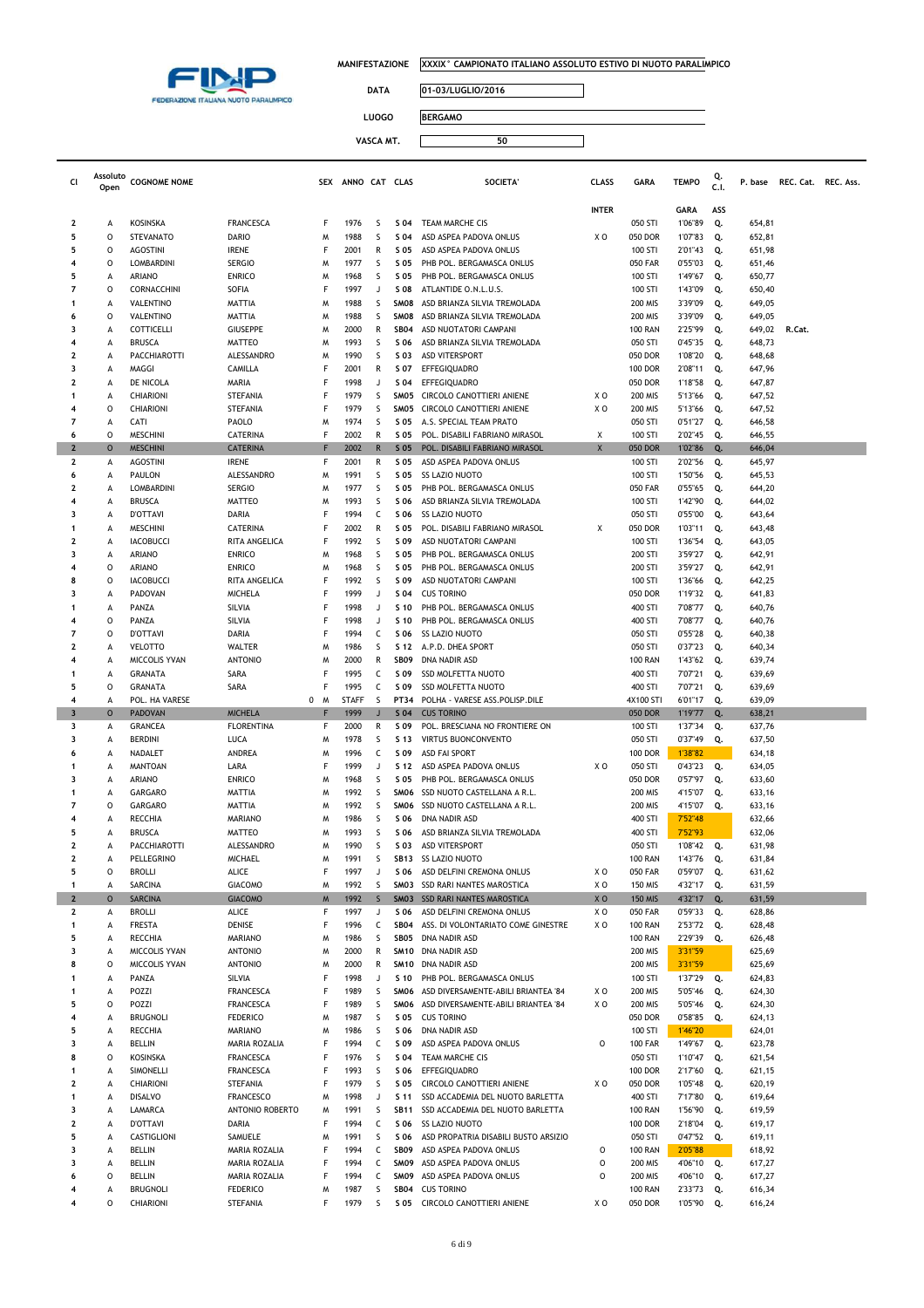

 $\Box$ 

┑

**DATA 01-03/LUGLIO/2016**

**LUOGO BERGAMO**

| Cl                       | Assoluto<br>Open | <b>COGNOME NOME</b>                 |                                  | SEX    | ANNO CAT CLAS |              |                     | <b>SOCIETA</b>                                                       | <b>CLASS</b>   | <b>GARA</b>                      | <b>TEMPO</b>       | Q.<br>C.I. | P. base          | REC. Cat. REC. Ass. |  |
|--------------------------|------------------|-------------------------------------|----------------------------------|--------|---------------|--------------|---------------------|----------------------------------------------------------------------|----------------|----------------------------------|--------------------|------------|------------------|---------------------|--|
|                          |                  |                                     |                                  |        |               |              |                     |                                                                      |                |                                  |                    |            |                  |                     |  |
|                          |                  |                                     |                                  |        |               |              |                     |                                                                      | <b>INTER</b>   |                                  | GARA               | ASS        |                  |                     |  |
| -1<br>$\mathbf{1}$       | А<br>А           | <b>CIAGLIA</b><br><b>GRAMIGNANO</b> | <b>ALESSIO</b><br><b>STEFANO</b> | м<br>M | 1974<br>1983  | s<br>S       | S 07<br><b>SB07</b> | ASD BRIANZA SILVIA TREMOLADA<br>ASD PROPATRIA DISABILI BUSTO ARSIZIO |                | <b>100 DOR</b><br><b>100 RAN</b> | 1'55"33            |            | 615,88           |                     |  |
| 3                        | А                | POZZI                               | <b>FRANCESCA</b>                 | F      | 1989          | S            | S 06                | ASD DIVERSAMENTE-ABILI BRIANTEA '84                                  | ΧO             | <b>100 DOR</b>                   | 2'10"61<br>2'19"23 | Q.<br>Q.   | 613,89<br>613,88 |                     |  |
| -1                       | A                | PELLEGRINO                          | MICHAEL                          | M      | 1991          | S            | S 13                | SS LAZIO NUOTO                                                       |                | 400 STI                          | 6'35"42            |            | 612,11           |                     |  |
| -1                       | А                | <b>BALDUZZI</b>                     | <b>STEFANO</b>                   | M      | 1987          | S            | SB02                | PHB POL. BERGAMASCA ONLUS                                            |                | <b>050 RAN</b>                   | 1'33"94            | Q.         | 610,92           |                     |  |
| 4                        | 0                | <b>BALDUZZI</b>                     | <b>STEFANO</b>                   | M      | 1987          | S            | SB02                | PHB POL. BERGAMASCA ONLUS                                            |                | <b>050 RAN</b>                   | 1'33"94            | Q.         | 610,92           |                     |  |
|                          | А                | <b>GASTALDI</b>                     | ANNA LAURA                       | F      | 2000          | R            | <b>SB12</b>         | ASD ASPEA PADOVA ONLUS                                               | ΧO             | <b>100 RAN</b>                   | 2'07"96            | Q.         | 610,27           |                     |  |
| $\overline{\mathbf{2}}$  | А                | <b>VELOTTO</b>                      | WALTER                           | M      | 1986          | S            | S 12                | A.P.D. DHEA SPORT                                                    |                | <b>100 DOR</b>                   | 1'38"98            | Q.         | 610,12           |                     |  |
| 5                        | 0                | DE NICOLA                           | MARIA                            | F      | 1998          | J            | S 04                | EFFEGIQUADRO                                                         |                | 050 DOR                          | 1'23"49            | Q.         | 609,77           |                     |  |
| 6                        | А                | CASTIGLIONI                         | SAMUELE                          | M      | 1991          | S            | S 06                | ASD PROPATRIA DISABILI BUSTO ARSIZIO                                 |                | 100 STI                          | 1'48"79            |            | 609,16           |                     |  |
| 5                        | А                | PHB POLISPORTIVA BERGA              |                                  | 0<br>M | <b>STAFF</b>  | S            | <b>PT34</b>         | PHB POL. BERGAMASCA ONLUS                                            |                | 4X100 MIS                        | 6'52"90            | Q.         | 608,48           |                     |  |
| 2                        | А                | MAGGI                               | <b>FABIO</b>                     | M      | 1991          | S            | S 04                | <b>SSD MOLFETTA NUOTO</b>                                            |                | <b>050 FAR</b>                   | 1'10"00            | Q.         | 607,14           |                     |  |
| 3                        | А                | <b>SCHIFONE</b>                     | <b>GIUSEPPE</b>                  | M      | 1980          | S            | S 11                | AMATORI NUOTO LIBERTAS PERUGIA                                       |                | 050 STI                          | 0'42"51            | Q.         | 606,92           |                     |  |
| $\overline{7}$           | 0                | <b>D'OTTAVI</b>                     | DARIA                            | F      | 1994          | C            | S 06                | SS LAZIO NUOTO                                                       |                | 100 STI                          | 2'03"87            | Q.         | 605,72           |                     |  |
| 4                        | А                | <b>CALZOLAIO</b>                    | ALESSANDRA                       | F      | 1991          | S            | S 09                | ASD FANFULLA LODI 1874                                               |                | 100 STI                          | 1'42"78            | Q.         | 604,01           |                     |  |
| 4                        | А                | <b>D'OTTAVI</b>                     | DARIA                            | F      | 1994          | c            | S 06                | SS LAZIO NUOTO                                                       |                | 100 STI                          | 2'04"41            | Q.         | 603,09           |                     |  |
| $\mathbf{1}$             | А                | SARCINA                             | <b>GIACOMO</b>                   | M      | 1992          | S            | S 03                | SSD RARI NANTES MAROSTICA                                            | ΧO             | 100 STI                          | 2'40"06            | Q.         | 602,84           |                     |  |
| 2                        | А                | POGGI                               | CARLOS                           | M      | 1976          | S            | S 08                | ATLANTIDE O.N.L.U.S.                                                 |                | <b>100 FAR</b>                   | 1'40"93            |            | 602,60           |                     |  |
| $\mathbf{1}$             | A                | <b>VELOTTO</b>                      | WALTER                           | M      | 1986          | S            |                     | SM12 A.P.D. DHEA SPORT                                               |                | <b>200 MIS</b>                   | 3'40"78            | Q.         | 601,55           |                     |  |
| 4                        | A                | LAMARCA                             | ANTONIO ROBERTO                  | M      | 1991          | s            | S 11                | SSD ACCADEMIA DEL NUOTO BARLETTA                                     |                | 050 STI                          | 0'42"94            | Q.         | 600,84           |                     |  |
| $\overline{\bf{4}}$      | А                | CAMPANALE                           | <b>MAURO</b>                     | м      | 1996          | c            | <b>SB11</b>         | SSD ACCADEMIA DEL NUOTO BARLETTA                                     |                | <b>100 RAN</b>                   | 2'01"06            | Q.         | 598,30           |                     |  |
| 2                        | А                | <b>BRUNETTI</b>                     | ROSANNA                          | F      | 1964          | S            | S 10                | ACQUAMARINA TEAM TRIESTE ONLUS                                       | х              | 100 STI                          | 1'41"75            | Q.         | 597,44           |                     |  |
| 2<br>4                   | А                | AMODEO                              | <b>GIORGIA</b>                   | F<br>F | 2001          | R            | S 02                | POL. DILETTANTISTICA INTEGRABILI                                     |                | 050 STI<br><b>100 DOR</b>        | 1'56"20            | Q.         | 597,25           |                     |  |
| -1                       | А                | <b>BROLLI</b>                       | ALICE<br>CRISTINA                | F      | 1997<br>1969  | J<br>S       | S 06<br>S 13        | ASD DELFINI CREMONA ONLUS                                            | ΧO             | 400 STI                          | 2'23"16<br>7'37"06 |            | 597,02<br>596,99 |                     |  |
| 6                        | А<br>0           | <b>ALBICINI</b><br><b>ALBICINI</b>  | CRISTINA                         | F      | 1969          | S            | S 13                | POL. BRESCIANA NO FRONTIERE ON<br>POL. BRESCIANA NO FRONTIERE ON     |                | 400 STI                          | 7'37"06            |            | 596,99           |                     |  |
| $\mathbf{2}$             | А                | PASSUELLO                           | <b>GIULIA</b>                    | F      | 1986          | S            | S 07                | SSD RARI NANTES MAROSTICA                                            | ΧO             | 100 STI                          | 1'57"40            |            | 596,85           |                     |  |
| 2                        | А                | BARRACO                             | <b>GIUSEPPINA</b>                | F      | 1979          | S            | S 03                | A.S. AQUARIUS                                                        | $\circ$        | 050 DOR                          | 1'38"55            | Q.         | 596,35           |                     |  |
| 3                        | А                | PASSUELLO                           | <b>GIULIA</b>                    | F      | 1986          | S            | S 07                | SSD RARI NANTES MAROSTICA                                            | XO             | 050 STI                          | 0'54"54            | Q.         | 595,34           |                     |  |
| $\mathbf{1}$             | А                | <b>PROCIDA</b>                      | ANGELA                           | F      | 2000          | R            | S 03                | ASD NUOTATORI CAMPANI                                                | ΧO             | 050 STI                          | 1'23"80            | Q.         | 594,27           |                     |  |
| 2                        | А                | VIDAL                               | <b>MATTEO</b>                    | M      | 1984          | S            | S 04                | SPORT LIFE ONLUS ASD                                                 |                | 050 STI                          | 1'03"66            | Q.         | 593,62           |                     |  |
| 2                        | А                | CORRAINE                            | <b>GIOVANNA</b>                  | F      | 1989          | S            | S 12                | ASD SARDEGNA SPORT                                                   | ΧO             | 050 STI                          | 0'46"19            | Q.         | 593,42           |                     |  |
| 3                        | А                | PEZZOLI                             | <b>MATTIA</b>                    | M      | 1982          | S            | S 04                | ASD DIVERSAMENTE-ABILI BRIANTEA '84                                  |                | 050 STI                          | 1'03"76            | Q.         | 592,69           |                     |  |
| 3                        | А                | <b>BERDINI</b>                      | <b>LUCA</b>                      | M      | 1978          | S            | <b>SB13</b>         | VIRTUS BUONCONVENTO                                                  |                | <b>100 RAN</b>                   | 1'50"81            | Q.         | 591,64           |                     |  |
| 3                        | А                | SARCINA                             | <b>GIACOMO</b>                   | M      | 1992          | s            | S 03                | SSD RARI NANTES MAROSTICA                                            | XO             | 050 DOR                          | 1'14"95            | Q.         | 590,26           |                     |  |
| $\mathbf{1}$             | А                | <b>BRUNETTI</b>                     | <b>ROSANNA</b>                   | F      | 1964          | S            | S 10                | ACQUAMARINA TEAM TRIESTE ONLUS                                       | Х              | <b>100 DOR</b>                   | 1'55"66            |            | 589,66           |                     |  |
| 8                        | А                | GAZZOLA                             | MARCO                            | M      | 1980          | S            | S 05                | SPORT LIFE ONLUS ASD                                                 |                | 050 STI                          | 0'56"24            |            | 589,44           |                     |  |
| 9                        | A                | COTTICELLI                          | <b>GIUSEPPE</b>                  | M      | 2000          | R            | S 05                | ASD NUOTATORI CAMPANI                                                |                | 050 STI                          | 0'56"38            |            | 587,97           |                     |  |
| -1                       | A                | <b>STEVANATO</b>                    | <b>DARIO</b>                     | M      | 1988          | S            | S 04                | ASD ASPEA PADOVA ONLUS                                               | ΧO             | 200 STI                          | 5'03"91            |            | 587,67           |                     |  |
| 5                        | 0                | <b>STEVANATO</b>                    | DARIO                            | м      | 1988          | S            | S 04                | ASD ASPEA PADOVA ONLUS                                               | ΧO             | 200 STI                          | 5'03"91            |            | 587,67           |                     |  |
| 2                        | А                | <b>BRUGNOLI</b>                     | <b>FEDERICO</b>                  | м      | 1987          | S            | SM05                | <b>CUS TORINO</b>                                                    |                | 200 MIS                          | 5'02"21            | Q.         | 586,88           |                     |  |
| 10<br>3                  | А                | <b>LOMBARDINI</b>                   | <b>SERGIO</b><br><b>MANUELE</b>  | M      | 1977          | s            | S 05                | PHB POL. BERGAMASCA ONLUS<br>ASD DIVERSAMENTE-ABILI BRIANTEA '84     |                | 050 STI                          | 0'56"75            |            | 584,14           |                     |  |
| 1                        | А<br>А           | LANZANI<br><b>GASTALDI</b>          | ANNA LAURA                       | M<br>F | 1991<br>2000  | S<br>R       | S 02<br>S 12        | ASD ASPEA PADOVA ONLUS                                               | ΧO             | 050 DOR<br>100 STI               | 1'44"84<br>1'42"20 | Q.<br>Q.   | 583,94<br>583,66 |                     |  |
| 3                        | A                | DRAIBINE                            | <b>OTHMAN</b>                    | M      | 1997          | J            | S 12                | POL. DISABILI FABRIANO MIRASOL                                       |                | 050 STI                          | 0'40"85            | Q.         | 583,60           |                     |  |
|                          | А                | CORNACCHINI                         | SOFIA                            | F      | 1997          | J            | S 08                | ATLANTIDE O.N.L.U.S.                                                 |                | <b>100 DOR</b>                   | 2'12"41            | Q.         | 582,28           |                     |  |
| 3                        | А                | <b>CICCHI</b>                       | VANESSA                          | F      | 1979          | S            | SB <sub>08</sub>    | ASD CAVALLUCCIO MARINO                                               |                | <b>100 RAN</b>                   | 2'17"68            | Q.         | 581,64           |                     |  |
| 3                        | А                | <b>BONVECCHI</b>                    | MARIA                            | F      | 1985          | S            | S 05                | TEAM MARCHE CIS                                                      |                | 050 DOR                          | 1'09"83            | Q.         | 581,56           |                     |  |
| $\overline{\phantom{a}}$ | A                | <b>MANTOAN</b>                      | LARA                             | F      | 1999          | J            | S 12                | ASD ASPEA PADOVA ONLUS                                               | X <sub>0</sub> | 100 STI                          | 1'42"92            | Q.         | 579,58           |                     |  |
| 5                        | 0                | <b>BURATTINI</b>                    | MATTEO                           | M      | 1976          | S            | S 05                | POL. DISABILI FABRIANO MIRASOL                                       |                | <b>050 FAR</b>                   | 1'01"87            | Q.         | 579,44           |                     |  |
| $\overline{4}$           | А                | SANTONOCITO                         | LISA                             | F      | 1982          | S            | S 05                | ASD BRIANZA SILVIA TREMOLADA                                         |                | 050 DOR                          | 1'10"29            | Q.         | 577,75           |                     |  |
| 8                        | $\circ$          | FRESTA                              | DENISE                           | F      | 1996          | C            | S 05                | ASS. DI VOLONTARIATO COME GINESTRE                                   | XO             | 100 STI                          | 2'17"18            | Q.         | 577,12           |                     |  |
| 3                        | А                | <b>STEVANATO</b>                    | DARIO                            | M      | 1988          | S            | S 04                | ASD ASPEA PADOVA ONLUS                                               | XO             | 100 STI                          | 2'25"86            |            | 576,79           |                     |  |
| 4                        | А                | <b>ROSSI</b>                        | <b>CLAUDIO</b>                   | M      | 1982          | S            | S 12                | SSD TICINO HANDICAP ONLUS                                            |                | 050 STI                          | 0'41"40            | Q.         | 575,85           |                     |  |
| 1                        | А                | <b>CORRAINE</b>                     | <b>GIOVANNA</b>                  | F      | 1989          | S            | S 12                | ASD SARDEGNA SPORT                                                   | XO             | <b>100 DOR</b>                   | 1'59"87            | Q.         | 575,54           |                     |  |
| 5<br>4                   | А<br>А           | <b>DRAIBINE</b><br>VIDAL            | <b>MAHMOUD</b><br>MATTEO         | M<br>M | 2002<br>1984  | R<br>s       | S 12<br>S 04        | POL. DISABILI FABRIANO MIRASOL<br>SPORT LIFE ONLUS ASD               |                | 050 STI<br>100 STI               | 0'41"44<br>2'26"26 | Q.         | 575,29<br>575,21 |                     |  |
| 6                        | А                | RESTA                               | MASSIMO                          | M      | 2004          | E            | S 08                | SSD DLF SPORT BOLOGNA ARL                                            |                | 100 STI                          | 1'39"37            |            | 575,12           |                     |  |
| $\overline{4}$           | А                | ALBICINI                            | CRISTINA                         | F      | 1969          | S            | S 13                | POL. BRESCIANA NO FRONTIERE ON                                       |                | 100 STI                          | 1'44"32            | Q.         | 574,29           |                     |  |
| $\mathbf{2}$             | А                | <b>BRIZIO</b>                       | SOFIA                            | F      | 1997          | J            | <b>SB04</b>         | PHB POL. BERGAMASCA ONLUS                                            |                | <b>100 RAN</b>                   | 3'10"16            | Q.         | 574,15           |                     |  |
| $\mathbf{2}$             | А                | BALDUZZI                            | <b>STEFANO</b>                   | M      | 1987          | S            | SMO3                | PHB POL. BERGAMASCA ONLUS                                            |                | 150 MIS                          | 4'59"82            | Q.         | 573,34           |                     |  |
| $\overline{\mathbf{3}}$  | $\circ$          | <b>BALDUZZI</b>                     | <b>STEFANO</b>                   | M      | 1987          | $\mathsf{S}$ | SM03                | PHB POL. BERGAMASCA ONLUS                                            |                | <b>150 MIS</b>                   | 4'59"82            | Q.         | 573,34           |                     |  |
| 3                        | А                | <b>FRESTA</b>                       | DENISE                           | F      | 1996          | C            | S 05                | ASS. DI VOLONTARIATO COME GINESTRE                                   | XO             | 100 STI                          | 2'18"29            | Q.         | 572,49           |                     |  |
| 3                        | А                | <b>BURATTINI</b>                    | <b>MATTEO</b>                    | M      | 1976          | S            | S 05                | POL. DISABILI FABRIANO MIRASOL                                       |                | 050 FAR                          | 1'02"63            | Q.         | 572,41           |                     |  |
| $\overline{\mathbf{2}}$  | А                | VIDAL                               | MATTEO                           | M      | 1984          | S            | SM04                | SPORT LIFE ONLUS ASD                                                 |                | 150 MIS                          | 4'28"57            | Q.         | 570,91           |                     |  |
| $\overline{4}$           | $\mathsf{o}$     | <b>VIDAL</b>                        | MATTEO                           | M      | 1984          | S            | SM04                | SPORT LIFE ONLUS ASD                                                 |                | <b>150 MIS</b>                   | 4'28"57            | Q.         | 570,91           |                     |  |
| 3                        | А                | CATINO                              | <b>FRANCESCO</b>                 | M      | 1975          | S            | S 04                | POL. MILANESE 1979 SPO                                               |                | 050 DOR                          | 1'17"57            | Q.         | 570,84           |                     |  |
| 3                        | А                | CORRAINE                            | <b>GIOVANNA</b>                  | F      | 1989          | S            | S 12                | ASD SARDEGNA SPORT                                                   | ΧO             | 100 STI                          | 1'44"76            | Q.         | 569,40           |                     |  |
| $\mathbf{2}$             | А                | <b>RUSSO</b>                        | MARICA                           | F      | 1980          | s            | S 08                | SS LAZIO NUOTO                                                       |                | <b>100 DOR</b>                   | 2'15"47            | Q.         | 569,13           |                     |  |
| 3                        | А                | GRANCEA                             | <b>FLORENTINA</b>                | F      | 2000          | R            | S 09                | POL. BRESCIANA NO FRONTIERE ON                                       |                | <b>100 DOR</b>                   | 2'02"74            | Q.         | 568,27           |                     |  |
| -1                       | А                | ASD. BRIANTEA 84                    |                                  | 0<br>M | <b>STAFF</b>  | S            | <b>PT20</b>         | ASD DIVERSAMENTE-ABILI BRIANTEA '84                                  |                | 4X050 MIS                        | 4'35"57            | Q.         | 568,20           |                     |  |
| $\overline{7}$           | А                | GAZZOLA                             | MARCO                            | M      | 1980          | S            | S 05                | SPORT LIFE ONLUS ASD                                                 |                | 100 STI                          | 2'05"74            |            | 567,60           |                     |  |
| $\overline{4}$           | А                | <b>RUSSO</b>                        | MARICA                           | F      | 1980          | S            | <b>SB08</b>         | SS LAZIO NUOTO                                                       |                | <b>100 RAN</b>                   | 2'21"78            | Q.         | 564,82           |                     |  |
| 5                        | A                | <b>BRIZIO</b>                       | SOFIA                            | F      | 1997          | J            | S 05                | PHB POL. BERGAMASCA ONLUS                                            |                | 050 DOR                          | 1'12"01            |            | 563,95           |                     |  |
| 1                        | А                | PHB POLISPORTIVA BERGA              |                                  | 0<br>M | <b>STAFF</b>  | S            |                     | PT20 PHB POL. BERGAMASCA ONLUS                                       |                | 4X050 STI                        | 4'10"92            | Q.         | 563,41           |                     |  |
|                          |                  |                                     |                                  |        |               |              |                     |                                                                      |                |                                  |                    |            |                  |                     |  |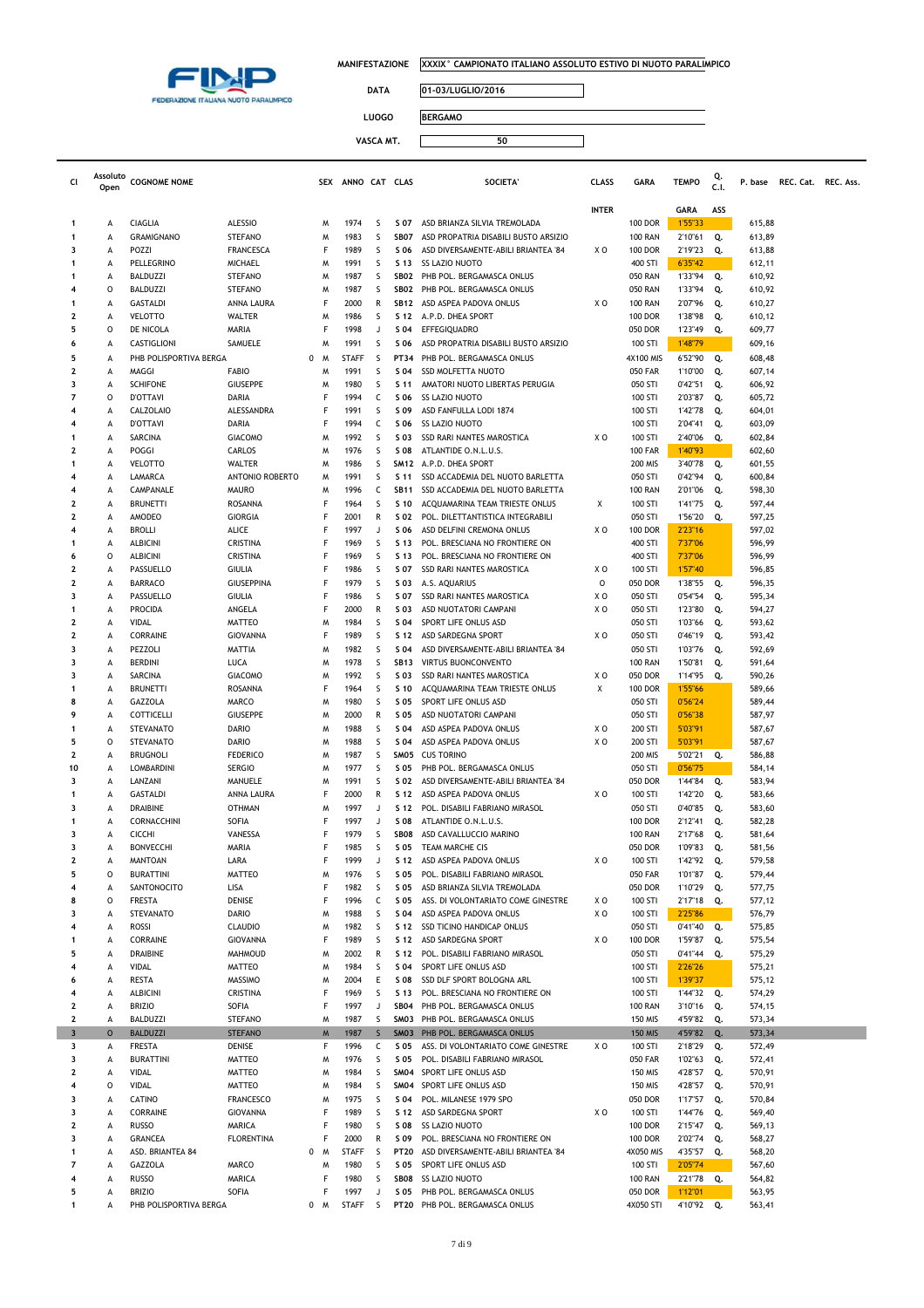

**Cl Assoluto** 

**MANIFESTAZIONE XXXIX° CAMPIONATO ITALIANO ASSOLUTO ESTIVO DI NUOTO PARALIMPICO**

 $\Box$ 

┑

**DATA 01-03/LUGLIO/2016**

**LUOGO BERGAMO**

| cι     | Assoluto<br>Open | <b>COGNOME NOME</b>                                |                          | <b>SEX</b>             | ANNO CAT CLAS                |              |                            | <b>SOCIETA</b>                                              | <b>CLASS</b>   | <b>GARA</b>                 | <b>TEMPO</b>       | Q.<br>C.I. | P. base          | REC. Cat. REC. Ass. |  |
|--------|------------------|----------------------------------------------------|--------------------------|------------------------|------------------------------|--------------|----------------------------|-------------------------------------------------------------|----------------|-----------------------------|--------------------|------------|------------------|---------------------|--|
|        |                  |                                                    |                          |                        |                              |              |                            |                                                             | <b>INTER</b>   |                             | <b>GARA</b>        | ASS        |                  |                     |  |
| 4      | А                | <b>MARSON</b>                                      | CRISTIANO                | M                      | 1973                         | S            | S 04                       | ASD DIVERSAMENTE-ABILI BRIANTEA '84                         | X O            | 050 STI                     | 1'07"28            | Q.         | 561,68           |                     |  |
|        | А                | PADOVAN                                            | MICHELA                  | F                      | 1999                         | J            | S 04                       | <b>CUS TORINO</b>                                           |                | 050 STI                     | 1'18"00            | Q.         | 561,54           |                     |  |
|        | А                | SERRAFINO                                          | CALOGERO ALBERTO         | M                      | 1992                         | S            | SM04                       | ATLANTIDE O.N.L.U.S.                                        |                | <b>150 MIS</b>              | 4'33"32            | Q.         | 560,99           |                     |  |
|        | 0<br>А           | <b>SERRAFINO</b><br>MANTOAN                        | CALOGERO ALBERTO<br>LARA | M<br>F                 | 1992<br>1999                 | S<br>J       | SM04<br>S 12               | ATLANTIDE O.N.L.U.S.<br>ASD ASPEA PADOVA ONLUS              | X O            | <b>150 MIS</b><br>400 STI   | 4'33"32<br>8'16"67 | Q.         | 560,99<br>560,86 |                     |  |
|        | $\circ$          | <b>MANTOAN</b>                                     | LARA                     | F                      | 1999                         | J            | S 12                       | ASD ASPEA PADOVA ONLUS                                      | X <sub>0</sub> | 400 STI                     | 8'16"67            |            | 560,86           |                     |  |
| 2      | A                | RESTA                                              | <b>MASSIMO</b>           | M                      | 2004                         | Ε            | <b>SB07</b>                | SSD DLF SPORT BOLOGNA ARL                                   |                | <b>100 RAN</b>              | 2'23"29            |            | 559,56           | R.Cat.              |  |
| 2      | А                | DE NICOLA                                          | MARIA                    | F                      | 1998                         | J            | S 04                       | EFFEGIQUADRO                                                |                | 100 STI                     | 2'53"93            | Q.         | 557,93           |                     |  |
| 2      | А                | <b>GASTALDI</b>                                    | ANNA LAURA               | F                      | 2000                         | R            | S 12                       | ASD ASPEA PADOVA ONLUS                                      | X <sub>0</sub> | <b>100 DOR</b>              | 2'03"77            | Q.         | 557,40           |                     |  |
| 2      | А                | <b>FRIGERIO</b>                                    | <b>SIMONE</b>            | M                      | 1985                         | S            | SB <sub>02</sub>           | ASD DIVERSAMENTE-ABILI BRIANTEA '84                         |                | <b>050 RAN</b>              | 1'43"13            | Q.         | 556,48           |                     |  |
|        | 0                | <b>FRIGERIO</b>                                    | <b>SIMONE</b>            | M<br>F                 | 1985<br>2000                 | S            | SB <sub>02</sub>           | ASD DIVERSAMENTE-ABILI BRIANTEA '84                         | XO             | <b>050 RAN</b>              | 1'43"13            | Q.         | 556,48           |                     |  |
|        | А<br>А           | PROCIDA<br><b>FRESTA</b>                           | ANGELA<br>DENISE         | F                      | 1996                         | R<br>C       | S 03<br>S 05               | ASD NUOTATORI CAMPANI<br>ASS. DI VOLONTARIATO COME GINESTRE | X <sub>0</sub> | 100 STI<br>050 STI          | 3'04"12<br>1'06"06 | Q.<br>Q.   | 556,43<br>555,71 |                     |  |
| 4      | А                | <b>SCHIFONE</b>                                    | <b>GIUSEPPE</b>          | M                      | 1980                         | S            | S 11                       | AMATORI NUOTO LIBERTAS PERUGIA                              |                | 100 STI                     | 1'43"88            | Q.         | 554,77           |                     |  |
|        | А                | ROSSI                                              | <b>CLAUDIO</b>           | M                      | 1982                         | S            | S 12                       | SSD TICINO HANDICAP ONLUS                                   |                | <b>100 DOR</b>              | 1'48"88            | Q.         | 554,65           |                     |  |
| 4      | А                | CASTIGLIONI                                        | SAMUELE                  | M                      | 1991                         | S            | S 06                       | ASD PROPATRIA DISABILI BUSTO ARSIZIO                        |                | <b>100 DOR</b>              | 2'14"86            |            | 554,35           |                     |  |
| 2      | А                | MAGGI                                              | CAMILLA                  | F                      | 2001                         | R            | S 07                       | EFFEGIQUADRO                                                |                | <b>050 FAR</b>              | 1'02"82            | Q.         | 553,33           |                     |  |
| 2      | А                | AMODEO                                             | <b>GIORGIA</b>           | F                      | 2001                         | R            | S 02                       | POL. DILETTANTISTICA INTEGRABILI                            |                | 050 DOR                     | 1'59"80            | Q.         | 552,17           |                     |  |
| 4      | А                | SANTONOCITO                                        | LISA                     | F<br>F                 | 1982                         | S            | S 05                       | ASD BRIANZA SILVIA TREMOLADA                                |                | 050 STI                     | 1'06"80            | Q.         | 549,55           |                     |  |
|        | А<br>0           | PHB POLISPORTIVA BERGA<br>MAGGI                    | CAMILLA                  | 0<br>F                 | <b>STAFF</b><br>2001         | S<br>R       | PT34<br>S 07               | PHB POL. BERGAMASCA ONLUS<br>EFFEGIQUADRO                   |                | 4X100 MIS<br><b>050 FAR</b> | 8'48"40<br>1'03"31 | Q.<br>Q.   | 549,38<br>549,04 |                     |  |
|        | А                | GADALETA                                           | CORRADO                  | M                      | 1977                         | S            | S 04                       | <b>SSD MOLFETTA NUOTO</b>                                   |                | 050 STI                     | 1'08"84            |            | 548,95           |                     |  |
|        | А                | <b>BRIZIO</b>                                      | SOFIA                    | F                      | 1997                         | J            | S 05                       | PHB POL. BERGAMASCA ONLUS                                   |                | 050 STI                     | 1'06"89            | Q.         | 548,81           |                     |  |
| 3      | А                | DE NICOLA                                          | MARIA                    | F                      | 1998                         | J            | SB04                       | EFFEGIQUADRO                                                |                | <b>100 RAN</b>              | 3'19"14            | Q.         | 548,26           |                     |  |
|        | А                | <b>SERRAFINO</b>                                   | CALOGERO ALBERTO         | M                      | 1992                         | S            | S 04                       | ATLANTIDE O.N.L.U.S.                                        |                | 050 STI                     | 1'09"20            |            | 546,10           |                     |  |
|        | А                | <b>SIMION</b>                                      | EMMA                     | F                      | 1997                         | J            | S 05                       | ASD ASPEA PADOVA ONLUS                                      |                | 050 STI                     | 1'07"28            | Q.         | 545,63           |                     |  |
|        | А                | KARIM GOUDA                                        | SAID HASSAN<br>EMMA      | M<br>F                 | 2004<br>1997                 | Ε<br>J       | S 11<br>S 05               | CIRCOLO CANOTTIERI ANIENE                                   |                | <b>100 DOR</b>              | 2'04"68            | Q.         | 545,24           | R.Cat.              |  |
|        | А<br>А           | <b>SIMION</b><br>ZANMARCHI                         | VALENTINA                | F                      | 1976                         | S            | S 03                       | ASD ASPEA PADOVA ONLUS<br><b>ASD FAI SPORT</b>              |                | 100 STI<br>050 DOR          | 2'26"11<br>1'49"35 | Q.<br>Q.   | 541,85<br>537,45 |                     |  |
|        | А                | <b>D'EUGENIO</b>                                   | STEFANIA                 | F                      | 1959                         | S            | SB06                       | POL. DISABILI FABRIANO MIRASOL                              |                | <b>100 RAN</b>              | 3'01"19            | Q.         | 537,12           |                     |  |
|        | А                | <b>DAL PAOS</b>                                    | <b>ELEONORA</b>          | F                      | 1993                         | S            | S 05                       | <b>ASD FAI SPORT</b>                                        |                | 050 DOR                     | 1'15"89            |            | 535,12           |                     |  |
|        | А                | LANZANI                                            | MANUELE                  | M                      | 1991                         | S            | S 02                       | ASD DIVERSAMENTE-ABILI BRIANTEA '84                         |                | 050 STI                     | 1'53"25            |            | 535,01           |                     |  |
|        | 0                | COTTICELLI                                         | <b>GIUSEPPE</b>          | M                      | 2000                         | R            | S 05                       | ASD NUOTATORI CAMPANI                                       |                | <b>050 FAR</b>              | 1'07"02            | Q.         | 534,91           |                     |  |
|        | А                | <b>STROPPA</b>                                     | <b>FEDERICA</b>          | F                      | 1977                         | S            | S 04                       | POL. DISABILI FABRIANO MIRASOL                              | $\circ$        | 050 DOR                     | 1'35"23            | Q.         | 534,60           |                     |  |
| 2      | A<br>А           | ASD BRIANZA SILVIA TREM(<br>PHB POLISPORTIVA BERGA |                          | 0<br>M<br>0<br>M       | <b>STAFF</b><br><b>STAFF</b> | S<br>S       | <b>PT34</b><br><b>PT20</b> | ASD BRIANZA SILVIA TREMOLADA<br>PHB POL. BERGAMASCA ONLUS   |                | 4X100 MIS<br>4X050 MIS      | 7'51"84<br>4'55"38 |            | 532,47<br>530,10 |                     |  |
|        | А                | SANTONOCITO                                        | LISA                     | F                      | 1982                         | S            | S 05                       | ASD BRIANZA SILVIA TREMOLADA                                |                | 100 STI                     | 2'30"21            |            | 527,06           |                     |  |
| 4      | А                | <b>BELLETTI</b>                                    | DANIELA                  | F                      | 1984                         | S            | S 03                       | SPORT LIFE ONLUS ASD                                        |                | 050 DOR                     | 1'51"55            | Q.         | 526,85           |                     |  |
|        | А                | <b>GASPARINI</b>                                   | YURI GIUSEPPE            | M                      | 1977                         | S            | SM03                       | ATLANTIDE O.N.L.U.S.                                        |                | <b>150 MIS</b>              | 5'27"88            | Q.         | 524,28           |                     |  |
|        | 0                | <b>GASPARINI</b>                                   | YURI GIUSEPPE            | M                      | 1977                         | S            | SM03                       | ATLANTIDE O.N.L.U.S.                                        |                | 150 MIS                     | 5'27"88            | Q.         | 524,28           |                     |  |
|        | А                | CORTE                                              | ALESSIA                  | F                      | 1985                         | S            | S 04                       | SPORT LIFE ONLUS ASD                                        |                | 050 DOR                     | 1'37"38            | Q.         | 522,80           |                     |  |
|        | А                | <b>LOMBARDINI</b>                                  | <b>SERGIO</b>            | M                      | 1977                         | S            | S 05<br><b>PT20</b>        | PHB POL. BERGAMASCA ONLUS                                   |                | 050 DOR                     | 1'10"26            | Q.         | 522,77           |                     |  |
| 3<br>6 | А<br>0           | ATLANTIDE O.N.L.U.S.<br><b>BONVECCHI</b>           | MARIA                    | 0<br>M<br>F            | <b>STAFF</b><br>1985         | S<br>S       | S 05                       | ATLANTIDE O.N.L.U.S.<br>TEAM MARCHE CIS                     |                | 4X050 MIS<br>050 DOR        | 5'01"81<br>1'18"72 |            | 518,80<br>515,88 |                     |  |
|        | А                | <b>BIFFI</b>                                       | <b>FRANCESCA</b>         | F                      | 1997                         | J            | S 04                       | PHB POL. BERGAMASCA ONLUS                                   |                | 050 DOR                     | 1'39"05            | Q.         | 513,98           |                     |  |
|        | А                | MARONGIU                                           | ALESSANDRO               | M                      | 1985                         | S            | S 05                       | SSD TICINO HANDICAP ONLUS                                   |                | 050 DOR                     | 1'11"52            | Q.         | 513,56           |                     |  |
| 4      | А                | MUSTEATA                                           | <b>IULIA</b>             | F                      | 1995                         | c            | <b>SB06</b>                | POL. BRESCIANA NO FRONTIERE ON                              |                | <b>100 RAN</b>              | 3'10"21            | Q.         | 511,65           |                     |  |
|        | А                | <b>KARIM GOUDA</b>                                 | SAID HASSAN              | M                      | 2004                         | Ε            | S 11                       | CIRCOLO CANOTTIERI ANIENE                                   |                | 050 STI                     | 0'50"47            |            | 511,19           |                     |  |
|        | А                | SCARAMUZZI                                         | NUNZIAPIA                | F<br>0<br>$\mathsf{F}$ | 1986<br><b>STAFF</b>         | S<br>S       | S 04<br><b>PT34</b>        | A.C.S. PENTOTARY                                            |                | 050 DOR                     | 1'39"85 Q.         |            | 509,86           |                     |  |
| 2      | А<br>A           | PHB POLISPORTIVA BERGA<br><b>BALDUZZI</b>          | <b>STEFANO</b>           | M                      | 1987                         | S            | S 03                       | PHB POL. BERGAMASCA ONLUS<br>PHB POL. BERGAMASCA ONLUS      |                | 4X100 STI<br>100 STI        | 8'45"16<br>3'09"76 | Q.         | 509,83<br>508,48 |                     |  |
| 4      | А                | <b>GASPARINI</b>                                   | YURI GIUSEPPE            | M                      | 1977                         | S            | S 03                       | ATLANTIDE O.N.L.U.S.                                        |                | 050 DOR                     | 1'27"37            | Q.         | 506,35           |                     |  |
|        | A                | GADALETA                                           | <b>GAETANO</b>           | M                      | 1953                         | S            | SM08                       | <b>SSD MOLFETTA NUOTO</b>                                   |                | 200 MIS                     | 4'40"98            |            | 506,09           |                     |  |
| 4      | A                | COTTICELLI                                         | <b>GIUSEPPE</b>          | M                      | 2000                         | R            | S 05                       | ASD NUOTATORI CAMPANI                                       |                | <b>050 FAR</b>              | 1'10"90            | Q.         | 505,64           |                     |  |
| 4      | А                | <b>STROPPA</b>                                     | <b>FEDERICA</b>          | F                      | 1977                         | S            | <b>SB04</b>                | POL. DISABILI FABRIANO MIRASOL                              | $\circ$        | <b>100 RAN</b>              | 3'36"73            | Q.         | 503,76           |                     |  |
|        | А<br>А           | CORTE<br><b>BONVECCHI</b>                          | ALESSIA<br>MARIA         | F<br>F                 | 1985<br>1985                 | S<br>S       | S 04<br>S 05               | SPORT LIFE ONLUS ASD<br>TEAM MARCHE CIS                     |                | 100 STI<br>100 STI          | 3'13"30<br>2'39"24 | Q.         | 502,02<br>497,17 |                     |  |
|        | А                | <b>BONVECCHI</b>                                   | MARIA                    | F                      | 1985                         | S            | S 05                       | TEAM MARCHE CIS                                             |                | 050 STI                     | 1'13"88            |            | 496,89           |                     |  |
|        | A                | <b>BARRACO</b>                                     | GIUSEPPINA               | F                      | 1979                         | S            | S 03                       | A.S. AQUARIUS                                               | $\circ$        | 050 STI                     | 1'40"50            | Q.         | 495,52           |                     |  |
|        | A                | <b>BARRO</b>                                       | WALTER                   | M                      | 1975                         | S            | S 02                       | SSD RARI NANTES MAROSTICA                                   |                | 100 STI                     | 4'23"35            |            | 492,88           |                     |  |
| 3      | А                | <b>RESTA</b>                                       | <b>MASSIMO</b>           | M                      | 2004                         | $\mathsf E$  | S 08                       | SSD DLF SPORT BOLOGNA ARL                                   |                | <b>100 DOR</b>              | 2'11"15            |            | 491,35           |                     |  |
| 2      | А                | MAGGI                                              | CAMILLA                  | F                      | 2001                         | $\mathsf{R}$ | SB07                       | <b>EFFEGIOUADRO</b>                                         |                | <b>100 RAN</b>              | 3'07"54            | Q.         | 487,42           |                     |  |
| 4      | A                | CORTE                                              | ALESSIA                  | F                      | 1985                         | S            | S 04                       | SPORT LIFE ONLUS ASD                                        |                | 050 STI                     | 1'30"43            | Q.         | 484,35           |                     |  |
|        | А<br>A           | <b>AZZARITO</b><br><b>GASPARINI</b>                | ANDREA<br>YURI GIUSEPPE  | M<br>M                 | 1999<br>1977                 | J<br>S       | S 03<br>S 03               | <b>SSD NUOTATORI GENOVESI</b><br>ATLANTIDE O.N.L.U.S.       |                | 050 STI<br>100 STI          | 1'29"28<br>3'20"32 | Q.         | 484,32<br>481,68 |                     |  |
|        | А                | <b>FRIGERIO</b>                                    | <b>SIMONE</b>            | M                      | 1985                         | S            | S 03                       | ASD DIVERSAMENTE-ABILI BRIANTEA '84                         |                | 050 DOR                     | 1'32"05            | Q.         | 480,61           |                     |  |
|        | А                | <b>AZZARITO</b>                                    | ANDREA                   | M                      | 1999                         | J            | S 03                       | <b>SSD NUOTATORI GENOVESI</b>                               |                | 050 DOR                     | 1'32"56            | Q.         | 477,96           |                     |  |
| 4      | А                | <b>STROPPA</b>                                     | <b>FEDERICA</b>          | F                      | 1977                         | S            | S 04                       | POL. DISABILI FABRIANO MIRASOL                              | $\circ$        | 100 STI                     | 3'23"79            | Q.         | 476,18           |                     |  |
| 2      | А                | <b>BARRACO</b>                                     | <b>GIUSEPPINA</b>        | F                      | 1979                         | S            | S 03                       | A.S. AQUARIUS                                               | $\circ$        | 100 STI                     | 3'35"37            | Q.         | 475,69           |                     |  |
|        | A                | ZANMARCHI                                          | VALENTINA                | F                      | 1976                         | S            | S 03                       | ASD FAI SPORT                                               |                | 050 STI                     | 1'47"30            | Q.         | 464,12           |                     |  |
|        | А<br>A           | PINZONI<br><b>D'EUGENIO</b>                        | CARLOTTA<br>STEFANIA     | F<br>F                 | 1982<br>1959                 | S<br>S       | S 03<br>S 07               | SSD RARI NANTES MAROSTICA<br>POL. DISABILI FABRIANO MIRASOL | X O            | 050 DOR<br><b>050 FAR</b>   | 2'06"76<br>1'15"18 | Q.         | 463,63<br>462,36 |                     |  |
|        | A                | <b>BARRO</b>                                       | WALTER                   | M                      | 1975                         | S            | S 02                       | SSD RARI NANTES MAROSTICA                                   |                | <b>100 DOR</b>              | 4'41"03            |            | 461,87           |                     |  |
|        | А                | <b>BARRO</b>                                       | WALTER                   | M                      | 1975                         | S            | SB <sub>01</sub>           | SSD RARI NANTES MAROSTICA                                   |                | <b>050 RAN</b>              | 3'20"54            | Q.         | 457,71           |                     |  |
|        | $\circ$          | <b>BARRO</b>                                       | WALTER                   | M                      | 1975                         | S            | SB01                       | SSD RARI NANTES MAROSTICA                                   |                | <b>050 RAN</b>              | 3'20"54            | Q.         | 457,71           |                     |  |
|        |                  |                                                    |                          |                        |                              |              |                            |                                                             |                |                             |                    |            |                  |                     |  |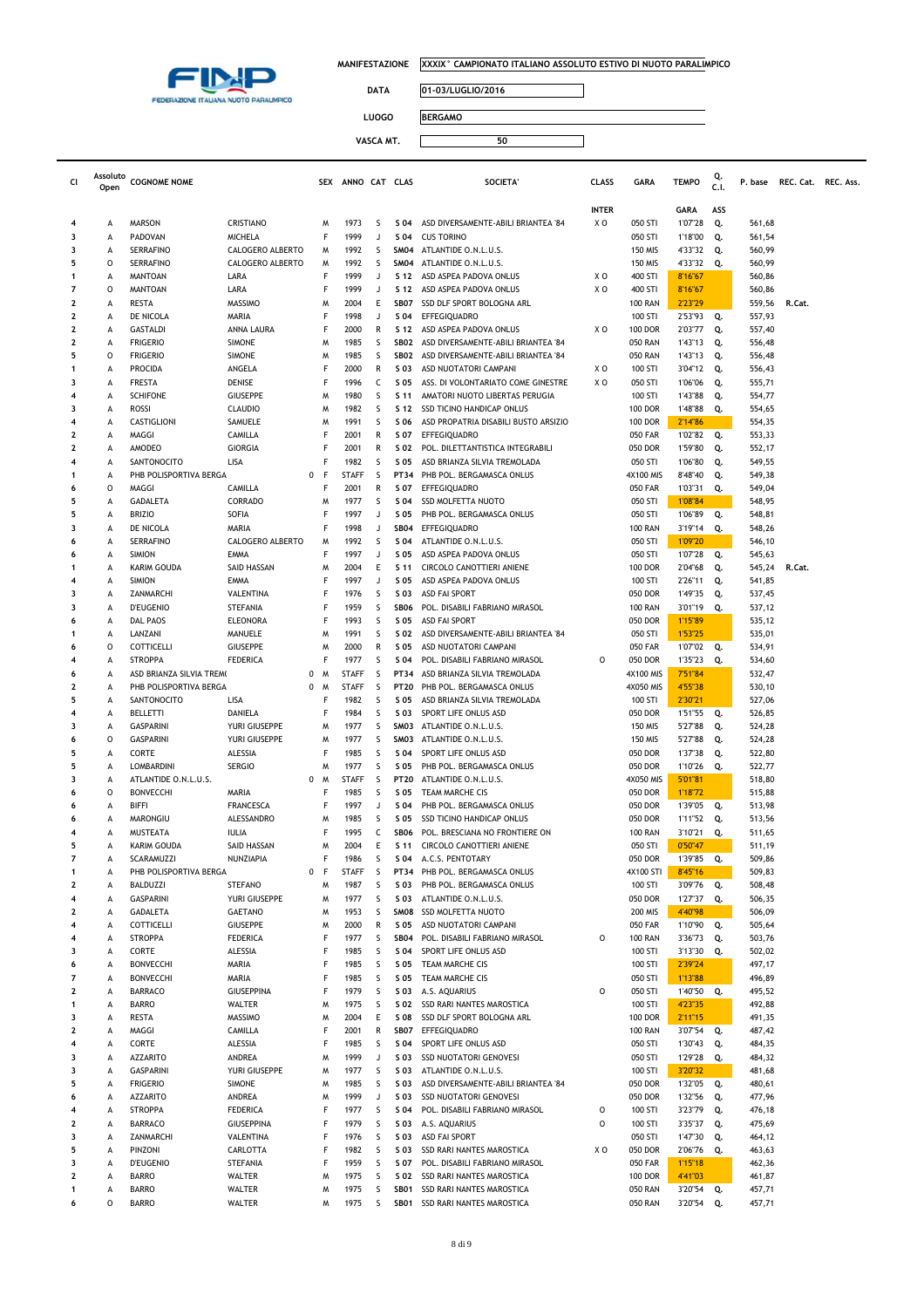

コ

| DATA | 01-03/LUGLIO/2016 |
|------|-------------------|
|      |                   |

**LUOGO BERGAMO VASCA MT. 50**

|                |                  |                     |                  | VASCA MT.  |               |    |      | 50                                  |              |                |              |            |         |        |                     |
|----------------|------------------|---------------------|------------------|------------|---------------|----|------|-------------------------------------|--------------|----------------|--------------|------------|---------|--------|---------------------|
| <b>CI</b>      | Assoluto<br>Open | <b>COGNOME NOME</b> |                  | <b>SEX</b> | ANNO CAT CLAS |    |      | <b>SOCIETA'</b>                     | <b>CLASS</b> | <b>GARA</b>    | <b>TEMPO</b> | Q.<br>C.1. | P. base |        | REC. Cat. REC. Ass. |
|                |                  |                     |                  |            |               |    |      |                                     | <b>INTER</b> |                | GARA         | ASS        |         |        |                     |
| 5              | А                | <b>BIFFI</b>        | <b>FRANCESCA</b> | F.         | 1997          |    | S 04 | PHB POL, BERGAMASCA ONLUS           |              | 100 STI        | 3'33"66      | Q.         | 454,18  |        |                     |
| 3              | А                | BELLETTI            | DANIELA          | F.         | 1984          | -5 | S 03 | SPORT LIFE ONLUS ASD                |              | 100 STI        | 3'45"84      | Q.         | 453,64  |        |                     |
| 4              | А                | ZANMARCHI           | VALENTINA        | F.         | 1976          | ς. | S 03 | <b>ASD FAI SPORT</b>                |              | 100 STI        | 3'49"57      | Q.         | 446,27  |        |                     |
| 7              | A                | <b>MARCONI</b>      | <b>GIOVANNI</b>  | M          | 1947          | S. | S 03 | POL. DISABILI FABRIANO MIRASOL      |              | 050 DOR        | 1'40"43      |            | 440,51  |        |                     |
| 7              | $\Omega$         | <b>D'EUGENIO</b>    | <b>STEFANIA</b>  | F.         | 1959          | -5 | S 07 | POL. DISABILI FABRIANO MIRASOL      |              | <b>050 FAR</b> | 1'18"95      |            | 440,28  |        |                     |
| $\overline{7}$ | $\Omega$         | <b>GEMECHIS</b>     | PAPARELLA        | M          | 2001          | R  | S 07 | <b>SSD MOLFETTA NUOTO</b>           |              | <b>050 FAR</b> | 1'09"32      |            | 437,25  | R.Cat. |                     |
| 4              | A                | <b>FRIGERIO</b>     | <b>SIMONE</b>    | M          | 1985          | S  | S 03 | ASD DIVERSAMENTE-ABILI BRIANTEA '84 |              | 050 STI        | 1'38"91      |            | 437,17  |        |                     |
|                | A                | <b>TODARELLO</b>    | <b>IRENE</b>     | F          | 1988          | S  | SB03 | A.S. SPECIAL TEAM PRATO             |              | <b>050 RAN</b> | 2'11"21 Q.   |            | 433,81  |        |                     |
|                | A                | <b>GEMECHIS</b>     | PAPARELLA        | M          | 2001          | R  | S 07 | <b>SSD MOLFETTA NUOTO</b>           |              | <b>050 FAR</b> | 1'10"12      |            | 432,26  | R.Cat. |                     |
| 5              | A                | GAZZOLA             | <b>MARCO</b>     | M          | 1980          | S  | S 05 | SPORT LIFE ONLUS ASD                |              | <b>050 FAR</b> | 1'29"74      |            | 399,49  |        |                     |
|                | A                | PREZIOSA            | <b>MAURO</b>     | M          | 1980          | S  | S 06 | <b>SSD MOLFETTA NUOTO</b>           |              | <b>050 FAR</b> | 1'22"06      |            | 373,75  |        |                     |
| 8              | $\Omega$         | PREZIOSA            | <b>MAURO</b>     | M          | 1980          |    | S 06 | <b>SSD MOLFETTA NUOTO</b>           |              | <b>050 FAR</b> | 1'24"90      |            | 361,25  |        |                     |